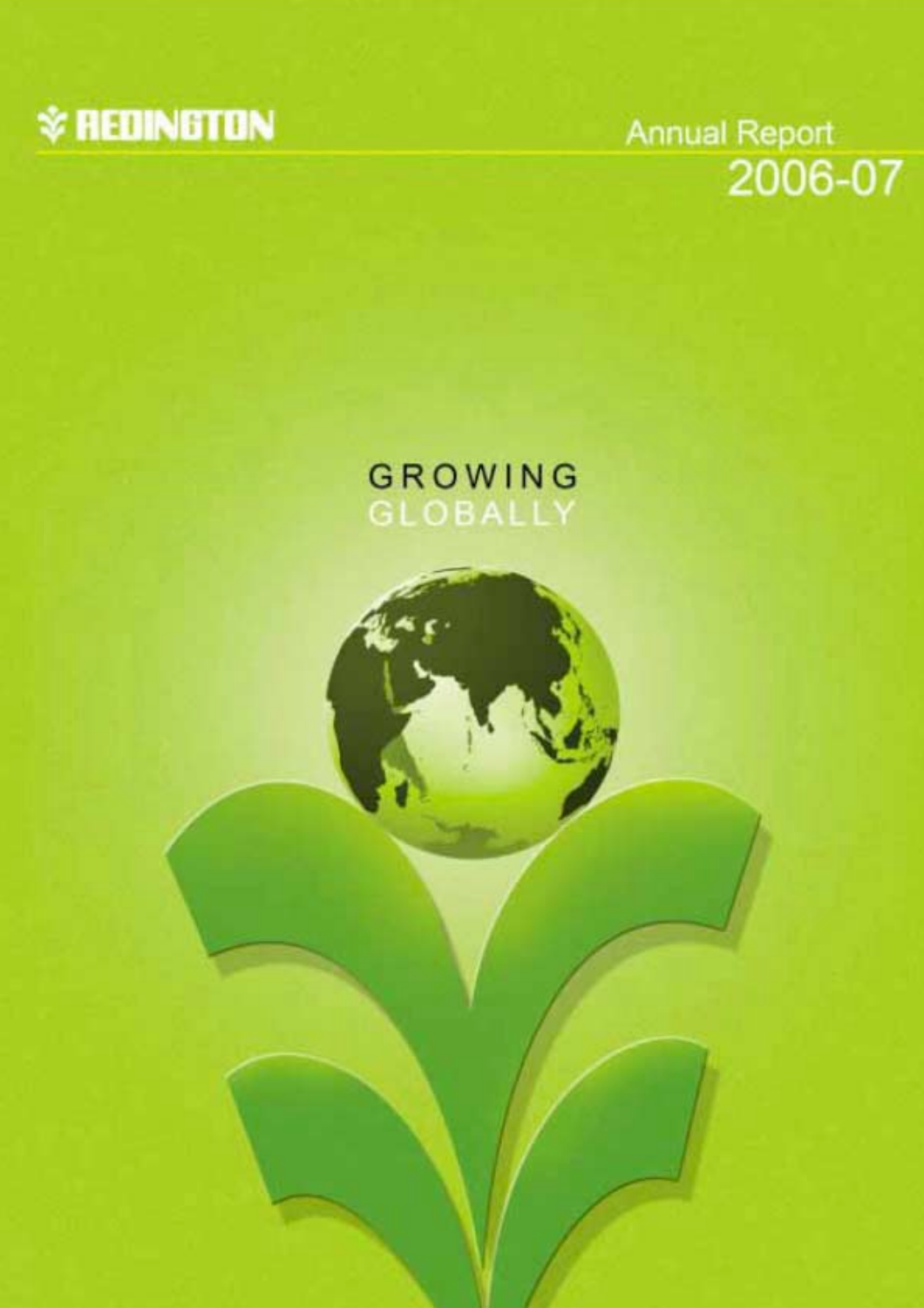# **Contents**

|                                       | Page |
|---------------------------------------|------|
| Corporate Information                 | 1    |
| Letter from the Managing Director     | 2    |
| Five years at a glance                | 4    |
| <b>Notice</b>                         | 6    |
| Directors' Report                     | 12   |
| <b>Report on Corporate Governance</b> | 20   |
| Management Discussion and Analysis    | 34   |

# **Standalone Financial Statements**

| Auditors' Report                                     | 46 |
|------------------------------------------------------|----|
| <b>Balance Sheet</b>                                 | 50 |
| <b>Profit and Loss Account</b>                       | 51 |
| <b>Cash Flow Statement</b>                           | 52 |
| Schedules forming part of Accounts                   | 53 |
| Notes on Accounts.                                   | 58 |
| Balance Sheet Abstract and Company's General Profile | 67 |

# **Consolidated Financial Statements**

| Auditors' Report                                                                           | 69 |
|--------------------------------------------------------------------------------------------|----|
| <b>Balance Sheet</b>                                                                       | 70 |
| <b>Profit and Loss Account</b>                                                             | 71 |
| <b>Cash Flow Statement</b>                                                                 | 72 |
| Schedules forming part of Accounts                                                         | 73 |
| Notes on Accounts                                                                          | 78 |
| Statement under Section 212 of the Companies Act, 1956<br>relating to Subsidiary Companies | 86 |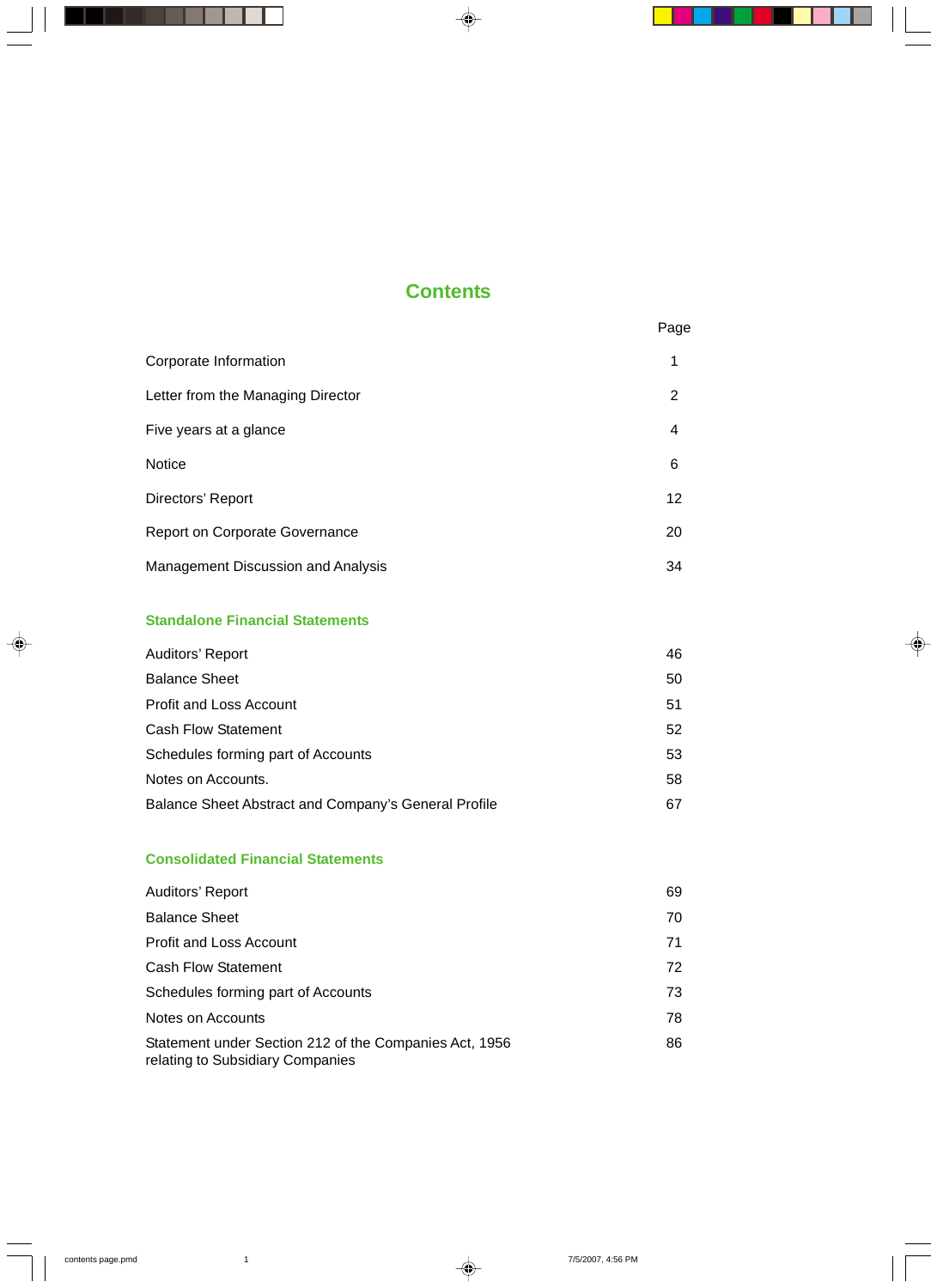# **CORPORATE INFORMATION**

| <b>Board of Directors</b> | Chairman<br>Prof. J. Ramachandran                                                                                                                                                                                                                                                                                                           |
|---------------------------|---------------------------------------------------------------------------------------------------------------------------------------------------------------------------------------------------------------------------------------------------------------------------------------------------------------------------------------------|
|                           | <b>Managing Director</b><br>Mr. R. Srinivasan                                                                                                                                                                                                                                                                                               |
|                           | <b>Whole-time Director</b><br>Mr. M. Raghunandan                                                                                                                                                                                                                                                                                            |
|                           | <b>Directors</b><br>Mr. R. Jayachandran<br>Mr. Huang Chi Cheng<br>Mr. Hu, Jia Lung<br>Mr. R. Vijayaraghavan<br>Mr. Steven A. Pinto<br>Mr. Raj Shankar                                                                                                                                                                                       |
| <b>Company Secretary</b>  | Mr. M. Muthukumarasamy                                                                                                                                                                                                                                                                                                                      |
| <b>Auditors</b>           | M/s. Deloitte Haskins & Sells<br><b>Chartered Accountants</b>                                                                                                                                                                                                                                                                               |
| <b>Bankers</b>            | ABN AMRO Bank N.V<br>Bank of Nova Scotia<br>Citibank N.A.<br><b>HDFC Bank Limited</b><br>Hongkong and Shanghai Banking Corporation Limited<br><b>ICICI Bank Limited</b><br><b>IDBI Bank Limited</b><br>IndusInd Bank Limited<br>Kotak Mahindra Bank Limited<br>State Bank of India<br><b>Standard Chartered Bank</b><br>Union Bank of India |
| <b>Registered Office</b>  | SPL Guindy House,<br>95, Mount Road, Guindy,<br>Chennai - 600 032.<br>Tel : + 91 44 2235 3313<br>Fax : + 91 44 2235 2790                                                                                                                                                                                                                    |
| <b>Website</b>            | www.redingtonindia.com                                                                                                                                                                                                                                                                                                                      |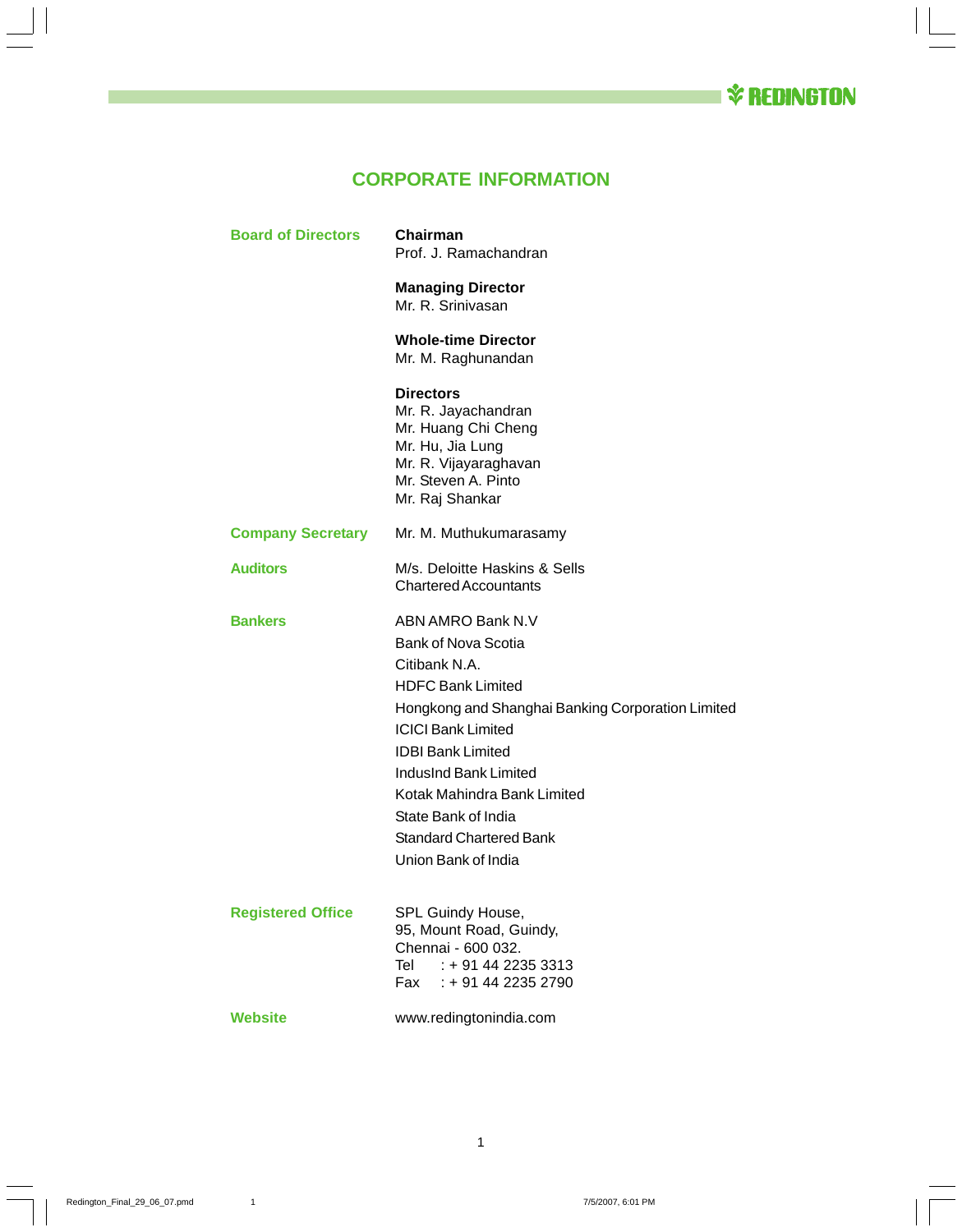# **LETTER FROM THE MANAGING DIRECTOR**



# *Dear Shareholder,*

I have great pleasure in introducing the Fourteenth Annual Report and Audited Financial Statements for the financial year ended 31<sup>st</sup> March 2007. This is the first annual report since the Initial Public Offer by the Company in January 2007.

India's economy continued to be on the growth curve. The Country posted a strong GDP growth on the back of sustained domestic demand, growth across all major sectors notably in the IT and ITES sector and continuous stream of FDI investment.

Fiscal 2007, was a significant year in Redington's evolution, one in which your company made important progress towards diversifying its product offerings to take advantage of the interesting opportunities that are available in the supply chain solution space. Among the supply chain solution providers in this part of the world, we have established a distinct model and are now well poised in becoming an international player with a significant presence across product categories and across potential but difficult geographies like South Asia, Middle East and Africa.

The company's domestic and international operations witnessed an impressive growth and the consolidated revenue crossed an important milestone of USD 2 billion. This growth was driven by its multi-pronged strategy of introduction of new products across various segments, value added services and strengthening its long-standing relationship with its vendors and channel partners. The growth in the traditional IT distribution space was supplemented by the Company's entry into verticals other than IT products. With its expertise in managing supply chain for IT products, the Company is well positioned to enter other verticals such as digital printing categories, digital lifestyle and entertainment categories, telecom and consumer electronics.

The Company has evolved from a 3 branch, 25 dealer operation in 1994 to a formidable player in the distribution space across South Asia, Middle East and Africa. In India, the company today has 39 branches, 50 warehouses, 123 service centres, 12000+ channel partners and its International operations are carried out through 14 offices, 7 warehouses, 60 service centres and 2800+ channel partners. From a single brand product offering in 1994, the company today provides supply chain solutions to 40+ brands in India and 19 brands in international markets.

Much before India Inc. started going global, your Company cultivated the international markets. While a beginning was made in 1997 with opening of an office in Dubai, we now have operations in 20 countries with our people and facilities on the ground.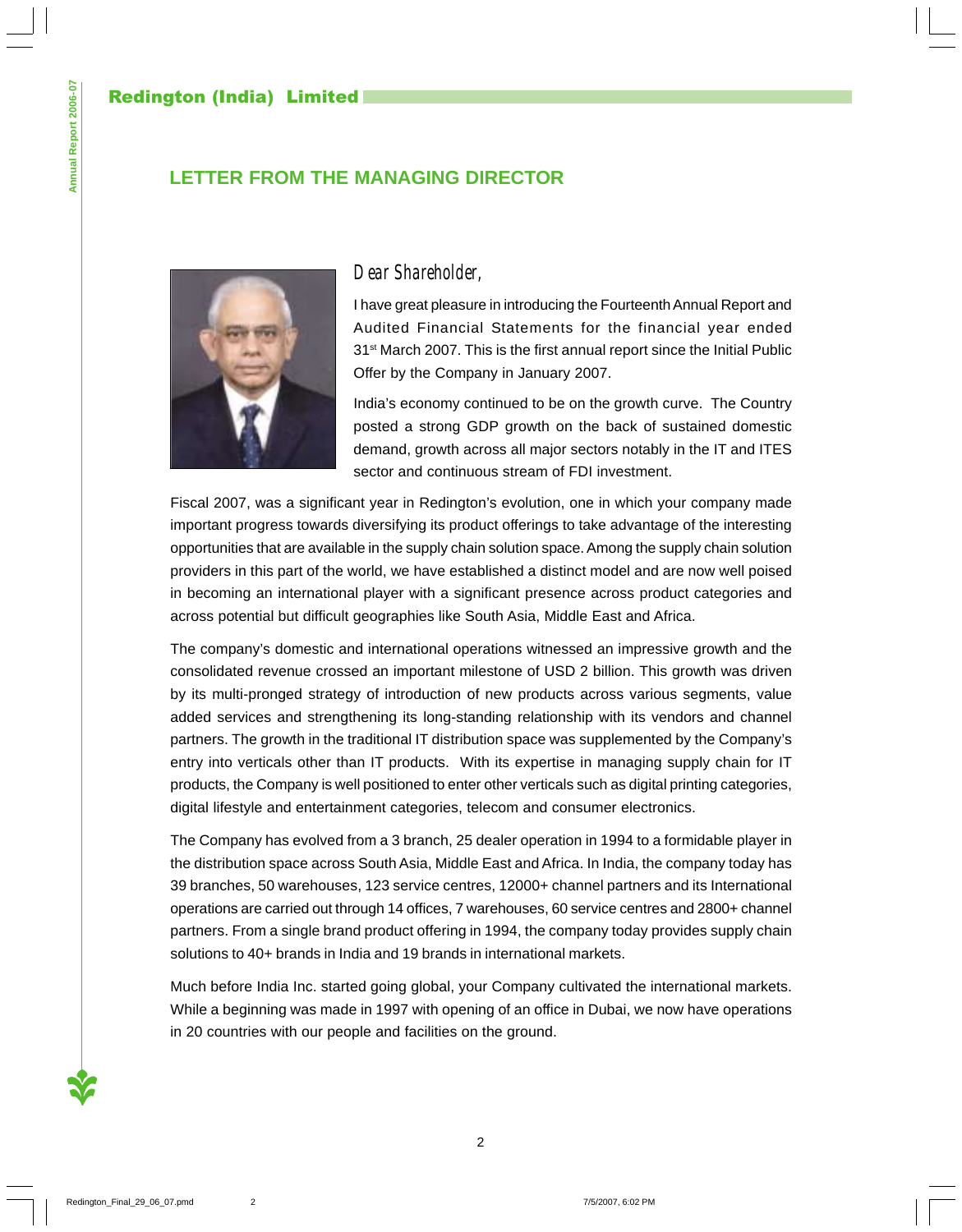

The Company's international operations in South Asia, Middle East, Africa and Singapore reflect its ability to seamlessly manage diverse geographies. International operations continue to represent a significant part of the business, contributing 48% of consolidated revenues and 56% of consolidated earnings, in the financial year 2006-07.

Building strong capabilities in the logistics area is one of the important agenda for Redington. Significant investments are being made in the Automated Distribution Centres. Four such centres are planned in the metros in India and one in Dubai. The process has started with the purchase of a land measuring 11.56 acres in Chennai. These centres, once completed, would enhance our ability to exploit the opportunities that are available in the supply chain solutions business.

A key differentiator between us and our global competition is our ability to support the products during warranty and post warranty period. We are investing in new service centres and major repair facilities. The LCD panel repair facility would become operational in the second quarter of the ensuing fiscal year.

Over the years, the brand "REDINGTON" has evoked a strong sense of trust among many of its global vendors and partners across India and overseas.

The reputation of the company built over the last decade and the confidence reposed by the investing community ensured that the initial public offer was a resounding success. Your company lived up to the expectation by achieving excellent results during this year. I hope that in times to come, there shall be many such eventful years that add value to the shareholders.

It gives me pleasure to share with you that after the company's shares were listed in NSE & BSE on  $15<sup>th</sup>$  February 2007, BSE has categorized the Redington scrip as part of its Midcap Index with effect from 16<sup>th</sup> April 2007, based on the company's market capitalization and frequency of trading in the exchange.

I believe that the growth momentum in the economy is encouraging. There may be temporary blips in certain sectors, but the evolution in the supply chain solution space will continue to unfold in the coming years. All this bodes well for your company.

Finally, I take this opportunity to thank all the company's shareholders for their belief in Redington and I look forward for their continued support in the years to come.

Warm regards

R. Sninram

**R. Srinivasan** Managing Director 20th June 2007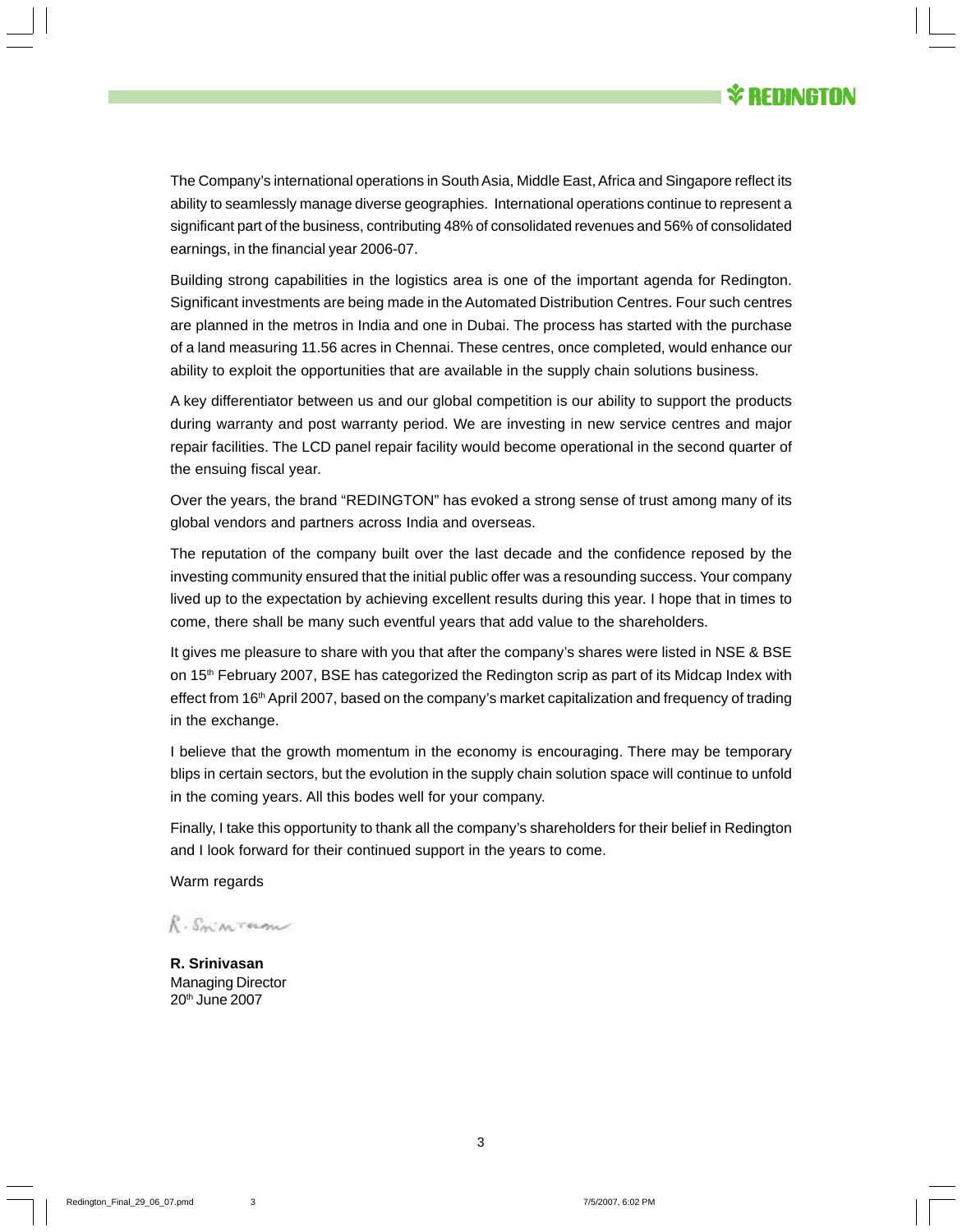# **FIVE YEARS AT A GLANCE**

# **Standalone Financials**

(Rs. in crores)

| <b>Particulars</b>                  | 2006-07  | 2005-06  | 2004-05  | 2003-04  | 2002-03  |
|-------------------------------------|----------|----------|----------|----------|----------|
| <b>Total Revenue</b>                | 4,717.53 | 3,696.62 | 2,507.48 | 1,960.20 | 1,528.54 |
| <b>EBIDTA</b>                       | 101.76   | 68.90    | 45.00    | 35.83    | 26.87    |
| PBT                                 | 65.63    | 45.33    | 27.21    | 24.54    | 16.57    |
| <b>PAT</b>                          | 42.42    | 29.14    | 17.26    | 15.49    | 10.57    |
| Networth                            | 535.02   | 367.63   | 316.34   | 104.98   | 89.49    |
| Capital Employed                    | 852.09   | 566.96   | 428.77   | 174.26   | 134.03   |
| <b>EBIDTA Margins</b>               | 2.16%    | 1.86%    | 1.79%    | 1.83%    | 1.76%    |
| PAT Margins                         | 0.90%    | 0.79%    | 0.69%    | 0.79%    | 0.69%    |
| Return on Average Capital Employed* | 19.85%   | 20.45%   | 19.08%   | 21.37%   | 17.99%   |
| Return on Average Equity*           | 17.91%   | 17.45%   | 13.17%   | 15.96%   | 12.32%   |
| EPS (Rs.) $#$                       | 6.41     | 4.79     | 4.30     | 5.27     | 3.60     |
| Book Value per Share (Rs.)          | 68.71    | 58.28    | 52.12    | 35.72    | 30.45    |

# For EPS calculation, weighted average number of equity shares have been considered

\* Investments made in wholly owned Subsidiaries are excluded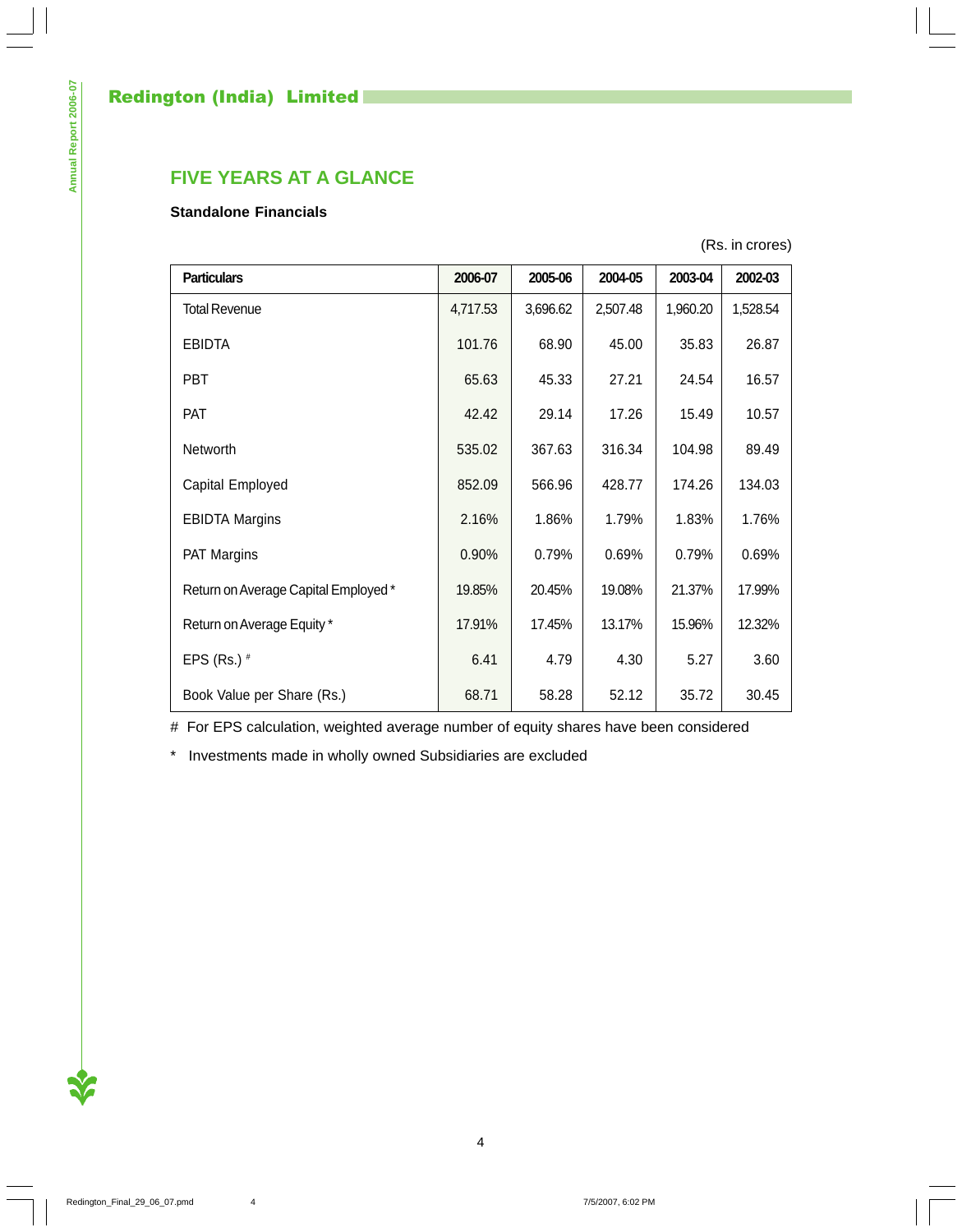*\* REDINGTON* 

# **Consolidated Financials**

(Rs. in crores)

| <b>Particulars</b>                 | 2006-07  | 2005-06  | 2004-05  | 2003-04  | 2002-03  |
|------------------------------------|----------|----------|----------|----------|----------|
| <b>Total Revenue</b>               | 9,067.14 | 6,795.52 | 4,053.93 | 1,960.20 | 1,528.54 |
| EBIDTA                             | 198.47   | 131.06   | 83.93    | 35.90    | 26.93    |
| <b>PBT</b>                         | 127.25   | 92.36    | 53.67    | 24.57    | 16.59    |
| <b>PAT</b>                         | 101.70   | 74.34    | 42.38    | 15.51    | 10.58    |
| Networth                           | 625.61   | 432.86   | 341.29   | 105.60   | 90.10    |
| Capital Employed                   | 1,226.88 | 911.26   | 570.74   | 174.87   | 134.63   |
| <b>EBIDTA Margins</b>              | 2.19%    | 1.93%    | 2.07%    | 1.83%    | 1.76%    |
| <b>PAT Margins</b>                 | 1.12%    | 1.09%    | 1.05%    | 0.79%    | 0.69%    |
| Return on Average Capital Employed | 17.32%   | 17.02%   | 21.52%   | 21.29%   | 17.93%   |
| Return on Average Equity           | 19.22%   | 19.21%   | 18.97%   | 15.85%   | 12.22%   |
| EPS (Rs.) $#$                      | 15.36    | 12.23    | 10.57    | 5.28     | 3.60     |
| Book Value per Share (Rs.)         | 80.34    | 68.62    | 56.23    | 35.93    | 30.66    |

# For EPS calculation, weighted average number of equity shares have been considered

#### **Note**

The following subsidiaries were acquired during this period: (a) FYO5 - Redington Gulf FZE and (b) FYO6 Redington Distribution Pte Ltd., Singapore and Cadensworth (India) Pvt. Ltd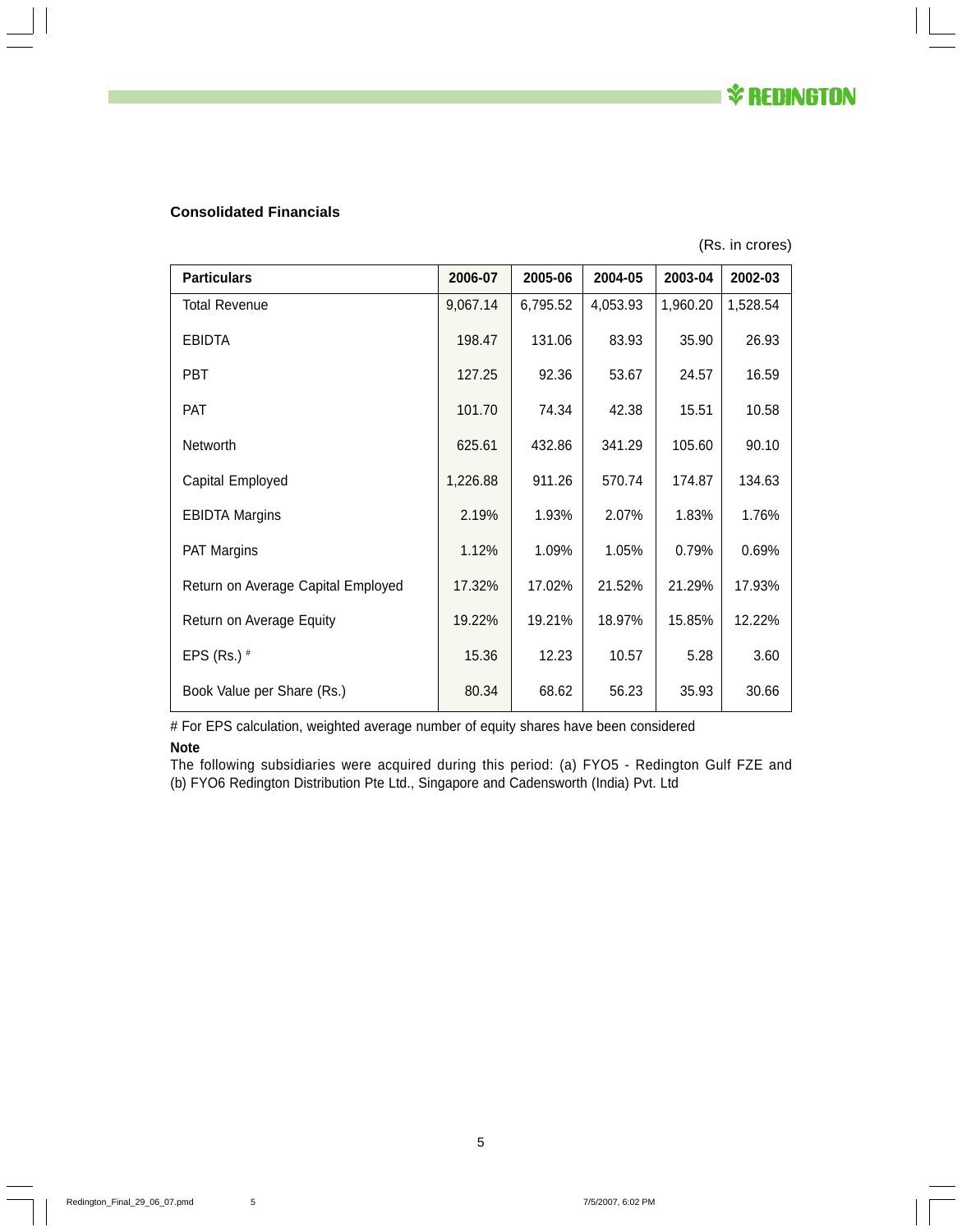# **NOTICE**

NOTICE is hereby given that the Fourteenth Annual General Meeting of the Company will be held on Thursday, the 26<sup>th</sup> day of July 2007 at Narada Gana Sabha, Main Hall, No.314, T.T.K. Road, Chennai - 600 018 at 10.00 A.M. to transact the following business :

# **ORDINARY BUSINESS :**

- 1. To receive, consider and adopt the audited Balance Sheet of the Company as at  $31<sup>st</sup>$  March 2007, the Profit and Loss Account for the financial year ended on that date and the Report of the Directors' and Auditors' thereon.
- 2. To declare Dividend.
- 3. To appoint a Director in place of Mr. Huang Chi Cheng who retires by rotation and being eligible, offers himself for re-appointment.
- 4. To appoint a Director in place of Mr. Hu, Jia Lung who retires by rotation and being eligible, offers himself for re-appointment.
- 5. To appoint a Director in place of Mr. Raj Shankar who retires by rotation and being eligible, offers himself for re-appointment.
- 6. To appoint Auditors to hold office from the conclusion of this Meeting until the conclusion of the next Annual General Meeting and to fix their remuneration. M/s. Deloitte Haskins & Sells, Chartered Accountants, the retiring Auditors, being eligible, offer themselves for reappointment.

# **SPECIAL BUSINESS:**

7. To consider and if thought fit, to pass, with or without modification(s), the following resolution as an Ordinary Resolution:

"RESOLVED that in partial modification of the resolution passed by the members of the Company at the Extra-Ordinary General Meeting held on 26<sup>th</sup> March, 2004 and pursuant to the provisions of Sections 198, 309, 310, Schedule XIII and other applicable provisions, if any, of the Companies Act, 1956, approval of the Company be and is hereby accorded for payment of enhanced remuneration to Mr. M. Raghunandan, Whole-time Director, as set out in the explanatory statement attached to the notice of this Annual General Meeting for the period from 1<sup>st</sup> April 2006 to the rest of the term of his office."

8. To consider and if thought fit, to pass, with or without modification(s), the following resolution as a Special Resolution:

"RESOLVED that pursuant to Sections 198, 309 and other applicable provisions, if any, of the Companies Act, 1956 and subject to the provisions of Articles of Association of the Company, the approval of the Company be and is hereby accorded to the payment of remuneration to the Directors of the Company other than the Whole-time Directors, by way of Commission upto an overall aggregate of 1% of the net profits of the Company for each financial year and subject to such limits as may be determined from time to time by the Board of Directors for a period of five years and such commission shall be divided amongst such Directors in such proportion and in such manner as may be determined by the Board of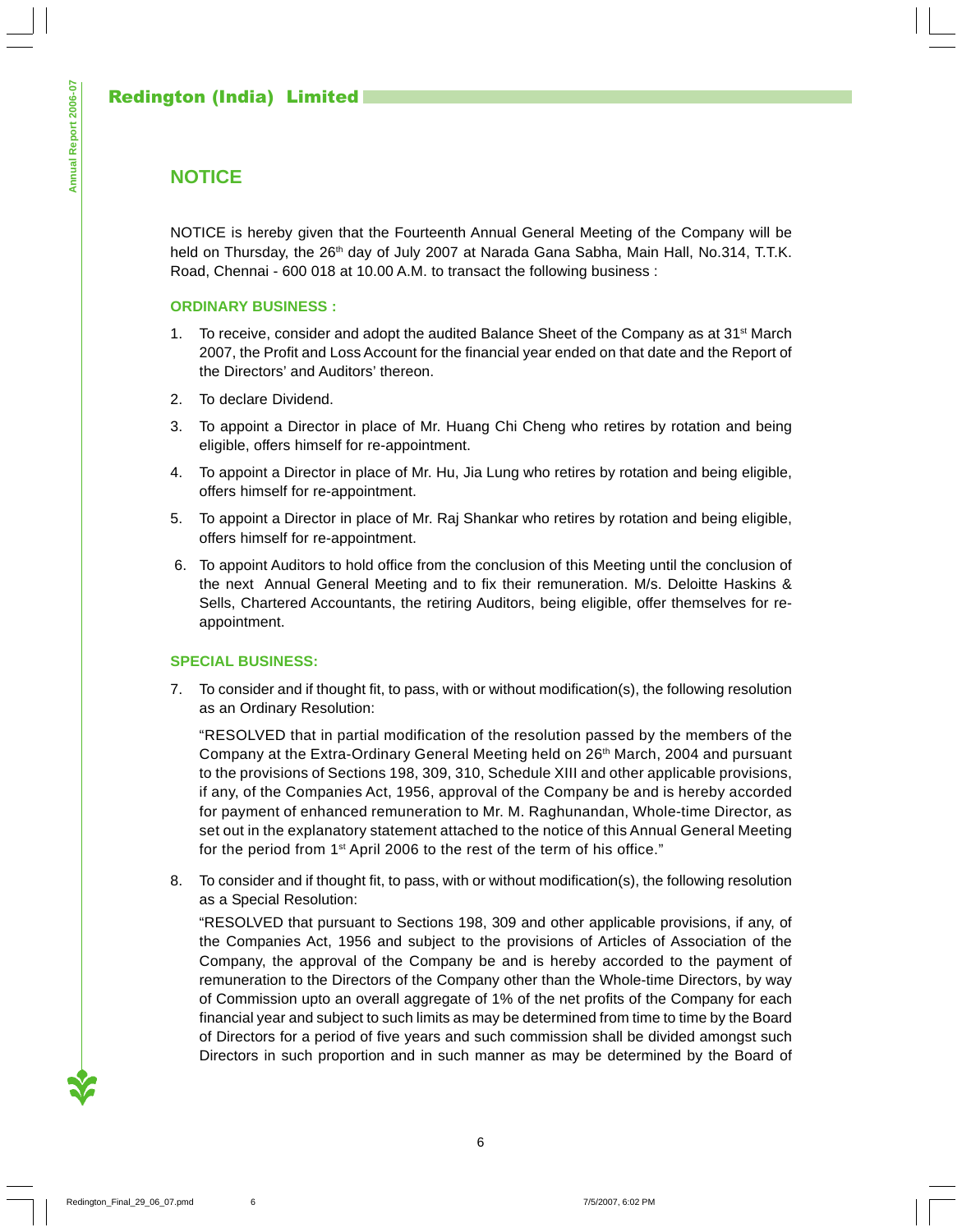

Directors and such remuneration shall be in addition to the remuneration payable to the Directors as otherwise provided under the Companies Act, 1956."

9. To consider and if thought fit, to pass, with or without modification(s), the following resolution as an Ordinary Resolution:

"RESOLVED that pursuant to Section 163 of the Companies Act, 1956, the Company hereby approves that the Register of Members, Indices, Returns and Copies of certificates and documents, instead of being kept at the registered office of the Company at SPL Guindy House, 95, Mount Road, Guindy, Chennai - 600 032, be kept at the office of the Registrar and the Share Transfer Agents of the Company, M/s. Cameo Corporate Services Limited at 'Subramanian Building', No.1, Club House Road, Chennai-600 002."

10. To consider and if thought fit, to pass, with or without modification(s), the following resolution as a Special Resolution:

"RESOLVED that subject to the consent of the Securities and Exchange Board of India (SEBI) and other concerned authorities, if any, and subject to such other approvals, permissions and sanctions as may be necessary, the consent of the Company be and is hereby accorded to the Board of Directors for the application and utilisation of the funds earmarked for specific purposes, as stated in the Prospectus dated January 31, 2007 filed with the Registrar of Companies, SEBI and the National Stock Exchange of India Limited and Bombay Stock Exchange Limited, to the extent not required immediately, by way of investing in high quality interest/dividend bearing liquid instruments including deposits with banks, money market mutual funds and for managing the Company's working capital requirements."

"RESOLVED further that the Board of Directors be and is hereby authorised to accept such conditions and modifications as may be prescribed in granting the approvals, permissions and sanctions by SEBI and other authorities and for the purpose of giving effect to this resolution, the Board be and is hereby authorised to take such steps and to do all such acts, deeds, matters and things as they may deem fit and proper."

> By Order of the Board for **Redington (India) Limited**

Place : Chennai **M. Muthukumarasamy**

Date : 20<sup>th</sup> June 2007 **Company Secretary** 

#### **Notes :**

- 1. The relative explanatory statement, pursuant to Section 173(2) of the Companies Act, 1956 in respect of the business under items 7 to 10 is attached hereto.
- 2. A MEMBER ENTITLED TO ATTEND AND VOTE AT THE MEETING IS ENTITLED TO APPOINT A PROXY TO ATTEND AND VOTE INSTEAD OF HIMSELF AND THE PROXY NEED NOT BE A MEMBER. A BLANK PROXY FORM IS ENCLOSED FOR THE USE BY MEMBERS, IF REQUIRED, WHICH MUST BE SUBMITTED WITH THE COMPANY'S REGISTERED OFFICE AT LEAST 48 HOURS BEFORE THE COMMENCEMENT OF THE MEETING.
- 3. The Register of Members and the Share Transfer Books of the Company will remain closed from Friday, the 20<sup>th</sup> day of July, 2007 to Thursday, the 26<sup>th</sup> day of July, 2007 (both days inclusive) for the purpose of payment of Dividend.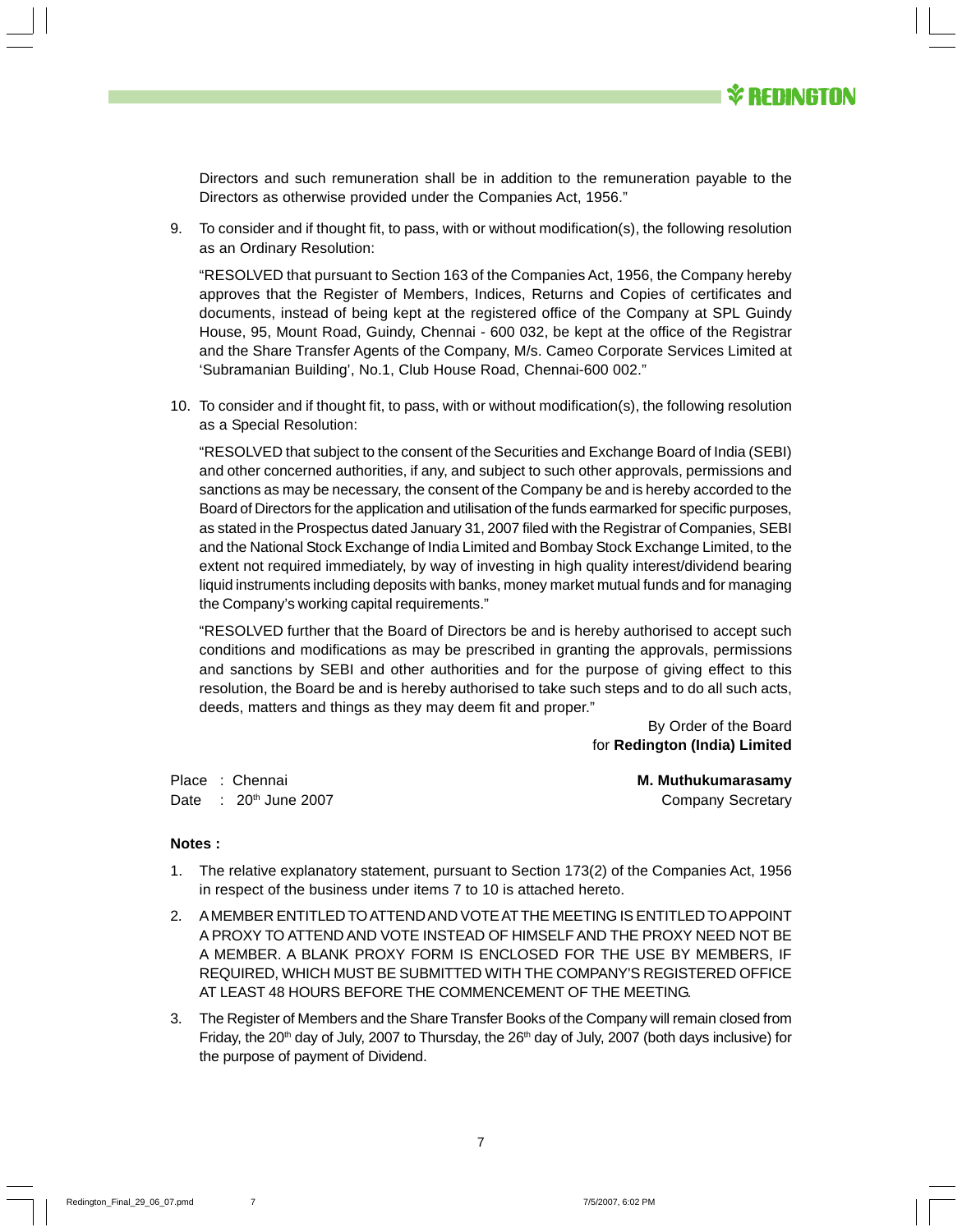- 4. The Dividend when declared will be paid to the Members whose names appear in the Register of Members on the  $26<sup>th</sup>$  day of July 2007 and the beneficial owners as furnished by NSDL/ CDSL.
- 5. All correspondence with regard to share transfers/dividends and matters related therewith may directly be addressed to the Company's Registrar and Share Transfer Agents, M/s. Cameo Corporate Services Limited at 'Subramanian Building', No. 1, Club House Road, Chennai -600 002.
- 6. The Members are requested to lodge/notify the transfer deeds, communication for change of address, Bank details, ECS details, wherever applicable, mandates (if any) with the Company's Registrar and Share Transfer Agents, M/s. Cameo Corporate Services Ltd., for shares held in physical mode.

The shareholders holding shares in electronic form are requested to lodge the above details to their depository participants and not to the Company or to the Registrar and Share Transfer Agents of the Company as the Company is obliged to use only the data provided by the Depositories while making payment of dividend.

- 7. Members/Proxy holders are requested to produce at the entrance of the auditorium the enclosed attendance slip duly completed and signed.
- 8. Information regarding re-appointment of Directors as required under the provisions of Clause 49 of the Listing Agreement.

**Mr. Huang Chi Cheng**, a management graduate from the National Chung Hsing University, Taipei, Taiwan, has an overall work experience of 26 years and has been associated with organisations such as Tait & Company Limited, Taiwan and Seaward Woolen Textile Corporation Limited, Taipei, Taiwan. He has been working with Synnex Technology International Corporation for over 16 years and is presently its Associate Vice President. Prior to joining Synnex Technology International Corporation, Mr. Huang was an Accounting Manager for the consumer products division of Tait & Company Limited.

**Mr. Hu, Jia Lung** is an engineering graduate from the National Taipei Institute of Technology, Taipei, and a graduate student from the Department of Electrical Engineering, College of Engineering, University of Texas at Austin. He has an overall work experience of 26 years and served with organisations such as Micro Electronic Corporation and Wang Lab & Mitac Inc. Mr. Hu, Jia Lung has been associated with Synnex Technology International Corporation for over 17 years and is presently its Executive Vice President and General Manager of its distribution business. Prior to joining Synnex Technology International Corporation, he was an Assistant Vice President for the technical division of Micro Electronic Corporation.

**Mr. Raj Shankar** is a Post Graduate from the Birla Institute of Technology and Science, Pilani. Mr. Raj Shankar has 25 years of professional experience working within and outside India in diverse sectors, including pharmaceuticals (Novartis India Limited) and textiles (Grasim Industries Limited). He joined Redington Gulf FZE in April 2001 as its Whole-time Director. He is currently responsible for Redington Group's operations in South Asia, Singapore, the Middle East and Africa.

9. The company has obtained permission from the Ministry of Corporate affairs, Government of India, for not annexing the accounts of its subsidiaries.

The annual accounts and the related detailed information of Subsidiary Companies are available at the Registered Office of the Company and of its Subsidiary Companies on any working day to the shareholders of the Company requiring such information.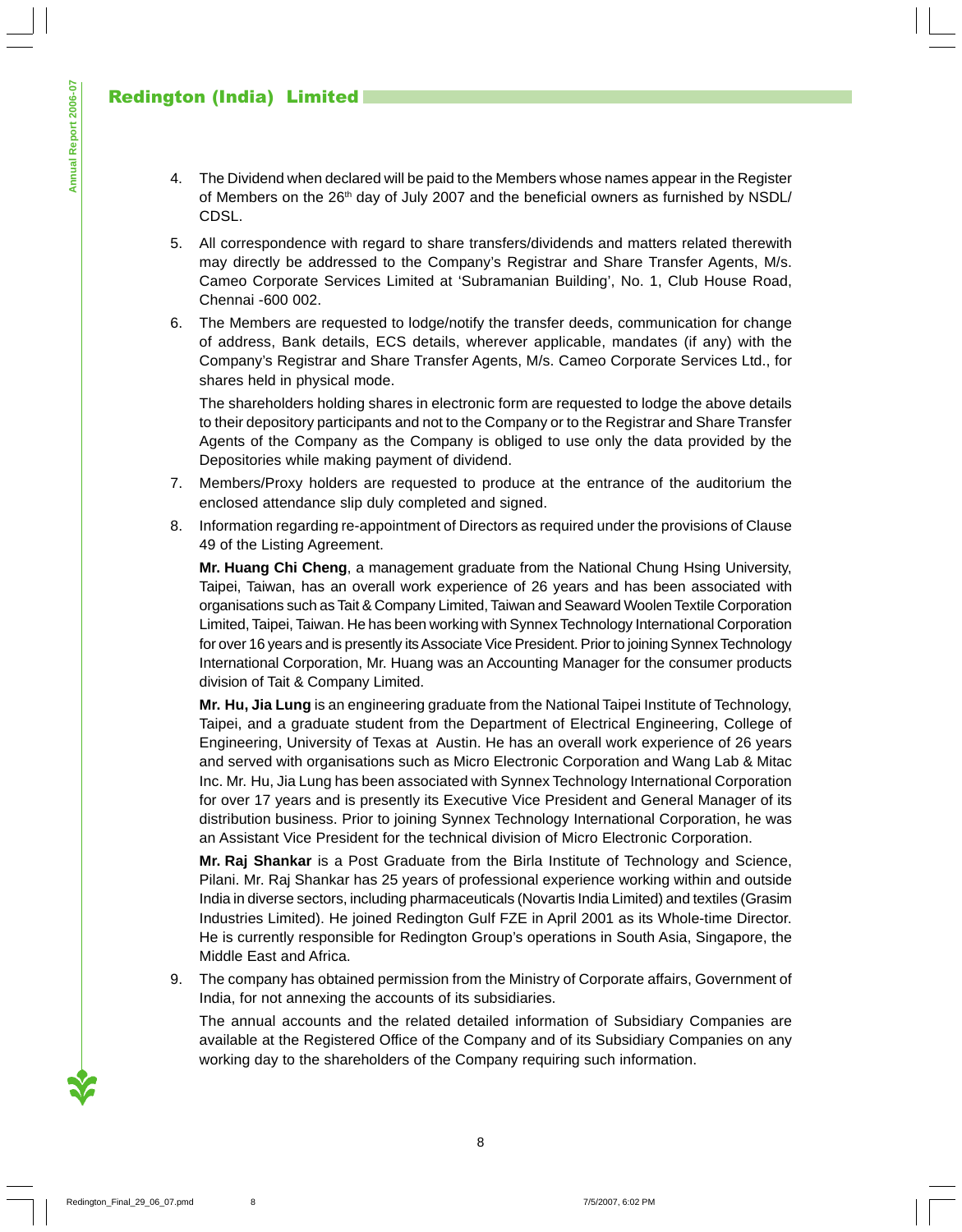# **EXPLANATORY STATEMENT PURSUANT TO SECTION 173(2) OF THE COMPANIES ACT, 1956**

# **Item No. 7**

Mr. M. Raghunandan was re-appointed as a Whole-time Director for a period of five years with effect from 1<sup>st</sup> March 2004 on the terms and conditions and remuneration as approved by the shareholders at the Extra Ordinary General Meeting of the Company held on  $26<sup>th</sup>$  March 2004.

Considering his contribution to the growth of the Company, the Board of Directors at their meeting held on 18<sup>th</sup> September 2006, approved the enhancement in the remuneration payable to Mr. M. Raghunandan with effect from 1<sup>st</sup> April 2006 as follows:-

#### **Salary**

| <b>Basic Salary</b>                                  | : Rs. 1,00,000/- per month         |
|------------------------------------------------------|------------------------------------|
| Allowances                                           | $:$ Rs. 79,250/- per month         |
| Contribution to Provident Fund: 12% of basic salary. |                                    |
| Leave Travel Allowance                               | : As per the policy of the Company |

# **Performance Linked Bonus**

As approved by the Board of Directors.

#### **Perquisites**

Medical Reimbursement - Actuals subject to a maximum of one month basic salary.

Telephone – The Company shall provide a telephone at the residence of Mr. M. Raghunandan and personal long distance calls on telephone will be billed by the Company.

# **Minimum Remuneration**

The remuneration as set out above may be paid as the minimum remuneration to Mr. M. Raghunandan, Whole-time Director in the absence or inadequacy of profits in any financial year, provided that the total remuneration by way of salary, perquisites and any other allowance shall not exceed the ceiling provided in Section II of Part II of Schedule XIII of the said Act.

The Directors, therefore, recommend the resolution set out at item No. 7 for approval.

Except Mr. M. Raghunandan, none of the Directors of the Company are interested in this resolution.

This should also be treated as an abstract of the terms of appointment of the aforesaid Whole-time Director and the memorandum of interest of the Director in the said appointment, as contemplated under Section 302 of the Companies Act, 1956.

#### **Item No. 8**

With a view to broad base the Board, the Board of Directors at their meeting held on  $2<sup>nd</sup>$  June 2006, inducted two persons of eminence as independent directors viz. Prof. J. Ramachandran and Mr. Steven A. Pinto. With their induction, the total number of Independent Directors in the Company became three. Their expertise and guidance in reviewing various areas of operations, accounts and audit, employee compensation and other areas of corporate governance are of immense benefit to the Company.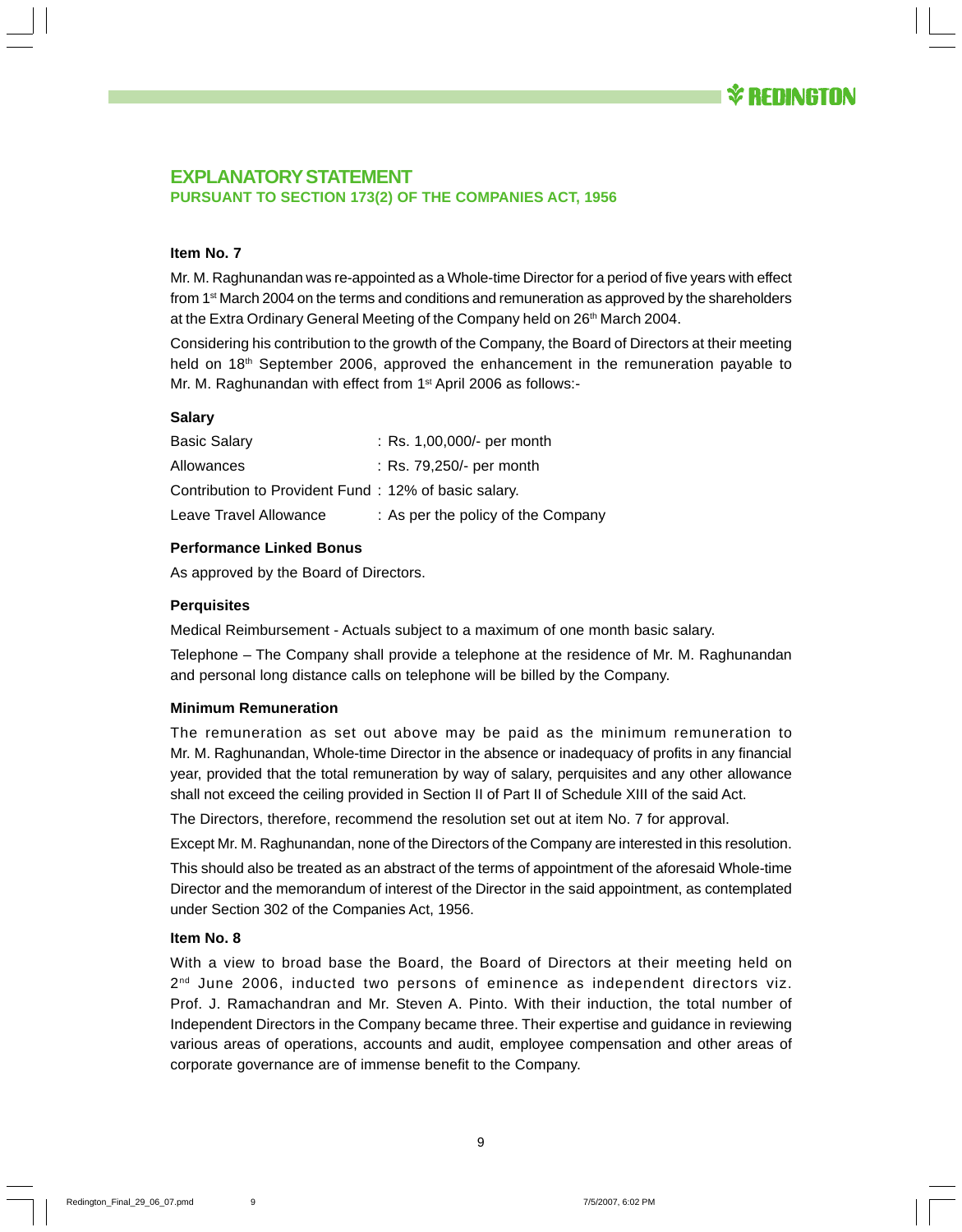Other than the sitting fees for each meeting of the Board or a Committee thereof, the Independent Directors do not draw any remuneration from the Company.

Considering the contribution of such Independent Directors and other Non-executive Directors, it is proposed to pay the Non-executive Directors a commission out of net profits of the Company subject to applicable provisions of the Companies Act, 1956, with effect from the financial year ended 31<sup>st</sup> March 2007. The proportion and the manner of the division of the Commission amongst the Directors shall be determined by the Board of Directors.

The Directors recommend the resolution set out at item No. 8 for approval.

All the Directors of the Company except Mr. R. Srinivasan, Managing Director and Mr. M. Raghunandan, Whole-time Director are interested in this resolution.

# **Item No. 9**

The Company has come out with an Initial Public Issue in January 2007 and for this purpose, it has appointed M/s. Cameo Corporate Services Limited, Chennai as the Registrar to the Issue. Subsequently, the Company has entered into a Share Transfer Agency Agreement with M/s. Cameo Corporate Services Limited for carrying out the share transfer work.

To facilitate the shareholders, the Board of Directors, at their meeting held on  $17<sup>th</sup>$  May 2007, proposed to keep the Register of Members, Indices, Returns and Copies of certificates and documents at the office of the Registrar and the Share Transfer Agents of the Company, M/s. Cameo Corporate Services Limited at 'Subramanian Building', No.1, Club House Road, Chennai-600 002 instead of being kept at the registered office of the Company at SPL Guindy House, 95, Mount Road, Guindy, Chennai - 600 032.

The above documents/records shall remain open for inspection during business hours at M/s. Cameo Corporate Services Ltd., from 1000 hours to 1300 hours except on Saturdays, Sundays and public holidays.

The Directors recommend the resolution set out at item No. 9 for approval.

None of the Directors of the Company are interested in this resolution.

# **Item No. 10**

In the 'Object of the Issue' section of the Offer Documents filed by the Company with Registrar of Companies, Securities and Exchange Board of India and Stock Exchanges for its Initial Public Issue in January 2007, the Company has mentioned that pending utilisation for purposes stated in the offer documents, the funds would be deployed in bank fixed deposits and/or gilt edged Government Securities or Government Security based funds.

As per the estimated schedule given in the Offer documents, a part of issue proceeds would be utilised in phases till 2008-09 and are not immediately required for the purposes stated in the Offer documents.

Although the Company has invested the issue proceeds as stated in the Offer documents, it has been felt that instead of keeping the unutilised funds only in bank fixed deposits, it would be beneficial to the company to invest in high quality interest/dividend bearing liquidity instruments including deposits with banks, money market mutual funds and to manage the Company's working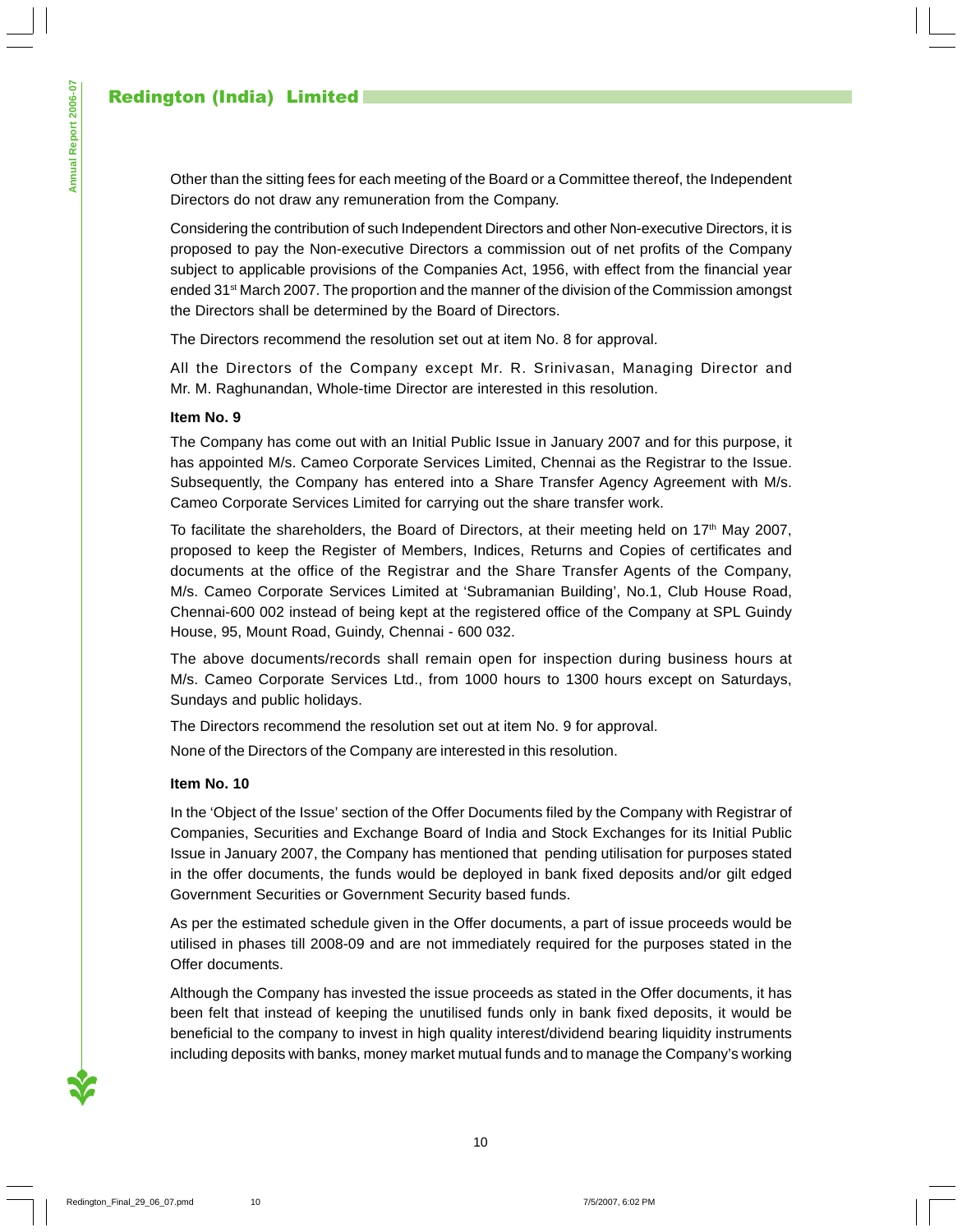

capital requirements. Further, as your company's business model is working capital intensive, in order to reduce the interest cost and for making better utilisation of the funds, the IPO proceeds can be used for managing the company's working capital requirements.

The Company would however ensure that all the fund requirements for carrying out the "Objects of the Issue", as and when required, would be met from its internal accruals.

The Directors recommend the resolution set out at item No. 10 for approval.

None of the Directors of the Company are interested in this resolution.

By Order of the Board for **Redington (India) Limited**

Place : Chennai **M. Muthukumarasamy** Date : 20<sup>th</sup> June 2007 **Company Secretary**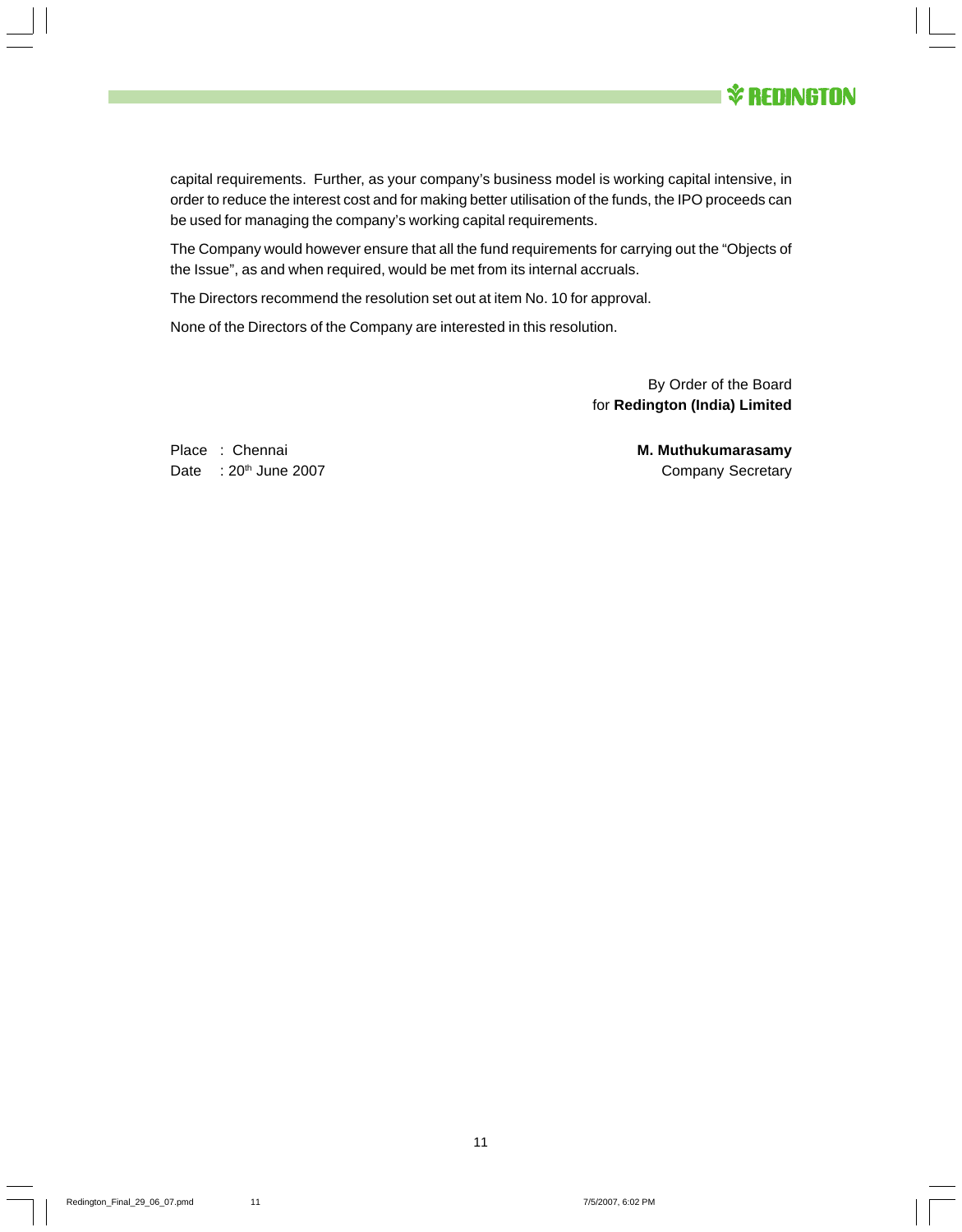# **DIRECTORS' REPORT**

# **To the Members,**

Your Directors have pleasure in presenting the Annual Report together with the Audited Accounts for the financial year ended 31<sup>st</sup> March 2007.

# **Initial Public Offer**

During the financial year under review, your Company went to the Capital Market with an Initial Public Offer of 1,32,31,000 equity shares of Rs.10/- each for cash at a price of Rs.113/- per equity share aggregating to Rs.149.51 Crores. The issue was subscribed more than 43 times. Your Directors appreciate the confidence reposed by the investing community and their interest in the Company.

# **Share Capital**

The aforesaid equity shares were allotted on  $6<sup>th</sup>$  February 2007. Consequent upon the issue of equity shares through Initial Public Offer, the paid up equity share capital of the Company now stands increased to Rs.77.87 Crores comprising 7,78,65,746 equity shares of Rs.10/- each.

# **Listing of Equity Shares**

The equity shares of the Company were listed on the National Stock Exchange of India Limited (NSE) and Bombay Stock Exchange Limited (BSE), Mumbai with effect from 15<sup>th</sup> February 2007.

# **Financial Highlights** (Rs. in Crores)

| <b>Particulars</b>                           | <b>Consolidated</b> |          | <b>Stand alone</b> |          |  |
|----------------------------------------------|---------------------|----------|--------------------|----------|--|
|                                              | 2006-07             | 2005-06  | 2006-07            | 2005-06  |  |
| Sales and Service Income                     | 9,061.39            | 6,790.57 | 4,712.57           | 3,692.66 |  |
| Other Income                                 | 5.75                | 2.99     | 4.96               | 2.85     |  |
| <b>Total Revenue</b>                         | 9,067.14            | 6,793.56 | 4,717.53           | 3,695.51 |  |
| <b>Total Expenditure</b>                     |                     |          |                    |          |  |
| Cost of goods sold<br>a)                     | 8,659.45            | 6,521.88 | 4,512.01           | 3,557.21 |  |
| <b>Trading Expenditure</b><br>b)             | 25.46               | 23.87    | 14.94              | 9.25     |  |
| <b>Staff Cost</b><br>C)                      | 80.36               | 55.71    | 40.46              | 30.59    |  |
| d)<br>Other Expenditure                      | 103.40              | 61.04    | 48.36              | 29.56    |  |
| Profit before Interest, Depreciation and Tax | 198.47              | 131.06   | 101.76             | 68.90    |  |
| Interest                                     | 57.94               | 36.13    | 32.64              | 20.70    |  |
| Depreciation                                 | 13.28               | 4.94     | 3.49               | 2.87     |  |
| Profit before Exceptional Items and Tax      | 127.25              | 89.99    | 65.63              | 45.33    |  |
| Add: Extinguishment of liability             |                     | 2.37     |                    |          |  |
| Profit before Tax                            | 127.25              | 92.36    | 65.63              | 45.33    |  |
| Provision for Taxation                       | 25.55               | 18.02    | 23.21              | 16.19    |  |
| <b>Profit after Tax</b>                      | 101.70              | 74.34    | 42.42              | 29.14    |  |

Annual Report 2006-07 **Annual Report 2006-07**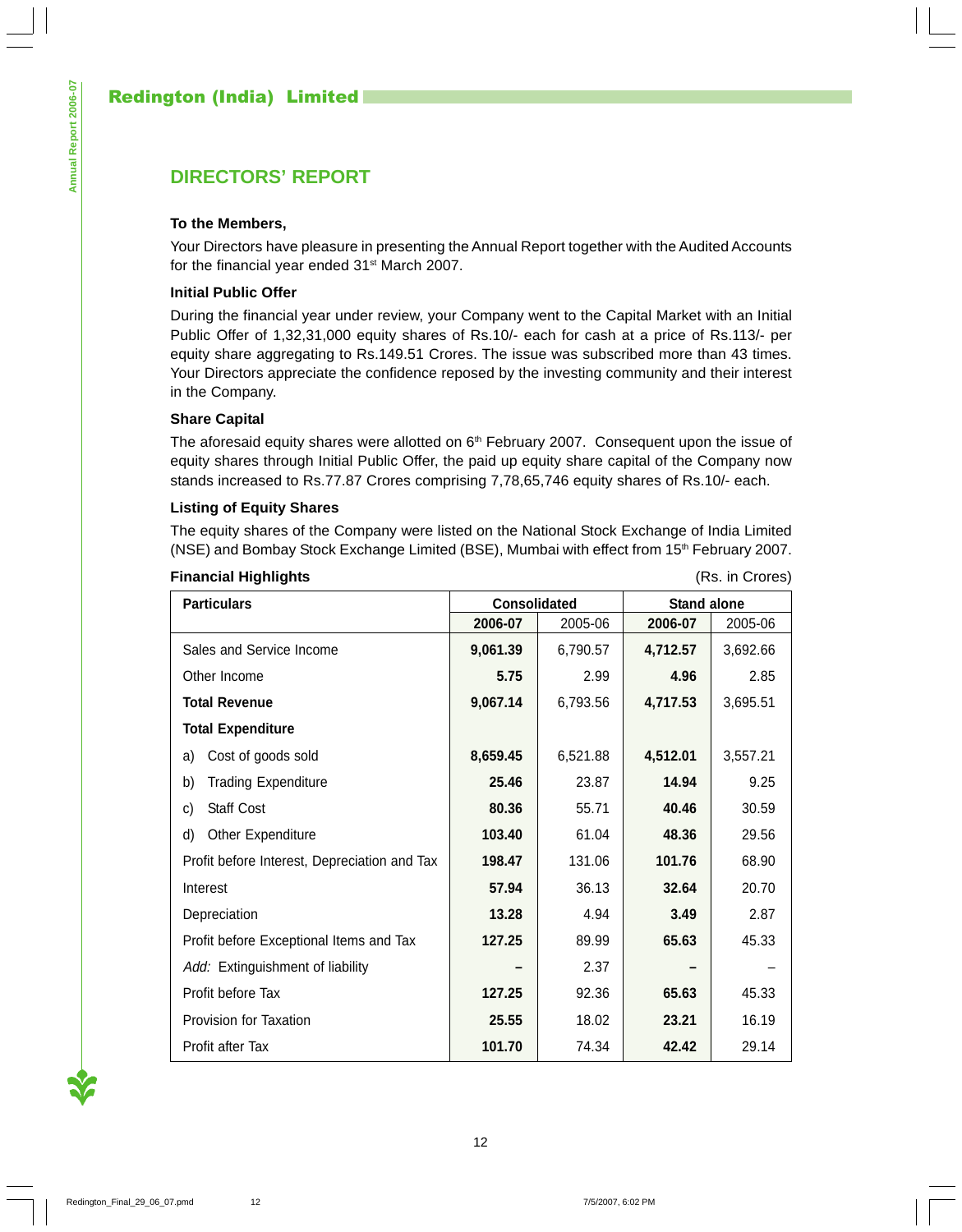# PRECISION IN DELIVERY



**END-TO-END SCM SOLUTIONS**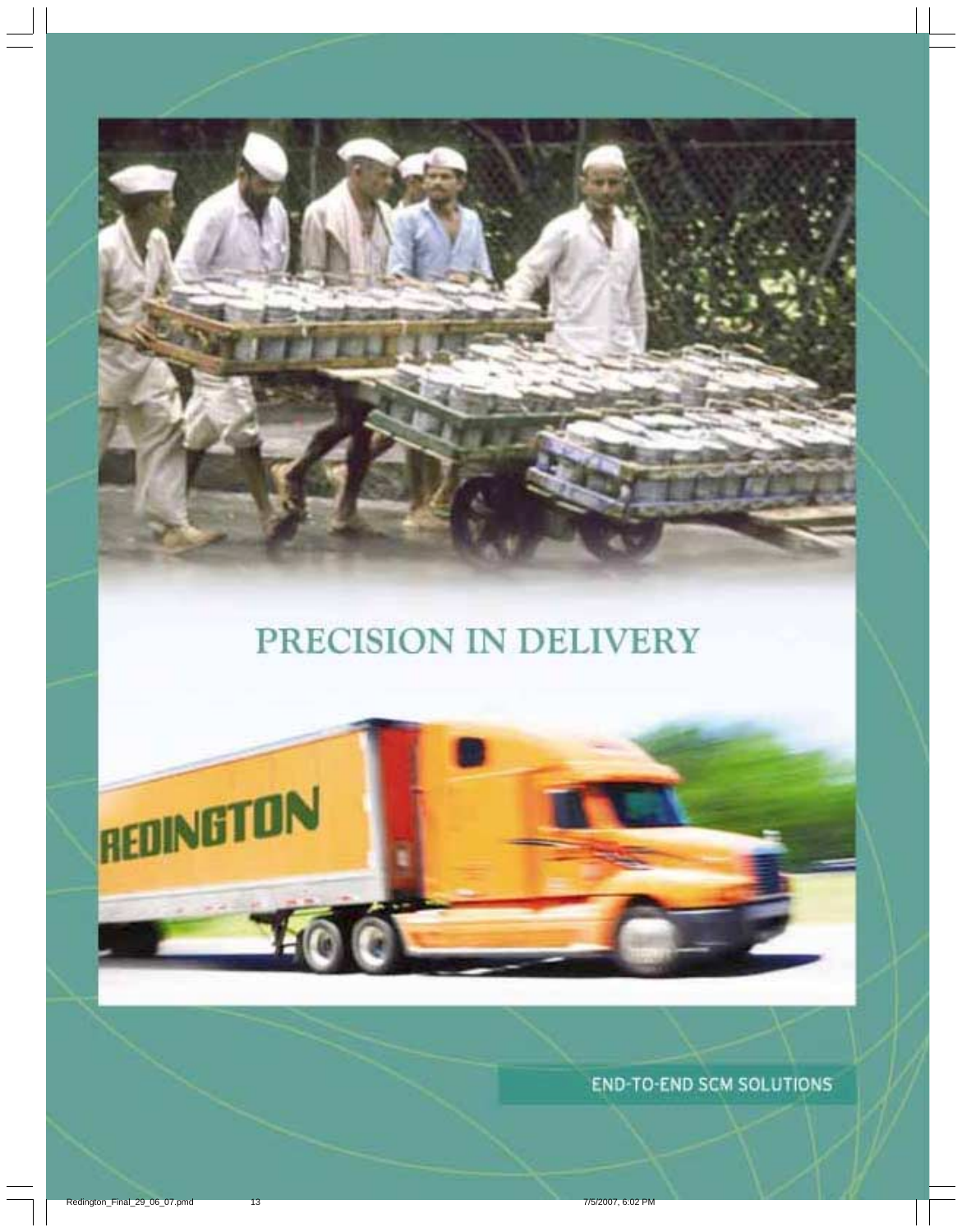Your Directors have made the following appropriations out of the profits of the Company:-

| Proposed Dividend @ 25% i.e. Rs.2.50 per share     | $:$ Rs.19.47 Crores |
|----------------------------------------------------|---------------------|
| Dividend distribution tax                          | $:$ Rs. 3.31 Crores |
| Transfer to General Reserve                        | $:$ Rs. 4.24 Crores |
| Balance to be Carried Forward for the Current year | $:$ Rs.15.40 Crores |

Your Directors are pleased to recommend a dividend @ 25% on the fully paid-up equity shares for the financial year ended on 31<sup>st</sup> March 2007.

# **Performance**

Your Company's revenues witnessed an impressive growth driven by the multi- pronged strategy of introduction of new products across various segments, value added services, aggressive marketing campaigns and leveraging long standing relationship with its vendors/channel partners.

Despite operations in difficult-to-penetrate, price sensitive and diverse geographies, your company has made all its endeavour to grow its Sales and PAT on a consistent basis.

The consolidated revenue of your Company was Rs. 9,067.14 crores as against Rs. 6,793.56 crores in the previous year a growth of 33.47% with a CAGR of 56.06% for the last five years. The consolidated profit after tax was Rs. 101.70 crores as against Rs. 74.34 crores in the previous year, a growth of 36.80% with a CAGR of 76.06% for the last five years.

The stand alone revenue of the Company was Rs. 4,717.53 crores as against Rs.3,695.51 crores in the previous year. The profit after tax was Rs. 42.42 crores as against Rs. 29.14 crores in the previous year.

The Consolidated Earnings Per Share (EPS) on weighted average number of shares increased to Rs.15.36 in the current year as compared to Rs.12.23 in the previous year.

# **Distribution Business**

Robust growth in the IT products sale was observed in the country on the back of above 8% growth in the country's GDP for last financial year. Your Company being a leading distributor of these products, achieved a higher growth in its sales, by increasing the sales in its existing product lines and by addition of new product lines. In the process, your Company has partnered with more vendors like Gigabyte, HCL Infosystems, Hitachi, ViewSonic, Whirlpool, Kodak, 3COM for distribution of their range of products in India. Your Company's endeavour to foray into new verticals other than IT, has enabled the Company to enlarge its product offerings to its customers and increase its network of channel partners (which includes large format retail stores). Your Company is confident that the core competencies that were developed in IT distribution space can be replicated in other verticals too.

Your Company continues to enjoy excellent relationship with all its long standing suppliers like Hewlett Packard, Intel, IBM, Microsoft, Lenovo, Samsung, Epson, Computer Associates, Systimax, APC, Wipro, Cisco and Seagate.

As a result of its long business partnership with IBM, a "Tivoli Competency Center" has been set up at your Company's premises at Mumbai, which would provide Tivoli Partners across the country a platform for showcasing Tivoli products besides demonstrating the product capabilities. This Centre of Excellence will help partners who do not possess the requisite technical knowledge and/or skills to engage a distributor or IBM in their business transaction.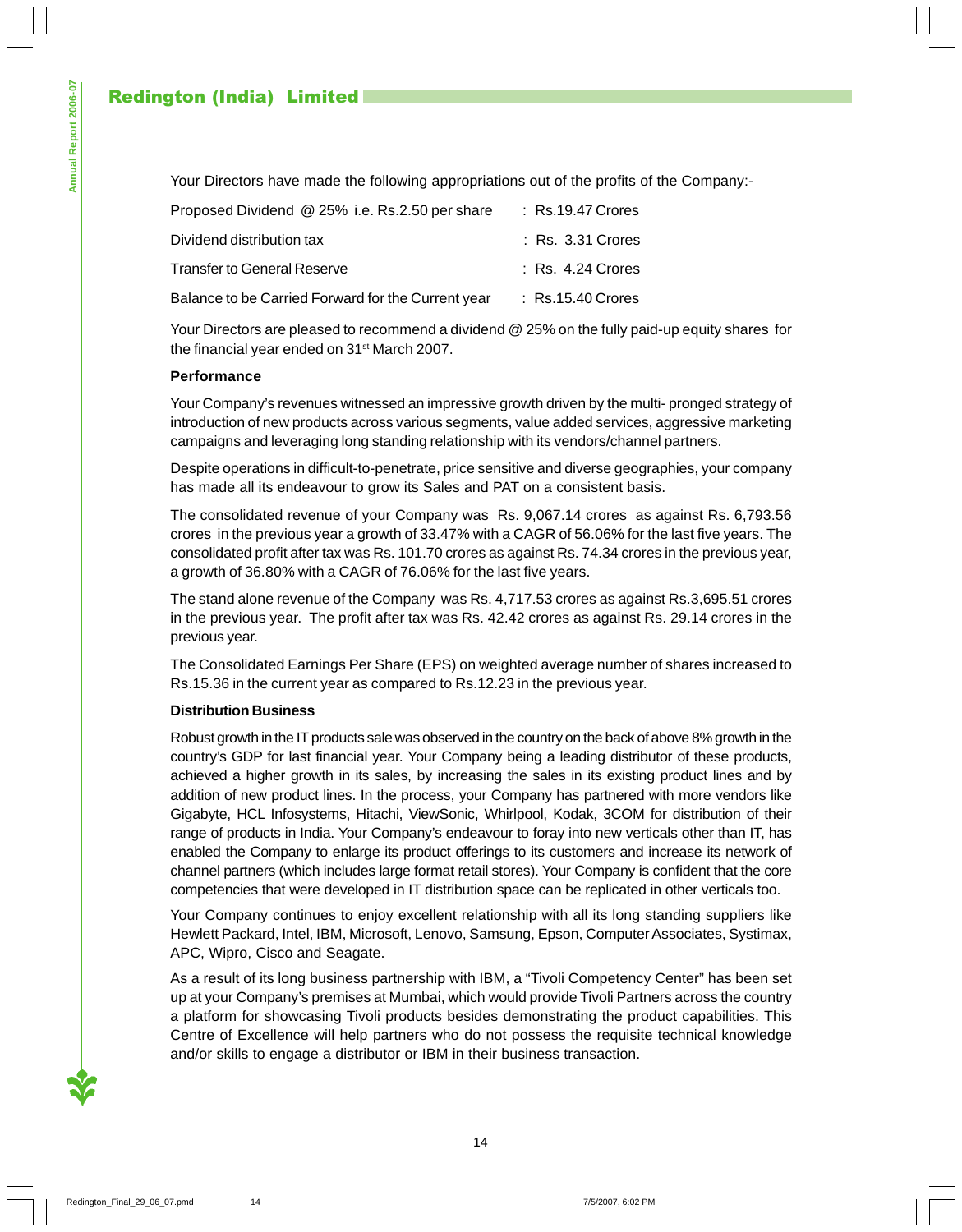With the continuing growth of IT and ITES industries, the performance of the Company is expected to grow in the ensuing financial years.

#### **Service Business**

The demand for service providers is growing. Capitalising on this situation, your Company forayed into the service arena with the background of IT distribution. Your Company has increased its reach by opening 80 service centres through partners in addition to the existing 43 Redington Service Centres.

Your Company has maintained its leading position as an after sales service provider. The Technical Call Centre of your Company, efficiently supports and manages the service of HP Presario range of PC products.

During the financial year, the revenue from service business was Rs.57.95 crores compared to previous year of Rs.38.42 crores. Your Company could achieve this growth owing to a strong and well established network of service centres and good partner relationship coupled with online information system that provides better control and enables accountability and performance.

As a part of your Company's plan to enter high-end Telecom repair space, the Company has setup a High Level Repair Centre (HLRC). Your company has also continued to maintain service outlets in certain key metropolitan cities.

The repair and replacement activity being carried out by the Company's wholly owned subsidiary in India, M/s Cadensworth (India) Private Limited, had shown a consistent growth in terms of both revenues and earnings during the last financial year. The Company started servicing the products of Plantronics in addition to its existing line of products.

#### **Overseas operations**

Your Company's international business is conducted through two key subsidiaries, Redington Gulf FZE, Dubai and Redington Distribution Pte Ltd., Singapore. Its international operations in the Middle East, Africa, South Asia and Singapore reflect your company's ability to seamlessly manage diverse geographies.

Redington Gulf FZE, the wholly owned overseas subsidiary of your Company was rated as No.1 Distributor in the Middle East for the second year in succession by 'Channel Middle East'.

During the year, the revenue of Redington Gulf FZE and its subsidiaries grew by over 60% while the profit grew over 30%. Apart from the organic growth in the IT vertical, the subsidiary's growth was enabled by addition of the telecom vertical, which had its first full year of operation. The subsidiary has also continued to grow organically by adding new vendors largely in the better margin space like Cisco, Sonic Wall, etc.

Redington Gulf FZE is in the process of selecting a suitable space in Jebel Ali Free Zone Area, Dubai for setting up an Automated Distribution Centre and is exploring various options to quicken the process. Recently, Redington Gulf FZE, has formed a new subsidiary in Bahrain and had invested a sum of Rs.0.41 crores to start in-country operations in that country.

During the year, Redington Gulf demonstrated highest growth in West Africa for HP products and bagged the Best Distributor Award. Redington Gulf was also awarded by NOKIA as Best Domestic Value Capturer for Middle East and Africa.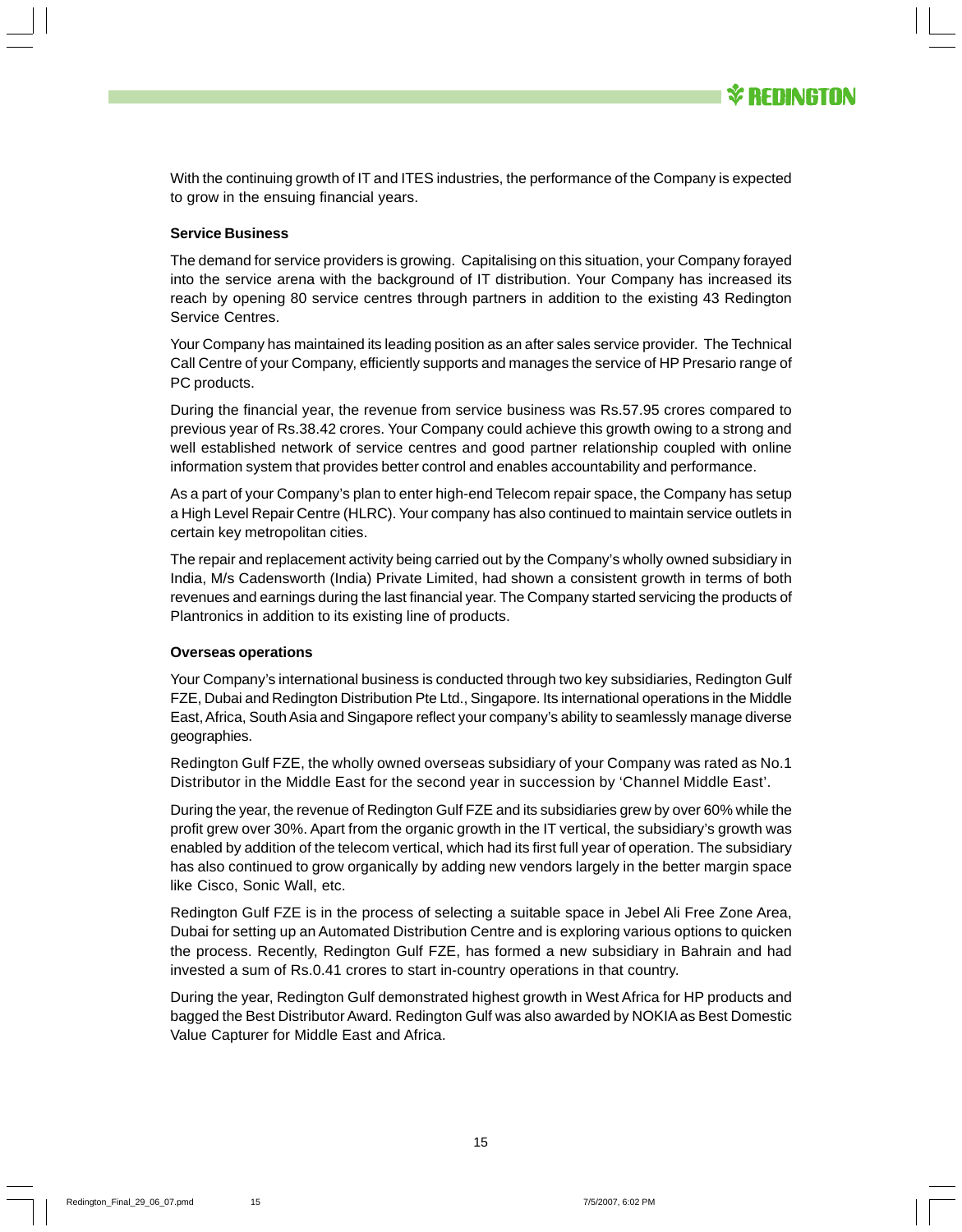# **Credit Rating**

Your Company continues to enjoy the highest rating 'P1+' (read as P one plus) for short term borrowings from CRISIL, a Standard and Poor Company, for Rs. 300 crores indicating very strong financial position.

# **Employee Share Purchase Scheme**

Pursuant to the approval of the shareholders at the Annual General Meeting held on 1<sup>st</sup> July 2006 for grant of 15,52,500 equity shares of Rs. 10/- each to the employees of your Company and its subsidiaries, the Board has approved issue of 15,52,500 equity shares of Rs.10/- each at a price of Rs. 62/- per share to Redington Employees Share Purchase Trust.

The details of the equity shares granted under the Redington (India) Limited - Employee Share Purchase Scheme are given in Annexure-A.

# **Utilisation of the Initial Public Issue proceeds**

Your Company has been deploying the initial public issue proceeds in accordance with the IPO offer document.

The details of utilisation of IPO proceeds upto  $31<sup>st</sup>$  March 2007 are given below:

| <b>Details</b><br><b>Rs. in Crores</b>                                 |       |        |
|------------------------------------------------------------------------|-------|--------|
| Proceeds from issue of shares                                          |       | 149.51 |
| Less: Utilisation of funds                                             |       |        |
| - Towards investments for the purposes<br>stated in the Offer Document | 86.86 |        |
| - Share issue expenses paid                                            | 3.57  |        |
|                                                                        |       | 90.43  |
| Unutilised IPO Funds                                                   |       | 59.08  |

The unutilised IPO funds are kept as Fixed Deposits with banks.

# **Directors**

In accordance with the provisions of the Companies Act, 1956 and the Articles of Association of your Company, Mr. Huang Chi Cheng, Mr. Hu, Jia Lung and Mr. Raj Shankar, Directors will retire by rotation at the forthcoming Annual General Meeting and being eligible, offer themselves for reappointment.

# **Directors' Responsibility Statement**

Pursuant to Section 217(2AA) of the Companies Act, 1956, the Directors confirm:

- a. that in the preparation of the annual accounts, the applicable accounting standards had been followed along with proper explanation relating to material departures, if any;
- b. that appropriate accounting policies have been selected and applied consistently and that the judgements and estimates made are reasonable and prudent so as to give a true and fair view of the state of affairs of your Company as at 31<sup>st</sup> March 2007 and of the profit of your Company for the said year;
- c. that proper and sufficient care has been taken for the maintenance of adequate accounting records in accordance with the provisions of the Companies Act, 1956 for safeguarding the assets of your Company and for preventing and detecting fraud and other irregularities;
- d. that the annual accounts have been prepared on a going concern basis.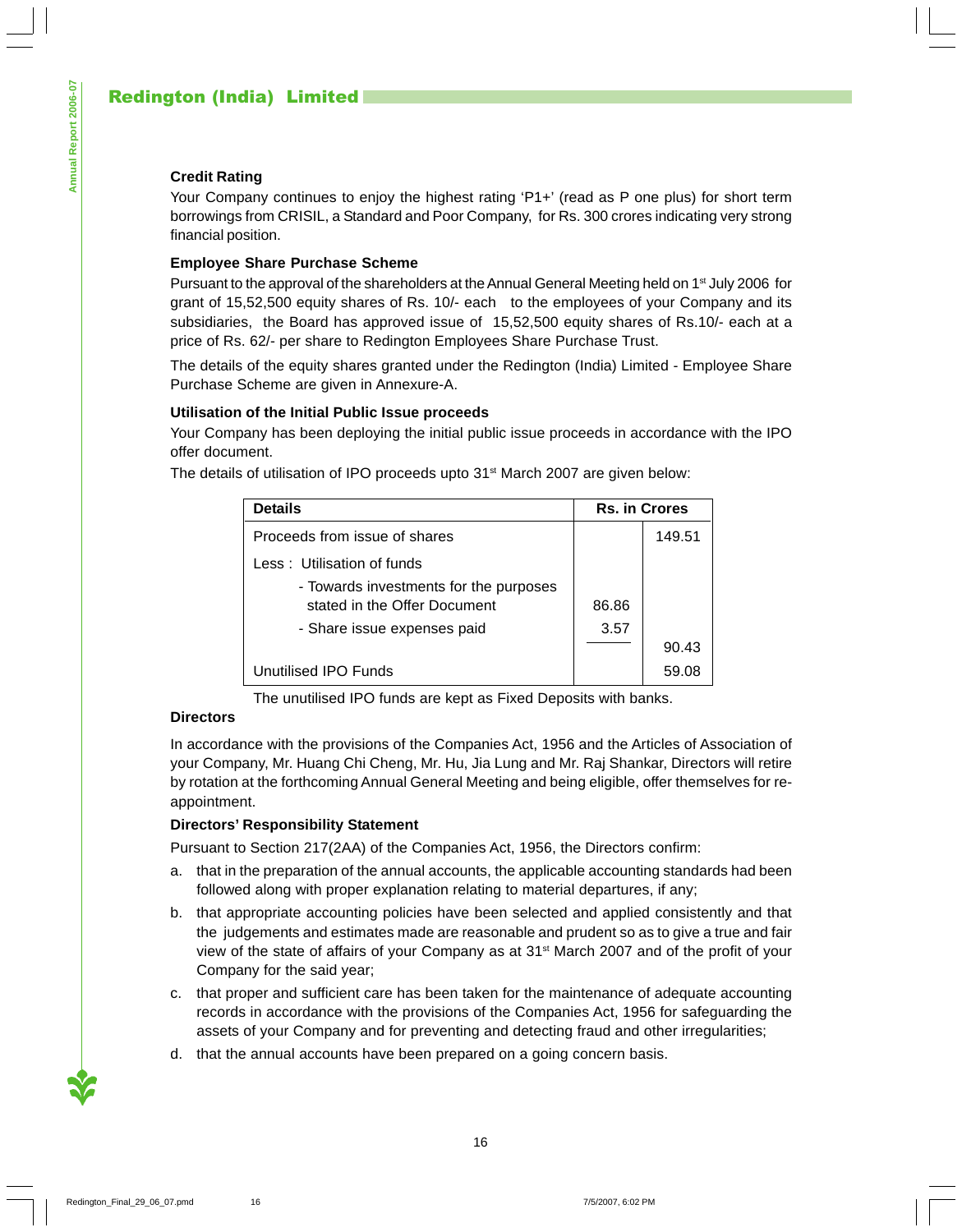

#### **Particulars of Employees**

Information in accordance with sub-section (2A) of Section 217 of the Companies Act, 1956 read with the Companies (Particulars of Employees) Rules, 1975 is appended to and forms part of this report in the Annexure-B.

#### **Auditors**

Messrs. Deloitte Haskins & Sells, Chartered Accountants, Chennai, the retiring auditors being eligible, offer themselves for re-appointment.

# **Additional information relating to Conservation of Energy, Technology Absorption and Foreign Exchange Earnings and Outgo.**

#### **Energy Conservation**

As your Company is not engaged in manufacturing activities, the reporting requirement in energy conservation is not applicable. However your Company takes all efforts to conserve energy wherever possible like power, water, etc.

#### **Expenditure on Research & Development**

Your Company's business is such that there is no requirement for research activities and hence no expenditure was incurred during the financial year on this account.

#### **Foreign Exchange Inflow / Outflow**

Your Company earned/spent foreign exchange as under during the year.

Earnings : Rs. 64.06 crores

Outflow : Rs.1,149.54 crores

#### **Particulars of subsidiary company**

In response to the Company's application under Section 212(8) of the Companies Act, 1956, the Ministry of Corporate Affairs, granted exemption from annexing the accounts of the Subsidiary Companies with the accounts of the Company.

The annual accounts and the related detailed information of Subsidiary Companies are available at the Registered Office of the Company and of its Subsidiary Companies on any working day to the shareholders of the Company requiring such information.

#### **Acknowledgement**

Your Directors wish to place on record their appreciation for the continued co-operation received by your Company from its Suppliers, Bankers and Customers and also acknowledge the contribution made by the employees.

The Board also wishes to place on record its gratitude to the Members and Investing public for the confidence reposed in your Company and look forward to their continued support.

# **On behalf of the Board of Directors**

Place : Chennai **J. Ramachandran** Date : 17<sup>th</sup> May 2007 **Chairman**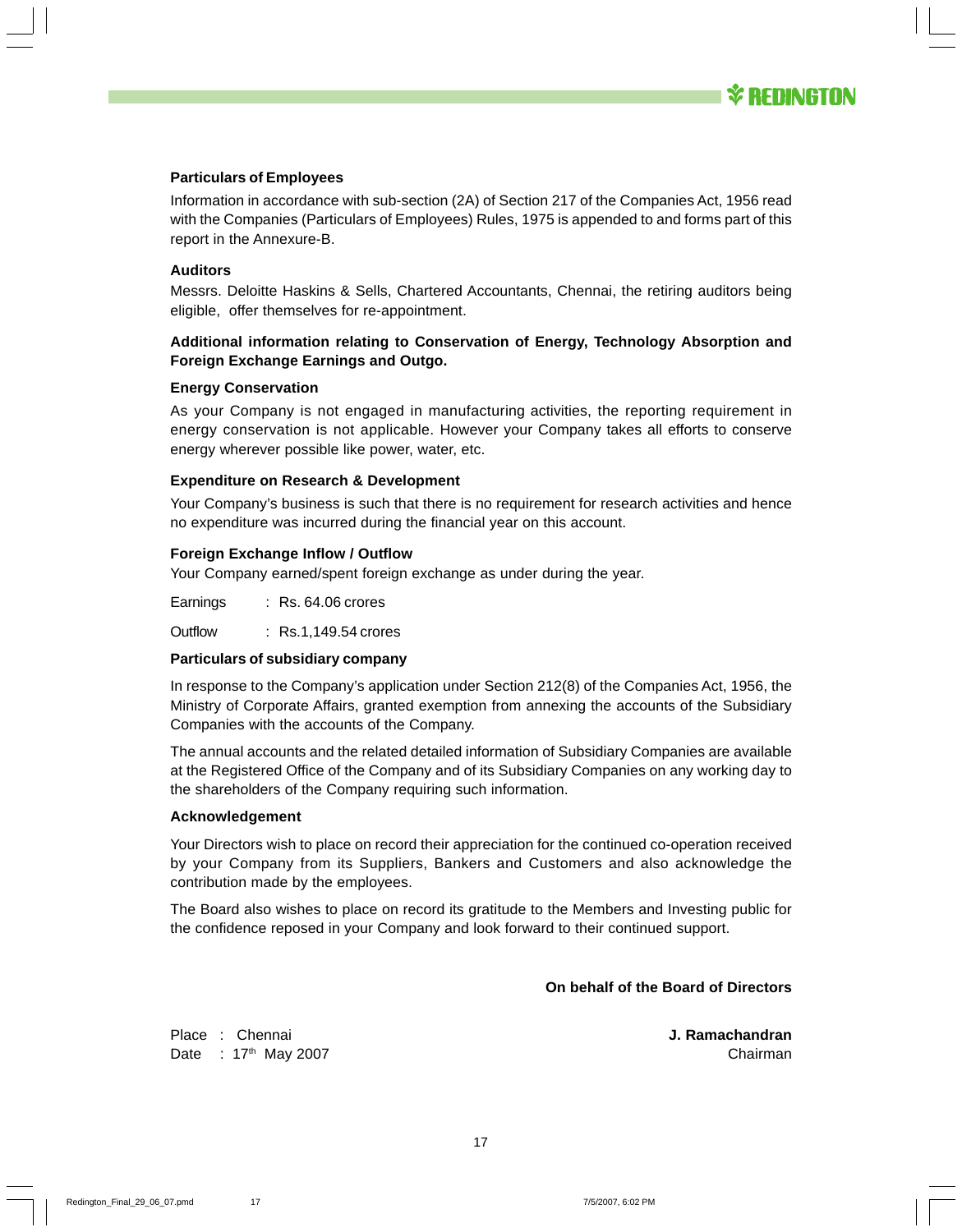# **Annexure - A**

# **The details of the equity shares granted under the Redington (India) Limited - Employee Share Purchase Scheme are given below:-**

|     |                                                          | (a) the details of the number of shares issued in ESPS                                                                                                               | 15,52,500 equity shares |
|-----|----------------------------------------------------------|----------------------------------------------------------------------------------------------------------------------------------------------------------------------|-------------------------|
| (b) |                                                          | the price at which such shares are issued                                                                                                                            | Rs.62/- per share       |
| (c) |                                                          | Employee-wise details of equity shares granted to                                                                                                                    |                         |
|     | (i)<br>(a)                                               | <b>Directors</b>                                                                                                                                                     | 5,86,144 equity shares  |
|     | (b) Senior Management Team<br>(Key Managerial Personnel) |                                                                                                                                                                      | 1,26,626 equity shares  |
|     | (C)                                                      | Other Employees/ESPS Trust                                                                                                                                           | 8,39,730 equity shares  |
|     | (ii)                                                     | Employees holding 5% or more of the total number<br>of equity shares issued during the year                                                                          | <b>NIL</b>              |
|     |                                                          | (iii) Identified employees who were issued shares,<br>during any one year equal to or exceeding 1%<br>of the issued capital of your Company at the<br>time of grant. | <b>NIL</b>              |
| (d) |                                                          | Diluted EPS pursuant to issue of shares under ESPS                                                                                                                   | Rs. 6.41                |
| (e) |                                                          | Consideration received against the<br>issuance of shares.                                                                                                            | Rs. 9,62,55,000/-       |

# **Annexure - B**

**Information as per Section 217(2A) of the Companies Act, 1956, read with Companies (Particulars of Employees) Rules,1975, and forming part of the Directors' report for the year ended 31st March 2007**

| SI.No.         | Name               | Designation    | Qualification                    | Age | Date of<br>Joinina | Experi-<br>ence<br>(Years) | <b>Gross</b><br>Remunera-<br>tion (Rs.) | <b>Previous</b><br><b>Employment &amp;</b><br>Designation   |
|----------------|--------------------|----------------|----------------------------------|-----|--------------------|----------------------------|-----------------------------------------|-------------------------------------------------------------|
|                | M Raghunandan      | Director       | B.E., MBA                        | 59  | 5-Jan-98           | 36                         | 31,25,068                               | Indian Food Fermentations Ltd.<br>- President               |
| $\overline{2}$ | P S Neogi          | President      | B.E.                             | 49  | 1-Apr-00           | 21                         | 26,14,230                               | Elof Hansson (India) Pvt. Ltd.<br>- Marketing Manager       |
| 3              | E H Kasturi Rangan | President      | B.Sc, FCA, Grad. CWA<br>CFA. BGL | 43  | 1-Oct-02           | 15                         | 24.25.747                               | <b>Chartered Accountant in Practice</b>                     |
| 4              | Ramesh Natarajan   | Vice President | B.Com                            | 39  | 25-Aug-97          | 17                         | 26,40,377                               | Pertech Computers Ltd.<br>- Area Sales Manager              |
| 5              | J K Senapati       | Vice President | B.Sc., PGDM                      | 41  | 15-Jun-98          | 15                         | 28,64,590                               | Sinar<br>Mas (India) Pvt. Ltd.<br>- Divl. Marketing Manager |

#### **Part of the Year**

|  | Ramesh Rai | .<br>Vice President | . ے . ب | 36 | 25-Sep-96 | ∪ו | 10.00.001<br>13.98.33 | T10F<br>Electronics Ltd.<br>- Business Planner |
|--|------------|---------------------|---------|----|-----------|----|-----------------------|------------------------------------------------|
|--|------------|---------------------|---------|----|-----------|----|-----------------------|------------------------------------------------|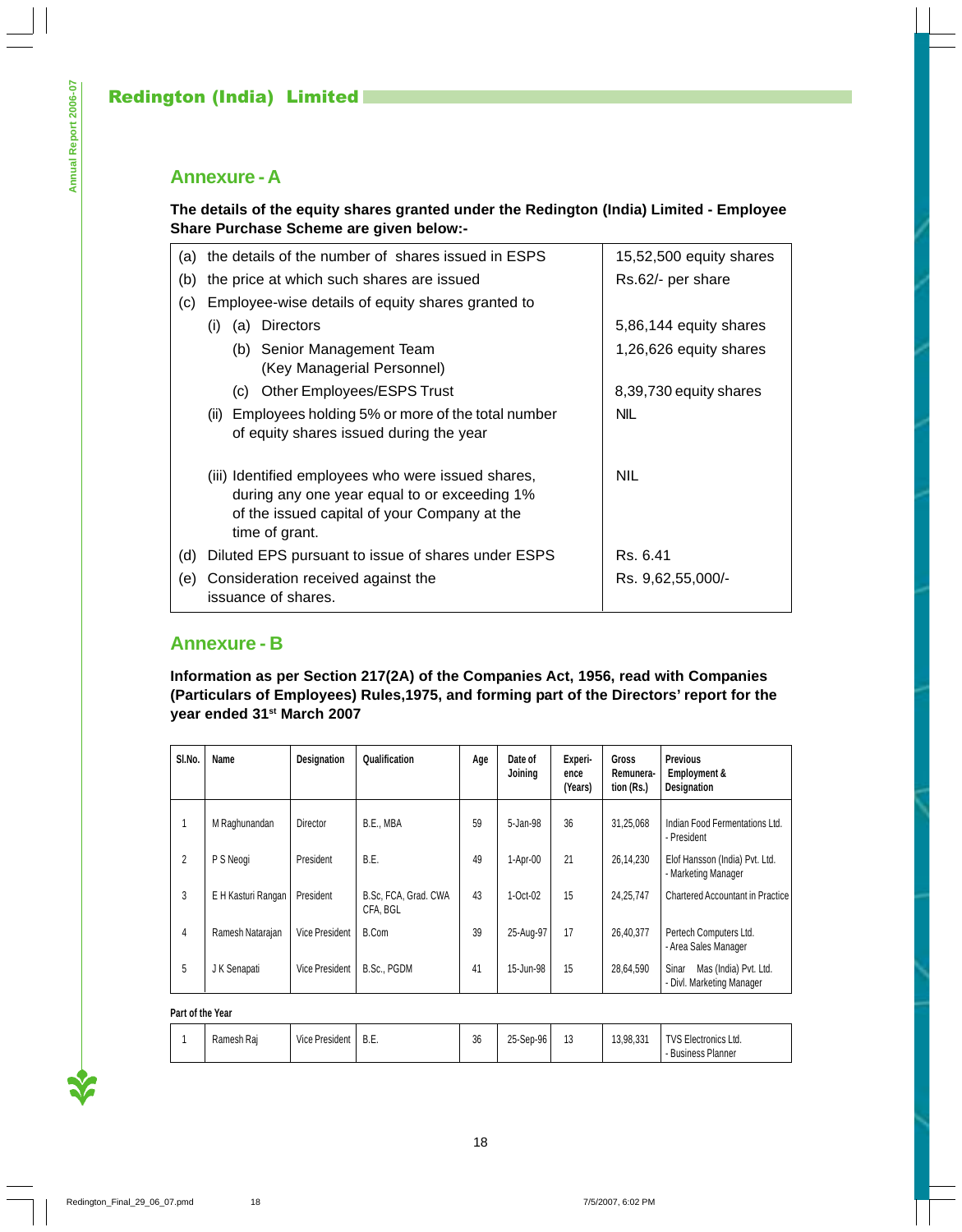| ್ರಾ<br>3COM                                | acer<br><b>Drasovering People</b>    | Lagendary Relatility*           | <b>HITABENT TO QUALITY</b> | Think liquid"                 |
|--------------------------------------------|--------------------------------------|---------------------------------|----------------------------|-------------------------------|
| <b>Benq</b>                                |                                      | <b>Canon</b>                    | <b>CISCO SYSTEMS</b>       | EM<br>where information lives |
| <b>EPSON</b>                               | <b>FUJITSU</b>                       | Invent                          | HCL                        | <b>HITACHI</b>                |
| IBM.                                       | (intel)                              | $\sqrt{1}$ imation              | lenovo                     | $\mathbb{G}$ LG               |
| INKSYS<br>A Division of Date Systems, Inc. | McAfee'                              | <b>Microsoft</b>                | <b>MOTOROLA</b>            | <b>NOKIA</b>                  |
| Quantum.                                   | <b>SAMSUNI</b><br><b>ELECTRIBIES</b> | Seagate                         | <b>SIEMENS</b>             | <b>SONICWALL</b>              |
| <b>SYBASE</b>                              | symantec.                            | <b>SYSTIMAX</b><br>SOLUTIONS    | <b>Transcend</b>           | TVE.                          |
| tyco<br>Electronics                        | <b>ViewSonic</b>                     | Western<br>Digital<br><b>WD</b> | WIPRO                      | <b>XEROX</b>                  |

THE BRAND BEHIND BRANDS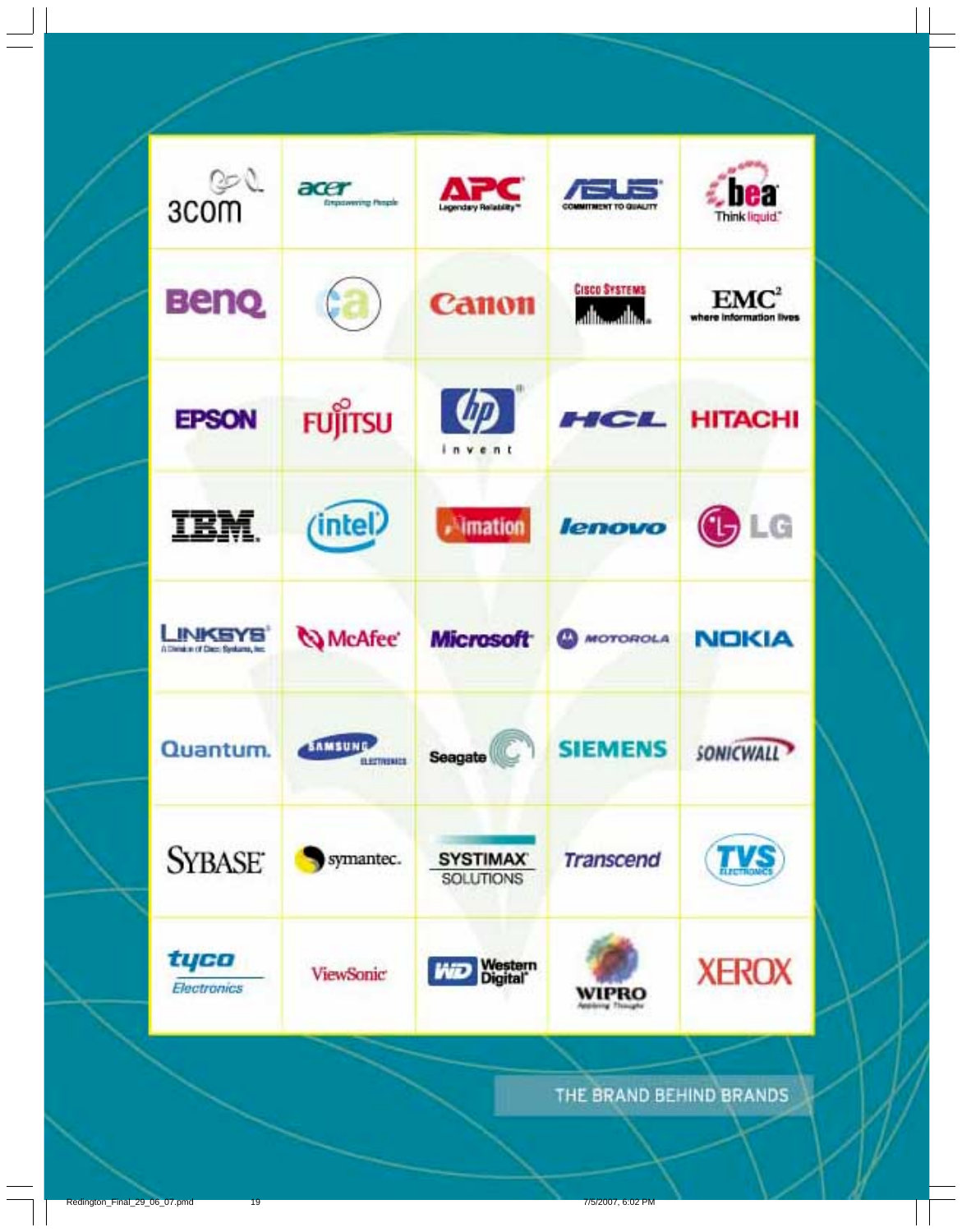# **REPORT ON CORPORATE GOVERNANCE**

(The Company's shares were listed on The National Stock Exchange of India Limited and Bombay Stock Exchange Limited, Mumbai on 15th February 2007. Accordingly, the provisions of Clause 49 of the Listing Agreement is applicable for the period commencing from 15th February 2007.)

# **1. A BRIEF STATEMENT ON COMPANY'S PHILOSOPHY AND CODE OF CORPORATE GOVERNANCE**

Your Company has been practising the principles of good corporate governance over the years. It believes that good corporate governance practices facilitates maximising value for all its stakeholders. Your Directors codified the existing best practices in your Company including value system, business integrity, probity and honesty and this has resulted in formulating the code of Business Conduct and Ethics. The objective of this code is to ensure strict adherence to company's best practices and consistently improve upon them. The Board and the Management is committed to uphold the highest standards of corporate governance and ethics in accordance with the Code.

# **2. BOARD OF DIRECTORS**

The Board of Directors has an optimal combination of Whole-time, Non-executive and Independent Directors. The Board comprises of nine Directors and the Chairman of Board is an Independent Director. During the financial year the Board of Directors of the Company met eight times on 12/04/06, 24/05/06, 02/06/06,09/06/06, 01/07/06, 18/09/06, 19/10/06 & 17/02/07.

| Name                                                | Category                                        | Directorship<br>in other<br>Indian Public<br>Companies | Committees of<br>other Indian Public<br>Companies. |                   | No. of Board<br>Meetings<br>attended | Whether<br>Attended<br>last AGM |
|-----------------------------------------------------|-------------------------------------------------|--------------------------------------------------------|----------------------------------------------------|-------------------|--------------------------------------|---------------------------------|
|                                                     |                                                 |                                                        | Member-<br>ship                                    | Chairman-<br>ship |                                      |                                 |
| Prof. J. Ramachandran<br>(Appointed w.e.f 02/06/06) | Non-executive Chairman,<br>Independent Director | 6                                                      | 3                                                  | 3                 | $\overline{2}$                       | N <sub>o</sub>                  |
| Mr. R. Jayachandran                                 | Non-executive Director                          | Nil                                                    | Nil                                                | Nil               | 2                                    | N <sub>o</sub>                  |
| Mr. Huang Chi Cheng*                                | Non-executive Director                          | Nil                                                    | Nil                                                | Nil               | None                                 | N <sub>o</sub>                  |
| Mr. Hu, Jia Lung*                                   | Non-executive Director                          | Nil                                                    | Nil                                                | Nil               | None                                 | N <sub>o</sub>                  |
| Mr. R. Vijayaraghavan                               | Independent Director                            | 10                                                     | 6                                                  | $\overline{2}$    | 8                                    | Yes                             |
| Mr. Steven A Pinto<br>(Appointed w.e.f 02/06/06)    | Independent Director                            | Nil                                                    | Nil                                                | Nil               | 3                                    | N <sub>o</sub>                  |
| Mr. R. Srinivasan                                   | <b>Managing Director</b>                        | Nil                                                    | Nil                                                | Nil               | 6                                    | Yes                             |
| Mr. Raj Shankar*                                    | Non-executive Director                          | Nil                                                    | Nil                                                | Nil               | 3                                    | N <sub>o</sub>                  |
| Mr. M. Raghunandan                                  | <b>Whole-time Director</b>                      | Nil                                                    | Nil                                                | Nil               | 8                                    | Yes                             |
| Mr. A.S. Varadharajan                               | Alternate Director to<br>Mr. Huang Chi Cheng    | Nil                                                    | Nil                                                | Nil               | 5                                    | N <sub>o</sub>                  |
| Mr. Lin Ching Yao                                   | Alternate Director to<br>Mr. Hu, Jia Lung       | Nil                                                    | Nil                                                | Nil               | $\overline{2}$                       | N <sub>o</sub>                  |

\* Information regarding re-appointment of Directors retiring by rotation as required under the provisions of Clause 49 of the Listing Agreement is given in other part of the Annual Report.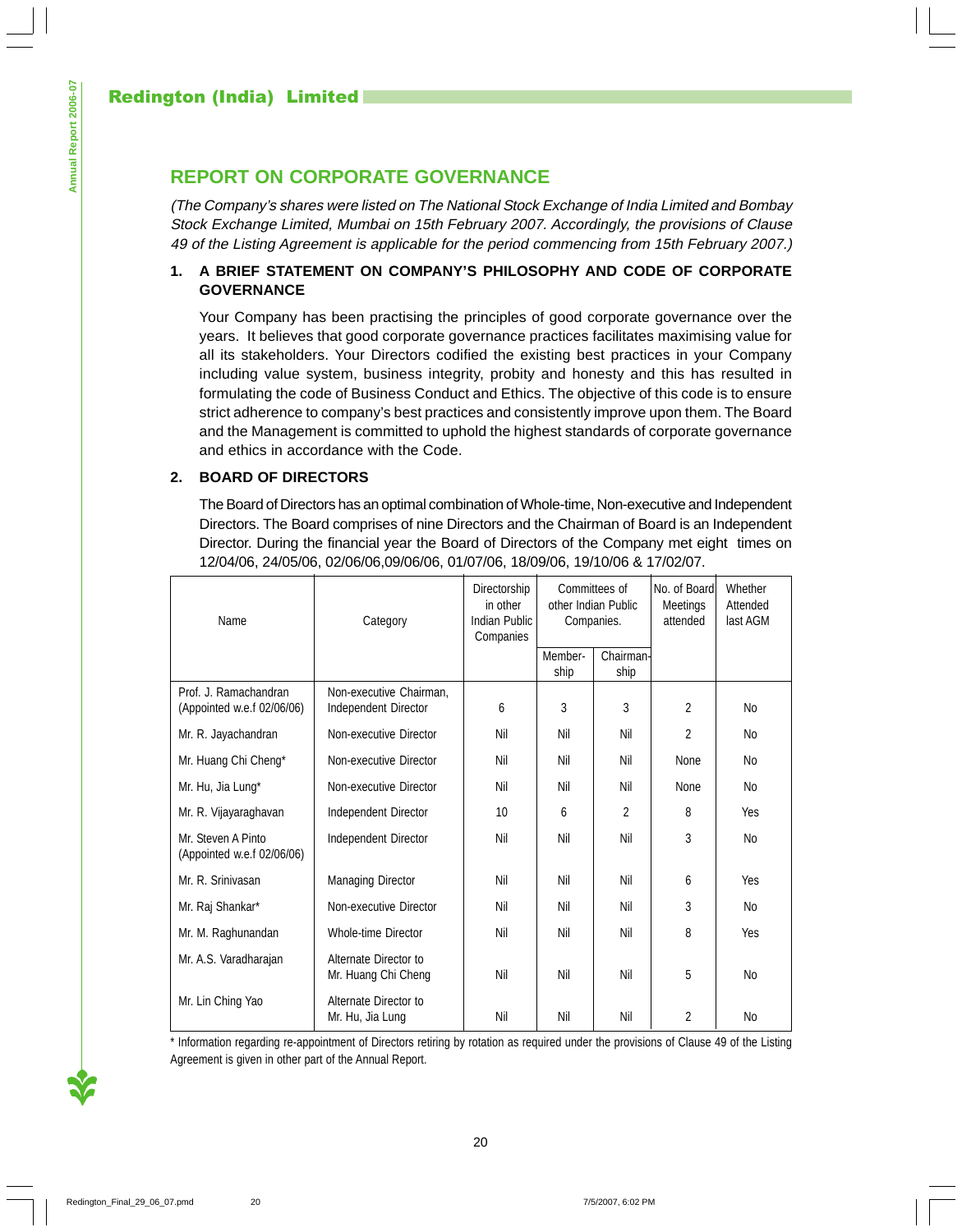

Some of the important items discussed at the Board meetings are listed below :

- 1. Annual Business Plan.
- 2. Investments.
- 3. Employee Share Purchase Scheme and matters related thereto.
- 4. Further issue of equity shares through Initial Public Offering
- 5. Appointment of Mr. R. Srinivasan as Managing Director
- 6. Appointment of Prof. J. Ramachandran and Mr. Steven A. Pinto as Additional Directors
- 7. Enhancement of remuneration payable to Whole-time Director.
- 8. Appointment of Mr. M. Muthukumarasamy as Company Secretary.
- 9. Listing of equity shares on the National Stock Exchange of India Ltd and Bombay Stock Exchange Ltd.
- 10. Application to Central Government under Section 212 of the Companies Act, 1956 seeking exemption from attaching the annual accounts of the subsidiaries.
- 11. Formation of Remuneration Committee and Shareholders'/Investors Grievance Committee.
- 12. Consideration and approval of sale of property at Guindy, Chennai.
- 13. Approval of Code of Business Conduct and Ethics.
- 14. Adoption of Annual accounts.

## **3. AUDIT COMMITTEE**

The Audit Committee of Directors was constituted on  $23<sup>rd</sup>$  August 2002 to review various areas of Accounting, Audit and Internal Control. The Committee comprises of Mr. R. Vijayaraghavan, Prof. J. Ramachandran and Mr. Raj Shankar as its members. Mr. R. Srinivasan is an ex-officio member. Mr. R. Vijayaraghavan, Independent Director, is the Chairman of the Committee. Mr. M. Muthukumarasamy, Secretary of the Company acts as the Secretary to the Audit Committee.

The Committee met 4 times during the financial year 2006-2007 on 02/06/06, 19/10/06, 18/11/06 and 17/03/07. It is to be noted that the Company was listed only on 15th February 2007.

| <b>Name</b>                                                  | <b>Meetings</b><br>attended |
|--------------------------------------------------------------|-----------------------------|
| Mr. R. Vijayaraghavan                                        | 4                           |
| Prof. J. Ramachandran (Appointed as a member w.e.f 02/06/06) | 2                           |
| Mr. Raj Shankar (Appointed as a member w.e.f. 02/06/06)      | 1                           |
| Mr. R. Srinivasan (Ceased to be a member w.e.f. 02/06/06)    | 1                           |
| Mr. M. Raghunandan (Ceased to be a member w.e.f. 02/06/06)   |                             |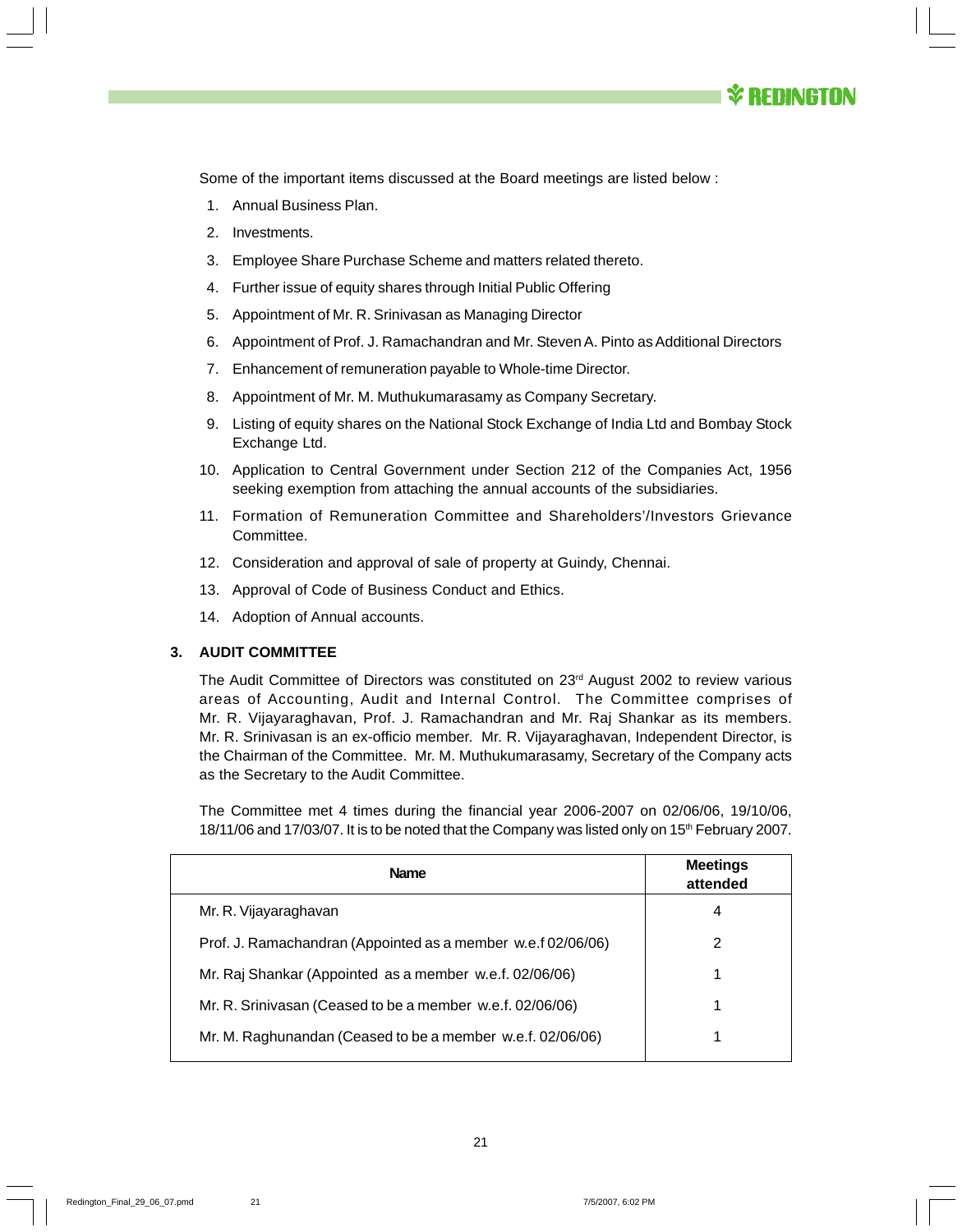Terms of reference of the Audit Committee include:

- reviewing the Company's financial reporting process and disclosure of financial information;
- reviewing the Company's financial and risk management policies, acquisition/sale of fixed assets and investments;
- periodical interaction with external and internal auditors;
- reviewing the findings of external and internal auditors with reference to management response on matters of material nature;
- reviewing the scope of the internal audit plan, procedures, adequacy of the internal audit functions and discussions with auditors in relation to the adequacy of internal control systems;
- reviewing operations on quarterly, half yearly and annual intervals and financial results and the annual accounts;
- reviewing accounting policies and accounting standards applicable to the Company and ensuring compliance in accordance with the requirement of the Companies Act, 1956;
- suggesting the appointment of and remuneration payable to the external and internal auditors;
- ensuring compliance of applicable laws;

# **4. SHAREHOLDERS'/ INVESTORS' GRIEVANCE COMMITTEE**

The Shareholders'/Investors' Grievance Committee was constituted on  $2^{nd}$  June 2006. It comprises of Prof. J. Ramachandran, Mr. R. Srinivasan and Mr. M. Raghunandan as its members. Prof. Ramachandran is the Chairman of the Committee. Mr. M.Muthukumarasamy, Company Secretary is the Compliance Officer.

The Committee met 2 times during the financial year 2006-2007 on 19/10/06 and 17/02/07.

| Name                  | <b>Meetings</b><br><b>Attended</b> |
|-----------------------|------------------------------------|
| Prof. J. Ramachandran |                                    |
| Mr. R. Srinivasan     | 2                                  |
| Mr. M. Raghunandan    | 2                                  |

Details of investor complaints during the year ended 31<sup>st</sup> March 2007:

After the public issue and during the year ended  $31<sup>st</sup>$  March 2007, 583 complaints were received, out of which 579 complaints were disposed off and 4 complaints were unresolved at the end of the year, which were since resolved.

# **5. REMUNERATION COMMITTEE :**

The Remuneration Committee was constituted on  $2^{nd}$  June 2006. It comprises of Mr. Steven A. Pinto, Mr. R. Srinivasan and Mr. M. Raghunandan as its members. Mr. Steven A. Pinto is the Chairman of the Committee.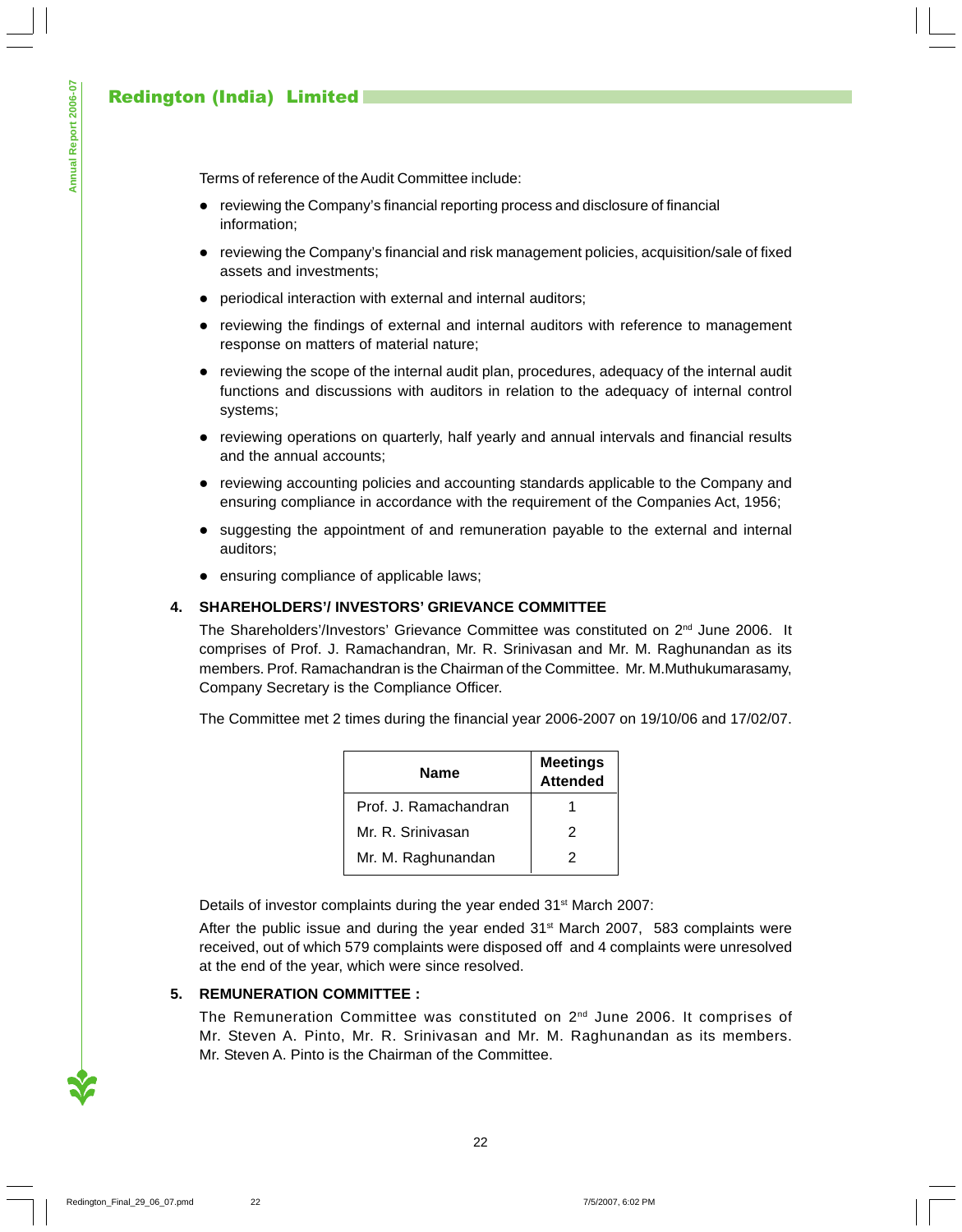The Remuneration Committee determines the Company's remuneration policy, having regard to performance standards and existing industry practice. The Remuneration Committee, inter alia, determines the remuneration payable to your Directors.

#### **Remuneration to Directors**

- The remuneration to Whole-time Director has been reviewed by the Remuneration Committee and confirmed by the Board of Directors.
- Independent Directors are paid sittings fees for attending the meetings of Board and Committee.
- In addition, the Non-executive Directors are to be remunerated by way of commission for the year ended 31<sup>st</sup> March 2007 upto a limit of one percent of the net profits of the Company and as approved by the Board from time to time.
- There are no particular pecuniary relationships or transactions of the Non-executive Directors' vis-à-vis the Company.
- All elements of remuneration package for all directors have been provided in the statement hereinafter.

(Rs. in Lakhs)

| <b>Name of Director</b> | <b>Salary</b> | <b>Perquisites</b> | <b>Performance</b><br><b>Linked Bonus</b> | <b>Sitting Fees</b> |
|-------------------------|---------------|--------------------|-------------------------------------------|---------------------|
| Prof. J. Ramachandran   |               |                    |                                           | 0.50                |
| Mr. R. Jayachandran     |               |                    |                                           |                     |
| Mr. Huang Chi Cheng     |               |                    |                                           |                     |
| Mr. Hu, Jia Lung        |               |                    |                                           |                     |
| Mr. R. Vijayaraghavan   |               |                    |                                           | 0.40                |
| Mr. Steven A Pinto      |               |                    |                                           | 0.15                |
| Mr. R. Srinivasan       |               |                    |                                           |                     |
| Mr. Raj Shankar         |               |                    |                                           |                     |
| Mr. M. Raghunandan      | 21.56         | 1.69               | 16.00                                     |                     |

Details of remuneration paid/payable to all the Directors for the period from 01/04/06 to 31/03/07:-

Provision for commission to Non-executive Independent Director of Rs.12.45 Lakhs has been made in the annual accounts which will be disbursed after approval of such commission by the members at the ensuing Annual General Meeting.

| SI.No. | <b>Name of the Director</b> | <b>No.of Shares</b> | % to the total equity capital |
|--------|-----------------------------|---------------------|-------------------------------|
|        | Mr. Raj Shankar             | 486.144             | 0.624                         |
| 2.     | Mr. M. Raghunandan          | 100,010             | 0.128                         |

Shareholding of our Directors in the Company:-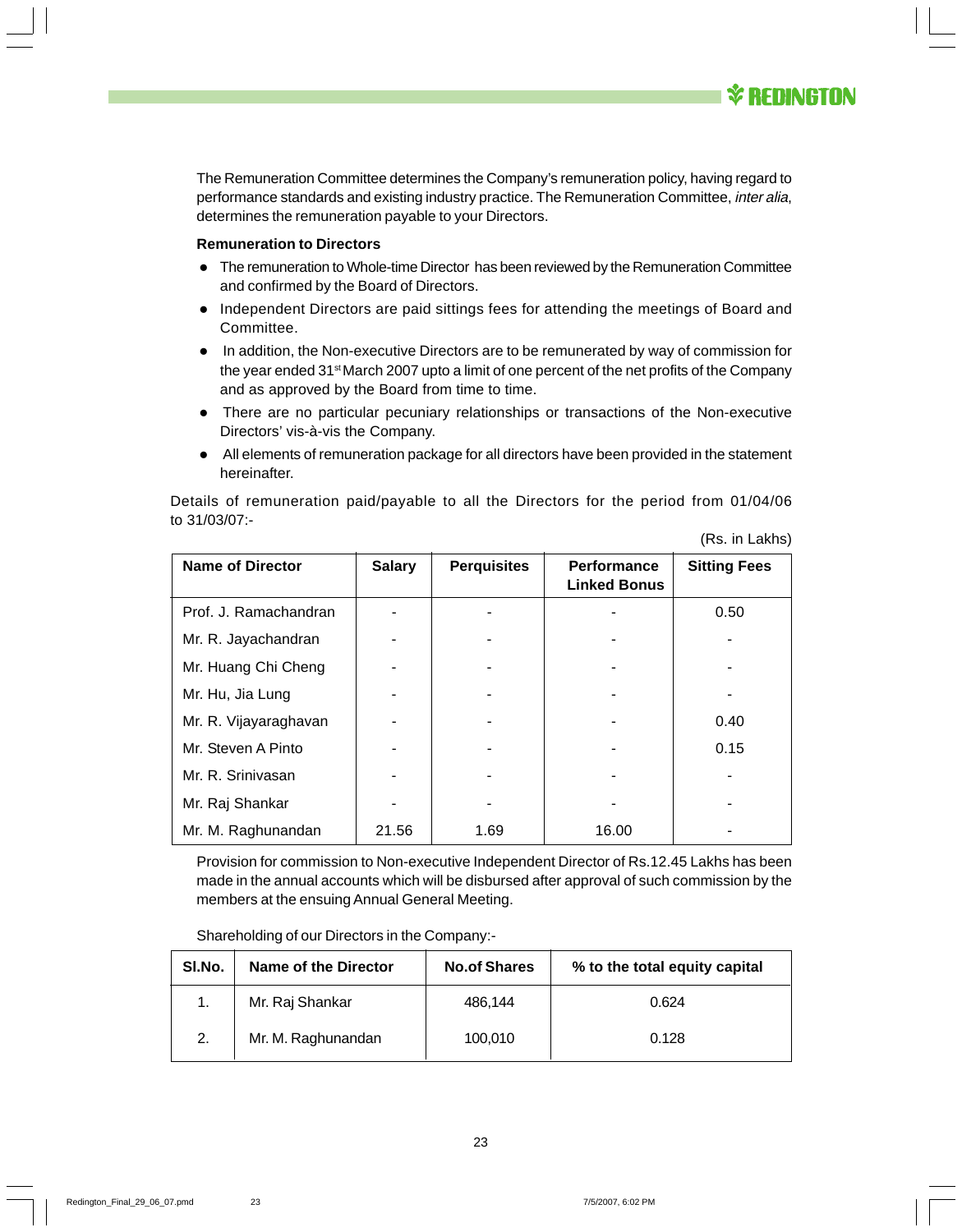# **6. CODE OF BUSINESS CONDUCT AND ETHICS FOR DIRECTORS AND SENIOR MANAGEMENT**

The Company has adopted a Code of Business Conduct and Ethics (the Code) for Directors and Senior Management Team with an objective to ensure strict adherence to the Company's best practices and consistently improve upon them.

The Code has been circulated to all the members of the Board and Senior Management Team and they have affirmed compliance of the same.

The declaration signed by the Managing Director is given below:-

I hereby confirm that the Company has obtained from all the members of the Board and Senior Management Team affirmation that they have complied with the Code of Business Conduct and Ethics for Directors and Senior Management Team in respect of the financial year 2006-07.

**R. Srinivasan**

Managing Director

# **7. GENERAL BODY MEETINGS**

#### **Location and time of last 3 Annual General Meetings**

| Year      | Location                                        | Date     | Day       | Time       |
|-----------|-------------------------------------------------|----------|-----------|------------|
| 2005-2006 | SPL Guindy House,                               |          |           |            |
|           | 95, Mount Road,                                 |          |           |            |
|           | Guindy,                                         |          |           |            |
|           | Chennai-600 032                                 | 01-07-06 | Saturday  | 10.00 A.M. |
| 2004-2005 | SPL Guindy House,<br>95, Mount Road,<br>Guindy, |          |           |            |
|           | Chennai-600 032                                 | 22-09-05 | Thursday  | 11.00 A.M. |
| 2003-2004 | SPL Guindy House,<br>95, Mount Road,<br>Guindy, |          |           |            |
|           | Chennai-600 032                                 | 08-09-04 | Wednesday | 11.00 A.M. |

No special resolutions were put through postal ballot last year. At present, there are no resolutions which are required to be passed by postal ballot.

# **Special resolutions passed in the previous 3 Annual General Meetings**

| Year      | Special resolution passed                                                                                                                                                                                                                                                                    |
|-----------|----------------------------------------------------------------------------------------------------------------------------------------------------------------------------------------------------------------------------------------------------------------------------------------------|
| 2005-2006 | Approval for further issue of equity shares to Employees of the Company<br>and its Subsidiaries under the Employees Share Purchase Scheme<br>Approval for further issue of equity shares through Initial Public Offer<br>Amendment to Memorandum and Articles of Association of the Company. |
| 2004-2005 | <b>NIL</b>                                                                                                                                                                                                                                                                                   |
| 2003-2004 | Approval for further issue of equity shares.                                                                                                                                                                                                                                                 |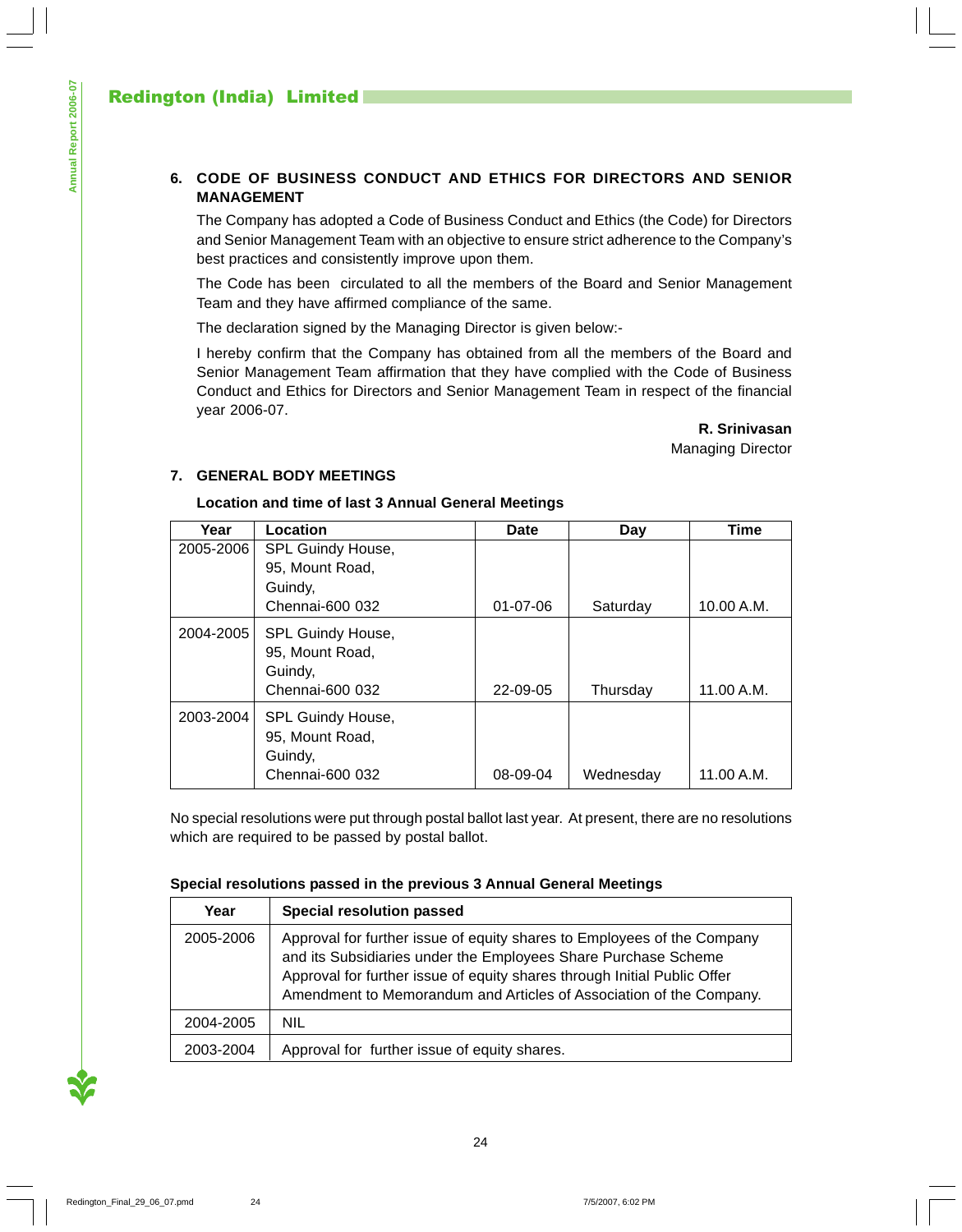**VENDOR AWARDS 2006-07** 

# **INTERNATIONAL**

"Best Distributor Award ME - PSG and IPG" - from HP

"Largest growth in 2006 in West Africa" - from HP

"Best Notebook Channel - MENA" - from Acer

"Best Domestic Value Capturer for ME & A in 2006" - from Nokia

"Exceptional Performance - 2006" - from Western Digital

"Best Service Partner UAE 2006" - from Fujitsu Siemens

# **INDIA**

"Best Distributor in India" - from COMPUTER ASSOCIATES.

"Partner of the Year (Asia Pacific)" - from SYBASE

"Top Partner of the Year - GOLD" - from BEA SYSTEMS

"Platinum Distributor" - from IBM.

"Best Performance as a Value Added Distributor" - from IBM.

"Best Distributor Performance in p-Series & Storage Business" - from IBM.

"Best Distributor Performance in Software Business" - from IBM.

"Best Distributor Performance in System-i Business" - from IBM.

"Global Services Sales Leadership" - from IBM.

"Global Services Business Partner Leadership" - from IBM.

"Top Distributor for India & SAARC" - from CISCO.

"Best Distributor for HP Commercial Desktops & Laptops in the run-rate space" - from HP.

"Distributor Sultan of India for the Commercial Personal Systems Group Business" - from HP.

"Distributor Sultan of India for the Technology Systems Group Business" - from HP.

"Outstanding Contribution to the success of Consumer Support India IPG" - from HP

25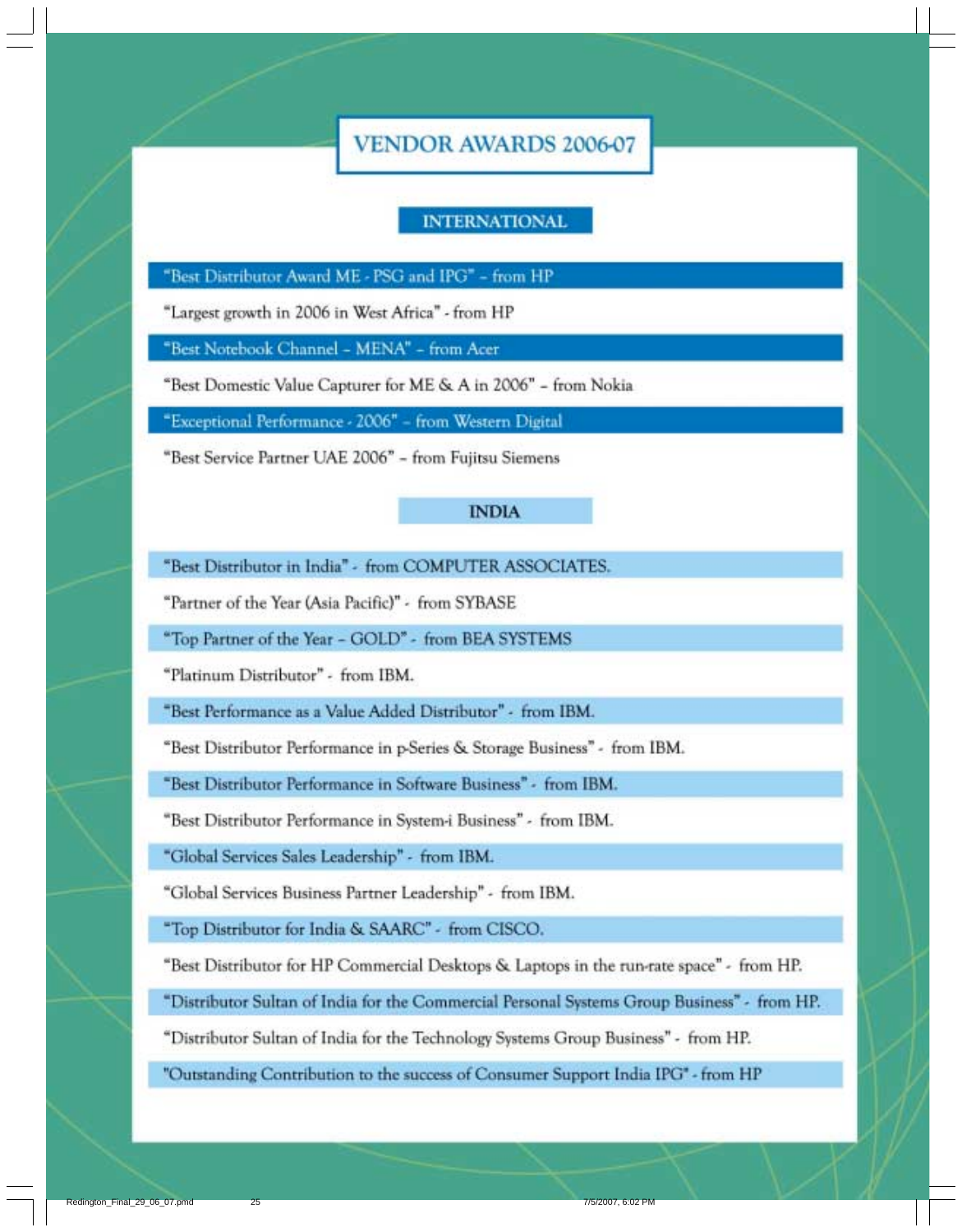# **8. DISCLOSURES**

# RELATED PARTY TRANSACTIONS

Related Party transactions are defined as transactions of the Company of material nature, with Promoters, the Directors or the Management, their subsidiaries or relatives etc. that may have potential conflict with the interest of the Company at large.

There are no transactions during the year 2006-2007 that are prejudicial to the interest of the Company.

# RISK MANAGEMENT

The Company's internal control systems are adequate and are regularly tested and reviewed by the internal auditors and the Audit Committee. The Company has also laid down various processes and systems to minimise its risk.

At its meetings, the Board of Directors have been updated with the probability of various business risks related to technological change, relationship with vendors, competitive markets, and the steps initiated to control them.

# PROCEEDS FROM PUBLIC ISSUES

The proceeds of the Initial Public Offer are being utilised for the purpose stated in the offer document. The details of utilisation of the issue proceeds are given as part of the Directors' Report.

# NON COMPLIANCE BY THE COMPANY, PENALTIES, STRICTURES ON MATTERS RELATED TO CAPITAL MARKET

The Company has complied with the requirements of the Stock Exchange/SEBI/any Statutory Authority on all matters related to capital markets during the last three years. There were no penalties strictures imposed on the Company by Stock Exchange or SEBI or any statutory authorities relating to the above.

# COMPLIANCE WITH CORPORATE GOVERNANCE NORMS

The Company has complied with the requirements of Corporate Governance Norms as enunerated in Clause 49 of the Listing Agreement with the Stock Exchanges effective from the date of listing of the equity shares of the Company. As regards the non-mandatory requirements, the Company has constituted a Remuneration Committee as detailed in the earlier paragraph.

# **9. MEANS OF COMMUNICATION**

- a) As your Company's shares are listed in the Stock Exchanges from 15<sup>th</sup> February 2007, your Company is required to publish un-audited quarterly results from the quarter ended 31st March 2007. Accordingly the last quarter and annual results were published in Business Standard, Business Line (English) and in Makkal Kural (Tamil) Newspapers and is displayed on the website of the Company – 'www.redingtonindia.com'.
- b) The Management Discussion and Analysis forms part of the Annual Report.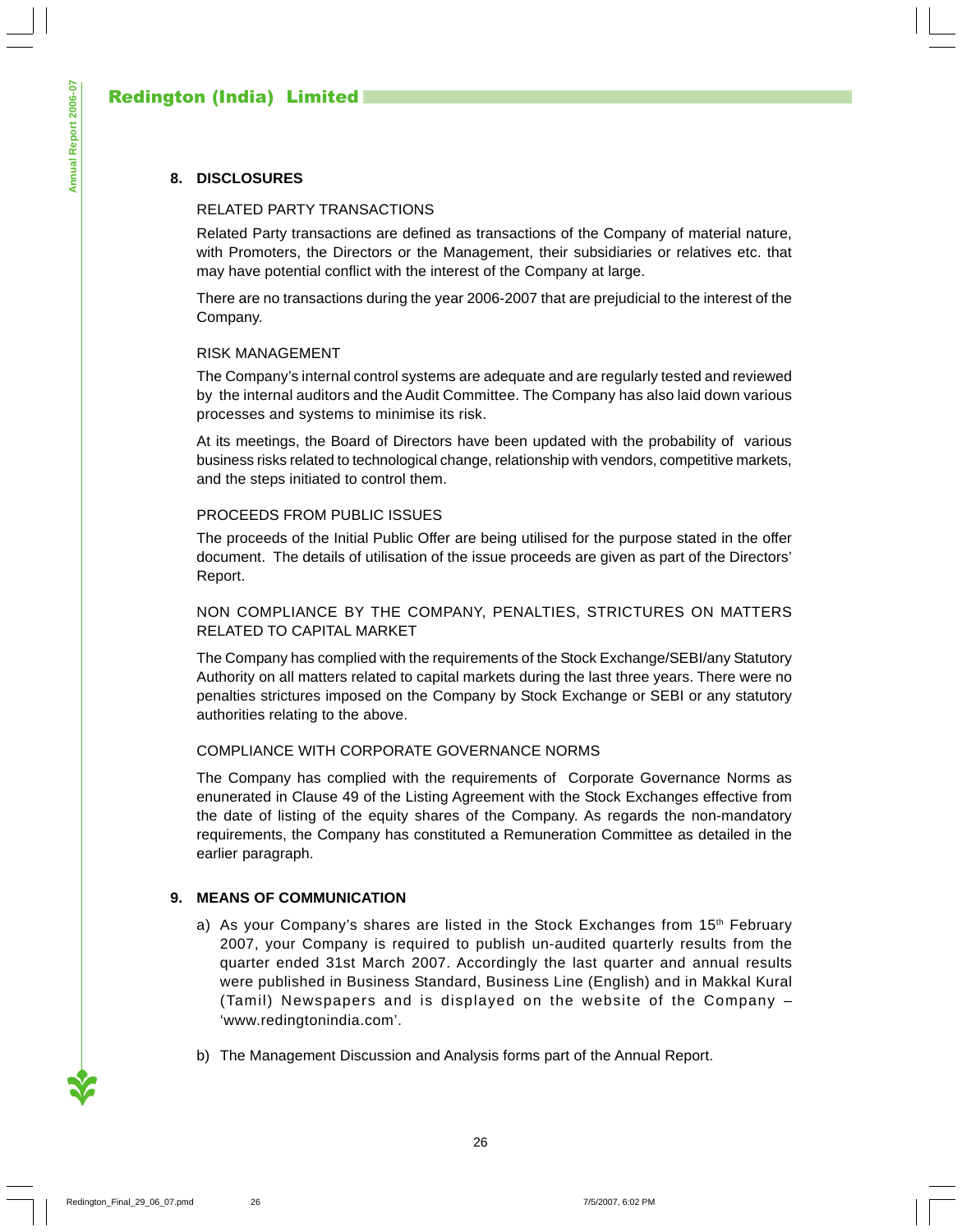*<b>X* REDINGTON

#### **10. GENERAL SHAREHOLDERS' INFORMATION**

- a) Annual General Meeting
	- Date : Thursday, 26<sup>th</sup> July 2007
	- Time : 10.00 A.M.
	- Venue : Narada Gana Sabha, Main Hall, No.314, T.T.K. Road, Chennai 600 018
- b) Financial Calendar (Tentative Calendar for the financial year 2007 2008)

| Adoption of Results for the<br>quarter ending 30 <sup>th</sup> June 2007      | : $25^{th}$ July 2007                                                    |
|-------------------------------------------------------------------------------|--------------------------------------------------------------------------|
| Adoption of Results for the quarter<br>ending 30 <sup>th</sup> September 2007 | : $25th$ October 2007                                                    |
| Adoption of Results for the quarter<br>ending 31 <sup>st</sup> December 2007  | : $24th$ January 2008                                                    |
| Adoption of Results for the quarter<br>ending 31 <sup>st</sup> March 2008     | : $30th$ April 2008                                                      |
| c) Book Closure                                                               | : From Friday, 20th July 2007<br>to Thursday, 26 <sup>th</sup> July 2007 |
| d) Dividend payment date                                                      | Before 24 <sup>th</sup> August 2007<br>÷.                                |

e) Listing on Stock Exchanges

The shares of the Company were listed on the National Stock Exchange of India Limited and Bombay Stock Exchange Limited, Mumbai with effect from 15<sup>th</sup> February 2007.

Listing fees for the period April 2007 to March 2008 have been paid to National Stock Exchange of India Limited and Bombay Stock Exchange Limited, Mumbai.

f) Stock Code

Trading Symbol on National Stock Exchange of India Ltd : "REDINGTON" Trading Symbol on Bombay Stock Exchange Ltd, Mumbai : "532805"

g) Market price data (Rs.)

| Month          | High   | Low    | Close  |  |
|----------------|--------|--------|--------|--|
| February, 2007 | 167.20 | 144.15 | 149.75 |  |
| March, 2007    | 150.20 | 126.65 | 137.00 |  |

(Source : National Stock Exchange of India Ltd. – Closing Price)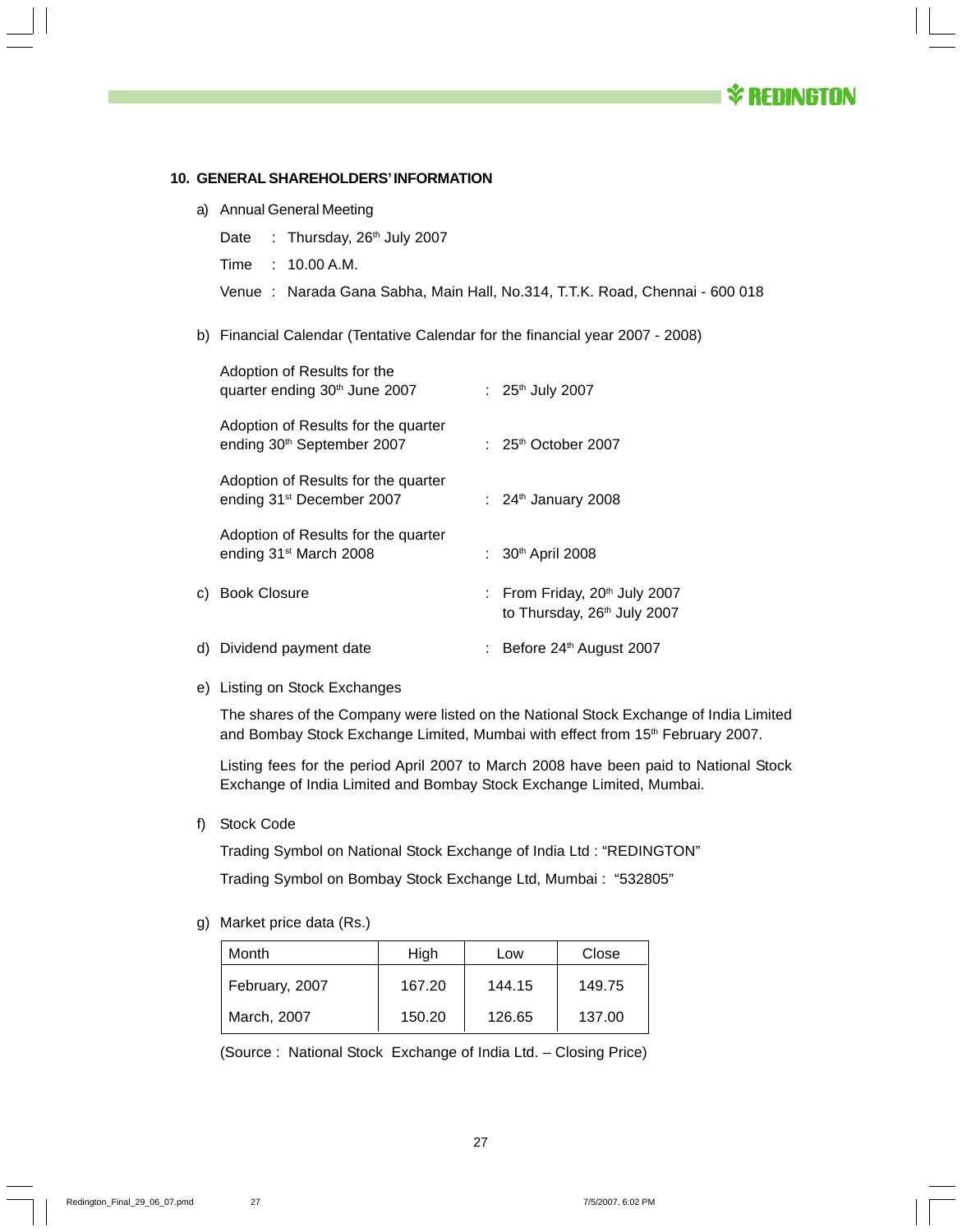# Redington (India) Limited





# h) Registrar and Share transfer agents

The Company has appointed M/s. Cameo Corporate Services Limited, as the Registrar and Share Transfer Agents for the shares of the Company held in both physical and electronic modes. All correspondence with regard to share transfers and matters related therewith may directly be addressed to the Registrar and Share Transfer Agents at the address given below:-

Cameo Corporate Services Limited. 'Subramanian Building', No.1, Club House Road, Chennai 600 002. Phone No : +91 44 2846 2700 Fax No : +91 44 2846 0129 Email : redington@cameoindia.com Website : www.cameoindia.com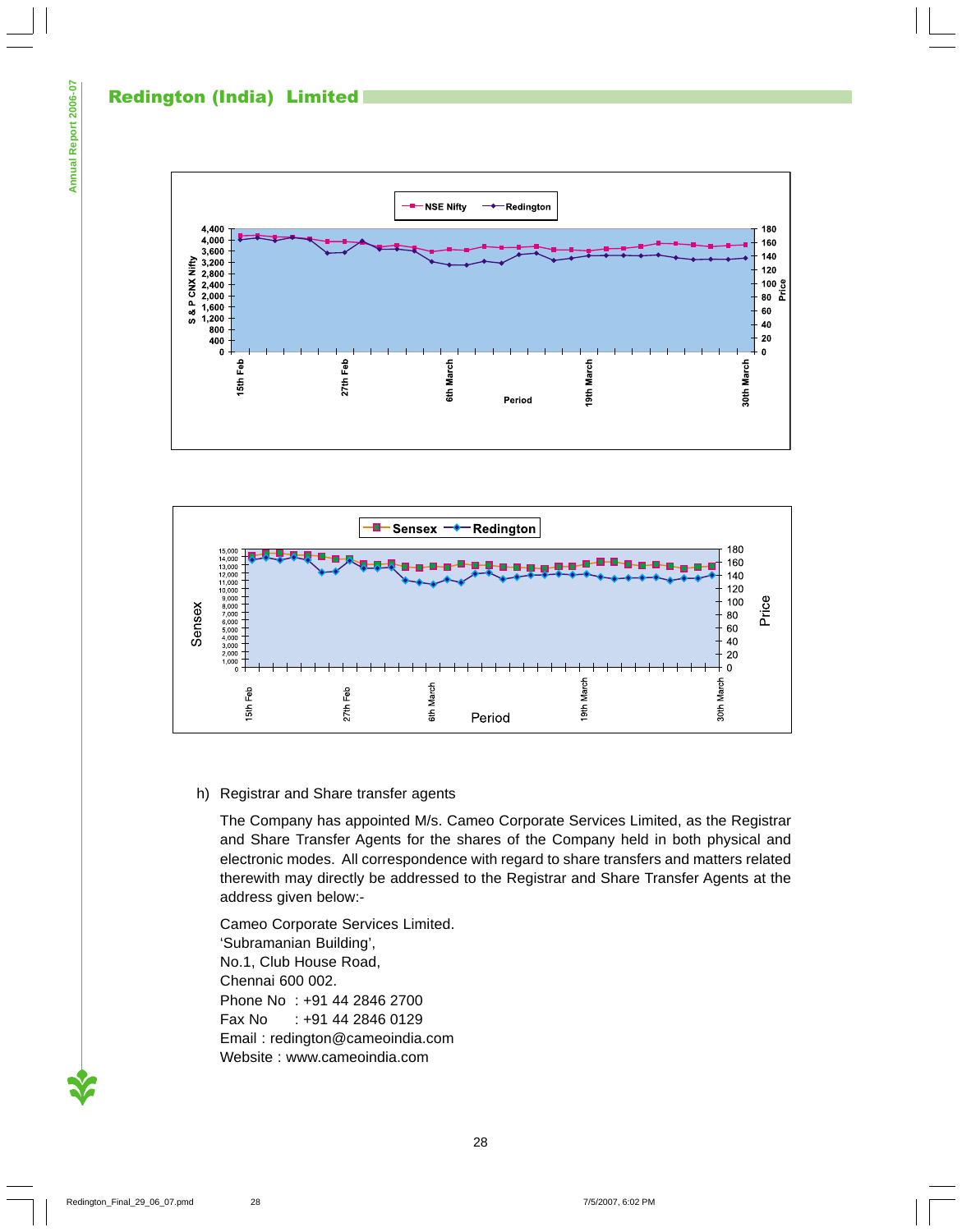# i) Share Transfer System

The shares received in physical mode by the Company's Registrars and Share Transfer Agents are transferred within a period of 15 days from the date of receipt.

| <b>Share Holding</b> | No. of Shareholders | % of total | No of Shares | % of total |
|----------------------|---------------------|------------|--------------|------------|
| Upto-500             | 27,576              | 97.24      | 20,77,208    | 2.67       |
| 501-1000             | 374                 | 1.32       | 3,09,981     | 0.40       |
| 1001-2000            | 149                 | 0.53       | 2,25,057     | 0.29       |
| 2001-3000            | 56                  | 0.20       | 1,43,448     | 0.18       |
| 3001-4000            | 31                  | 0.11       | 1,09,423     | 0.14       |
| 4001-5000            | 27                  | 0.10       | 1,27,960     | 0.16       |
| 5001-10000           | 59                  | 0.20       | 4,48,690     | 0.58       |
| 10001-and above      | 85                  | 0.30       | 7,44,23,979  | 95.58      |
| Total                | 28,357              | 100.00     | 7,78,65,746  | 100.00     |

j) Distribution of Shareholding as on 31<sup>st</sup> March 2007

| Category                             | No of Holders | No of Shares | $%$ of<br>Shareholding |
|--------------------------------------|---------------|--------------|------------------------|
| <b>Promoter Holding</b>              |               |              |                        |
| Foreign Bodies Corporate             | 1             | 3,39,01,595  | 43.54                  |
| <b>Total of Promoter Holding</b>     | 1             | 3,39,01,595  | 43.54                  |
| <b>Non Promoter Holding</b>          |               |              |                        |
| <b>Institutions</b>                  |               |              |                        |
| Mutual Funds/ UTI                    | 6             | 7,49,254     | 0.96                   |
| Financial Institutions / Banks       | 2             | 14,915       | 0.02                   |
| Foreign Institutional Investors      | 20            | 81,36,658    | 10.45                  |
| <b>Non Institutions</b>              |               |              |                        |
| <b>Bodies Corporate</b>              | 531           | 3,03,20,224  | 38.94                  |
| Indian Public                        | 27,388        | 35,01,627    | 4.50                   |
| NRI's/OCB's/Foreign Nationals        | 263           | 11,51,659    | 1.48                   |
| <b>Others</b>                        | 146           | 89,814       | 0.11                   |
| <b>Total of Non Promoter Holding</b> | 28,356        | 4,39,64,151  | 56.46                  |
| <b>Grand Total</b>                   | 28,357        | 7,78,65,746  | 100.00                 |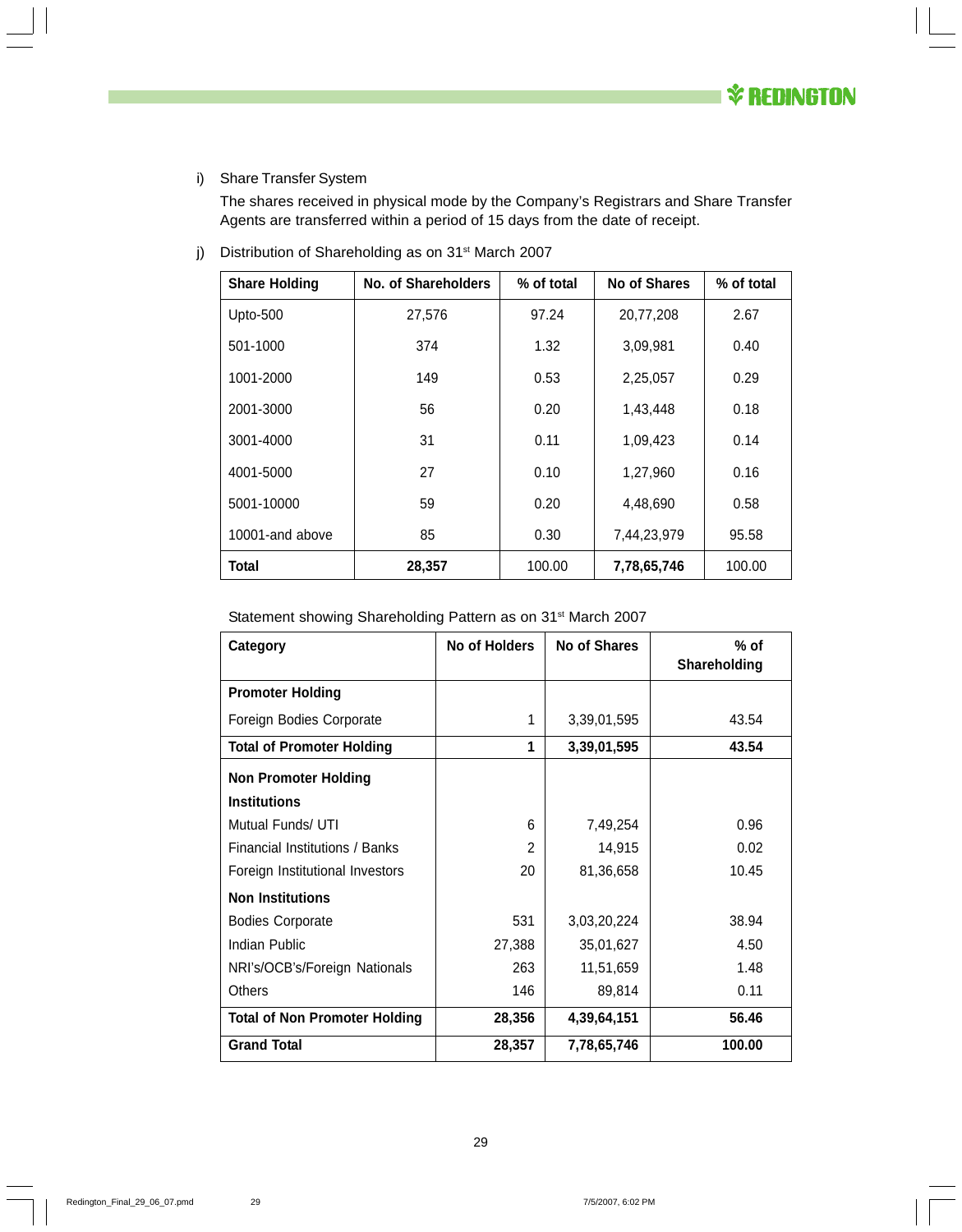k) Dematerialisation of shares and Liquidity

# Dematerialisation of shares :

The shares of the Company are compulsorily traded in dematerialised form by all categories of investors. As on 31<sup>st</sup> March 2007, 69.70% shares of the Company are held in dematerialised form.

#### Liquidity of shares :

The shares of the Company are traded in the "B1" Group and as part of BSE's Midcap Index.

- l) There are no outstanding GDRs/ADRs/Warrants or any Convertible instruments.
- m) Plant locations

Since your Company is in the business of Supply Chain Solution Provider, there is no manufacturing plant for your Company. However the Company has the following distribution offices, warehouses and service centres both in India and Overseas.

| <b>Particulars</b> | <b>India Operations</b> | <b>Overseas Operations</b> |
|--------------------|-------------------------|----------------------------|
| l Sales offices    | 39                      | 14                         |
| Warehouses         | 50                      |                            |
| Service Centres    | 43                      | 12                         |

n) Address for Correspondence

The shareholders may address their communication/suggestions/grievances/queries to the Registrar and Share Transfer Agents at their addresses mentioned above or to :

The Company Secretary Redington (India) Limited Wescare Towers, No16, Cenotaph Road, Teynampet, Chennai-600 018. Tel. No.: +91 44 3918 1300 Fax : +91 44 3918 1333 Email : investors@redington.co.in

o) Company Website

The Company has its website namely www.redingtonindia.com. This provides detailed information about the Company, its products and services offered, locations of its corporate office and various sales offices etc. The quarterly results, annual reports and shareholding patterns are updated on the website of the Company.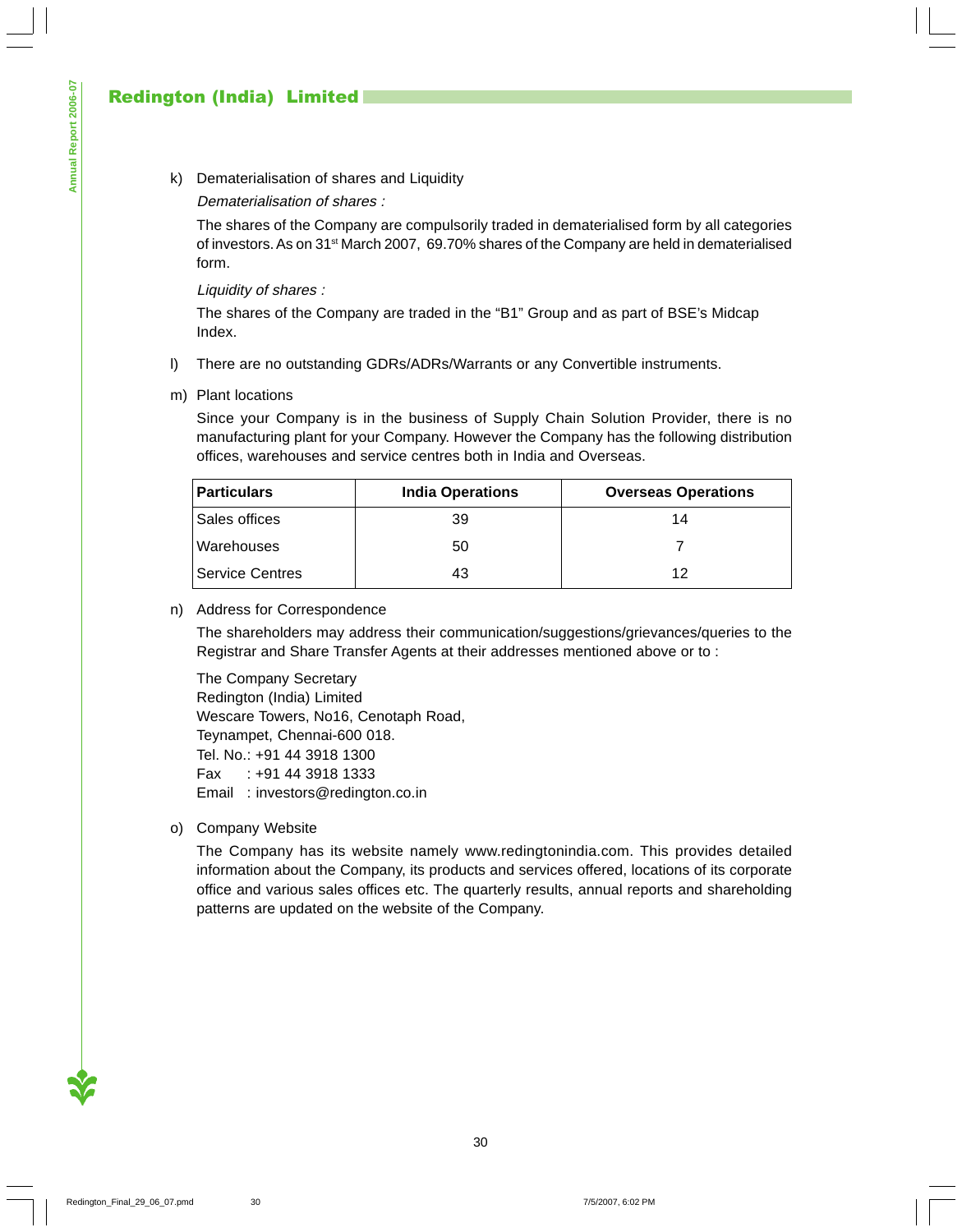# **CERTIFICATE UNDER SUB CLAUSE V OF CLAUSE 49 OF LISTING AGREEMENT**

We, R. Srinivasan, Managing Director and S.V. Krishnan, Chief Financial Officer of the Company hereby confirm and certify that -

- a. We have reviewed financial statements and the cash flow statement for the year and that to the best of our knowledge and belief :
	- i. these statements do not contain any materially untrue statement or omit any material fact or contain statements that might be misleading;
	- ii. these statements together present a true and fair view of the company's affairs and are in compliance with existing accounting standards, applicable laws and regulations.
- b. There are, to the best of our knowledge and belief, no transactions entered into by the company during the year which are fraudulent, illegal or violative of the company's code of conduct.
- c. We accept responsibility for establishing and maintaining internal controls for financial reporting and that we have evaluated the effectiveness of internal control systems of the company pertaining to financial reporting and we have disclosed to the auditors and the Audit Committee, deficiencies in the design or operation of such internal controls, if any, of which we are aware and the steps we have taken or propose to take to rectify these deficiencies.
- d. We have indicated to the auditors and the Audit committee
	- i. significant changes in internal control over financial reporting during the year;
	- ii. significant changes in accounting policies during the year and that the same have been disclosed in the notes to the financial statements; and
	- iii. instances of significant fraud of which we have become aware and the involvement therein, if any, of the management or an employee having a significant role in the company's internal control system over financial reporting.

Place : Chennai **R. Srinivasan S.V. Krishnan**

Date : 15<sup>th</sup> May 2007 **Managing Director** Chief Financial Officer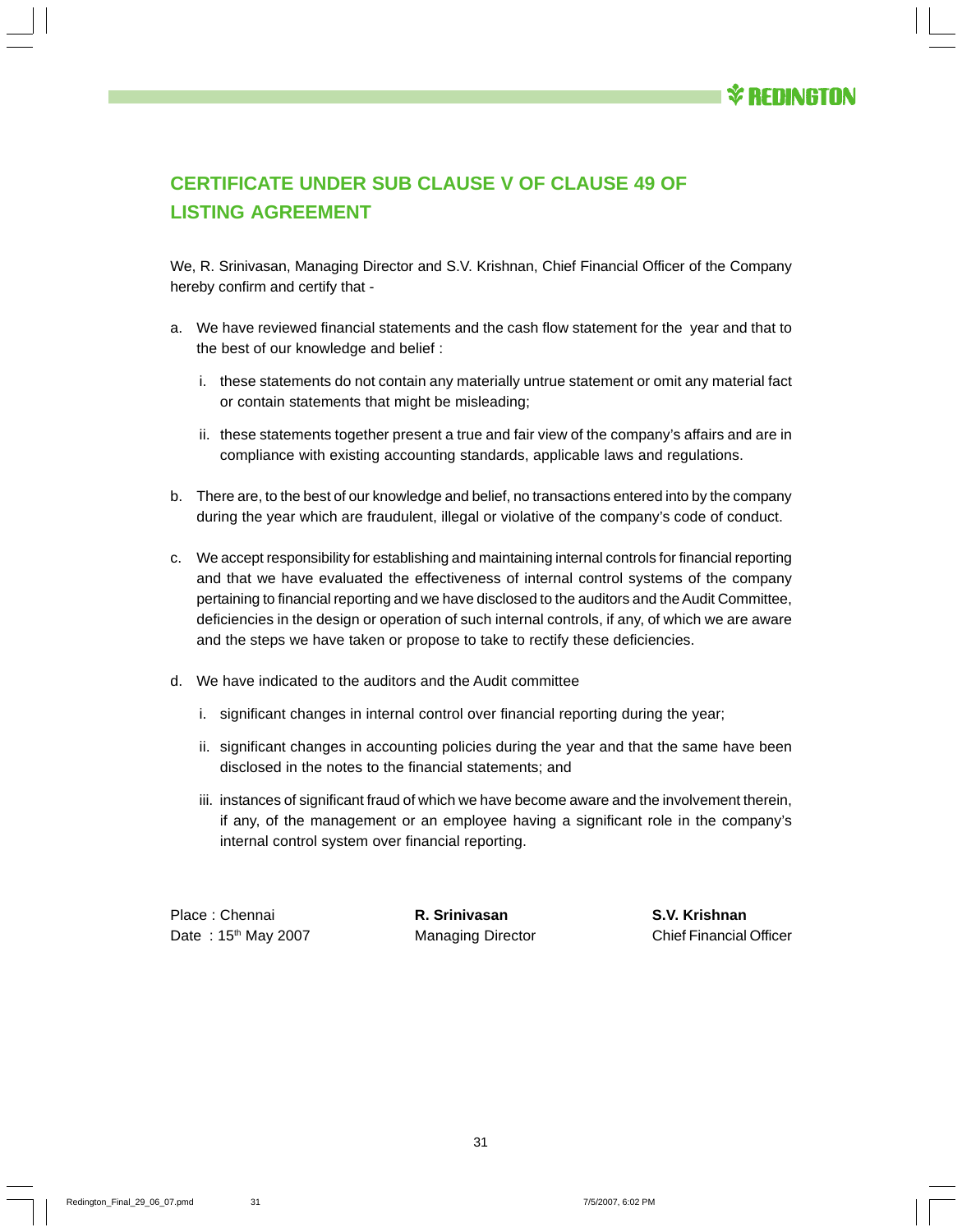# **AUDITOR'S CERTIFICATE ON CORPORATE GOVERNANCE**

# **To the Members of Redington (India) Limited**

We have examined the compliance of conditions of corporate governance of Redington (India) Limited for the year ended March 31, 2007, as stipulated in Clause 49 of the Listing Agreement of the said company with stock exchanges.

The compliance of conditions of corporate governance is the responsibility of the management. Our examination has been limited to a review of procedures and implementation thereof, adopted by the company for ensuring the compliance of the conditions of Corporate Governance as stipulated in the said clause. It is neither an audit nor an expression of opinion on the financial statements of the company.

In our opinion and to the best of our information and according to the explanations given to us by the Directors and the Management, we certify that the company has complied with the conditions of Corporate Governance as stipulated in Clause 49 of the above mentioned Listing Agreement.

We state that four investor grievances were pending against the company as at March 31, 2007 as per the records maintained by the Shareholders/ Investors Grievance committee, which have subsequently been resolved.

We further state that such compliance is neither an assurance as to the future viability of the Company nor of the efficiency or effectiveness with which the management has conducted the affairs of the Company.

> **For Deloitte Haskins & Sells** Chartered Accountants

**Bhavani Balasubramanian** Place : Chennai Partner Partner Partner Date : May 17, 2007 Membership No. 22156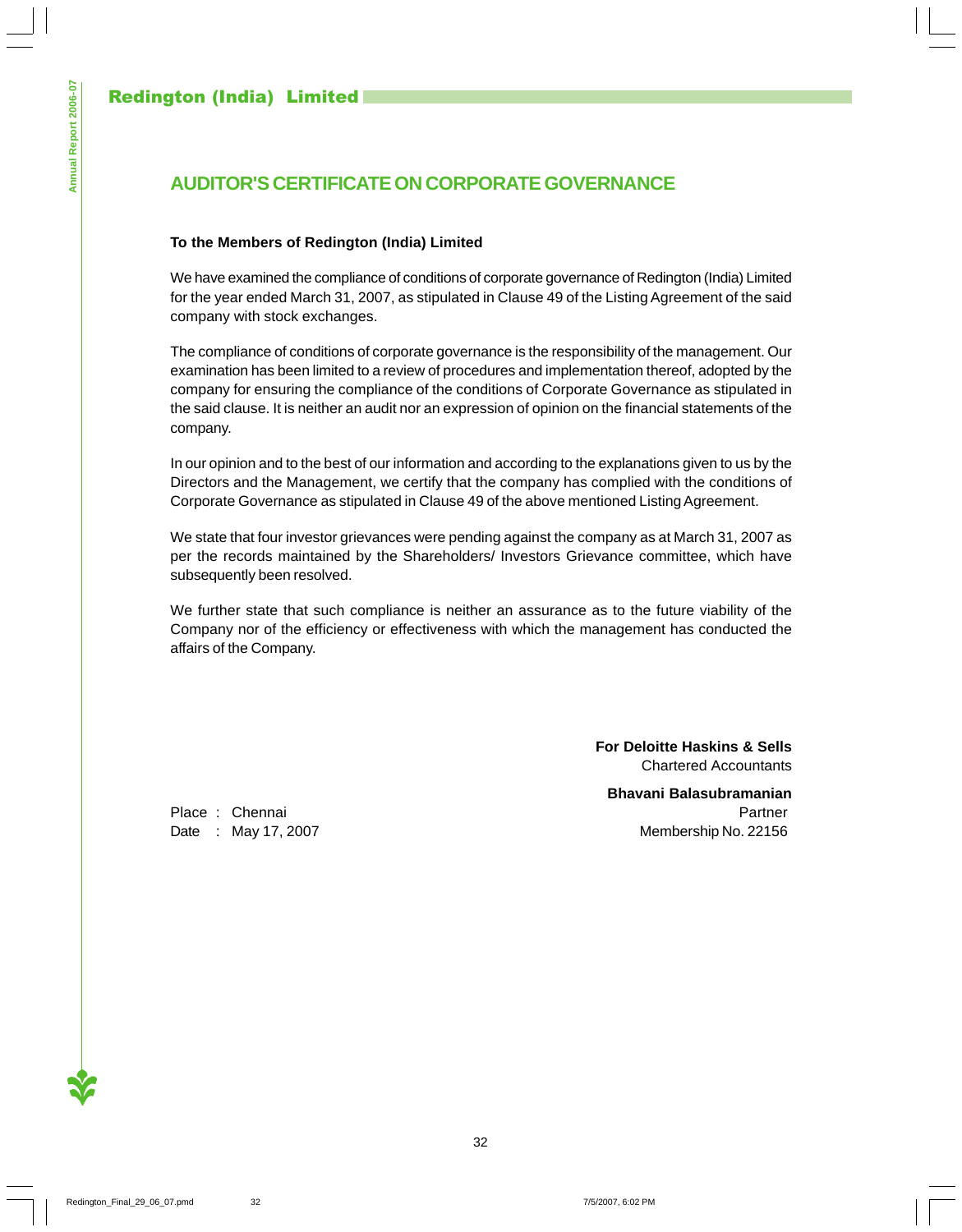

A WIDE PAN-INDIA PRESENCE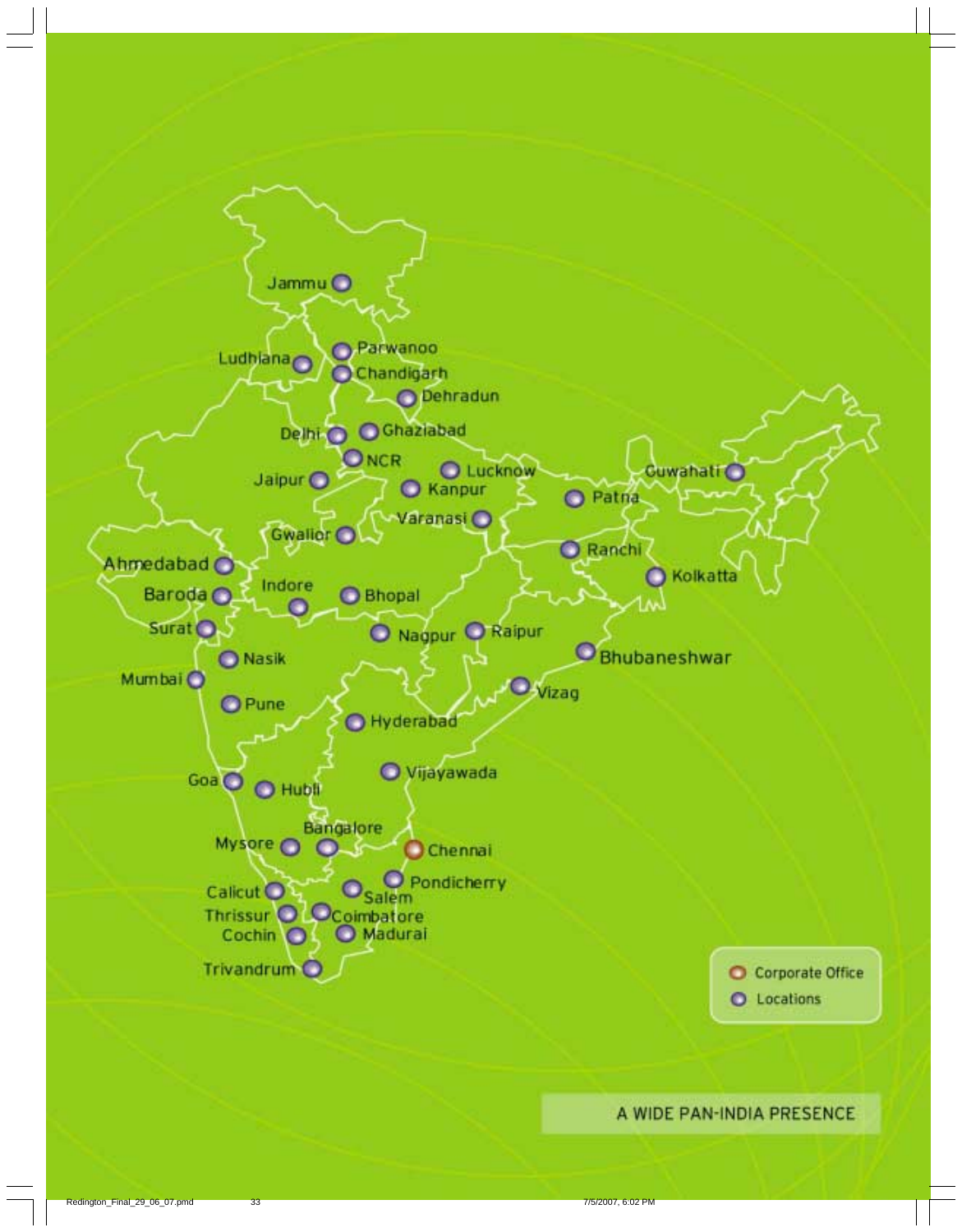**Annual Report 2006-07**

Annual Report 2006-07

# **MANAGEMENT DISCUSSION AND ANALYSIS**

In the last two years the Company has been transforming itself from a pure IT products distribution Company to an end-to-end supply chain solution provider across many verticals and geographies. While IT products still constitute a large portion of the revenues, over the coming years, we expect the non-IT products and services share to increase. Some of the verticals where the Company has made a foray are telecom products, gaming consoles and titles, digital lifestyle products and consumer durables.

The Company provides Supply Chain Solutions to over 40 international brands and relationship with major brands have been for years. Some of these brands are Hewlett Packard, Epson, Intel, Microsoft, IBM, Samsung, Acer, APC, HCL, Cisco, Wipro, Xerox, Nokia, Lenovo, Linksys and Seagate. Through its network of over 57 warehouses, the Company distributes products to over 15,000 resellers across the geographies in India, Middle East, Africa and Singapore.

The Consolidated turnover for the fiscal 2007 grew by 33.44% to touch Rs. 9,061.39 Crores, while the Profit before Tax grew by 37.78% to Rs.127.25 Crores and the Profit after Tax was Rs.101.70 Crores – an increase of 36.80% over the previous year.

The discussion starts with the industry structure & the company's business, strengths, risks & concerns followed by an analysis of the Company's consolidated and stand alone financials.

# **1. INDUSTRY STRUCTURE & NATURE OF BUSINESS:**

# **a) Structure**

Globally the products distribution and services industry generally consists of traditional distribution business, fee based supply chain services business and after sales service business.

In the traditional distribution model, the distributor buys, holds title to and sells products and /or services to resellers who, in turn, sell directly to end-users or other resellers.

Fee based supply chain services encompass the end-to-end functions of supply chain, taking a product from the point of manufacturing through delivery to the customer, but not take market risk or inventory risk.

After-sales services are fee-based services provided to customers on behalf of vendors during the warranty period and directly to the end customers during the post warranty period.

# **b) Nature of Business**

The Company provides end-to-end supply chain solutions for all categories of IT (Information Technology) products (PCs, Peripherals, PC building blocks, networking products, software products and enterprise solution products) and Non-IT products (telecom products, gaming consoles and titles, digital lifestyle products and consumer durables).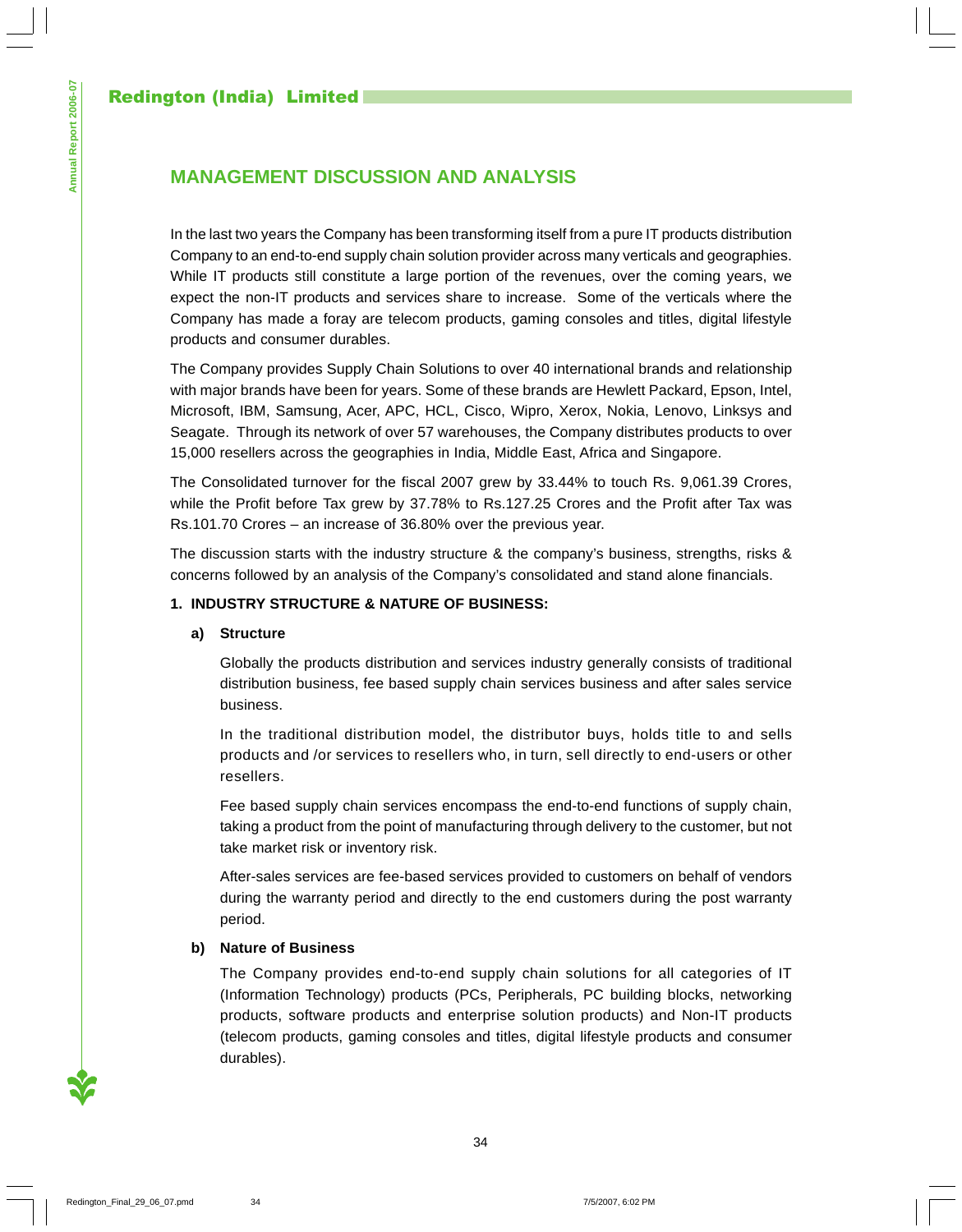

#### **i) IT PRODUCTS**

PC consumption would be a good indicator of the demand for IT products. As the demand for PC increases, the corresponding demand for other products viz. peripherals, accessories, parts, components, etc. grow correspondingly. In the geographies where the Company operates, the PC user base has increased at a rapid pace driven primarily due to demand from large enterprises, small &medium businesses, government enterprises and educational institutions. This pace of growth is expected to continue in the ensuing years.

A recent IDC report predicts increased spending on IT products worldwide (including markets where the Company does not operate). While the annual growth on software and services are expected to be stable at 6% in fiscal 2007, the growth in the hardware side is expected to increase by 50 basis points at 6.5%.

#### **Indian Business Scenario**

India's economy grew by over 8% during the fiscal driven primarily by steady domestic demand, growth across major sectors and fresh impetus to investments in infrastructure.

The IT industry is witnessing steady and increasing growth driven primarily by the investments in the IT/ITES sector and an increase in communication, computing, infrastructure spending and increased internet usage.

The PC market witnessed a 20% growth in fiscal over the previous year driven mainly by an 85.6% annual growth in notebook PCs, while Desktop PCs grew by 11%. Notebook PC's which contributed 6.1% of the PC market in 2005 now contributes almost 20%.

The overall PC installed base in the country grew from 9.5 million units in 2004 to cross 22 million in 2007 – CAGR of 32.3%. The country now has one PC for every 50 Indians. (Data Source: IDC)

The ongoing retail revolution in India with setting up of a number of large format stores presents a good opportunity for supply chain service providers like Redington.

The after-sales service market dominated by the service agents without authorization from vendors is witnessing a shift to the authorized service providers due to customers preferences of getting the products serviced by trained and skilled specialists using genuine parts. In a competitive market scenario, as part of their product offering, vendors generally offer extended warranty support products and this has gained wide acceptability among customers. Institutional Customers look for one-stop service providers to take care of facility management services for their entire range of IT products, which can be handled only by large authorized neutral service providers. This shift in trend is expected to continue in the coming years. With increase in PC sales, the after sales service markets are expected to grow in proportion to the number of units sold.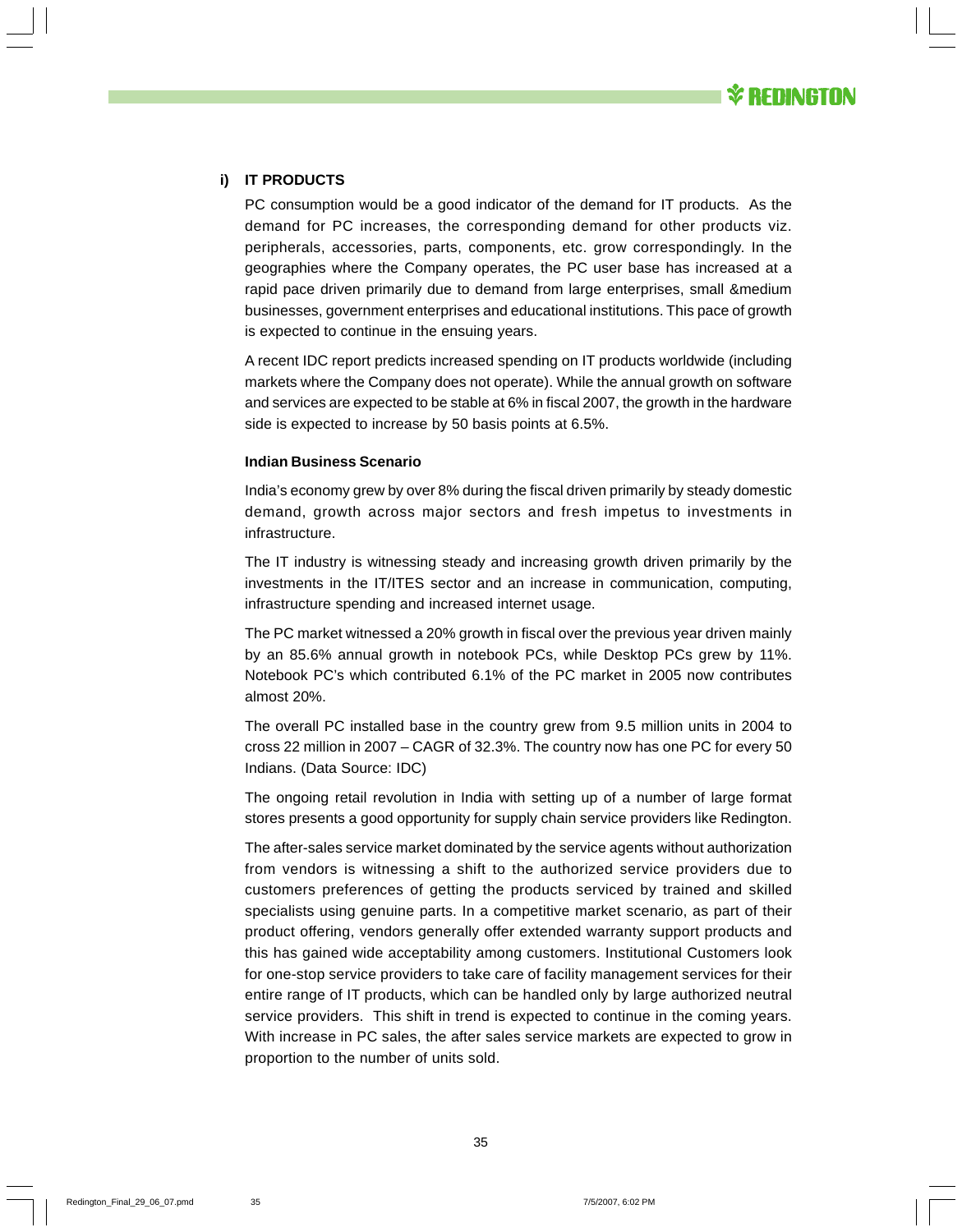#### **Overseas Business Scenario**

The Middle East & Africa market comprises of 20 major countries whose economies are fuelled primarily by increasing oil prices. The economies of these countries are also buoyant due to increased government spending and foreign investments in the area of retail, constructions, sports related infrastructure, media, etc. All of this has resulted in large multinational vendors setting up establishments in this part of the world.

However, the differences in country specific regulatory environment, duty structures, currencies, trade terms, etc. have proved to be an entry barrier to global vendors from setting up their own distribution channel and this has provided an opportunity for the distributors with country specific knowledge to make themselves an integral part of IT products distribution chain and moving into supply chain space.

The demand for PC and notebooks grew by 25% in Fiscal 2007 and we expect this growth to continue. (Source: http://www.emsnow.com)

The Market in South Asia like Bangladesh and Sri Lanka continues to have a very low PC penetration and this situation is expected to change in the ensuing years. The Company's addressal of this market would result in increased growth in future

#### **ii) NON-IT PRODUCTS**

Non-IT products that form part of our supply chain are predominantly gaming devices, digital printing machines, consumer durables and telecom products.

#### **Indian Business Scenario**

#### **– Gaming Device**

Gaming category is new to India and provides an opportunity to the Company and its vendors to lead and define this category. Demand for gaming products are expected to grow at around 30% annually due to rising income levels, the changing preferences of young population and increased PC penetration.

The Company started distributing Microsoft's XBox gaming consoles and gaming titles / software during the year.

#### **– Digital Printing Machines**

Digital printing machines are cost effective substitutes to conventional offset printing machines for low print volumes, customized solutions and variable data printing. Around 52 trillion pages get printed worldwide, off which only 4% get printed through digital printing machines. 78% of the printing jobs are less than 5,000 sheets and 33% of the Customers demand that their print jobs be completed within 24 hours from order – all of which points towards significant opportunities to the cost effective digital printing way.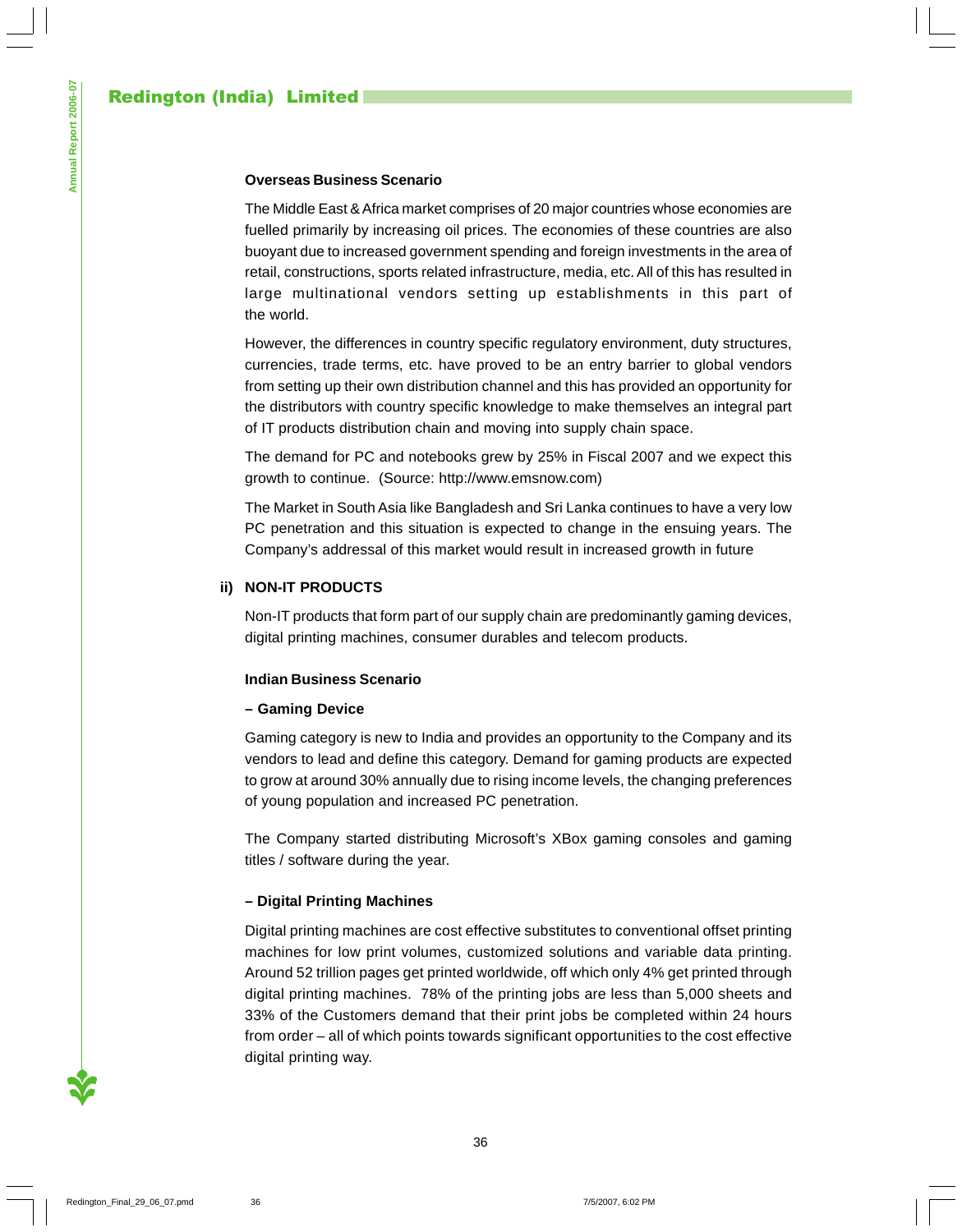The Company has partnered with HP Indigo to offer total print solutions to the printing industry. The Company has a demo center in Chennai and has installed 21 digital printing machines each costing over a crore of rupees and supports these machines.

#### **– Consumer Durables**

The consumer durable industry can be broadly categorized under consumer electronics and household appliances. The product includes colour televisions sets, refrigerators, washing machines, air conditioners etc. Rising income levels and replacement demand are the key growth drivers of this industry.

The Company is currently distributing consumer durables in select regions in India and views this as a potential opportunity for future growth.

#### **Overseas Business Scenario**

#### **– Telecom Products**

Presently the Company distributes Nokia mobile phones in Nigeria and Kenya. In these two countries around 12% (Source: http://www.mobileafrica.net) of the population own a mobile phone leaving ample scope for the Company to tap the balance market.

#### **iii) SUPPLY CHAIN SERVICES MARKET**

Manufacturers today across the globe look for supply chain solution partners to ensure fulfillment of their customers' requirements. Going forward, with manufacturing facilities shifting to low cost centers around the globe, supply chain activities especially fee based and after sales services would be the prime requisite for products to reach the end customer. A significant proportion of these services are required in areas outside the IT products space.

Currently small and regional players, who operate in niche markets or products, dominate this space and do not have the capability to scale up their operations. In the coming years we intend to focus on this segment.

#### **2. STRENGTHS, RISKS AND CONCERNS**

#### **A. Strengths**

- **i)** Comprehensive range of product offering wide spectrum of products sourced from multiple vendors enables us to achieve economies of scale and provide our customers a single sourcing point.
- **ii) An IT distributor with a customer support presence** provides warranty and post warranty services which is a significant value add to vendors and customers. Provides other value added services like reverse logistics, high-level repair services for mobile phones and computer motherboards.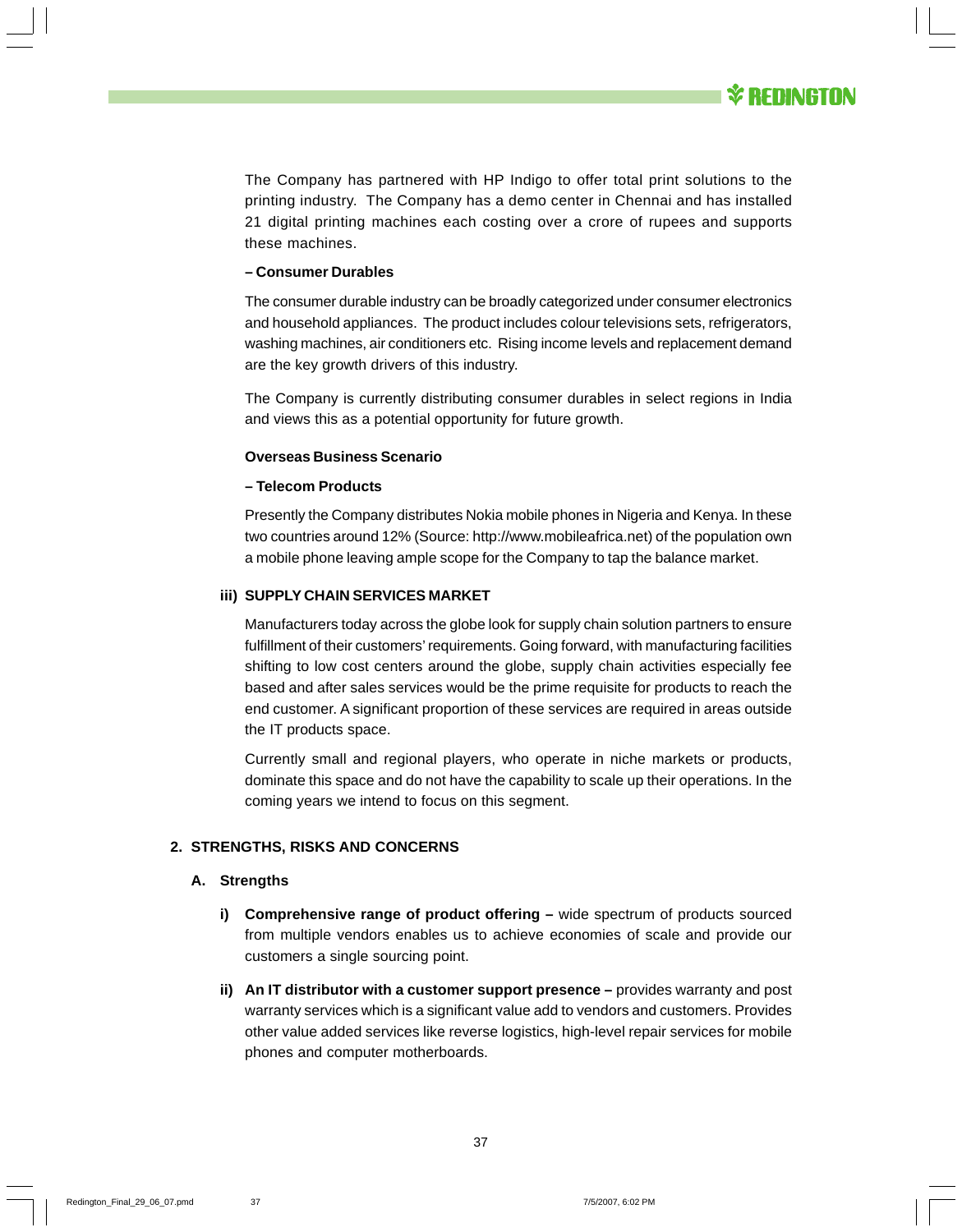- **iii) Wide reach and superior logistics capabilities** network of over 50 warehouses spread across 22 States in India and over 7 warehouses in Overseas enables easy availability of products to our customers.
- **iv) Long-term vendor/client relationships** Over the years, the company is servicing vendors like Hewlett Packard, Epson, Computer Associates, Systimax, APC, Microsoft, Intel, IBM, Samsung etc., which has resulted in strong relationships with them. With some of the vendors the relationship is over 10 years.
- **v) Robust IT infrastructure and sophisticated management information systems –** The scalability of the system with capacity to handle voluminous transaction loads in terms of orders, customers, and products enables to meet the changing business requirements and provides real time information to operating managers to take timely and accurate decisions.
- **vi) Strong credit controls and prudent risk management practices** The dedicated team to manage credit risk and the prudent risk management practices have helped us to maintain our bad debts (including provisions) at a five-year average of less than 0.07% of our consolidated turnover.

#### **B. Risks and Concerns**

- **i) Foreign exchange rate fluctuations** The Company reports the financials in Indian rupees. Since a significant proportion of its consolidated revenues are derived from overseas operations, the appreciation of rupee vis-à-vis currencies of the country where the Company operates could have a bearing on the results. Company's imports are all hedged.
- **ii) Liquidity risk** Since the Company operates in a working capital intensive industry, inability to raise funds from bankers and other sources could affect the operations. The Company endeavours to mitigate this risk through better credit terms with its suppliers.
- **iii) Interest rate risk** Hardening of interest rates would have a bearing on the Company's results. The Company's short-term debt program has been rated "P1+" (signifying a very strong degree of safety as regards timely repayment of principal and interest). This rating by CRISIL enables the Company to borrow at reduced rates of interest. However the recent upward movement of interest rates in India remains as a concern.

#### **3. FINANCIAL PERFORMANCE & POSITION:**

The Company and its Indian subsidiaries prepare financial statements complying with the requirements under the Companies Act, 1956 and Generally Accepted Accounting Principles (GAAP) in India. While the subsidiaries in Middle East prepare financials under International Financial Reporting Standards (IFRS), the subsidiary in Singapore prepares financials under Singapore Financial Reporting Standards (SFRS).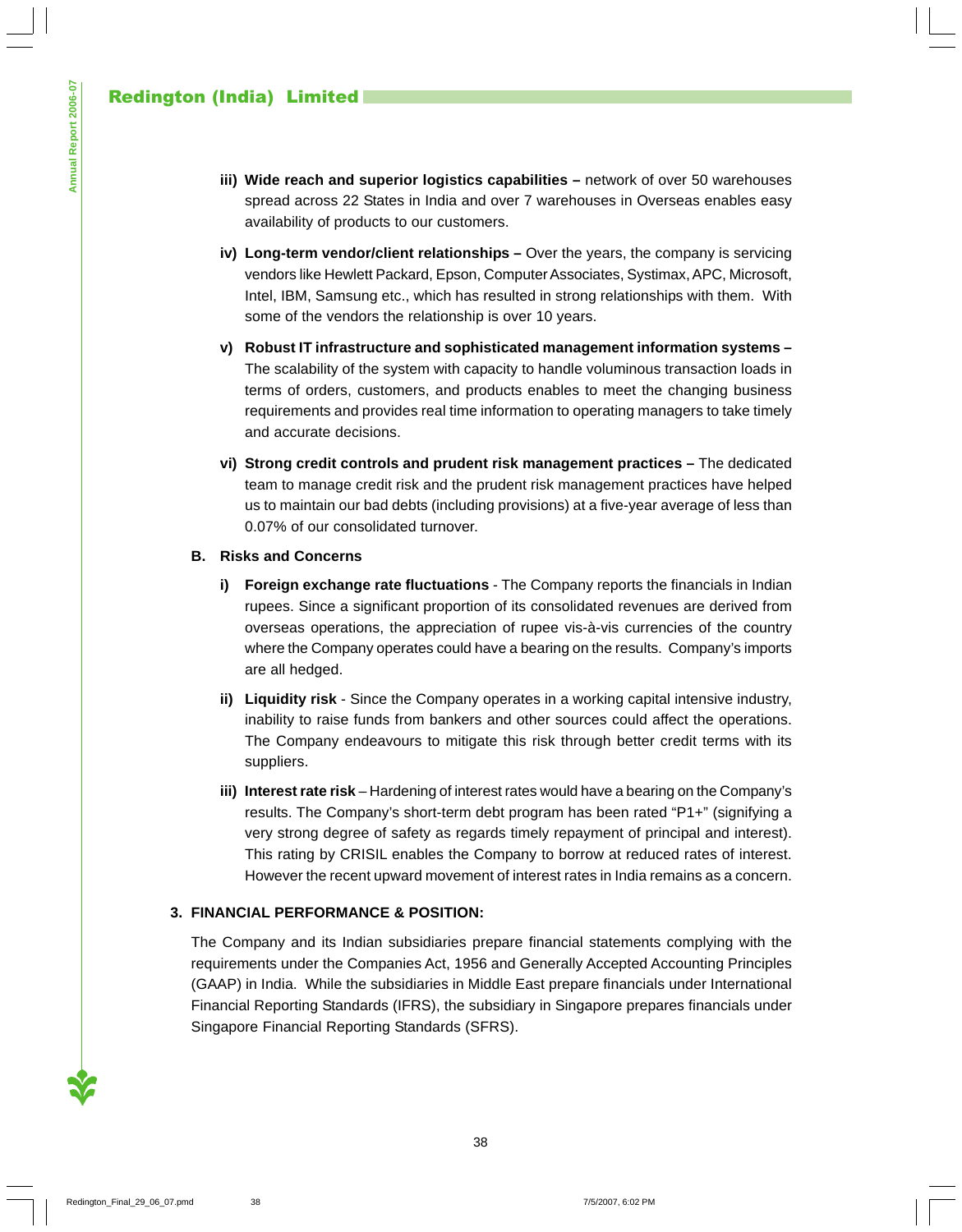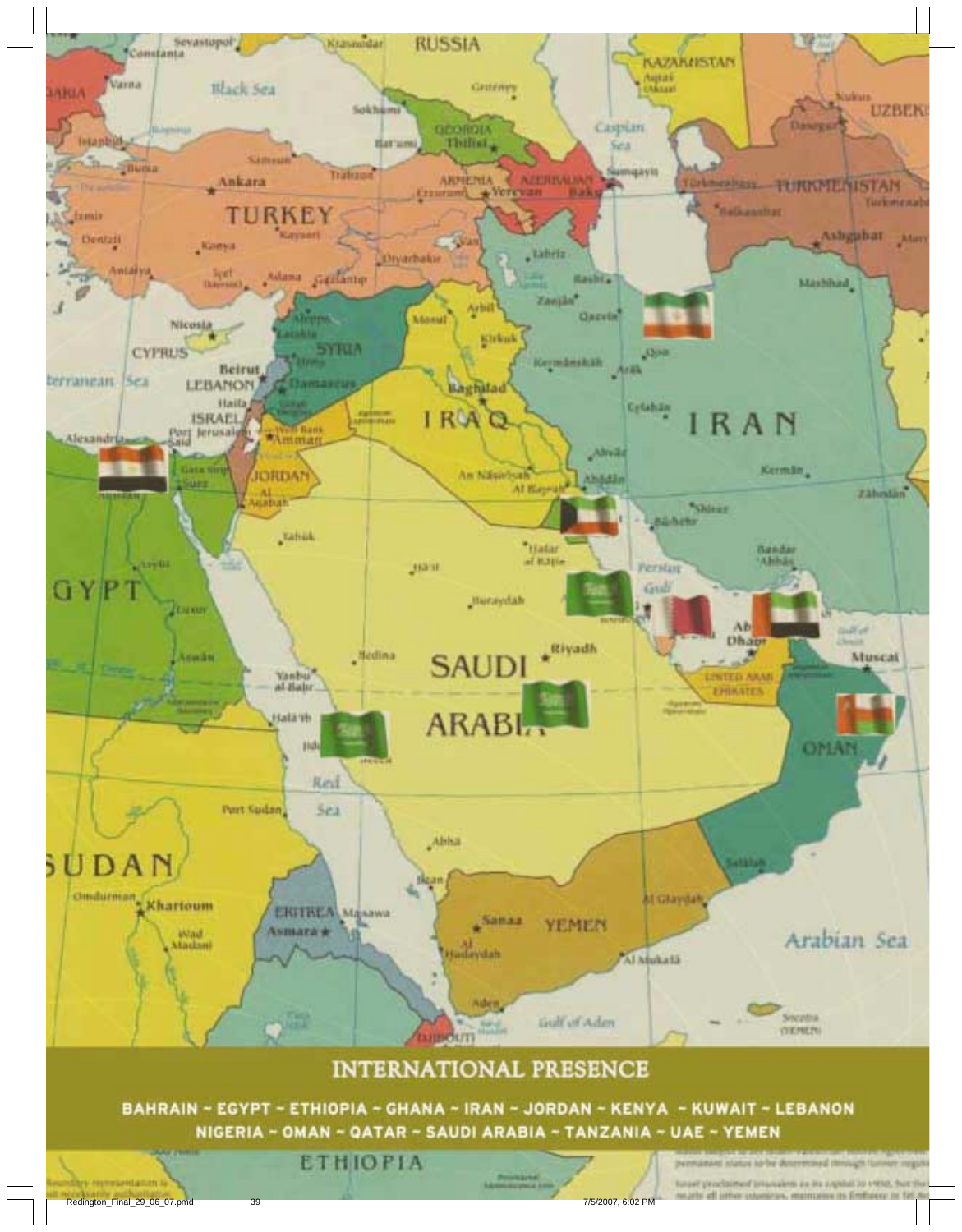#### **Financial performance on Consolidated and stand-alone basis is tabulated below:**

|                                                                             | <b>Consolidated</b>      |                         | <b>Standalone</b>       |                         |  |
|-----------------------------------------------------------------------------|--------------------------|-------------------------|-------------------------|-------------------------|--|
|                                                                             | Year ended               | Year ended              | Year ended              | Year ended              |  |
|                                                                             | March 31,                | March 31,               | March 31,               | March 31,               |  |
|                                                                             | 2007                     | 2006                    | 2007                    | 2006                    |  |
| <b>Income</b>                                                               |                          |                         |                         |                         |  |
| Sales Income                                                                | 8,880.41                 | 6,700.25                | 4,654.62                | 3,654.24                |  |
| Service Income                                                              | 180.98                   | 90.32                   | 57.95                   | 38.42                   |  |
| Other Income                                                                | 5.75                     | 2.99                    | 4.96                    | 2.85                    |  |
| % Of Sales & Service Income                                                 | 0.06%                    | 0.04%                   | 0.11%                   | 0.08%                   |  |
| <b>Total income</b>                                                         | 9,067.14                 | 6,793.56                | 4,717.53                | 3,695.51                |  |
| <b>Expenditure</b>                                                          |                          |                         |                         |                         |  |
| Cost of goods sold and                                                      |                          |                         |                         |                         |  |
| Trading expenses                                                            | 8,684.91                 | 6,545.75                | 4,526.95                | 3,566.46                |  |
| % Of Sales & Service Income                                                 | 95.85%                   | 96.39%                  | 96.06%                  | 96.58%                  |  |
| <b>Employee Compensation Costs</b>                                          | 80.36                    | 55.71                   | 40.46                   | 30.59                   |  |
| % Of Sales & Service Income                                                 | 0.89%                    | 0.82%                   | 0.86%                   | 0.83%                   |  |
| Other expenses                                                              | 103.40                   | 61.04                   | 48.36                   | 29.56                   |  |
| % Of Sales & Service Income                                                 | 1.14%                    | 0.90%                   | 1.03%                   | 0.80%                   |  |
| <b>Total Expenditure</b>                                                    | 8,868.67                 | 6,662.50                | 4,615.77                | 3,626.61                |  |
| <b>EBIDTA</b>                                                               | 198.47                   | 131.06                  | 101.76                  | 68.90                   |  |
| % Of Sales & Service Income                                                 | 2.19%                    | 1.93%                   | 2.16%                   | 1.86%                   |  |
| Depreciation                                                                | 13.28                    | 4.94                    | 3.49                    | 2.87                    |  |
| % Of Sales & Service Income                                                 | 0.15%                    | 0.07%                   | 0.07%                   | 0.08%                   |  |
| Interest<br>% Of Sales & Service Income<br>Add: Extinguishment of liability | 57.94<br>0.64%           | 36.13<br>0.53%<br>2.37  | 32.64<br>0.69%          | 20.70<br>0.56%          |  |
| <b>Net Profit before Tax</b><br>% Of Sales & Service Income<br>Tax          | 127.25<br>1.40%<br>25.55 | 92.36<br>1.36%<br>18.02 | 65.63<br>1.39%<br>23.21 | 45.33<br>1.23%<br>16.19 |  |
| <b>Net Profit after Tax</b><br>% Of Sales & Service Income                  | 101.70<br>1.12%          | 74.34<br>1.09%          | 42.42<br>0.90%          | 29.14<br>0.79%          |  |

#### (Rs. in Crores)

#### **Analysis of consolidated financials**

 **Revenues** - Increased by 33.47% to Rs.9,067.14 crores in fiscal 2007 from Rs.6,793.56 crores in fiscal 2006 driven mainly by volume increase and additions of new product lines. Overseas subsidiaries contributed 48% to the consolidated revenue. The growth and the proportion of revenues are well distributed among the various product lines of the company.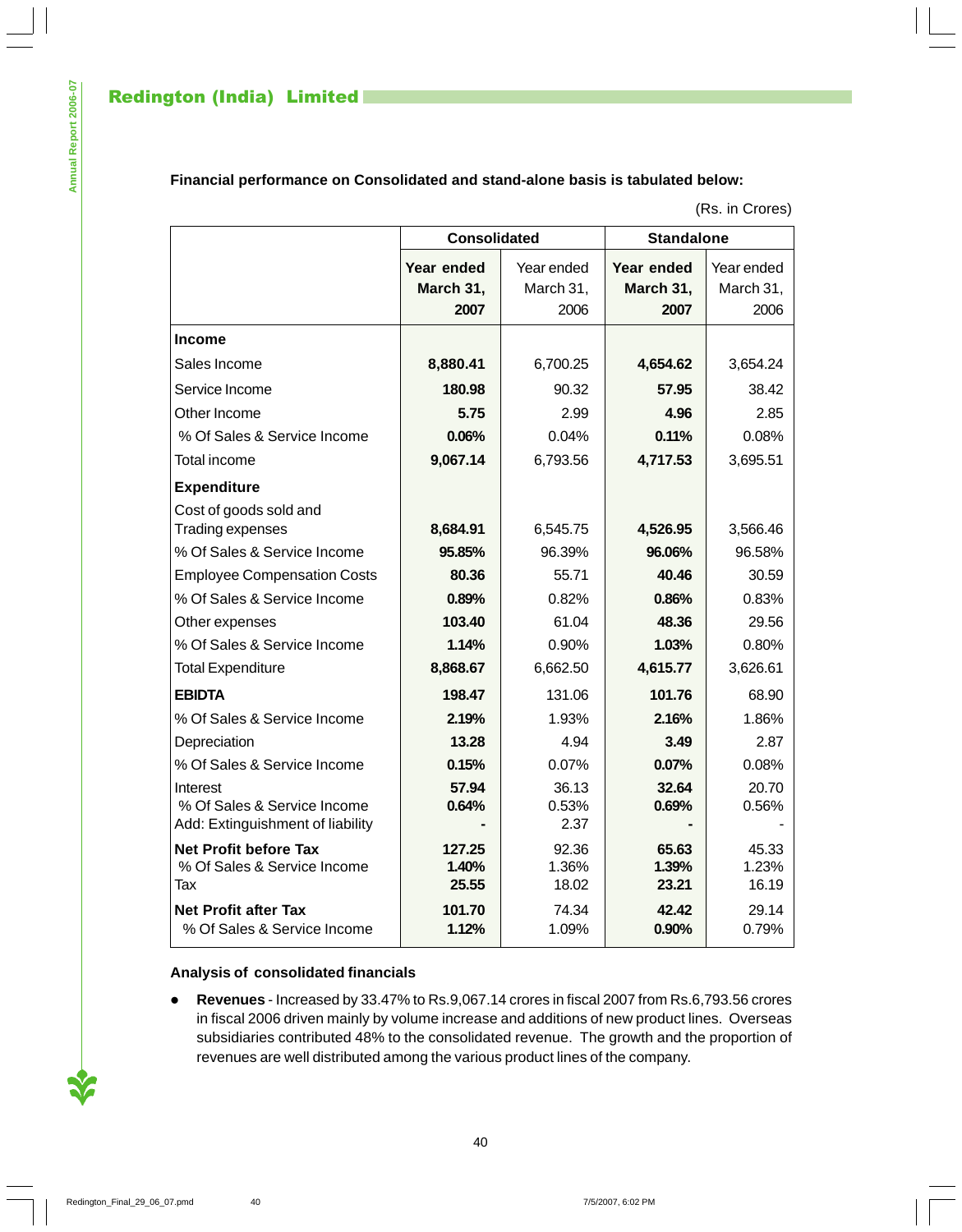

(Rs. in Crores)

- **Other Income** Increased to Rs.5.75 crores in fiscal 2007 from Rs.2.99 crores in fiscal 2006 mainly due to interest received from customers, bad debts recovered and profit on sale of assets.
- **Employee Compensation Costs** Increased to Rs.80.36 crores in fiscal 2007 from Rs.55.71 crores in fiscal 2006 due to increase in employee strength and a general increase in employee emoluments.
- **Other Expenses** Increased to Rs.103.40 crores in fiscal 2007 from Rs.61.04 crores in fiscal 2006. The increase was mainly due to increase in operating costs like travel, rent and insurance, sales promotion and factoring cost.
- **EBIDTA**  Increased by 51.44% to Rs.198.47 crores in fiscal 2007 from Rs.131.06 crores in fiscal 2006. EBIDTA as a percent of sales and service income increased to 2.19% in fiscal 2007 from 1.93% in fiscal 2006.
- **Depreciation**  Increased to Rs.13.28 crores in fiscal 2007 from Rs.4.94 crores in fiscal 2006 due to depreciation charge on ERP software capitalized during the year.
- **Interest**  Increased to Rs.57.94 crores in fiscal 2007 from Rs.36.13 crores in fiscal 2006. This increase was due to increased borrowings to meet higher working capital requirements due to increased sales and a hike in interest rates.
- **Income tax expense** Increased to Rs.25.55 crores in fiscal 2007 from Rs.18.02 crores in fiscal 2006. Growth in Income tax expense is in line with growth in profits with the effective tax rate on a consolidated basis remaining at around 20%.
- **Profit after Tax** Increased to Rs 101.70 crores in fiscal 2007 from Rs 74.34 crores in fiscal 2006. This 36.80% growth in PAT is more than proportional growth in consolidated revenue signifying operational efficiency.
- **Share Capital** Paid up share capital, which stood at Rs.63.08 crores in fiscal 2006, increased to Rs.77.87 crores in fiscal 2007. Fresh capital was mobilized through an Initial Public Offering and allotment of shares under Employee Share Purchase Scheme.
- **Operating working capital (net of Unutilized IPO Proceeds)** Increased 27.43% from Rs. 820.79 Crores as of 31st March 2006 to Rs. 1,045.95 Crores as of 31st March 2007 due to increase in operations.
- **Borrowings** Increased by 25.68% from Rs. 478.40 Crores as of 31<sup>st</sup> March 2006 to Rs. 601.27 Crores as of 31st March 2007.
- **Summarized cash flow statement**

| <b>Liquidity &amp; Capital resources</b>                | 2006-2007 | 2005-2006 |
|---------------------------------------------------------|-----------|-----------|
| Cash and Cash equivalents at the beginning of the year. | 96.64     | 21.13     |
| Add: Cash generated from / (used in):                   |           |           |
| Operating activities                                    | (82.82)   | (154.51)  |
| Investing activities                                    | (26.09)   | (7.62)    |
| Financing activities                                    | 219.70    | 234.35    |
| <b>Currency Translation</b>                             | (7.99)    | 3.29      |
| Cash & Cash equivalents at the end of the year          | 199.44    | 96.64     |
|                                                         |           |           |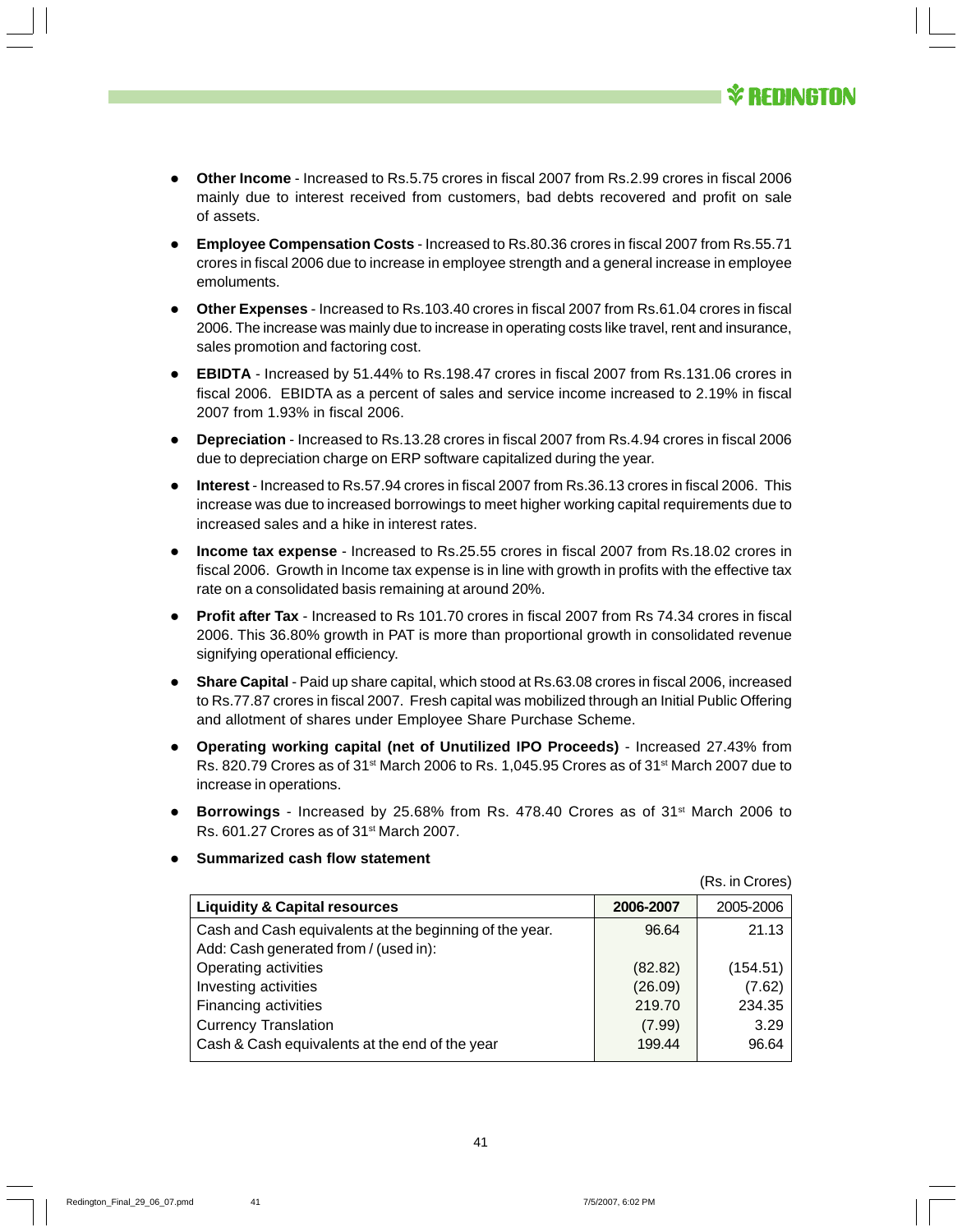#### **Analysis of stand-alone financials**

- **Revenues** Increased by 27.65% to Rs.4,717.53 crores in fiscal 2007 from Rs.3,695.51 crores in fiscal 2006 due to increase in volume of existing business and addition of new product line.
- **Other Income** Increased to Rs.4.96 crores in fiscal 2007 from Rs.2.85 crores in fiscal 2006 mainly due to interest received from customers, bad debts recovered and profit on sale of assets.
- **Employee Compensation Costs** Increased to Rs.40.46 crores in fiscal 2007 from Rs.30.59 crores in fiscal 2006. This increase is attributed to increase in the employee strength and a general increase in employee emoluments.
- **Other Expenses** Increased to Rs.48.36 crores in fiscal 2007 from Rs.29.56 crores in fiscal 2006 due to increase in variable costs of operations like rent, trademark license fees, travel and factoring cost.
- **EBIDTA** Increased by 47.69% to Rs.101.76 crores in fiscal 2007 from Rs.68.90 crores in fiscal 2006. The percentage of EBIDTA to total income increased from 1.86% in fiscal 2006 to 2.16% in fiscal 2007.
- **Depreciation**  Increased to Rs.3.49 crores in fiscal 2007 from Rs.2.87 crores in fiscal 2006 due to additional infrastructure created for increase in operations.
- **Interest**  Increased to Rs.32.64 crores in fiscal 2007 from Rs.20.70 crores in fiscal 2006. This was largely due to increase in borrowings to meet the working capital requirements on account of increase in business volumes and interest rates.
- **Income tax expense** Increased to Rs.23.21 crores in fiscal 2007 from Rs.16.19 crores in fiscal 2006. The effective tax rate continued to remain around 36%.
- **Profit after tax**  Increased by 45.57% to Rs.42.42 crores in fiscal 2007 from Rs.29.14 crores in fiscal 2006.
- **Operating working capital (net of Unutilized IPO Proceeds)** Increased by 47.42% from Rs. 356.40 Crores as of 31<sup>st</sup> March 2006 to Rs. 525.41 Crores as of 31<sup>st</sup> March 2007 due to increase in scale of operations.
- **Borrowings** Increased by 59.06% from Rs. 199.33 Crores as of 31<sup>st</sup> March 2006 to Rs. 317.06 Crores as of 31st March 2007.

|                                                        |           | (Rs. in Crores) |
|--------------------------------------------------------|-----------|-----------------|
| <b>Liquidity &amp; Capital resources</b>               | 2006-2007 | 2005-2006       |
| Cash and Cash equivalents at the beginning of the year | 33.07     | 8.92            |
| Add: Cash generated from / (used in):                  |           |                 |
| Operating activities                                   | (123.79)  | (24.53)         |
| Investing activities                                   | (55.34)   | (39.04)         |
| Financing activities                                   | 239.88    | 87.72           |
| Cash & Cash equivalents at the end of the year         | 93.82     | 33.07           |

**Summarized cash flow statement**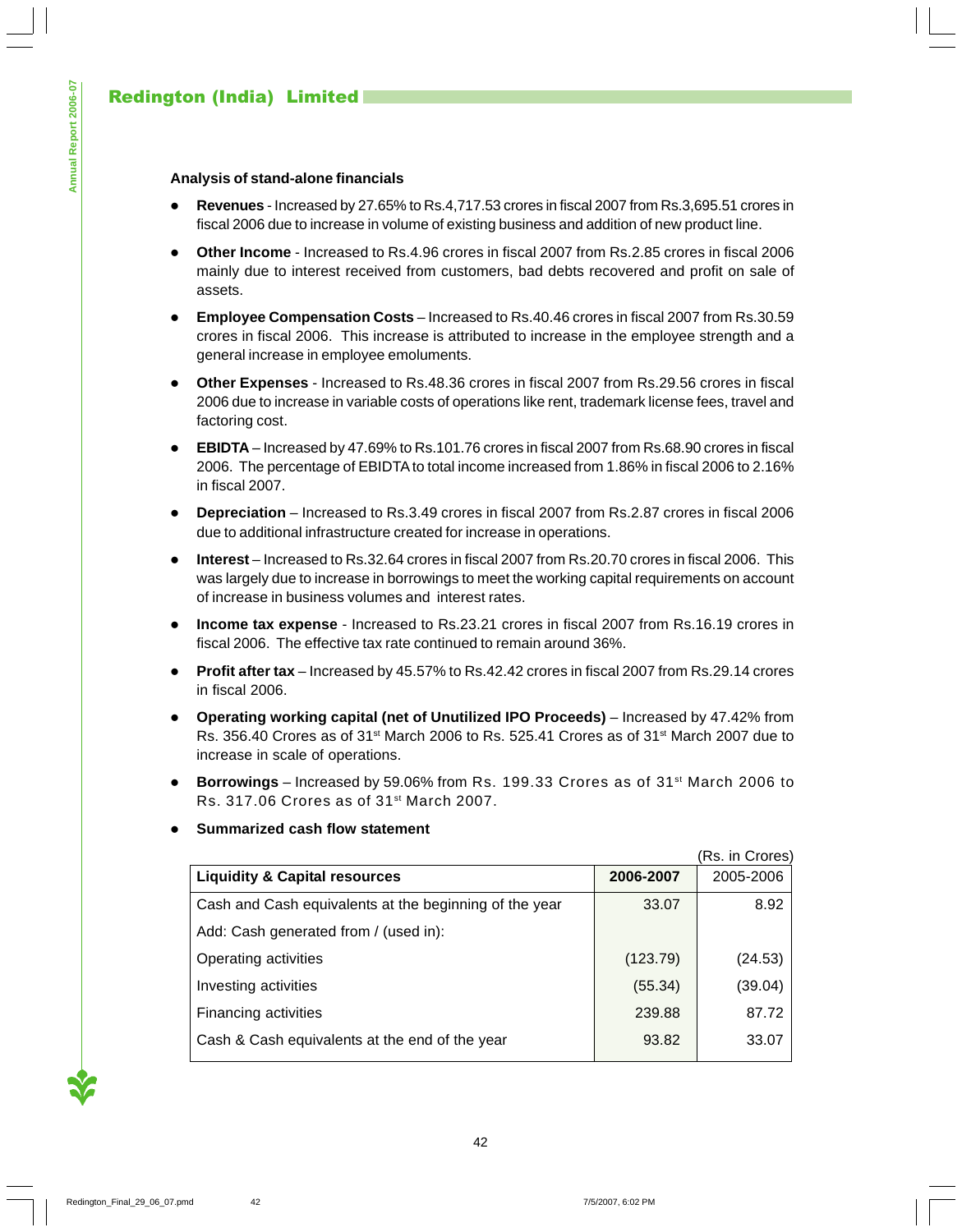# NON - IT VERTICALS



REDINGTON'S DEMO CENTER, DIGITAL PRINTING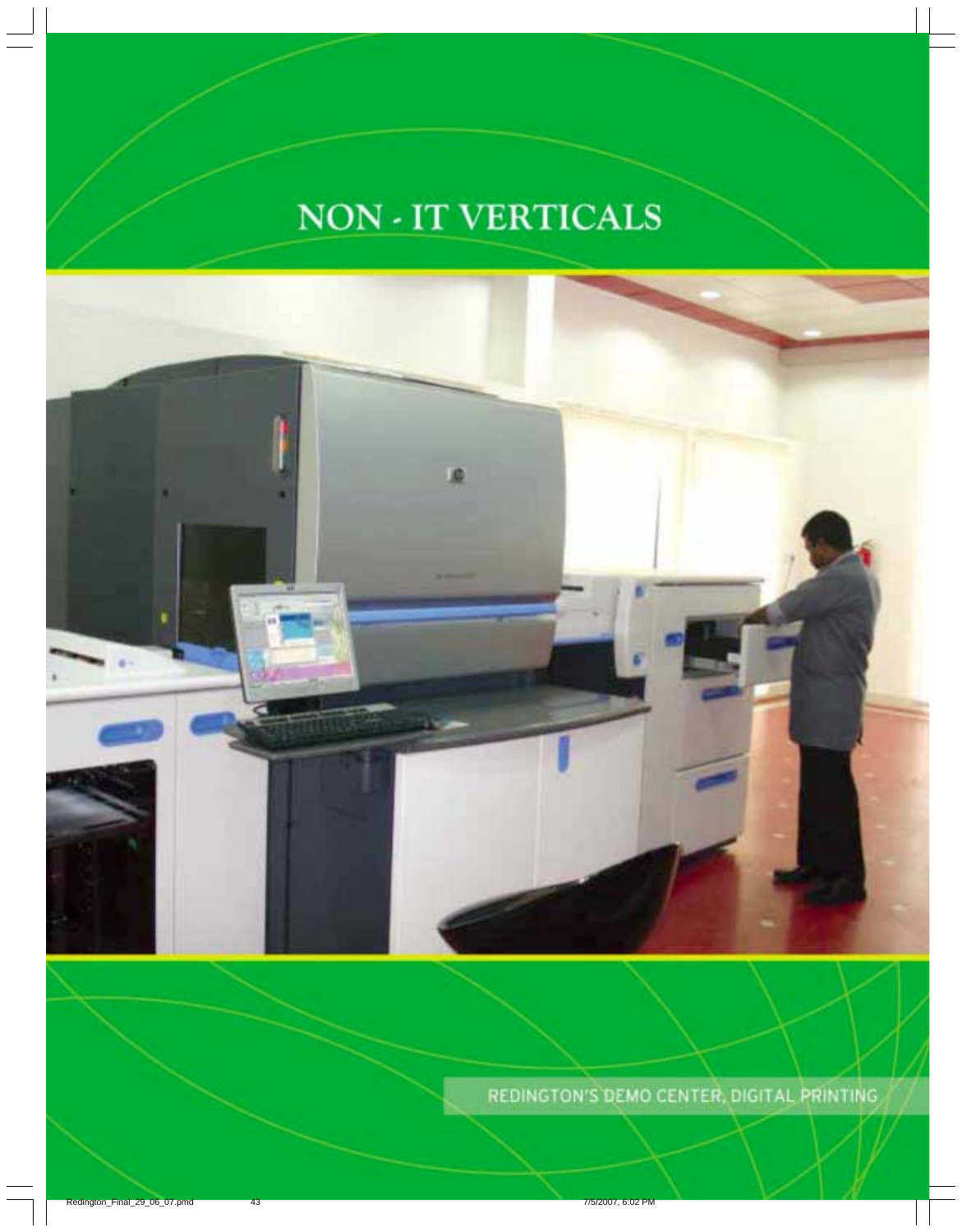#### **4. INTERNAL CONTROL SYSTEMS AND THEIR ADEQUACY**

The Company has proper and adequate system of internal controls commensurate with its size and nature of operations to provide reasonable assurance that all assets are safeguarded, transactions are authorized, recorded and reported properly and to monitor internal business process, financial reporting and compliance with applicable laws. The organizational structure, with a well-defined authority limits and reporting mechanisms supports the maintenance of a strong control environment. The Board of Directors periodically monitors the performance of the company. The business specific observations and the status of implementation of recommended solutions are regularly reviewed and presented to Audit Committee of the Board.

#### **Cautionary Statement**

Certain statements made in the Management Discussion and Analysis relating to the Company's objectives, projections, outlook, expectations, estimates, etc. may constitute 'forward looking statements' within the meaning of applicable laws and regulations. Actual results may however differ materially from such expectations, projections, etc.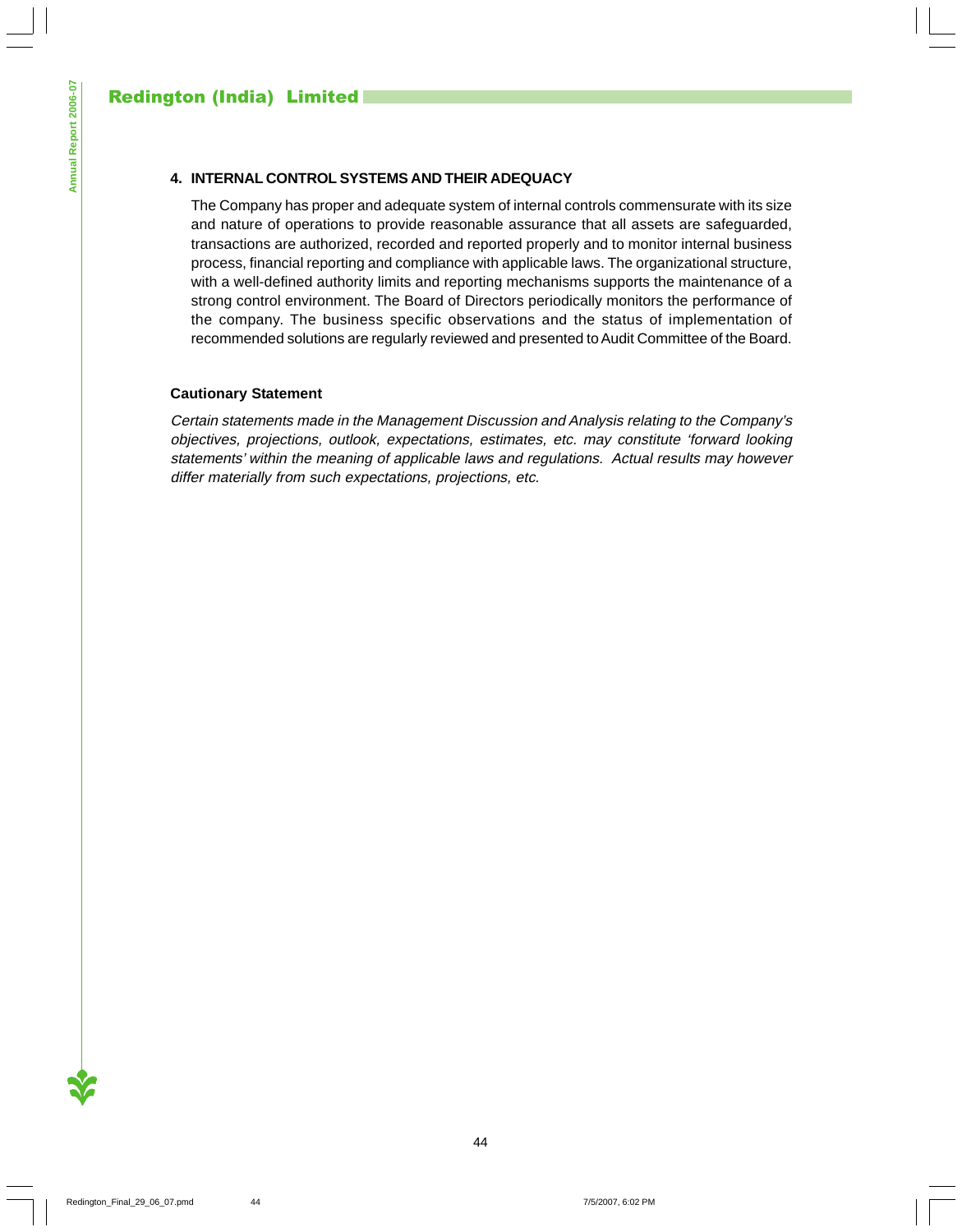

# **STANDALONE FINANCIAL STATEMENTS**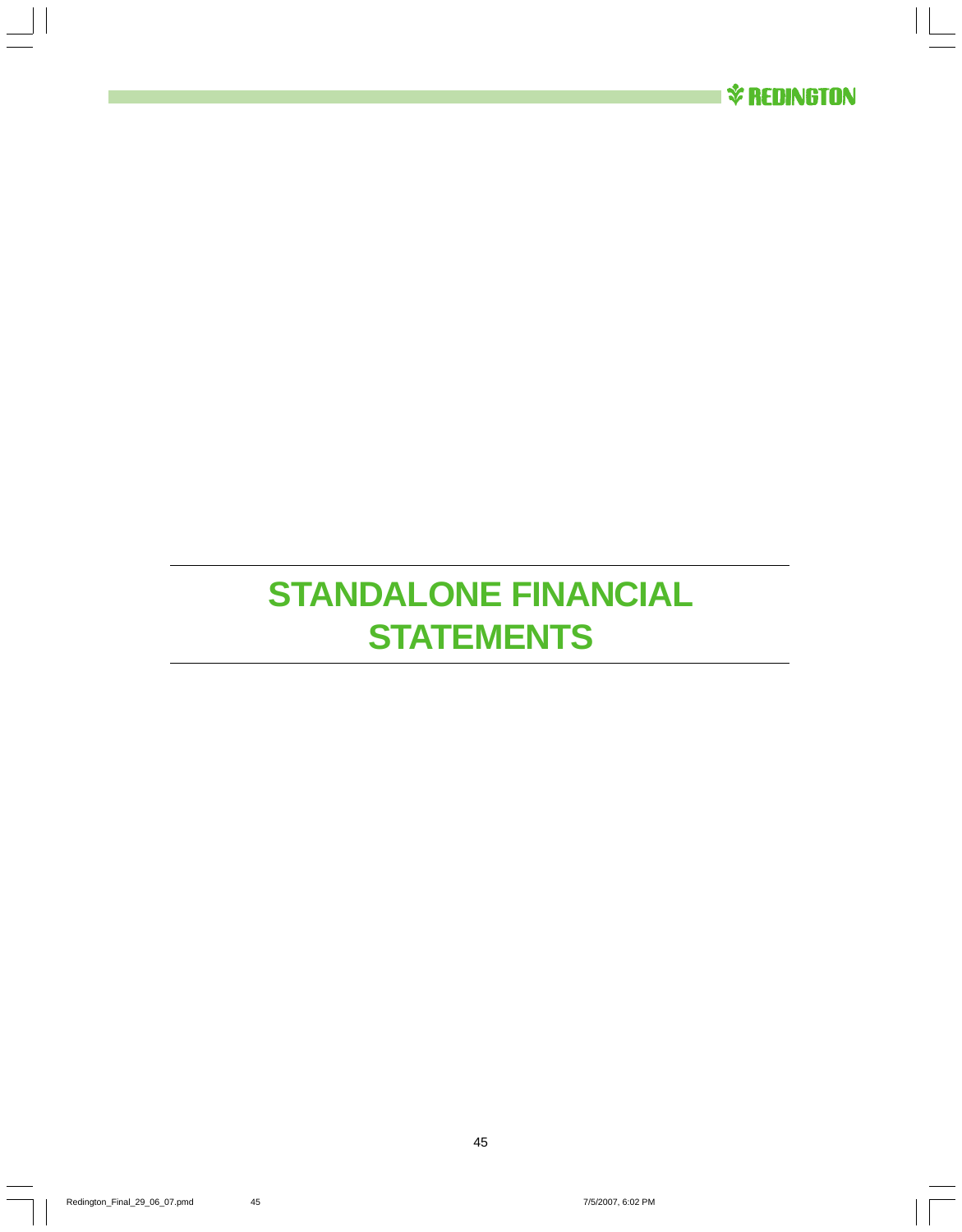We have audited the attached balance sheet of Redington (India) Limited, (the "Company") as at March 31, 2007, the profit and loss Account and also the cash flow statement for the year ended on that date annexed thereto. These financial statements are the responsibility of the Company's management. Our responsibility is to express an opinion on these financial statements based on our audit.

We conducted our audit in accordance with the auditing standards generally accepted in India. Those Standards require that we plan and perform the audit to obtain reasonable assurance about whether the financial statements are free of material misstatement. An audit includes examining, on a test basis, evidence supporting the amounts and disclosures in the financial statements. An audit also includes assessing the accounting principles used and significant estimates made by management, as well as evaluating the overall financial statement presentation. We believe that our audit provides a reasonable basis for our opinion.

As required by the Companies (Auditor's Report) Order, 2003 issued by the Central Government of India in terms of sub-section (4A) of section 227 of the Companies Act, 1956, we enclose in the Annexure a statement on the matters specified in paragraphs 4 and 5 of the said Order.

Further to our comments in the Annexure referred to above, we report that:

- (i) We have obtained all the information and explanations, which to the best of our knowledge and belief were necessary for the purposes of our audit;
- (ii) In our opinion, proper books of account as required by law have been kept by the Company so far as appears from our examination of those books;
- (iii) The balance sheet, profit and loss account and cash flow statement dealt with by this report are in agreement with the books of account;
- (iv) In our opinion, the balance sheet, profit and loss account, and cash flow statement dealt with by this report comply with the accounting standards referred to in sub-section (3C) of section 211 of the Companies Act, 1956;
- (v) On the basis of written representations received from the directors, and taken on record by the Board of Directors, we report that none of the directors is disqualified as on March 31, 2007 from being appointed as a director in terms of clause (g) of sub-section (1) of section 274 of the Companies Act, 1956 on the said date;
- (vi) In our opinion and to the best of our information and according to the explanations given to us, the said accounts give the information required by the Companies Act, 1956, in the manner so required and give a true and fair view in conformity with the accounting principles generally accepted in India:
	- (a) in the case of the balance sheet, of the state of affairs of the Company as at March 31, 2007;
	- (b) in the case of the profit and loss account, of the profit for the year ended on that date; and
	- (c) in the case of the cash flow statement, of the cash flows for the year ended on that date.

**For Deloitte Haskins & Sells** Chartered Accountants

**Bhavani Balasubramanian** Place : Chennai Partner Partner Partner Partner Partner Partner Partner Partner Partner Date : May 17, 2007 Membership No. 22156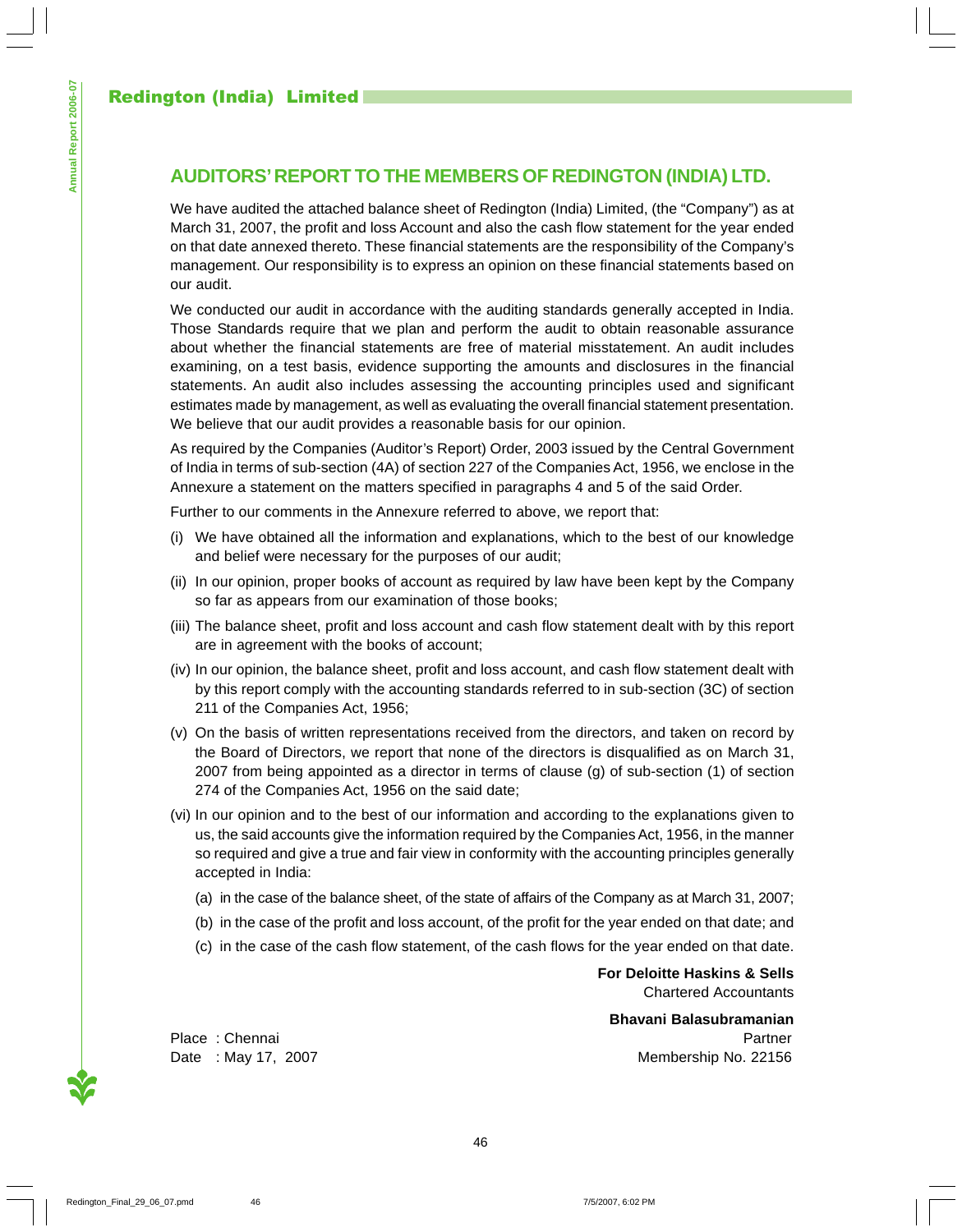# **Annexure referred to the report of even date**

- 1. In respect of its fixed assets:
	- (a) The Company has maintained proper records showing full particulars, including quantitative details and situation of fixed assets.
	- (b) Some of the fixed assets were physically verified during the year by the management in accordance with a programme of verification, which in our opinion provides for physical verification of all the fixed assets at reasonable intervals. According to the information and explanations given to us no material discrepancies were noticed on such verification.
	- (c) The fixed assets disposed off during the year, in our opinion, do not constitute a substantial part of the fixed assets of the Company and such disposal has, in our opinion, not affected the going concern status of the Company.
- 2. In respect of its inventories:
	- (a) As explained to us, physical verification of inventory has been conducted during the year by an external firm of Chartered Accountants. In our opinion, the frequency of verification is reasonable.
	- (b) In our opinion and according to the information and explanations given to us, the procedures of physical verification of inventories followed by the management were reasonable and adequate in relation to the size of the Company and nature of its business.
	- (c) In our opinion and according to the information and explanations given to us, the Company has maintained proper records of its inventories and no material discrepancies were noticed on physical verification.
- 3. (a) The Company has not granted any loans, secured or unsecured to companies, firms or other parties listed in the register maintained under section 301 of the Companies Act, 1956.
	- (b) The Company has not taken any loans, secured or unsecured from companies, firms or other parties listed in the register maintained under section 301 of the Companies Act, 1956.
- 4. In our opinion and according to the information and explanations given to us, there is adequate internal control system commensurate with the size of the Company and the nature of its business with regard to purchases of inventory and fixed assets and sale of goods and services and we have not observed any continuing failure to correct major weaknesses in such internal systems.
- 5. Based on the audit procedures applied by us, and according to the information and explanations provided by the management, we are of the opinion that there are no transactions that need to be entered in the register maintained under Section 301 of the Companies Act, 1956.
- 6. The Company has not accepted any deposits from the public during the year.
- 7. In our opinion, the internal audit carried out during the year by a firm of Chartered Accountants appointed by the management have been commensurate with the size of the Company and the nature of its business.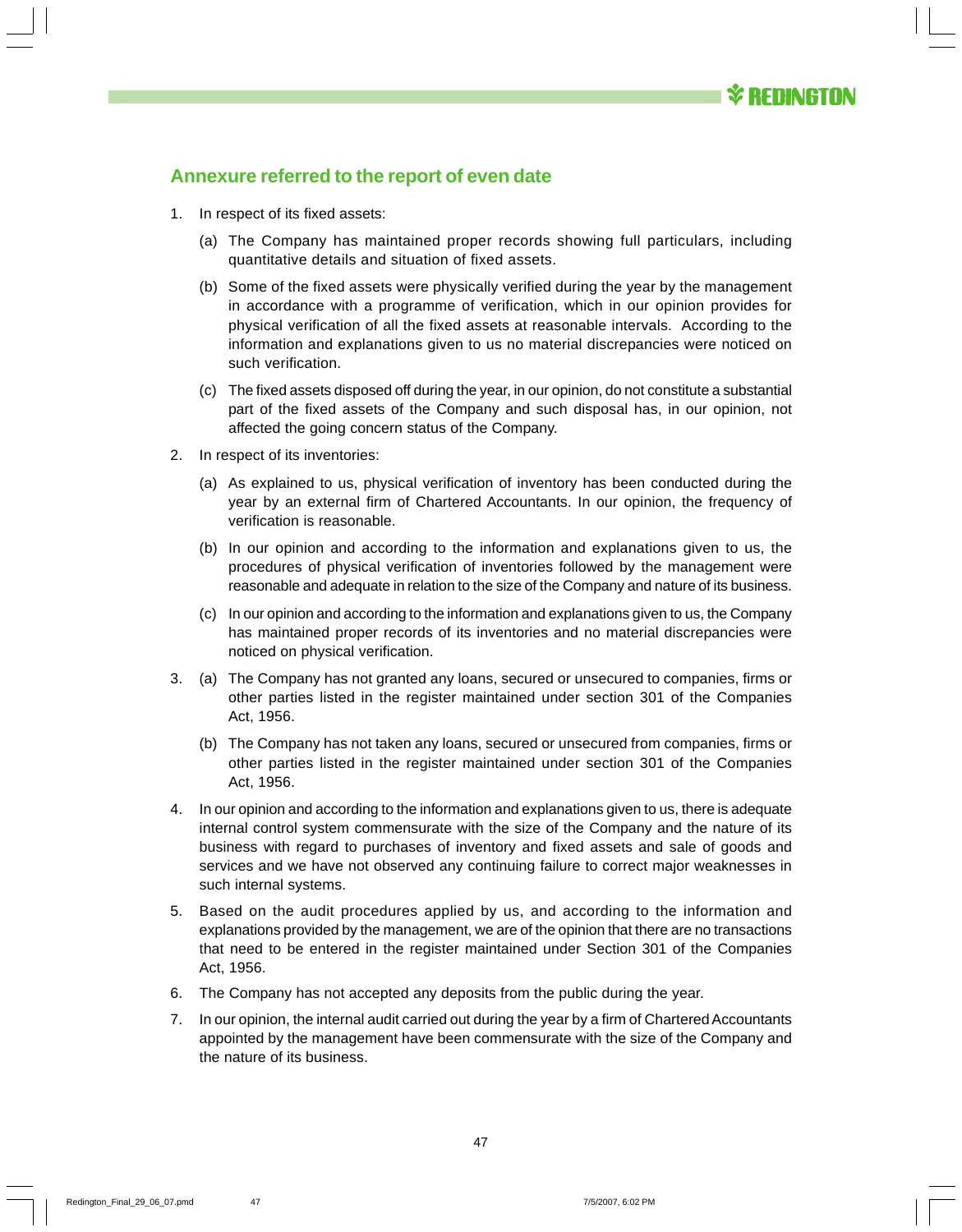- 8. To the best of our knowledge and according to the information and explanations given to us, the Central Government has not prescribed the maintenance of cost records for the services rendered by the Company.
- 9. In respect of Statutory dues:
	- (a) According to the information and explanations given to us, the Company has been regular in depositing undisputed statutory dues, including Provident Fund, Employees' State Insurance, Income-tax, Sales-tax, Wealth Tax, Service Tax, Custom Duty, cess and any other material statutory dues with the appropriate authorities during the year.
	- (b) There were no undisputed amounts in respect of Provident Fund, Employees' State Insurance, Income-tax, Sales-tax, Wealth Tax, Service Tax, Custom Duty, cess and any other material statutory dues as at March 31, 2007 for a period of more than six months from the date they became payable.
	- (c) According to the information and explanations given to us, there are no dues of Incometax, Sales-tax, Wealth Tax, Service Tax, Custom Duty and cess which have not been deposited as on March 31, 2007 with the appropriate authorities on account of disputes, except for the dues referred to in Note. No.2 (k) (5) of Schedule 16.
- 10. The Company has no accumulated losses as at March 31, 2007 and has not incurred any cash losses either during the financial year covered by our audit or the immediately preceding financial year.
- 11. In our opinion and according to the information and explanations given to us, the Company has not defaulted in the repayment of dues to financial institutions, banks and debenture holders.
- 12. Based on our examination of documents and records and according to the information and explanations given to us, we are of the opinion that the Company has not granted loans and advances on the basis of security by way of pledge of shares, debentures or other securities.
- 13. The Company is not a chit fund or nidhi/mutual benefit fund/society.
- 14. In our opinion and according to the information and explanations given to us, the Company is not dealing in or trading in shares, securities and debentures and other investments.
- 15. In our opinion and according to the information and explanation given to us, the terms and conditions of the guarantees given by the Company for loans taken by others from banks and financial institutions, are not prima facie prejudicial to the interests of the company.
- 16. The Company has not raised any term loan during the year.
- 17. According to the information and explanations given to us, and on an overall examination of the balance sheet of the Company, funds raised on short term basis have, *prima facie*, not been used during the year for long term investment.
- 18. The Company has not made any preferential allotment of shares to parties and companies covered in the register maintained under section 301 of the Companies Act, 1956.
- 19. According to the information and explanations given to us and the records examined by us, the Company has during the year issued only unsecured debentures and as such no security/ charge needs to be created.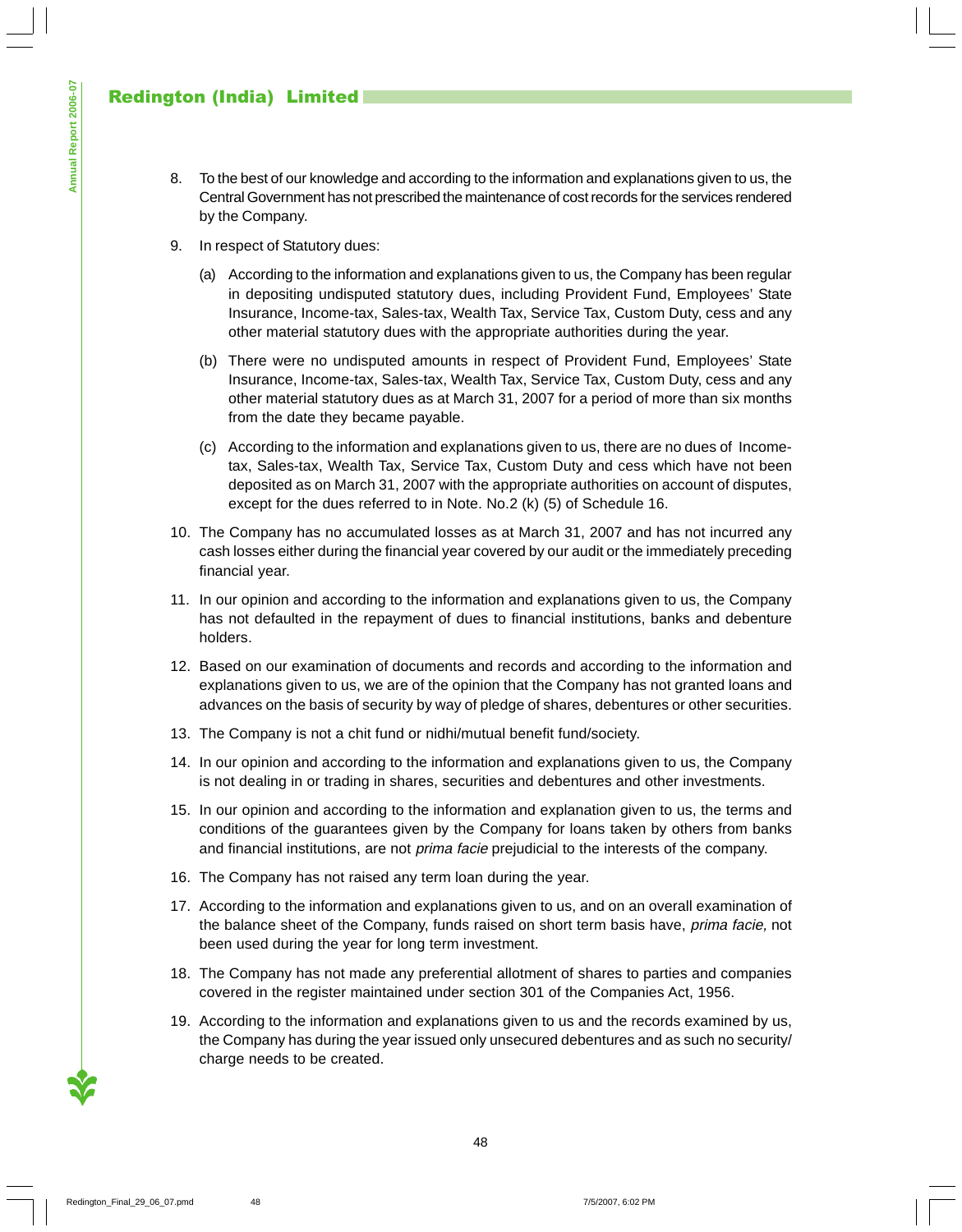

- 20. We have verified the end use of money raised by public issues amounting to Rs. 9043.11 Lakhs as disclosed in the note no 2(d) of schedule 16 to the financial statements.
- 21. To the best of our knowledge and belief and according to the information and explanations given to us, no fraud on or by the Company was noticed or reported during the year.

**For Deloitte Haskins & Sells** Chartered Accountants

**Bhavani Balasubramanian** Place : Chennai Partner Partner Partner Partner Partner Partner Partner Partner Partner Date : May 17, 2007 Membership No. 22156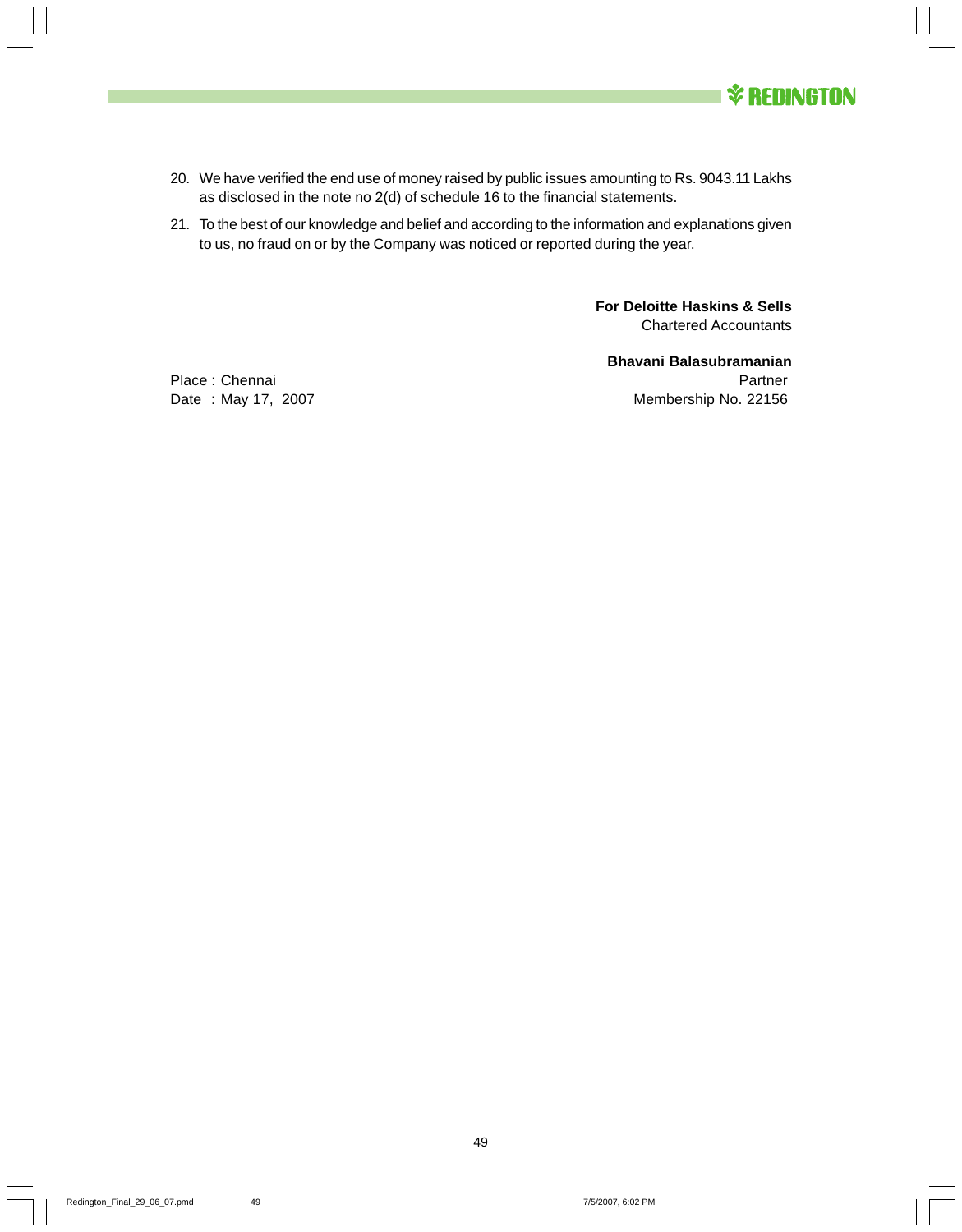# Redington (India) Limited

Date : May 17, 2007

# **BALANCE SHEET AS AT MARCH 31, 2007**

(Rs in Lakhs)

|                                                                     |                |                                |                     |                            | (RS IN LAKNS)       |
|---------------------------------------------------------------------|----------------|--------------------------------|---------------------|----------------------------|---------------------|
|                                                                     | Schedule       |                                | As at<br>31.03.2007 |                            | As at<br>31.03.2006 |
| <b>Sources of Funds</b>                                             |                |                                |                     |                            |                     |
| <b>Share Holders' Funds</b>                                         |                |                                |                     |                            |                     |
| <b>Share Capital</b>                                                | 1              | 7,786.57                       |                     | 6,308.22                   |                     |
| <b>Reserves and Surplus</b>                                         | $\overline{c}$ | 45,715.67                      |                     | 30,454.61                  |                     |
|                                                                     |                |                                | 53,502.24           |                            | 36,762.83           |
| <b>Loan Funds</b>                                                   |                |                                |                     |                            |                     |
| <b>Secured Loans</b>                                                | 3              | 12,432.15                      |                     | 8,051.84                   |                     |
| <b>Unsecured Loans</b>                                              | 4              | 19,274.19                      |                     | 11,881.62                  |                     |
|                                                                     |                |                                | 31,706.34           |                            | 19,933.46           |
| <b>Finance Lease Obligation</b>                                     |                |                                | 4.15                |                            | 20.09               |
| <b>Deferred Tax Liability (Net)</b>                                 |                |                                | 102.07              |                            | 135.21              |
|                                                                     |                |                                | 85,314.80           |                            | 56,851.59           |
| <b>Application of Funds</b>                                         |                |                                |                     |                            |                     |
| <b>Fixed Assets</b>                                                 | 5              |                                |                     |                            |                     |
| <b>Gross Block</b>                                                  |                | 5,217.66                       |                     | 4,004.22                   |                     |
| Less: Depreciation                                                  |                | 2,246.55                       |                     | 1,940.35                   |                     |
| Net Block                                                           |                | 2,971.11                       |                     | 2,063.87                   |                     |
| Add: Capital Advances                                               |                | 87.03                          |                     | 50.70                      |                     |
|                                                                     |                |                                | 3,058.14            |                            | 2,114.57            |
| <b>Investments</b>                                                  | 6              |                                | 23,807.73           |                            | 17,756.20           |
| <b>Advance Subscription towards Equity Shares</b>                   |                |                                |                     |                            | 1,340.33            |
| <b>Current Assets, Loans and Advances</b>                           | $\overline{7}$ |                                |                     |                            |                     |
| Inventories                                                         |                | 29,417.99                      |                     | 17,794.74                  |                     |
| <b>Sundry Debtors</b>                                               |                | 52,889.68                      |                     | 34,431.03                  |                     |
| Cash and Bank Balances                                              |                | 9,381.86                       |                     | 3,307.10                   |                     |
| Loans and Advances                                                  |                | 8,458.69                       |                     | 6,561.51                   |                     |
|                                                                     |                | 100,148.22                     |                     | 62,094.38                  |                     |
| <b>Less: Current Liabilities and Provisions</b>                     | 8              |                                |                     |                            |                     |
| <b>Current Liabilities</b>                                          |                | 34,188.95                      |                     | 22,099.96                  |                     |
| Provisions                                                          |                | 7,510.34                       |                     | 4,353.93                   |                     |
|                                                                     |                | 41,699.29                      |                     | 26,453.89                  |                     |
| <b>Net Current Assets</b>                                           |                |                                | 58,448.93           |                            | 35,640.49           |
|                                                                     |                |                                | 85,314.80           |                            | 56,851.59           |
| <b>Notes on Accounts</b>                                            | 16             |                                |                     |                            |                     |
| Schedules 1 to 8 and 16 form part of this Balance Sheet             |                |                                |                     |                            |                     |
| This is the Balance Sheet referred to in our<br>report of even date |                | For and on behalf of the Board |                     |                            |                     |
| For Deloitte Haskins & Sells                                        |                | R Srinivasan                   |                     | M Raghunandan              |                     |
| <b>Chartered Accountants</b>                                        |                | <b>Managing Director</b>       |                     | <b>Whole Time Director</b> |                     |
| Bhavani Balasubramanian                                             |                | S V Krishnan                   |                     | <b>M Muthukumarasamy</b>   |                     |
| Partner                                                             |                | <b>Chief Financial Officer</b> |                     | <b>Company Secretary</b>   |                     |
| Place: Chennai                                                      |                |                                |                     |                            |                     |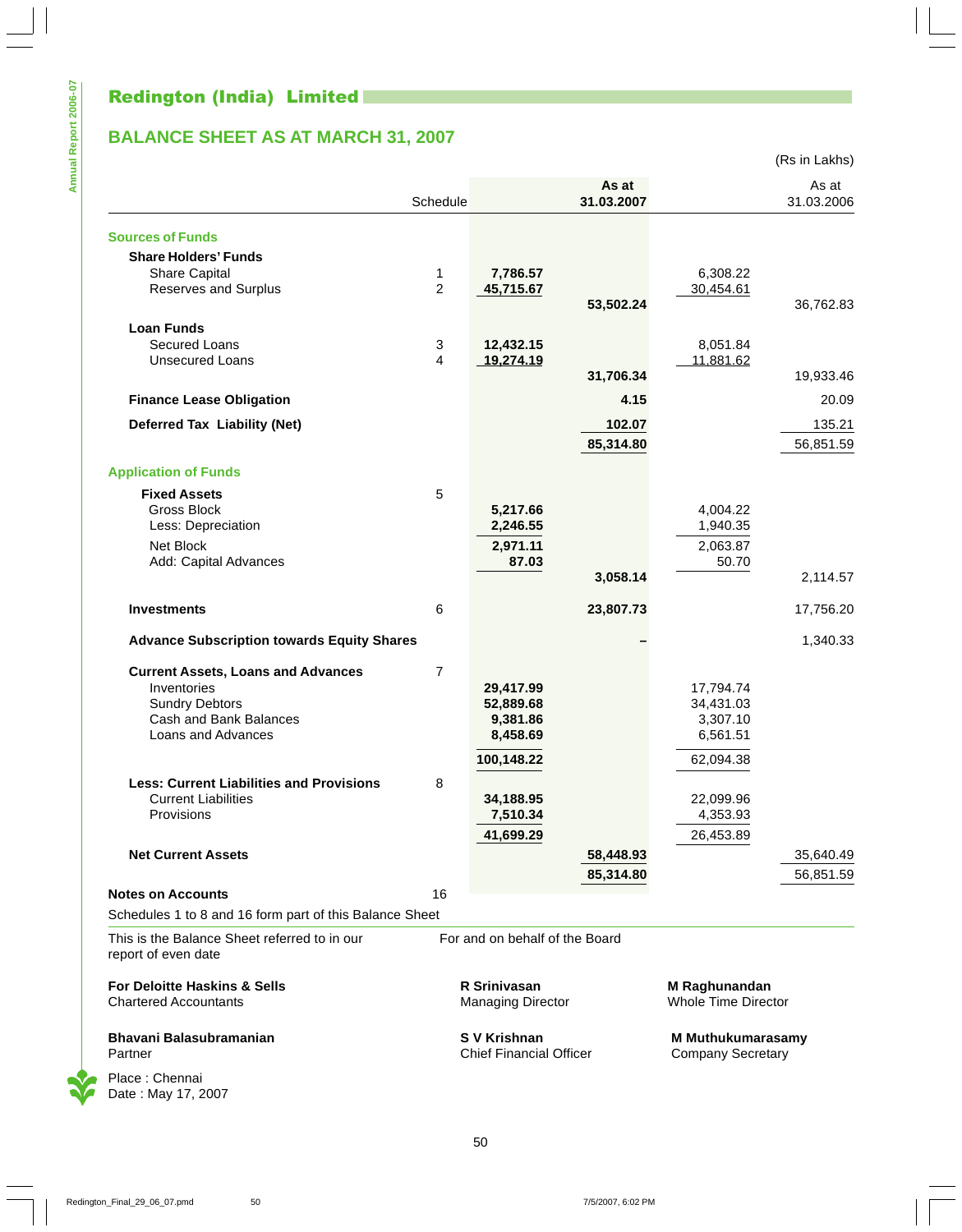# *\* REDINGTON*

### **PROFIT AND LOSS ACCOUNT FOR THE YEAR ENDED MARCH 31, 2007**

|                                                             |          |           |                   |          | (Rs in Lakhs)  |
|-------------------------------------------------------------|----------|-----------|-------------------|----------|----------------|
|                                                             |          |           | <b>Year Ended</b> |          | Year Ended     |
|                                                             | Schedule |           | March 31, 2007    |          | March 31, 2006 |
| <b>Income</b>                                               |          |           |                   |          |                |
| Sales and Service Income                                    | 9        |           | 4,71,256.41       |          | 3,69,265.81    |
| Other Income                                                | 10       |           | 496.11            |          | 285.42         |
|                                                             |          |           | 4,71,752.52       |          | 3,69,551.23    |
| <b>Expenditure</b>                                          |          |           |                   |          |                |
| Cost of Goods Sold                                          | 11       |           | 4,51,201.16       |          | 3,55,721.24    |
| <b>Trading Expenses</b>                                     | 12       |           | 1,493.80          |          | 925.15         |
| <b>Employee Compensation Costs</b>                          | 13       |           | 4,046.28          |          | 3,059.15       |
| <b>Other Expenses</b>                                       | 14       |           | 4,835.64          |          | 2,955.53       |
|                                                             |          |           | 4,61,576.88       |          | 3,62,661.07    |
| Profit Before Interest, Depreciation and Tax                |          |           | 10,175.64         |          | 6,890.16       |
| Interest                                                    | 15       | 3,263.86  |                   | 2,069.64 |                |
| Depreciation                                                |          | 348.85    | 3,612.71          | 287.37   | 2,357.01       |
|                                                             |          |           |                   |          |                |
| <b>Profit Before Tax</b>                                    |          |           | 6,562.93          |          | 4,533.15       |
| Provision For Taxation - Current Tax                        |          | 2,258.25  |                   | 1,583.40 |                |
| - Deferred Tax                                              |          | (18.20)   |                   | (35.03)  |                |
| - Fringe Benefit Tax                                        |          | 81.06     |                   | 70.60    |                |
|                                                             |          |           | 2,321.11          |          | 1,618.97       |
| <b>Profit after Tax</b>                                     |          |           | 4,241.82          |          | 2,914.18       |
| Balance in Profit and Loss Account brought forward          |          | 10,989.31 |                   | 8,075.13 |                |
| Less :- Additional Liability arising on implementation of   |          | 29.43     |                   |          |                |
| AS 15 (revised 2005) - Refer Note :- 2 (o)                  |          |           | 10,959.88         |          | 8,075.13       |
| Profit available for appropriation                          |          |           | 15,201.70         |          | 10,989.31      |
| <b>Appropriations</b>                                       |          |           |                   |          |                |
| <b>Transfer to General Reserve</b>                          |          |           | 424.18            |          |                |
| Proposed Dividend                                           |          |           | 1,946.64          |          |                |
| Corporate Dividend Tax on Proposed Dividend                 |          |           | 330.83            |          |                |
| Balance in Profit and Loss account                          |          |           | 12,500.05         |          | 10,989.31      |
|                                                             |          |           | 15,201.70         |          | 10,989.31      |
|                                                             |          |           |                   |          |                |
| EPS -Basic and Diluted (Face value - Rs.10 Per Share)       |          |           | 6.41              |          | 4.79           |
| <b>Notes on Accounts</b>                                    | 16       |           |                   |          |                |
| Schedules 9 to 16 form part of this Profit and Loss Account |          |           |                   |          |                |
|                                                             |          |           |                   |          |                |
|                                                             |          |           |                   |          |                |
|                                                             |          |           |                   |          |                |

This is the Profit and Loss Account referred For and on behalf of the Board to in our report of even date

**For Deloitte Haskins & Sells**<br>
Chartered Accountants<br>
Chartered Accountants<br>
Managing Director<br>
Managing Director<br>
Whole Time Director Chartered Accountants **Managing Director** Managing Director

**Bhavani Balasubramanian S V Krishnan S V Krishnan M Muthukumarasamy**<br>Partner Company Secretary Chief Financial Officer Company Secretary

Place : Chennai Date : May 17, 2007

Chief Financial Officer Company Secretary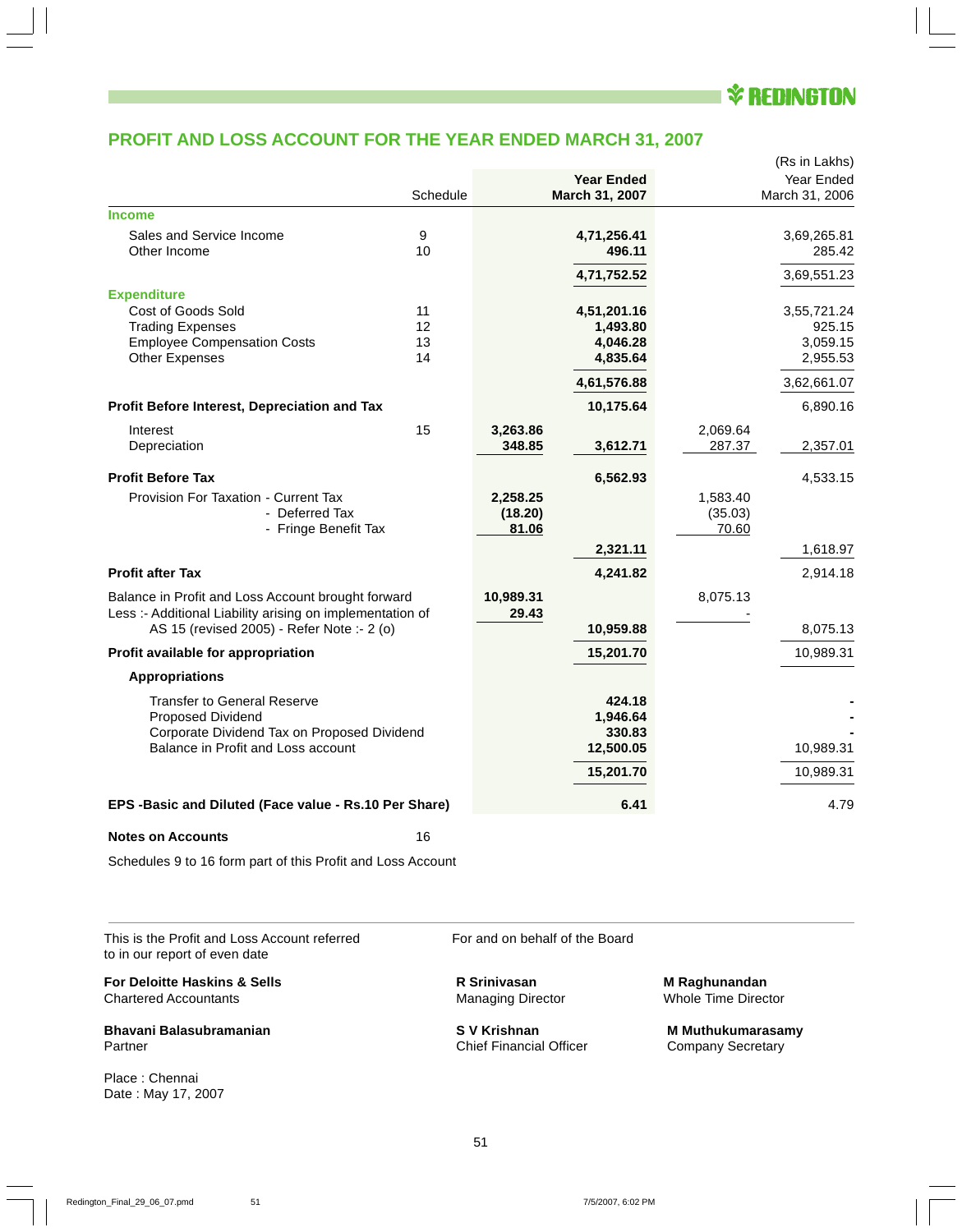# Redington (India) Limited

**Annual Report 2006-07**

Annual Report 2006-07

#### **CASH FLOW STATEMENT FOR THE YEAR ENDED MARCH 31, 2007**

(Rs. in Lakhs)

| <b>Particulars</b>                                                                                                                                                                                                                                                                                                                                                                                                                                                                                                                                                                                 | <b>Year Ended</b><br>March 31, 2007                                                                                                    | Year Ended<br>March 31, 2006                                        |                                            |  |
|----------------------------------------------------------------------------------------------------------------------------------------------------------------------------------------------------------------------------------------------------------------------------------------------------------------------------------------------------------------------------------------------------------------------------------------------------------------------------------------------------------------------------------------------------------------------------------------------------|----------------------------------------------------------------------------------------------------------------------------------------|---------------------------------------------------------------------|--------------------------------------------|--|
| <b>Cash flow from operating activities:</b>                                                                                                                                                                                                                                                                                                                                                                                                                                                                                                                                                        |                                                                                                                                        |                                                                     |                                            |  |
| Net Profit before taxation<br>Adjustments for:                                                                                                                                                                                                                                                                                                                                                                                                                                                                                                                                                     | 6,562.93                                                                                                                               | 4,533.15                                                            |                                            |  |
| - Depreciation<br>- Interest Expense<br>- Interest income<br>- Provision for Doubtful Debts<br>- Provision for Doubtful Debts written back                                                                                                                                                                                                                                                                                                                                                                                                                                                         | 348.85<br>3,263.86<br>(354.44)<br>299.42                                                                                               | 287.37<br>2,069.64<br>(229.58)<br>185.16<br>(3.03)                  |                                            |  |
| - Unrealised Foreign Exchange<br>- Profit on redemption of investment in Mutual Funds<br>- (Profit)/Loss on sale of fixed assets                                                                                                                                                                                                                                                                                                                                                                                                                                                                   | (46.37)<br>(1.29)<br>(41.59)                                                                                                           | (27.08)<br>3.47                                                     |                                            |  |
| Operating Profit before working capital change<br>Increase in Sundry Debtors<br>Increase in Loans and advances<br>Increase in Inventories<br>Increase in Current liabilities                                                                                                                                                                                                                                                                                                                                                                                                                       | 10,031.37<br>(18, 758.07)<br>(12.61)<br>(11, 623.25)<br>9,940.38                                                                       | 6,819.10<br>(9,227.80)<br>(50.09)<br>(8,275.83)<br>9,878.60         |                                            |  |
| Cash used in operations<br>Income tax/Fringe Benefit tax paid                                                                                                                                                                                                                                                                                                                                                                                                                                                                                                                                      | (10, 422.18)<br>(1,956.73)                                                                                                             | (856.02)<br>(1,597.20)                                              |                                            |  |
| Net Cash used in operating activities                                                                                                                                                                                                                                                                                                                                                                                                                                                                                                                                                              | (12, 378.91)                                                                                                                           |                                                                     | (2,453.22)                                 |  |
| <b>Cash flow from investing activities:</b><br><b>Purchase of Fixed Assets</b><br>Proceeds from Sale of Fixed Assets<br>Interest Received<br>Purchase of Investments<br>Proceeds from Redemption of Investments<br>Loan Granted to Subsidiary<br>Loan Settled by Subsidiary<br>Investments in subsidiaries                                                                                                                                                                                                                                                                                         | (1, 377.39)<br>126.56<br>426.60<br>(1,000.00)<br>1,001.29<br>(6, 437.72)<br>6,437.72<br>(4,711.20)                                     | (988.96)<br>83.72<br>204.40<br>(2,653.68)<br>2,653.68<br>(3,203.21) |                                            |  |
| Net Cash used in investing activities                                                                                                                                                                                                                                                                                                                                                                                                                                                                                                                                                              | (5,534.14)                                                                                                                             |                                                                     | (3,904.05)                                 |  |
| <b>Cash flow from financing activities:</b><br>Proceeds from short term borrowings (net)<br>Proceeds from short term borrowings - Subsidiary<br>Repayment of short term borrowings - Subsidiary<br>Proceeds from short term borrowings - ESPS Trust<br>Repayment of short term borrowings - ESPS Trust<br>Proceeds from issue of share capital (net of issue expenses)<br>Interest paid<br>Net Cash generated from financing activities<br>Net increase in cash and cash equivalents<br>Cash and cash equivalents at the beginning of the year<br>Cash and cash equivalents at the end of the year | 11,772.88<br>380.00<br>(380.00)<br>5,130.54<br>(5, 130.54)<br>15,519.95<br>(3,305.02)<br>23,987.81<br>6,074.76<br>3,307.10<br>9,381.86 | 8,689.75<br>2,215.10<br>(2, 132.78)                                 | 8,772.07<br>2,414.80<br>892.30<br>3,307.10 |  |
|                                                                                                                                                                                                                                                                                                                                                                                                                                                                                                                                                                                                    |                                                                                                                                        |                                                                     |                                            |  |
| This is the cash flow referred to in our<br>report of even date<br>For Deloitte Haskins & Sells                                                                                                                                                                                                                                                                                                                                                                                                                                                                                                    | For and on behalf of the Board<br>R Srinivasan                                                                                         | M Raghunandan                                                       |                                            |  |

Chartered Accountants Managing Director Whole Time Director

**Bhavani Balasubramanian S V Krishnan S V Krishnan M Muthukumarasamy**<br>Partner Company Secretary

Place : Chennai Date : May 17, 2007

52

Chief Financial Officer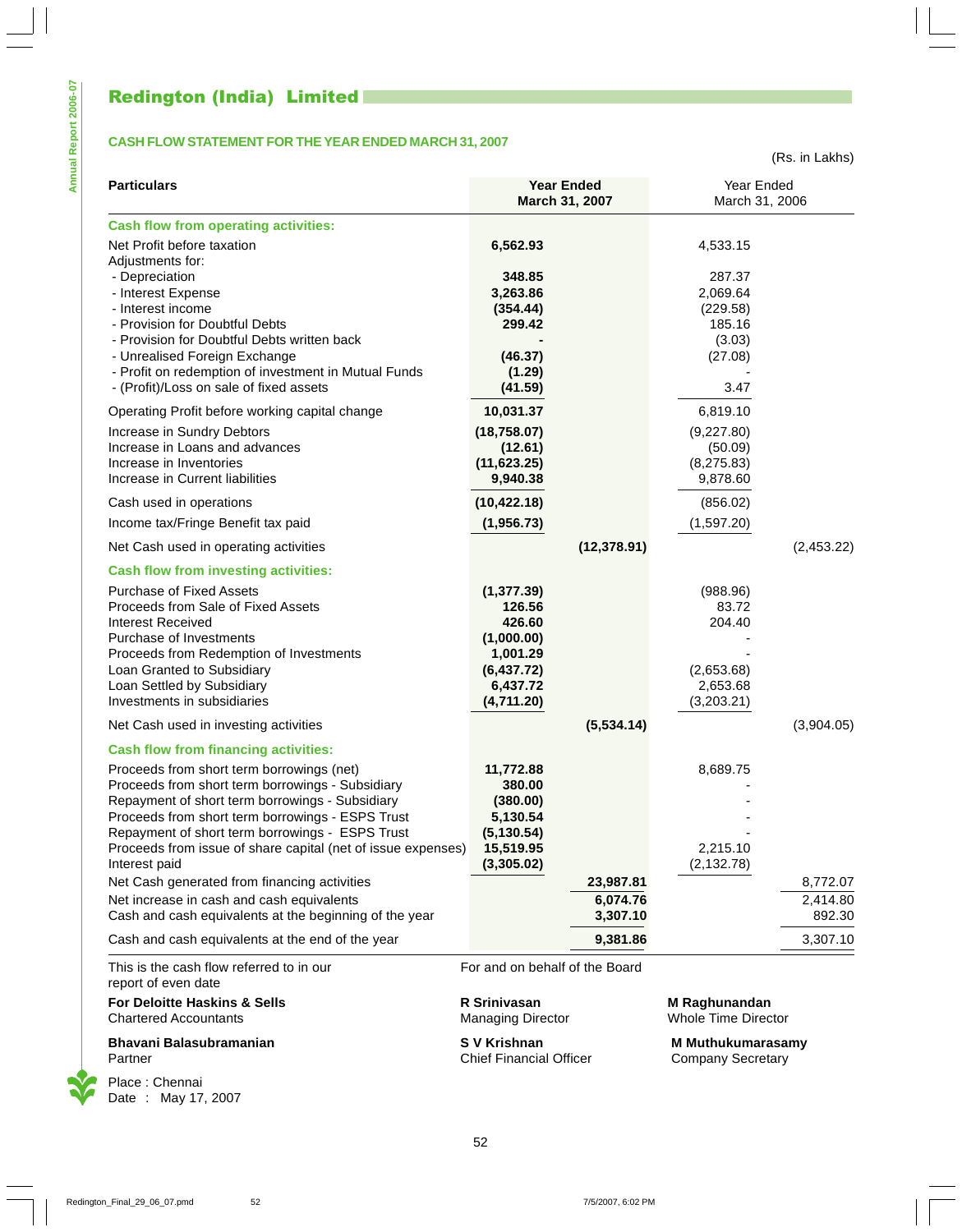# **\* REDINGTON**

# **Schedules forming part of Balance Sheet**

|                                                                                                                                                                                                                    |             |                     |                      | (Rs in Lakhs)       |
|--------------------------------------------------------------------------------------------------------------------------------------------------------------------------------------------------------------------|-------------|---------------------|----------------------|---------------------|
|                                                                                                                                                                                                                    |             | As at<br>31.03.2007 |                      | As at<br>31.03.2006 |
| <b>SCHEDULE 1</b>                                                                                                                                                                                                  |             |                     |                      |                     |
| <b>Share Capital</b>                                                                                                                                                                                               |             |                     |                      |                     |
| Authorised 8,50,00,000 Equity Shares of Rs.10/- each                                                                                                                                                               |             | 8,500.00            |                      | 8,500.00            |
| Issued, Subscribed and Paid up<br>7,78,65,746 (P.Y. 6,30,82,246) Equity Shares of<br>Rs.10/- each fully paid up - refer note :- 2 (a)<br>(includes 1,46,93,796 shares issued for consideration<br>other than cash) |             | 7,786.57            |                      | 6,308.22            |
|                                                                                                                                                                                                                    |             | 7,786.57            |                      | 6,308.22            |
| <b>SCHEDULE 2</b><br><b>Reserves and Surplus</b>                                                                                                                                                                   |             |                     |                      |                     |
| <b>Securities Premium Account</b>                                                                                                                                                                                  |             |                     |                      |                     |
| Balance as on 01.04.2006                                                                                                                                                                                           | 19,465.30   |                     | 17,488.28            |                     |
| Received during the year                                                                                                                                                                                           | 14,435.23   |                     | 1,977.02             |                     |
| Expenses incurred on issue of equity shares<br>(Refer Note 2(c))                                                                                                                                                   | (1, 109.09) | 32,791.44           |                      | 19,465.30           |
| <b>General Reserve</b>                                                                                                                                                                                             |             | 424.18              |                      |                     |
| <b>Balance in Profit and Loss Account</b>                                                                                                                                                                          |             | 12,500.05           |                      | 10,989.31           |
|                                                                                                                                                                                                                    |             | 45,715.67           |                      | 30,454.61           |
| <b>SCHEDULE 3</b>                                                                                                                                                                                                  |             |                     |                      |                     |
| <b>Secured Loans</b>                                                                                                                                                                                               |             |                     |                      |                     |
| <b>Short Term Loans From Banks</b><br>Working Capital Demand Loan / Cash Credit<br>(Refer note :- 2 (e))                                                                                                           |             | 12,432.15           |                      | 8,051.84            |
|                                                                                                                                                                                                                    |             | 12,432.15           |                      | 8,051.84            |
| <b>SCHEDULE 4</b>                                                                                                                                                                                                  |             |                     |                      |                     |
| <b>Unsecured Loans</b>                                                                                                                                                                                             |             |                     |                      |                     |
| <b>Commercial Paper</b><br>- From Banks<br>- From Others<br>(Maximum amount outstanding at any time<br>during the year - Rs. 23000 Lakhs,<br>P.Y. - Rs.13000 Lakhs)                                                | 10,000.00   | 10,000.00           | 8,000.00<br>2,000.00 | 10,000.00           |
| <b>Short Term Loans from Banks</b>                                                                                                                                                                                 |             |                     |                      |                     |
| <b>FCNRB Loans</b>                                                                                                                                                                                                 |             |                     | 1,000.00             |                     |
| Short Term Loans / Cash Credit                                                                                                                                                                                     | 9,274.19    | 9,274.19            | 881.62               | 1,881.62            |
|                                                                                                                                                                                                                    |             | 19,274.19           |                      | 11,881.62           |
|                                                                                                                                                                                                                    |             |                     |                      |                     |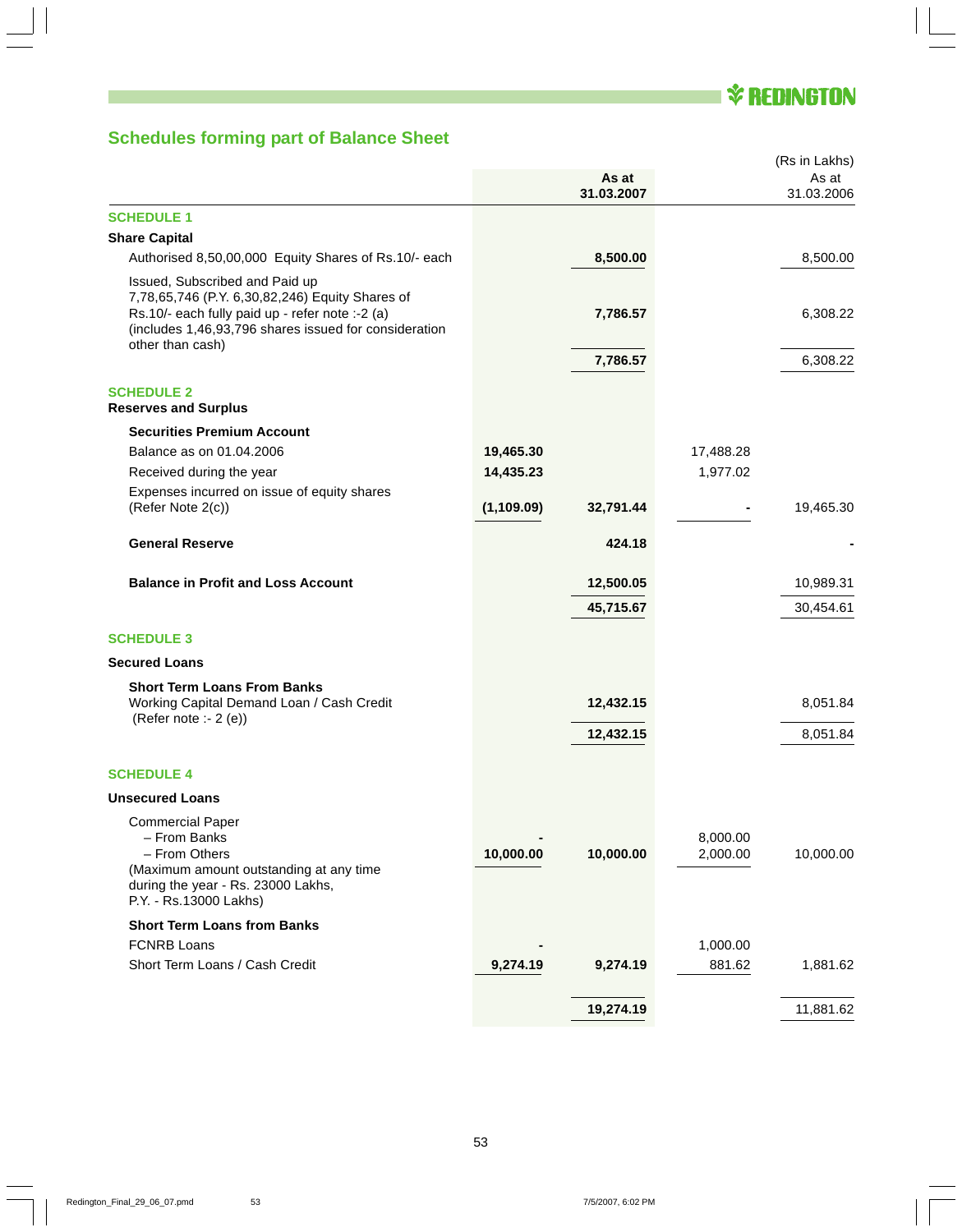# **Schedules forming part of Balance Sheet**

### **SCHEDULE 5 – Fixed Assets**

| (Rs. in Lakhs)                  |          |           |                    |          |   |          |                     |                  |                |                  |          |
|---------------------------------|----------|-----------|--------------------|----------|---|----------|---------------------|------------------|----------------|------------------|----------|
|                                 |          |           | <b>Gross Block</b> |          |   |          | <b>Depreciation</b> |                  |                | <b>Net Block</b> |          |
| <b>Description</b>              | As at    |           |                    | As at    |   | As at    | For the             |                  | As at          | As at            | As at    |
|                                 | 01.04.06 | Additions | Disposal           | 31.03.07 |   | 01.04.06 | Year                | <b>Deletions</b> | 31.03.07       | 31.03.07         | 31.03.06 |
| A. Tangible Assets              |          |           |                    |          |   |          |                     |                  |                |                  |          |
| Land                            | 148.49   | 427.76    | ۰                  | 576.25   |   |          |                     |                  | $\blacksquare$ | 576.25           | 148.49   |
| <b>Building</b>                 | 661.65   | ٠         | 37.67              | 623.98   |   | 73.24    | 10.63               | 7.71             | 76.16          | 547.82           | 588.41   |
| <b>Plant and Machinery</b>      | 288.71   | 180.56    | 1.01               | 468.26   |   | 64.80    | 25.71               | 0.22             | 90.29          | 377.97           | 223.91   |
| <b>Furniture &amp; Fixtures</b> | 829.06   | 259.85    | 29.64              | 1,059.27 |   | 388.09   | 123.52              | 18.39            | 493.22         | 566.05           | 440.97   |
| Office Equipments               | 251.48   | 65.02     | 0.77               | 315.73   |   | 73.80    | 19.67               | 0.16             | 93.31          | 222.42           | 177.68   |
| Computers                       | 1,276.21 | 301.92    | 0.72               | 1,577.41 |   | 926.05   | 142.70              | 0.50             | 1,068.25       | 509.16           | 350.16   |
| Vehicles                        | 159.46   | 94.23     | 57.81              | 195.88   | @ | 37.96    | 17.54               | 15.67            | 39.83          | 156.05           | 121.50   |
| <b>B. Intangible Assets</b>     |          |           |                    |          |   |          |                     |                  |                |                  |          |
| Software                        | 389.16   | 11.72     | $\blacksquare$     | 400.88   |   | 376.41   | 9.08                |                  | 385.49         | 15.39            | 12.75    |
| <b>Total</b>                    | 4,004.22 | 1,341.06  | 127.62             | 5,217.66 |   | 1,940.35 | 348.85              | 42.65            | 2,246.55       | 2,971.11         | 2,063.87 |
| <b>Previous Year</b>            | 3,153.40 | 946.62    | 95.80              | 4,004.22 |   | 1,661.59 | 287.37              | 8.61             | 1,940.35       | 2,063.87         |          |

#### Notes:-

@Vehicles include assets acquired under finance lease arrangement of Rs.19.93 Lakhs (31.03.2006-Rs.71.04 Lakhs) and net carrying amount of Rs.15.15 Lakhs (31.03.2006-Rs.55.70 Lakhs)

|                                                                                                                                     |            | (Rs in Lakhs) |
|-------------------------------------------------------------------------------------------------------------------------------------|------------|---------------|
|                                                                                                                                     | As at      | As at         |
|                                                                                                                                     | 31.03.2007 | 31.03.2006    |
| <b>SCHEDULE 6</b>                                                                                                                   |            |               |
| <b>Investments</b>                                                                                                                  |            |               |
| <b>Long Term</b>                                                                                                                    |            |               |
| In Subsidiaries (Wholly Owned)                                                                                                      |            |               |
| Trade - Unquoted :<br>8 (P.Y. 5) Equity Shares of AED 1 Million each fully<br>paid-up in Redington Gulf FZE                         | 21,412.33  | 15,873.00     |
| 3800000 Equity Shares fully paid-up<br>in Redington Distribution Pte. Ltd.                                                          | 1,762.81   | 1,762.81      |
| 1301294 (P.Y. 1000000) Equity Shares of<br>Rs.10/- each fully paid-up in Cadensworth (India) Pvt Ltd                                | 612.27     | 100.07        |
| Non Trade - Unquoted :                                                                                                              |            |               |
| 50000 Equity Shares of Rs.10/- each fully paid-up in<br>Nook Holdings Pvt Ltd                                                       | 15.32      | 15.32         |
| 50000 Equity Shares of Rs.10/- each fully paid-up in<br>Redington (India) Investments Private Ltd                                   | 5.00       | 5.00          |
|                                                                                                                                     | 23,807.73  | 17,756.20     |
| $\ast$<br>Details of Investments in Mutual Fund Units Purchased and<br>Sold during the year - Rs. 1000 Lakhs - Refer note :- $2(q)$ |            |               |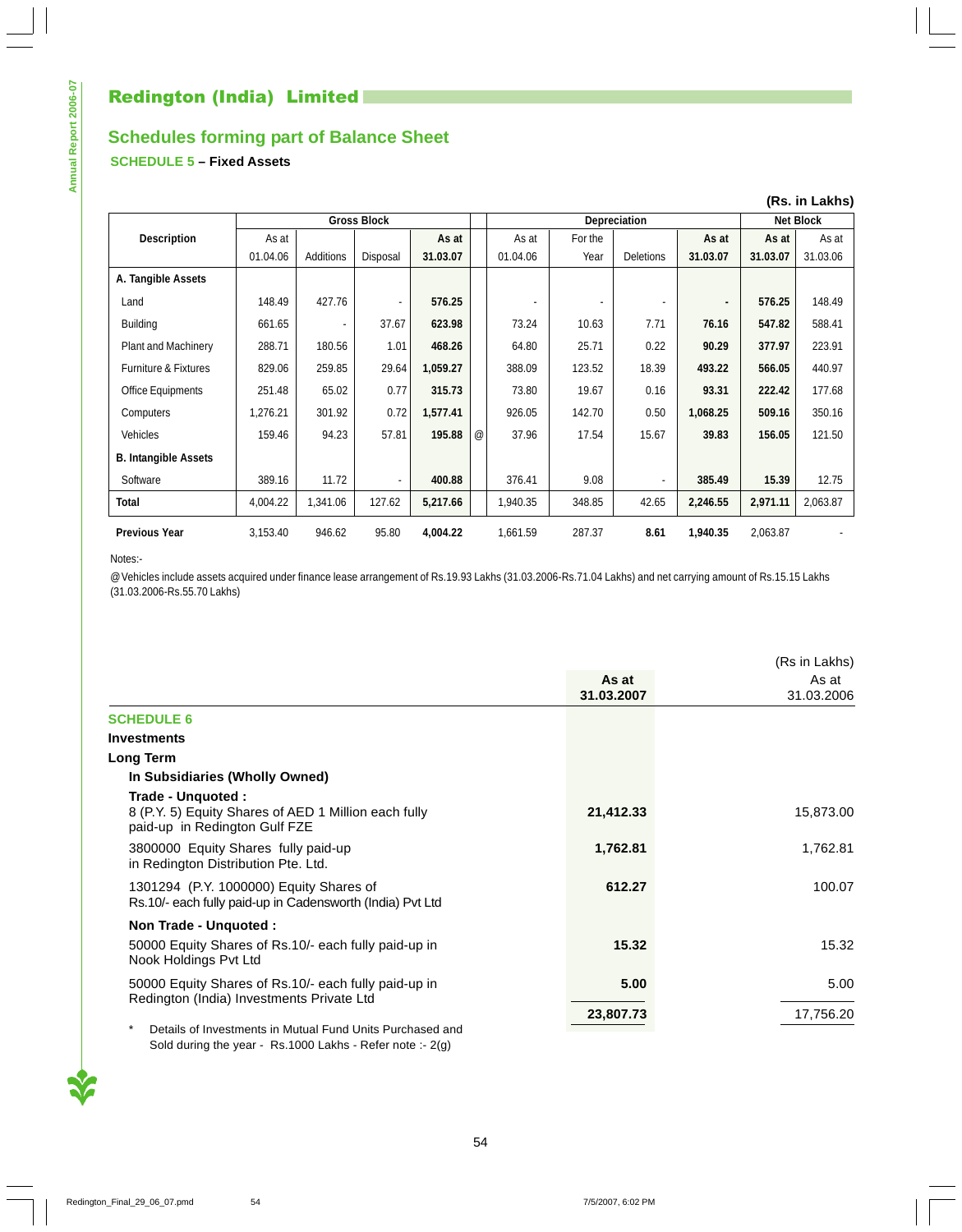# **\* REDINGTON**

# **Schedules forming part of Balance Sheet**

|                                                                                                                                                                                                                                                    |                     | As at<br>31.03.2007 |                     | (Rs in Lakhs)<br>As at<br>31.03.2006 |
|----------------------------------------------------------------------------------------------------------------------------------------------------------------------------------------------------------------------------------------------------|---------------------|---------------------|---------------------|--------------------------------------|
| <b>SCHEDULE 7</b>                                                                                                                                                                                                                                  |                     |                     |                     |                                      |
| <b>Current Assets, Loans and Advances</b>                                                                                                                                                                                                          |                     |                     |                     |                                      |
| <b>Current Assets</b><br><b>Inventories</b>                                                                                                                                                                                                        |                     |                     |                     |                                      |
| Trading Stocks - (Refer Note :- 2 (r))<br>Service Spares                                                                                                                                                                                           | 29,125.41<br>292.58 | 29,417.99           | 17,483.67<br>311.07 | 17,794.74                            |
| <b>Sundry Debtors (Unsecured)</b>                                                                                                                                                                                                                  |                     |                     |                     |                                      |
| <b>Over Six Months</b>                                                                                                                                                                                                                             |                     |                     |                     |                                      |
| <b>Considered Good</b>                                                                                                                                                                                                                             | 96.79               |                     | 226.88              |                                      |
| <b>Considered Doubtful</b>                                                                                                                                                                                                                         | 299.42              |                     | 204.73              |                                      |
|                                                                                                                                                                                                                                                    | 396.21              |                     | 431.61              |                                      |
| Other Debts (Considered Good)                                                                                                                                                                                                                      | 52,792.89           |                     | 34,204.15           |                                      |
|                                                                                                                                                                                                                                                    |                     |                     |                     |                                      |
|                                                                                                                                                                                                                                                    | 53,189.10           |                     | 34,635.76           |                                      |
| Less: Provision for Doubtful Debts                                                                                                                                                                                                                 | 299.42              |                     | 204.73              | 34,431.03                            |
| (Includes Due from subsidiaries Rs.60.65 Lakhs)<br>Redington Distribution Pte Ltd - 60.65 Lakhs<br>(P.Y. - 4.03 Lakhs)<br>Maximum Outstanding at any time during the year<br>Redington Distribution Pte Ltd - 746.76 Lakhs<br>(P.Y. -780.77 Lakhs) |                     | 52,889.68           |                     |                                      |
| <b>Cash and Bank Balances</b>                                                                                                                                                                                                                      |                     |                     |                     |                                      |
| Cash on Hand                                                                                                                                                                                                                                       | 1.17                |                     | 0.64                |                                      |
| <b>Remittances in Transit</b>                                                                                                                                                                                                                      |                     |                     | 6.28                |                                      |
| <b>Balances with Banks</b><br>- On Current Account                                                                                                                                                                                                 | 3,225.19            |                     | 3,273.59            |                                      |
| - On Deposit Account                                                                                                                                                                                                                               |                     |                     |                     |                                      |
| Unutilised IPO Proceeds (Refer Note 2(d))<br>Other Deposits, including towards bank guarantees                                                                                                                                                     | 5,907.92<br>247.58  | 9,381.86            | 26.59               | 3,307.10                             |
| <b>Loans and Advances</b>                                                                                                                                                                                                                          |                     |                     |                     |                                      |
| <b>Secured and Considered Good</b><br>(Secured on deposit of title deed relating to property)                                                                                                                                                      | 12.53               |                     | 12.98               |                                      |
| <b>Unsecured and Considered Good:</b>                                                                                                                                                                                                              |                     |                     |                     |                                      |
| Due from Subsidaries<br>Nook Holdings Private Limited<br>(Maximum Outstanding at any time during the year<br>Rs.20.09 Lakhs, P.Y. - Rs.21.41 Lakhs)                                                                                                | 17.52               |                     | 19.18               |                                      |
| Redington Distribution Pte Limited<br>(Maximum Outstanding at any time during the year<br>Rs.5.11 Lakhs, P.Y. - Rs. 9.93 Lakhs)                                                                                                                    |                     |                     | 0.79                |                                      |
| Advances Recoverable in Cash or in kind for value<br>to be received                                                                                                                                                                                | 919.30              |                     | 844.54              |                                      |
| <b>Other Advances</b>                                                                                                                                                                                                                              | 1,551.61            |                     | 847.13              |                                      |
| Deposits                                                                                                                                                                                                                                           | 733.19              |                     | 398.69              |                                      |
| <b>Balances with Customs</b>                                                                                                                                                                                                                       | 165.38              |                     | 34.76               |                                      |
| Advance Income Tax including Fringe Benefit Tax and<br>Tax Deducted at Source                                                                                                                                                                      | 5,059.16            | 8,458.69            | 4,403.44            | 6,561.51                             |
|                                                                                                                                                                                                                                                    |                     | 100,148.22          |                     | 62,094.38                            |
|                                                                                                                                                                                                                                                    |                     |                     |                     |                                      |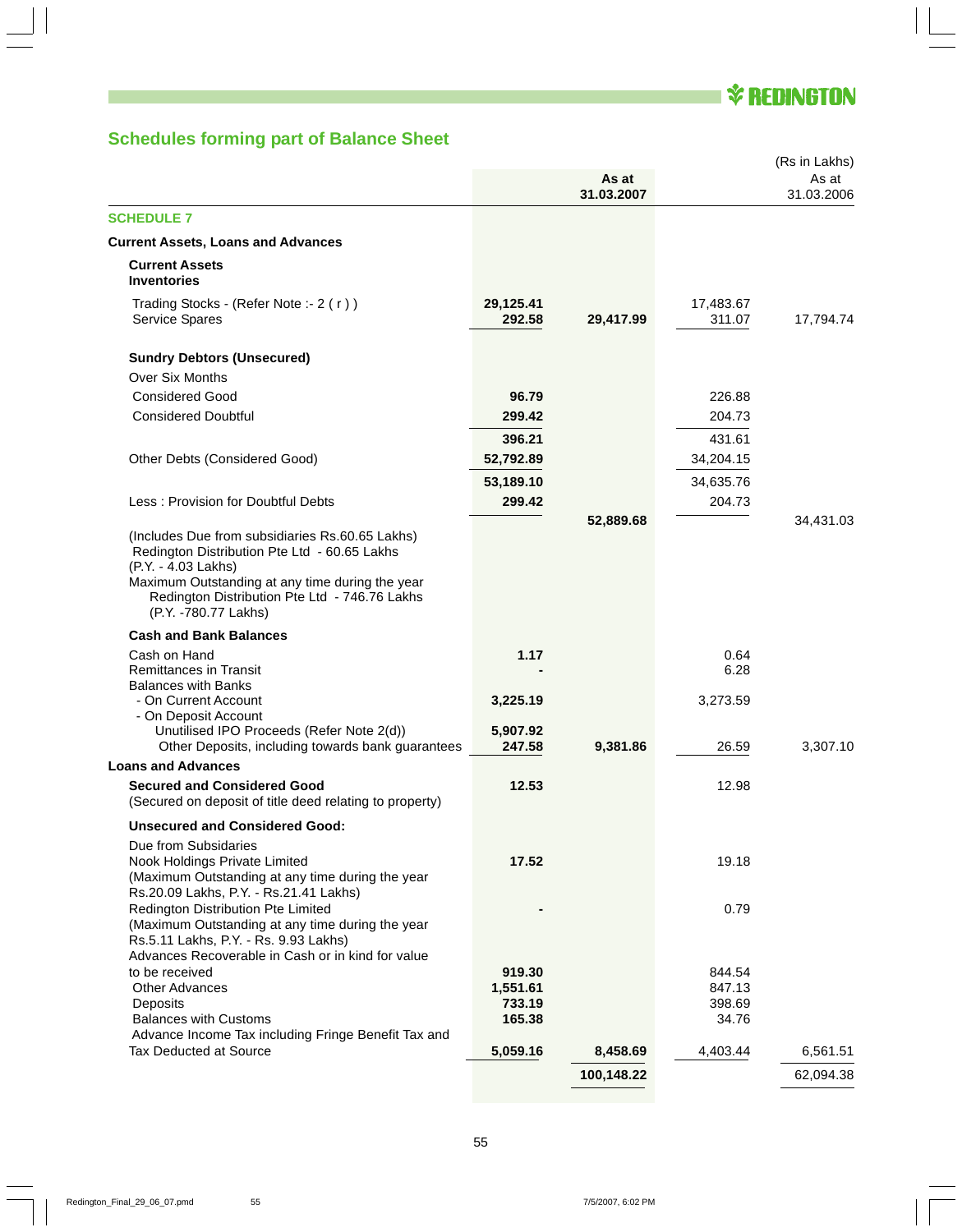# Redington (India) Limited

# **Schedules forming part of Balance Sheet**

|                                                                                                                                                                                              |                                            |            |                                            | (Rs in Lakhs) |
|----------------------------------------------------------------------------------------------------------------------------------------------------------------------------------------------|--------------------------------------------|------------|--------------------------------------------|---------------|
|                                                                                                                                                                                              |                                            | As at      |                                            | As at         |
|                                                                                                                                                                                              |                                            | 31.03.2007 |                                            | 31.03.2006    |
| <b>SCHEDULE 8</b>                                                                                                                                                                            |                                            |            |                                            |               |
| <b>Current Liabilities and Provisions</b>                                                                                                                                                    |                                            |            |                                            |               |
| <b>Current Liabilities</b>                                                                                                                                                                   |                                            |            |                                            |               |
| Sundry Creditors (includes amounts due to subsidiaries<br>Rs. 319.48 Lakhs, P.Y. Rs. 4275.25 Lakhs) *<br>Interest accrued but not due<br><b>Expenses Payable</b><br><b>Other Liabilities</b> | 26,550.38<br>30.19<br>3,288.27<br>4,320.11 | 34,188.95  | 17,314.33<br>71.35<br>1,776.42<br>2,937.86 | 22,099.96     |
| $^\star$<br>Due To Small Scale Industries/Micro, Small and<br>Medium Enterprises - Refer Note :- 2(j)                                                                                        |                                            | <b>NIL</b> |                                            | <b>NIL</b>    |
| <b>Provisions</b>                                                                                                                                                                            |                                            |            |                                            |               |
| <b>Proposed Dividend</b><br>Corporate Dividend Tax on Proposed Dividend                                                                                                                      | 1,946.64<br>330.83                         |            |                                            |               |
| Taxation                                                                                                                                                                                     | 4,831.64                                   |            | 4,160.53                                   |               |
| Fringe Benefit Tax                                                                                                                                                                           | 151.73                                     |            | 70.60                                      |               |
| Leave Encashment                                                                                                                                                                             | 124.26                                     |            | 45.24                                      |               |
| Gratuity                                                                                                                                                                                     | 125.24                                     | 7,510.34   | 77.56                                      | 4,353.93      |
|                                                                                                                                                                                              |                                            | 41,699.29  |                                            | 26,453.89     |

# **Schedules forming part of Profit and Loss account**

|                                                    |                                     | (Rs in Lakhs)                |
|----------------------------------------------------|-------------------------------------|------------------------------|
|                                                    | <b>Year Ended</b><br>March 31, 2007 | Year Ended<br>March 31, 2006 |
|                                                    |                                     |                              |
| <b>SCHEDULE 9</b>                                  |                                     |                              |
| <b>Sales and Service Income</b>                    |                                     |                              |
| Sales                                              | 447,784.95                          | 350,595.89                   |
| Service Income                                     | 5,795.38                            | 3,841.63                     |
| <b>Supplier Rebates and Discounts</b>              | 17,676.08                           | 14,828.29                    |
|                                                    | 471,256.41                          | 369,265.81                   |
| <b>SCHEDULE 10</b>                                 |                                     |                              |
| <b>Other Income</b>                                |                                     |                              |
| Interest Income (TDS Rs.11.17 Lakhs,               |                                     |                              |
| P. Y. Rs.21.88 Lakhs)                              | 354.44                              | 229.58                       |
| Bad Debts Written off in earlier years recovered   | 64.46                               | 10.65                        |
| Provision for Doubtful Debts no longer required    |                                     |                              |
| written back                                       |                                     | 3.03                         |
| Profit on Sale of Assets (Net)                     | 41.59                               | (3.47)                       |
| Profit on Redemption of Investment in Mutual Funds | 1.29                                |                              |
| Miscellaneous Income                               | 34.33                               | 45.63                        |
|                                                    | 496.11                              | 285.42                       |
| <b>SCHEDULE 11</b>                                 |                                     |                              |
| <b>Cost of Goods Sold</b>                          |                                     |                              |
| <b>Opening Stock</b>                               | 17,794.74                           | 9,518.91                     |
| Less: VAT Credit available on Opening Stock        | 30.39                               | 99.92                        |
| Add: Purchases                                     | 462,854.80                          | 364,096.99                   |
| Less: Closing Stock                                | 29,417.99                           | 17,794.74                    |
|                                                    | 451,201.16                          | 355,721.24                   |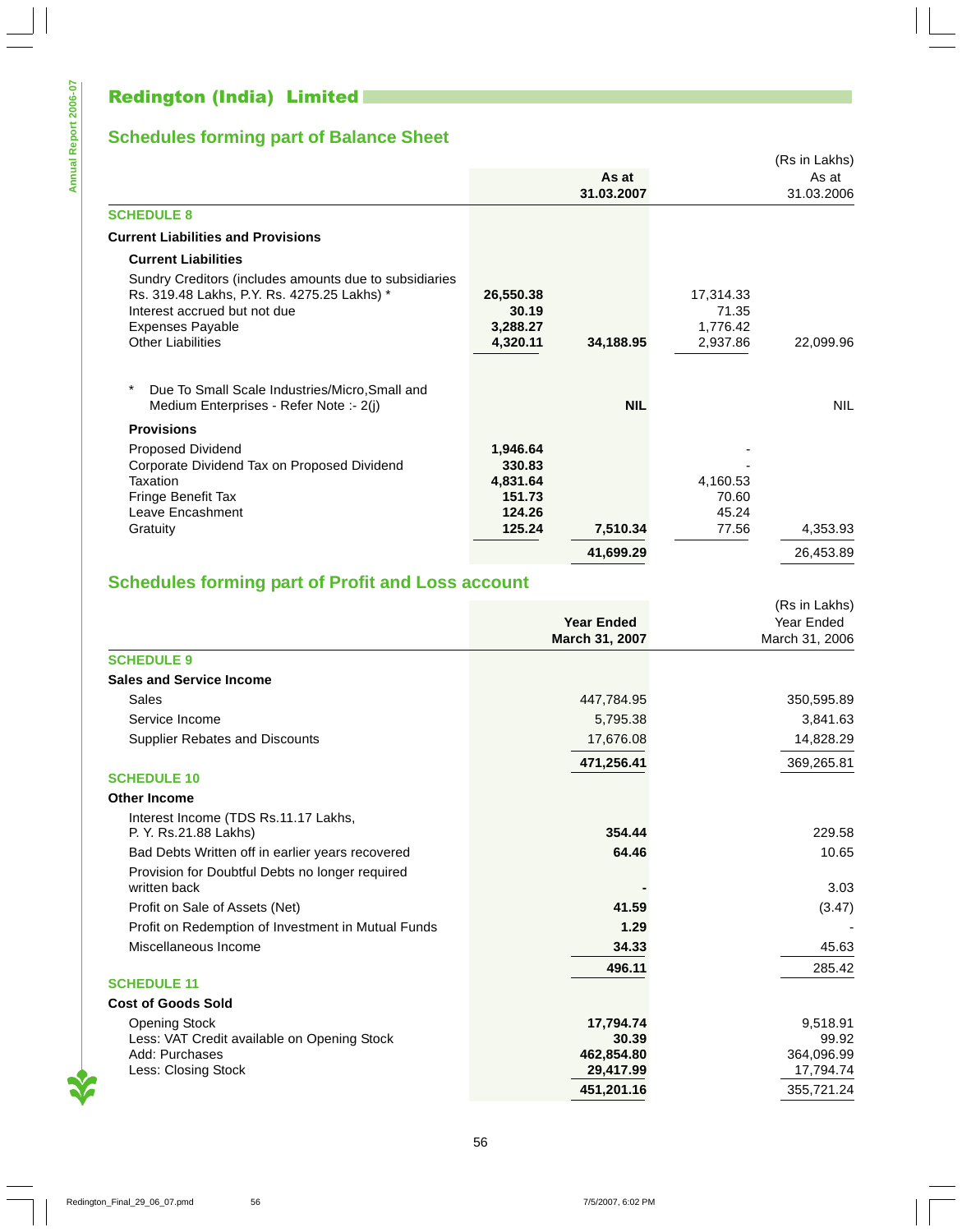# **\* REDINGTON**

# **Schedules forming part of Profit and Loss account**

|                                                       | <b>Year Ended</b><br>March 31, 2007 | (Rs in Lakhs)<br>Year Ended<br>March 31, 2006 |
|-------------------------------------------------------|-------------------------------------|-----------------------------------------------|
| <b>SCHEDULE 12</b>                                    |                                     |                                               |
| <b>Trading Expenses</b>                               |                                     |                                               |
| Freight                                               | 1,207.60                            | 749.81                                        |
| <b>Commercial Taxes</b>                               | 278.93                              | 170.28                                        |
| Consumables                                           | 7.27                                | 5.06                                          |
|                                                       | 1,493.80                            | 925.15                                        |
| <b>SCHEDULE 13</b>                                    |                                     |                                               |
| <b>Employee Compensation Costs</b>                    |                                     |                                               |
| Salaries and Bonus                                    | 3,530.00                            | 2,697.57                                      |
| Contribution to Provident Fund and other Funds        | 179.57                              | 129.23                                        |
| <b>Welfare Expenses</b>                               | 234.78                              | 170.33                                        |
| Leave Encashment                                      | 43.58<br>58.35                      | 23.60<br>38.42                                |
| Gratuity                                              |                                     |                                               |
| <b>SCHEDULE 14</b>                                    | 4,046.28                            | 3,059.15                                      |
| <b>Other Expenses</b>                                 |                                     |                                               |
| Rent                                                  | 654.50                              | 386.61                                        |
| Repairs and Maintenance                               |                                     |                                               |
| - Building                                            | 74.21                               | 50.29                                         |
| - Machinery                                           | 9.22                                | 7.87                                          |
| - Others                                              | 243.84<br>327.27                    | 202.63<br>260.79                              |
|                                                       |                                     |                                               |
| Insurance<br><b>Rates and Taxes</b>                   | 255.44<br>19.67                     | 174.91<br>24.09                               |
| <b>Printing and Stationery</b>                        | 99.03                               | 75.27                                         |
| Advertisement                                         | 70.78                               | 12.27                                         |
| Communication                                         | 533.27                              | 477.54                                        |
| Travel                                                | 346.61                              | 227.59                                        |
| Conveyance                                            | 159.05                              | 94.13                                         |
| <b>Consultancy Charges</b><br><b>Bad Debts</b>        | 91.80                               | 145.84<br>131.29                              |
| Less :- Written off against opening provision         | 206.03<br>204.73<br>1.30            | 53.58<br>77.71                                |
| Provision for Doubtful Debts                          | 299.42                              | 185.16                                        |
| Utilities                                             | 181.78                              | 121.83                                        |
| Auditor's Remuneration - Refer Note 2 y (3)           | 21.71                               | 24.07                                         |
| <b>Factoring Expenses</b>                             | 840.04                              | 203.67                                        |
| <b>Bank Charges</b>                                   | 281.12                              | 204.40                                        |
| <b>Trade Mark License Fees</b><br>Exchange Loss (Net) | 180.99<br>37.00                     | (51.65)                                       |
| <b>Directors' Sitting Fees</b>                        | 1.05                                |                                               |
| Directors' Commission                                 | 12.45                               |                                               |
| Miscellaneous Expenses                                | 421.36                              | 311.30                                        |
|                                                       | 4,835.64                            | 2,955.53                                      |
| <b>SCHEDULE 15</b>                                    |                                     |                                               |
| <b>Interest</b>                                       |                                     |                                               |
| Interest on Loans                                     |                                     |                                               |
| To Banks                                              | 1,538.81                            | 1,173.01                                      |
| <b>To Mutual Funds</b>                                | 1,238.05                            | 380.87                                        |
| To Others                                             | 3.18                                | 33.94                                         |
| Interest on Debentures                                | 483.14                              | 479.46                                        |
| Interest on Finance Leases                            | 0.68                                | 2.36                                          |
|                                                       | 3,263.86                            | 2,069.64                                      |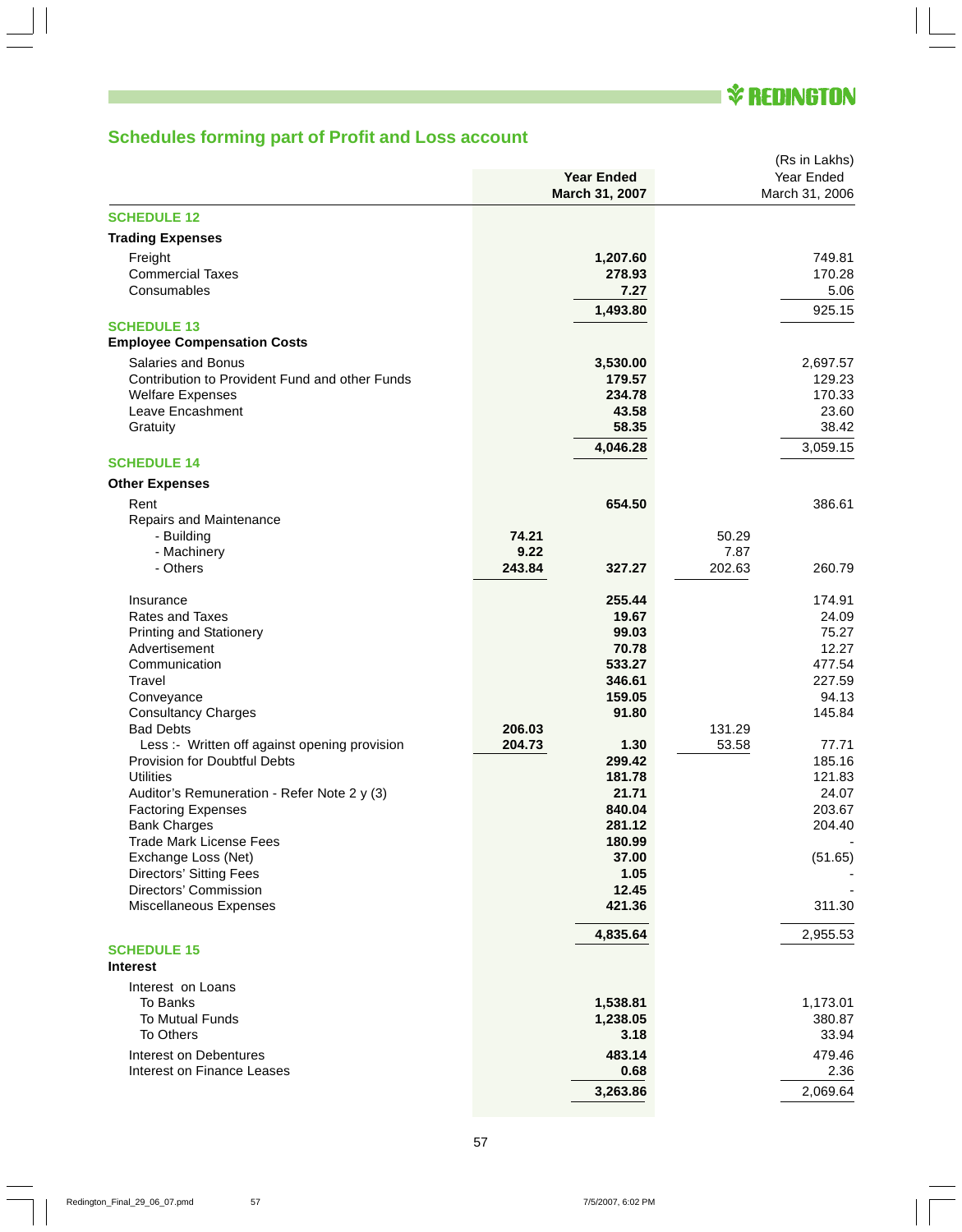# Redington (India) Limited

## **Schedules forming part of Balance Sheet and Profit and Loss account**

#### **SCHEDULE 16**

#### **Notes on Accounts for the year ended March 31, 2007**

#### **1. Summary of significant accounting policies**

#### **a. Basis of preparation of financial statements**

The financial statements have been prepared in accordance with Indian Generally Accepted Accounting Principles (Indian GAAP) under historical cost convention on the accrual basis. GAAP comprises of the mandatory Accounting Standards issued by The Institute of Chartered Accountants of India and the provisions of the Companies Act 1956.

#### **b. Use of Estimates**

The preparation of the financial statements in conformity with the generally accepted accounting principles requires estimates and assumptions to be made that affect the reported amount of assets and liabilities and the disclosures relating to contingent assets and liabilities as on the date of financial statements and the reported amount of revenues and expenses during the reporting period. Management believes that the estimates used in the preparation of financial statements are prudent and reasonable. Actual results could differ from these estimates.

#### **c. Fixed assets and depreciation**

- 1. Fixed Assets are recorded at cost less accumulated depreciation.
- 2. Interior decoration on buildings taken on lease are capitalized and depreciated over a period of five years which however is less than the primary / extended lease period.
- 3. Intangible Assets comprising cost of software purchased is amortized using straight-line method over its estimated useful life of 3 years.
- 4. Individual assets valuing Rs.5,000/- and below are fully depreciated in the year of addition.
- 5. Depreciation on Straight Line Basis is provided at the applicable rates and in the manner specified under Schedule XIV of the Companies Act, 1956

#### **d. Impairment of assets**

At each Balance Sheet date, carrying amounts of tangible and intangible assets are reviewed to determine whether there is any indication that those assets have suffered an impairment loss. If any such indication exists, the recoverable amount of the asset is estimated in order to determine the extent of the impairment loss (if any). Where it is not possible to estimate the recoverable amount of an individual asset, the company estimates the recoverable amount of the cashgenerating unit to which the asset belongs.

#### **e. Leases**

Leases are classified as finance or operating leases depending upon the terms of the lease agreements. Assets held under finance leases are recognized as assets of the Company on the date of acquisition and depreciated over their estimated useful lives using the method and rates applicable to the class of asset as described in Note 1 (c) above. Finance costs are treated as period cost using effective interest rate method and are expensed accordingly. Rentals payable under operating leases are expensed as incurred.

#### **f. Investments**

Long-term investments are stated at cost of acquisition. Provision for diminution is made if such diminution is considered other than temporary.

#### **g. Inventories**

Inventories are valued at lower of cost and net realizable value. Costs include cost of purchase and other costs incurred in bringing the inventories to their warehouse. Trading stocks and service spares are valued on weighted average basis.

#### **h. Warranties**

The Original Equipment Manufacturer generally warrants the products distributed by the Company. The Company generally does not independently warrant the products it distributes and management does not consider that any provision for warranties or claims is required.

#### **i. Revenue Recognition**

- 1. Sales revenue is recognized when the ownership and title is transferred on invoicing based on confirmed orders which generally coincides with delivery. Revenue is net of trade discounts and sales tax.
- 2. Service revenue is recognized when services are rendered. Warranty and Maintenance Contracts revenue is recognized as per the terms of contract.
- 3. Revenue from supplier schemes is accrued based on the fulfillment of terms of such programs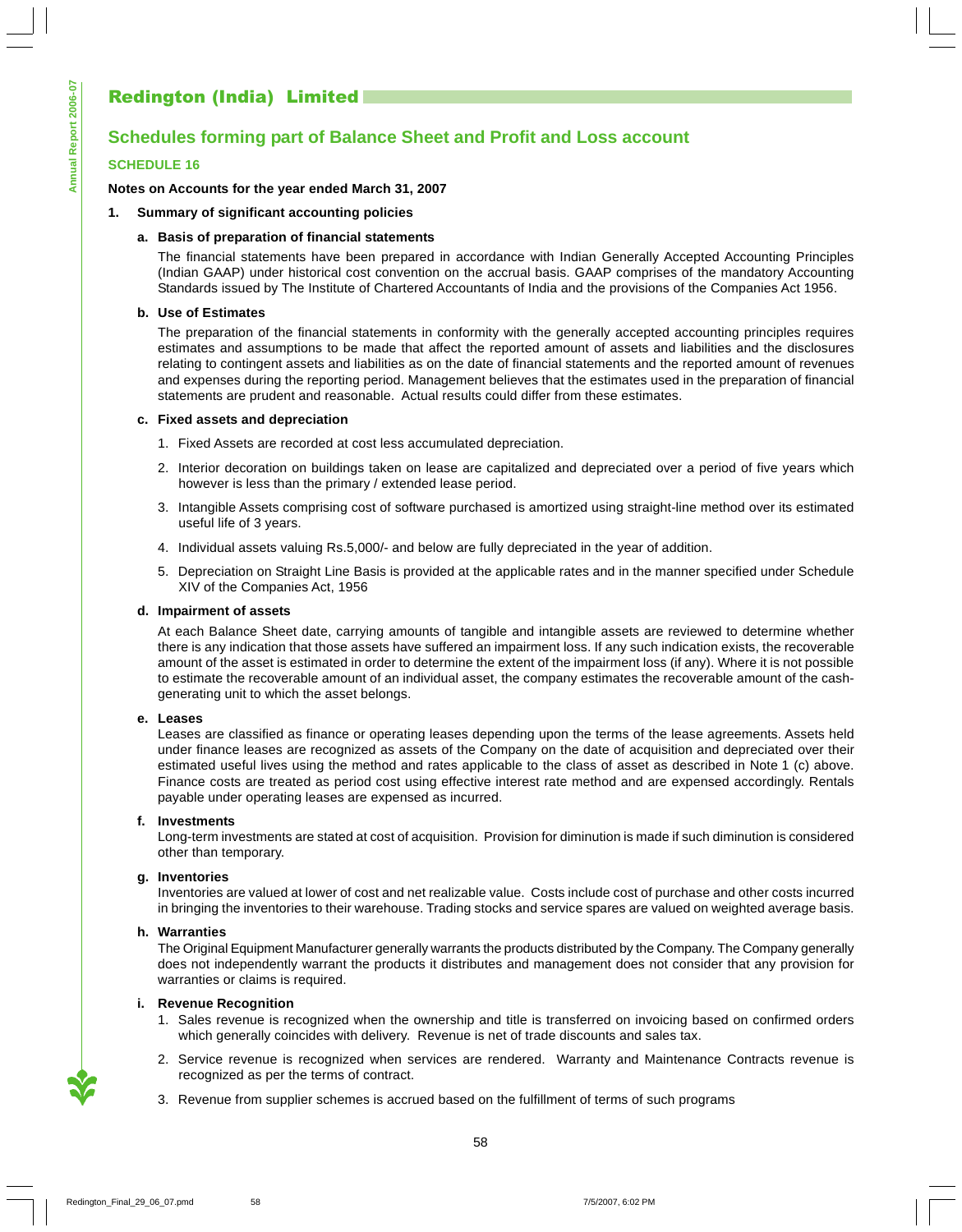

#### **Schedules forming part of Balance Sheet and Profit and Loss account**

#### **Notes on Accounts for the year ended March 31, 2007** (Contd.)

#### **j. Foreign Currency Transactions**

Foreign currency transactions are generally recorded at the prevailing rate on the date of transaction. Gains or losses on settlement of the transaction are accounted under appropriate heads in the Profit and Loss account. Monetary assets and liabilities denominated in foreign currency are restated at the exchange rates as on the Balance Sheet date and exchange gain/loss is suitably dealt with in the Profit and Loss Account.

#### **k. Employee Benefits**

1. Provident Fund

Company's Contribution to Provident Fund made in accordance with the rules is charged to Profit and Loss Account.

2. Gratuity

Liability towards gratuity as at Balance Sheet date is determined using the Projected Unit Credit Method with actuarial valuations being carried out at each Balance Sheet date. Actuarial gains and losses are recognized in full in the Profit and Loss Account for the period in which they occur. The retirement benefit obligation recognized in the Balance Sheet represents the present value of the defined benefit obligation as adjusted for unrecognized past service cost.

3. Leave Encashment

Provision for leave encashment, payable at the time of resignation / retirement is being made as per the provisions of the Accounting Standard (AS) 15 (revised 2005) "Employee Benefits", issued by the Institute of Chartered Accountants of India. The undiscounted amount of short-term employee benefits such as paid annual leave, expected to be paid in exchange for the services rendered by employees is recognized during the period when the employee renders the service.

#### **l. Provision for taxation**

Provision for taxation comprises of the current tax provision, the net change in the deferred tax asset or liability for the year and provision for fringe benefit tax.

- 1. Current tax is determined in accordance with the provisions of the Income Tax Act, 1961, on the income for the year chargeable to tax.
- 2. Deferred tax assets and liabilities are recognized for the future tax consequences of timing differences between the carrying values of the assets and liabilities and their respective tax bases using enacted or substantially enacted tax rates. Deferred tax assets, subject to consideration of prudence, are recognized and carried forward only to the extent they can be realized.
- 3. Fringe Benefit Tax is calculated in accordance with the provisions of the Income Tax Act, 1961.

#### **m. Earnings per share**

The earnings considered in ascertaining the Company's earning per share comprise the net profit after tax. The number of shares used in computing basic earnings per share is the weighted average number of shares outstanding during the year. The number of shares used in computing diluted earnings per share comprises the weighted average number of shares considered for deriving basic earnings per share and also the weighted average number of shares, if any, which would have been issued on the conversion of all dilutive potential equity shares.

#### **n. Provisions**

Provisions involving substantial degree of estimation in measurement are recognized when there is a present obligation as a result of past events and it is probable that there will be an outflow of resources. Contingent Liabilities are not recognized but are disclosed in the notes. Contingent Assets are neither recognized nor disclosed in the financial statements.

#### **2. Notes forming part of Accounts**

#### **a. Share Capital**

1. Pursuant to the approval of the share holders at their Annual General Meeting, the Board of Directors have at their meeting held on July 1, 2006, issued and allotted 1552500 equity shares of Rs 10/- each at a premium of Rs. 52/- per share aggregating to Rs. 962.55 Lakhs to Redington Employee Share Purchase Trust under the Redington (India) Limited Employee Share Purchase Scheme.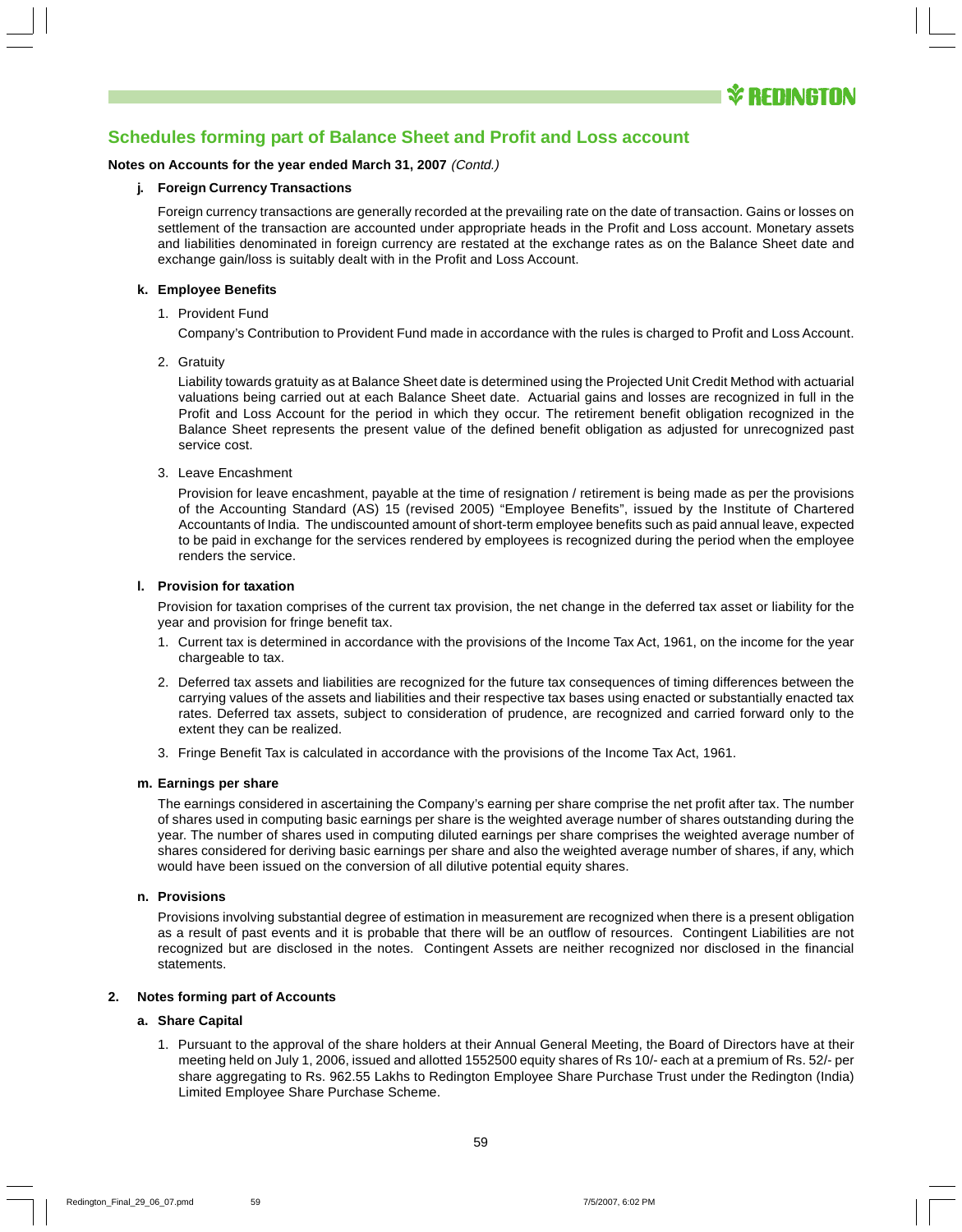#### **Notes on Accounts for the year ended March 31, 2007** (Contd.)

- 2. Pursuant to the approval of share holders at the Annual General Meeting held on July 1, 2006, the Company made an Initial Public Offer and on February 6, 2007 issued and allotted 13231000 Equity shares of Rs.10/-each at a premium of Rs. 103/- per share aggregating to Rs. 14,951.03 Lakhs.
- 3. Consequent to (1) and (2) above, the paid up equity share capital has increased by Rs 1,478.35 Lakhs.

#### **b. Securities Premium**

The premium collected on above issue of equity shares amounting to Rs.14,435.23 Lakhs has been credited to Securities premium account.

#### **c. Share Issue Expenses**

The share issue expenses of Rs.1,109.09 Lakhs have been adjusted against the Securities Premium, in accordance with the provisions of Section 78 of the Companies Act, 1956.

#### **d. Utilisation of Initial Public Offer(IPO) Funds upto March 31, 2007**

| <b>Details</b>                | Rs. in Lakhs |
|-------------------------------|--------------|
| Proceeds from issue of shares | 14,951.03    |
| Less :- Issue Expenses        | 357.58       |
| Net IPO Proceeds              | 14,593.45    |
| Less :- Utilisation of Funds  | 8,685.53     |
| Unutilised IPO Funds          | 5.907.92     |

Unutilised IPO Funds are held as Fixed Deposits with banks.

#### **e. Secured Loans**

Working Capital Demand Loan / Cash credits are secured by a pari passu charge on fixed assets and current assets.

#### **f. Deferred Tax**

Break-up of Deferred Tax Assets and Deferred Tax Liabilities arising on account of timing differences:

|                                                                        |                                   | (Rs. in Lakhs)                        |
|------------------------------------------------------------------------|-----------------------------------|---------------------------------------|
|                                                                        | As at<br>March 31, 2007           | As at<br>March 31, 2006               |
| i.<br>Deferred Tax Assets:                                             |                                   |                                       |
| <b>Sundry Debtors</b><br>Gratuity<br>Leave encashment<br><b>Others</b> | 101.77<br>42.57<br>42.24<br>14.74 | 68.91<br>26.11<br>15.22<br><b>NIL</b> |
| Total                                                                  | 201.32                            | 110.24                                |
| ii. Deferred Tax Liability: Fixed Assets<br>Total                      | 303.39<br>303.39                  | 245.45<br>245.45                      |
| Net Deferred Tax Liability                                             | 102.07                            | 135.21                                |

#### **g. Investments**

Details of Investments purchased and redeemed during the financial year:

|                |                               |               |                       |                          |                       | Rs. in Lakhs  |
|----------------|-------------------------------|---------------|-----------------------|--------------------------|-----------------------|---------------|
| SI. No.        | Name of the Fund              | Face<br>Value | No of<br><b>Units</b> | <b>Purchase</b><br>Value | <b>Sales</b><br>Value | <b>Profit</b> |
|                | HSBC Cash Fund - Growth       | 10            | 5070223               | 600.00                   | 600.57                | 0.57          |
| $\mathcal{P}$  | HSBC Cash Fund - Growth       | 10            | 843946                | 100.00                   | 100.11                | 0.11          |
| 3              | Reliance Liquid Fund - Growth | 10            | 583410                | 100.00                   | 100.20                | 0.20          |
| $\overline{4}$ | HSBC Cash Fund - Growth       | 10            | 1623904               | 200.00                   | 200.41                | 0.41          |
|                | Total                         |               |                       |                          |                       | 1.29          |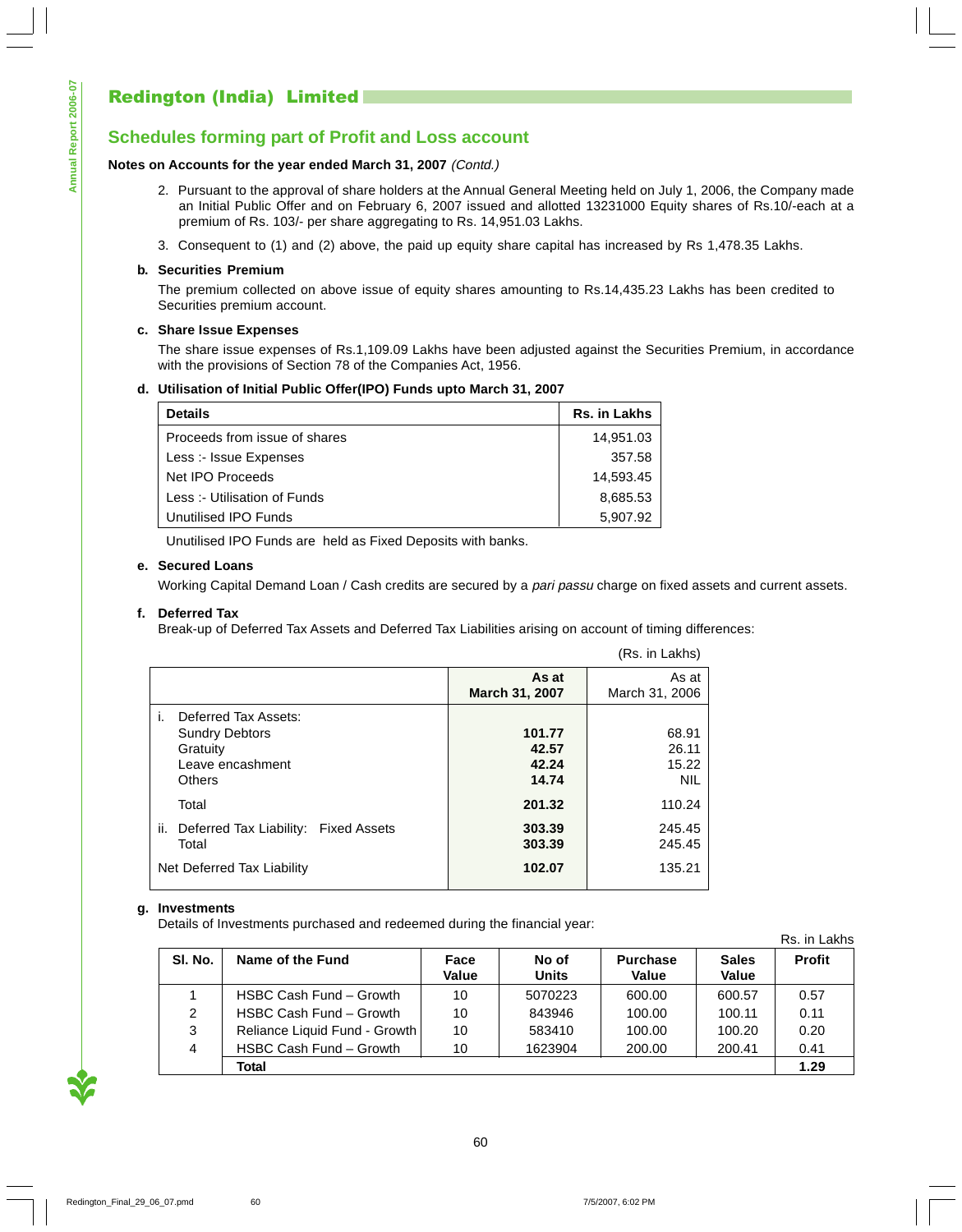#### **Notes on Accounts for the year ended March 31, 2007** (Contd.)

**h. Sundry Debtors**

Sundry Debtors are net of amounts received from certain banks pursuant to an agreement to purchase / assign certain receivables without recourse**.**

#### **i. Sundry Creditors**

Supplier balances included under Sundry Creditors are net of rebates and discount entitlements from them.

**j. Due to small-scale industrial undertakings and micro, small, and medium enterprises** As at March 31, 2007 and March 31, 2006, the Company has no outstanding dues to small-scale industrial undertakings and micro, small, and medium enterprises as identified based on information available with the Company.

#### **k. Contingent Liabilities**

|                                                                                                                           | As at<br><b>March 31, 2007</b> | As at<br>March 31, 2006 |
|---------------------------------------------------------------------------------------------------------------------------|--------------------------------|-------------------------|
| 1. Guarantees by banks on behalf of the Company                                                                           | 2,883.51                       | 110.07                  |
| 2. Corporate Guarantees outstanding on behalf of subsidiaries                                                             | 44,116.17                      | 43,827.00               |
| 3. Bills discounted                                                                                                       | 2,759.28                       | 929.46                  |
| 4. Claims against Company not acknowledged as debts<br>- Claim from an erstwhile Warehouse Owner<br>- Other Sundry Claims | 67.00<br>47.05                 | 67.00<br>41.80          |

#### 5. Disputed Income Tax/Sales Tax/Customs Duty demands

| Name of the Statute                | <b>Nature of Dues</b> | <b>Financial</b><br>Year | Forum where<br>Dispute is<br>pending | As at<br>March<br>31, 2007 | As at<br>March<br>31, 2006 |
|------------------------------------|-----------------------|--------------------------|--------------------------------------|----------------------------|----------------------------|
| The Customs Act, 1962              | Customs duty          | 1998-99                  | <b>CEGAT</b>                         | 60.53                      | 60.53                      |
| Income Tax Act, 1961               | Income Tax            | 1998-99                  | CIT (Appeals)                        | 27.10                      | 27.10                      |
| Income Tax Act, 1961               | Income Tax            | 1999-00                  | CIT (Appeals)                        | 6.56                       | 6.56                       |
| Income Tax Act, 1961               | Income Tax            | 2000-01                  | CIT (Appeals)                        | 31.28                      | 31.28                      |
| Income Tax Act. 1961               | Income Tax            | 2001-02                  | CIT (Appeals)                        | 40.89                      | 40.89                      |
| Income Tax Act, 1961               | Income Tax            | 2003-04                  | CIT (Appeals)                        | 10.07                      | <b>NIL</b>                 |
| Sales Tax Act of<br>various states | Sales Tax             | Various<br>years         | Various appellate<br>Authorities     | 115.50                     | 33.65                      |
| Central Sales Tax Act, 1956        | Sales Tax             | Various<br>years         | Various appellate<br>Authorities     | 97.31                      | 53.79                      |

The company has paid Rs.145.11 Lakhs(P.Y. Rs.113.61 Lakhs), which has been considered as recoverable. The company has been legally advised that these demands would not become ultimately payable on disposal of appeals and hence no provision is considered necessary.

#### **l. Capital Commitments**

Estimated amount of contracts remaining to be executed on capital account (net of advances) Rs.102.75 Lakhs (P.Y. Rs.15.47 Lakhs)

#### **m. Value Added Tax (VAT)**

Consequent to introduction of value added tax in certain States, adjustments of eligible VAT credit pertaining to inventories on hand as on the date of implementation by the respective States have been done in accordance with the guidelines prescribed by the Institute of Chartered Accountants of India.

#### **n. Events occurring after the balance sheet date**

After March 31, 2007, the company has extended corporate guarantee on behalf of the wholly owned subsidiary Redington Distribution Pte Ltd, Singapore amounting to Rs. 123.75 Lakhs.

Rs. in Lakhs

(Rs. in Lakhs)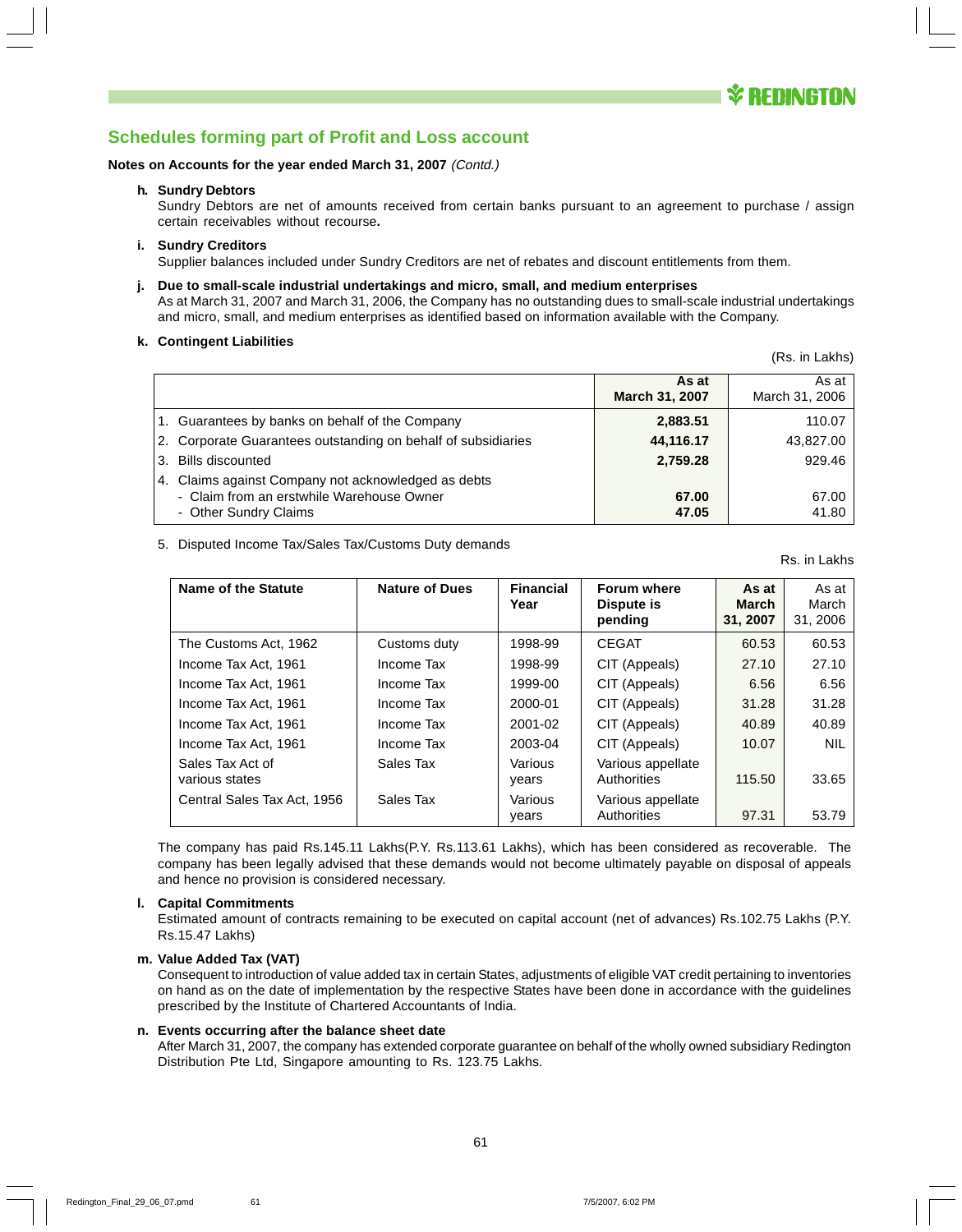### **Notes on Accounts for the year ended March 31, 2007** (Contd.)

#### **o. Leave Encashment**

The Company has adopted AS-15 (revised 2005) "Employee benefits" even effective from April 1, 2006, though mandatory for the company with effect from April 1, 2007. Pursuant to this, the Company has reassessed its liability on various employee benefits as on that date and the additional liability arising thereon amounting to Rs.29.43 Lakhs (net of deferred tax benefits of Rs14.94 Lakhs) has been adjusted against opening balance in profit and loss account which is in accordance with the transitional provisions in the standard. The additional liability for the year ended March 31, 2007 amounting to Rs. 34.64 Lakhs determined in accordance with the standard has been absorbed in the current year profit and loss account.

#### **p. Gratuity**

The Company's obligation towards Gratuity fund is a Defined Benefit Plan and the details of actuarial valuation as at March 31, 2007 is given below:

| 1. Movement                                                                                                                                                              |                                   |
|--------------------------------------------------------------------------------------------------------------------------------------------------------------------------|-----------------------------------|
| <b>Particulars</b>                                                                                                                                                       | Rs. in Lakhs                      |
| Projected Benefit Obligation as at April 1, 2006                                                                                                                         | 77.56                             |
| Service cost<br><b>Interest Cost</b><br><b>Actuarial Gain</b><br>Benefits paid                                                                                           | 28.95<br>5.85<br>23.55<br>(10.67) |
| Projected Benefit Obligation as at March 31, 2007                                                                                                                        | 125.24                            |
| Amount recognised in the Balance Sheet:                                                                                                                                  |                                   |
| Projected benefit obligation at the end of the year<br>Fair value of the plan assets at the end of the year<br>Liability recognised in the Balance Sheet                 | 125.24<br>NIL.<br>125.24          |
| Cost of the defined plan for the year:<br>Current service cost<br>Interest on obligation<br>Expected return on plan assets<br>Net actuarial gains recognised in the year | 28.95<br>5.85<br>NIL<br>23.55     |
| Net cost recognised in the Profit and Loss account                                                                                                                       | 58.35                             |

#### **2. Mean Financial Assumptions**

- A. Discount Rate 7.5% p.a.
- B. Salary escalation rate 4% p.a.
- C. Demographic assumptions
	- a. Mortality LIC 94-96 rates
	- b. Withdrawal 3% up to age 35

The amount provided for gratuity as per actuarial valuation has been arrived after considering future salary increase, inflation, seniority and promotion.

- **q.** The Company has entered into an agreement with its wholly owned subsidiary for payment of Trade Mark License fees for a period of ten years at USD 4,00,000/- per annum with effect from April 1, 2006 and the amount paid for the year is Rs.180.99 Lakhs.
- **r.** Inventories include Rs.1,255.06 Lakhs in customs bonded warehouse and import duties amounting to Rs.436.12 Lakhs would be considered in the books of accounts, in the year in which the goods are cleared for consumption. This however has no impact on the profits for the year ended March 31, 2007.

#### **s. Employee Share Purchase Scheme**

The Company has formed Redington Employees Share Purchase Trust (the 'Trust') in April 2006 to administer the Redington (India) Limited Employee Share Purchase Scheme (ESPS).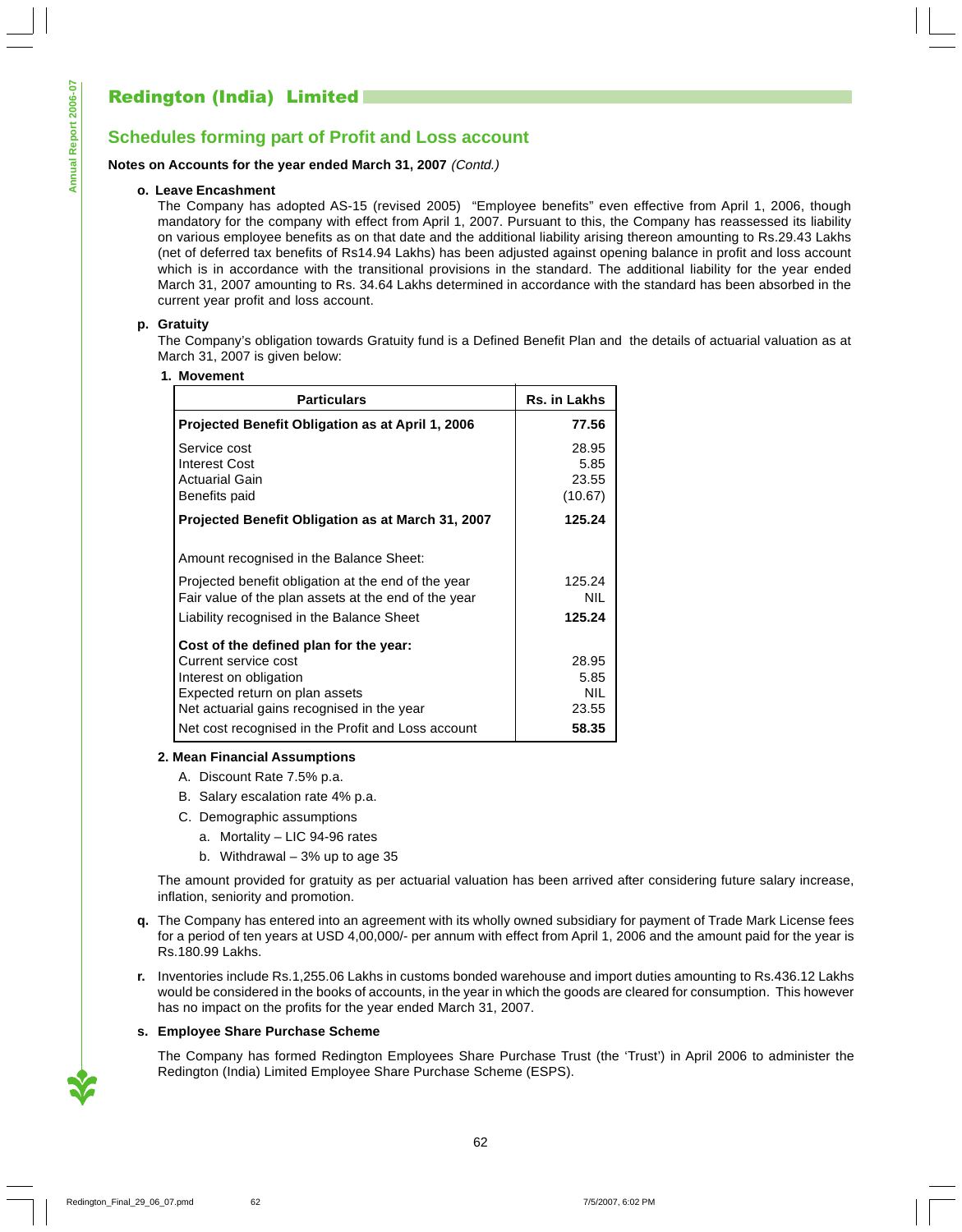#### **Notes on Accounts for the year ended March 31, 2007** (Contd.)

As described in note 2 a (1), 1552500 equity shares were issued and allotted to the Trust of which 1530514 equity shares have been transferred to the eligible employees at Rs.62 per share. The balance of 21986 shares is held by the Trust as on March 31, 2007.

The exercise prices for these shares were higher than the fair value (as determined by an independent valuation) as on the date of allotment to the Trust and accordingly no employee compensation cost has been recognized.

The Trust is administered by the Company and in accordance with Securities and Exchange Board of India (Employee Stock Option Scheme and Employee Stock Purchase Scheme) Guidelines, 1999, the deficit of the Trust for the year ended March 31, 2007 amounting to Rs. 27.85 Lakhs has been absorbed in the profit and loss account.

#### **t. Customs Duty**

Loans and advances include Rs. 166.86 Lakhs, being excess customs duty paid on import of certain consignments. The concerned authorities have in principle granted the refund and Rs.26.07 Lakhs has been received subsequent to yearend.

#### **u (1). Finance leases**

i. Reconciliation between total minimum lease payments and their present value:

|                                            | As at<br><b>March 31,2007</b> | As at<br>March 31,2006 |
|--------------------------------------------|-------------------------------|------------------------|
| Total minimum lease payments               | 4.22                          | 20.84                  |
| Less: Future liability on interest account | 0.07                          | 0.75                   |
| Present value of minimum lease payments    | 4.15                          | 20.09                  |

#### ii. Year-wise future minimum lease rental payments on contracts entered: (Rs in Lakhs)

(Rs in Lakhs)

|                                                                                             | <b>Total minimum</b><br><b>Lease Payments</b> |                             | <b>Present value of</b><br><b>Lease Payments</b> |                             |
|---------------------------------------------------------------------------------------------|-----------------------------------------------|-----------------------------|--------------------------------------------------|-----------------------------|
|                                                                                             | <b>March</b><br>31, 2007                      | March<br>31, 2006           | <b>March</b><br>31, 2007                         | March<br>31, 2006           |
| Not Later than 1 year<br>Later than 1 year and not later than 5 years<br>Later than 5 years | 4.22<br><b>NIL</b><br><b>NIL</b>              | 16.62<br>4.22<br><b>NIL</b> | 4.15<br><b>NIL</b><br><b>NIL</b>                 | 15.94<br>4.15<br><b>NIL</b> |
|                                                                                             | 4.22                                          | 20.84                       | 4.15                                             | 20.09                       |

#### **u (2) Operating Leases**

- i. Non-cancelable operating leases: NIL
- ii. The Company has taken buildings on cancelable operating lease for its offices, which are for a period ranging from 11 months to 9 years.

#### **v. Segmental Reporting**

The Company primarily operates in the business segment of distribution of IT related products and as the turnover from sale of telecom products, consumer durables and other non IT products are less than 10% of the total turnover, there are no reportable segments as required to be disclosed under the Accounting Standard 17 "Segment Reporting". Although the Company's operations cover various States in India, the State laws have no significant impact on profitability. Accordingly there are no geographical segments to be reported on.

#### **w. Earning Per Share**

The net profit for the year has been used as numerator and the weighted average number of equity shares as the denominator in calculating the basic/diluted earnings per share. There are no potential equity shares and hence basic and diluted EPS are the same.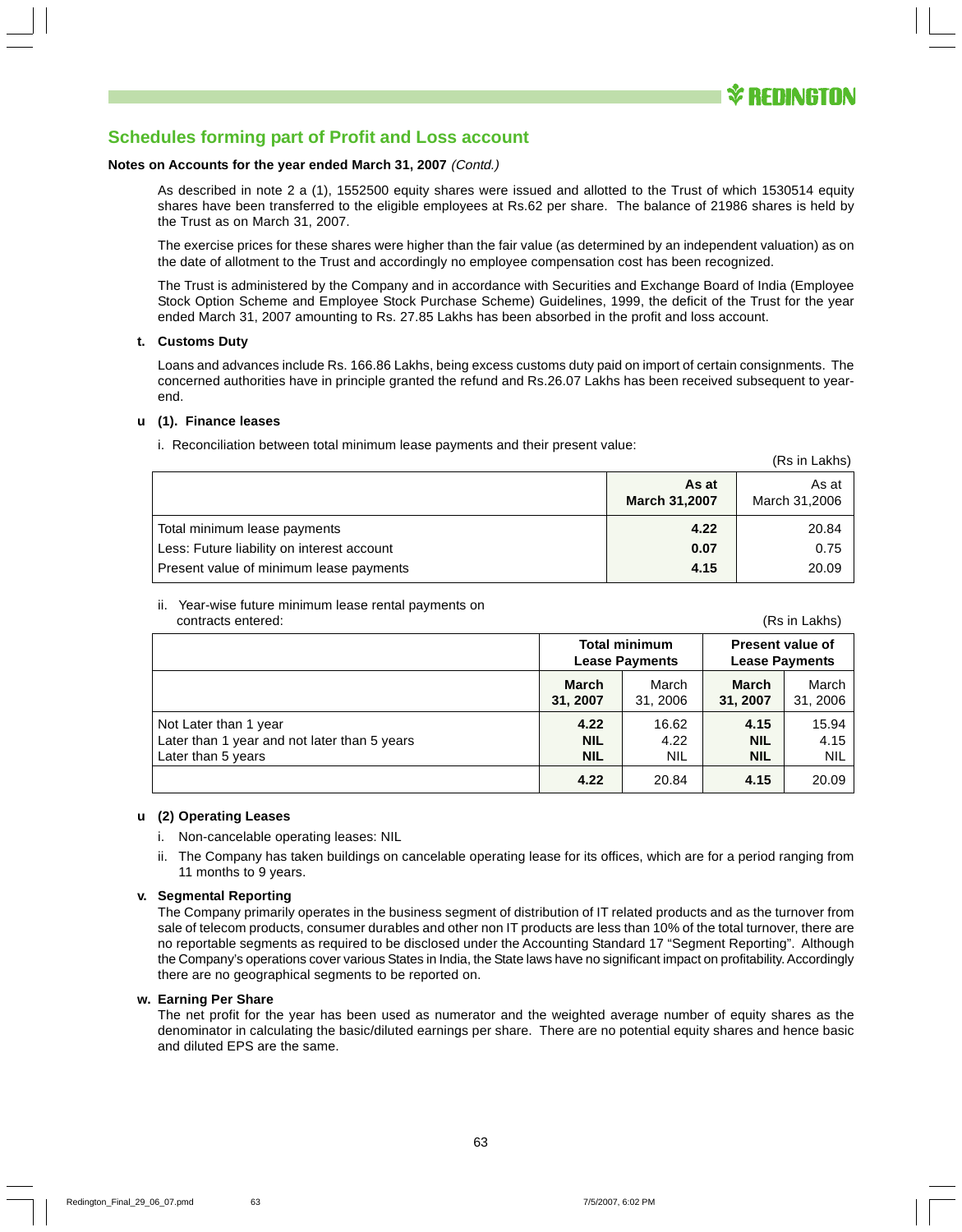#### **Notes on Accounts for the year ended March 31, 2007** (Contd.)

| <b>Description</b>                                   | March 31, 2007 | March 31, 2006 |
|------------------------------------------------------|----------------|----------------|
| Numerator-Profit after Tax (Rs. in Lakhs)            | 4.241.82       | 2.914.18       |
| Denominator-Weighted Average Number of equity shares | 66205147       | 60799286       |
| Face Value per share in Rs.                          | $10/-$         | $10/-$         |
| Basic and Diluted Earnings per share in Rs           | 6.41           | 4.79           |

#### **x. Related Parties**

#### **1) Key Management Personnel**

Mr.R.Srinivasan, Managing Director Mr. M Raghunandan, Whole-time Director Refer Note y (2) for remuneration

#### **2) Names of the related parties (as identified by the Management)**

| Party where control exists  | Redington Employees Share Purchase Trust              |
|-----------------------------|-------------------------------------------------------|
| <b>Subsidiary Companies</b> | Nook Holdings Private Limited, India *                |
|                             | Redington (India) Investments Private Limited, India* |
|                             | Cadensworth (India) Private Ltd, India*               |
|                             | Redington Gulf FZE, Dubai*                            |
|                             | Cadensworth FZE, Dubai*                               |
|                             | Redington Gulf & Co. LLC, Oman                        |
|                             | Redington Nigeria Ltd, Nigeria                        |
|                             | Redington Egypt Ltd, Egypt                            |
|                             | Redington Kenya Ltd, Kenya                            |
|                             | Redington Middle East LLC, Dubai                      |
|                             | Redington Qatar WLL, Qatar                            |
|                             | Redington Arabia Limited, Saudi Araba                 |
|                             | Redington Africa Distribution FZE, Dubai              |
|                             | Redington Bahrain SPC, Bahrain                        |
|                             | Redington Distribution Pte Ltd, Singapore *           |
|                             | Redington Bangladesh Limited, Bangladesh              |
|                             |                                                       |

\*Represents companies with whom transactions have taken place during the year.

(Rs. in Lakhs)

| <b>Nature of Transactions</b>    |            | Year Ended March 31, 2007           |            | Year Ended March 31, 2006 |
|----------------------------------|------------|-------------------------------------|------------|---------------------------|
|                                  | Subsidiary | Party Where<br><b>ControlExists</b> | Subsidiary | Fellow<br>Subsidiary*     |
|                                  | Companies  |                                     | Companies  |                           |
| Rent                             | 6.00       | <b>NIL</b>                          | 6.00       | <b>NIL</b>                |
| <b>Trading Purchases</b>         | 15,112.56  | <b>NIL</b>                          | 19,295.28  | 3,006.79                  |
| Sales                            | 1,073.94   | <b>NIL</b>                          | 1,538.74   | <b>NIL</b>                |
| Interest Income                  | 76.19      | <b>NIL</b>                          | 29.69      | <b>NIL</b>                |
| Interest Expense                 | 7.15       | 14.68                               | <b>NIL</b> | <b>NIL</b>                |
| <b>Consultancy Charges</b>       | 0.83       | <b>NIL</b>                          | 0.88       | <b>NIL</b>                |
| <b>Trust Expenses</b>            | <b>NIL</b> | 27.85                               | <b>NIL</b> | <b>NIL</b>                |
| Trade Mark License Fees          | 180.99     | <b>NIL</b>                          | <b>NIL</b> | <b>NIL</b>                |
| Loan Granted                     | 6,437.72   | <b>NIL</b>                          | 2,653.68   | <b>NIL</b>                |
| Loan Settled                     | 6,437.72   | <b>NIL</b>                          | 2,653.68   | <b>NIL</b>                |
| Loan Borrowed                    | 380.00     | 5,130.54                            | <b>NIL</b> | <b>NIL</b>                |
| Loan Repaid                      | 380.00     | 5,130.54                            | <b>NIL</b> | <b>NIL</b>                |
| Investments                      | 4,711.20   | <b>NIL</b>                          | 3,203.21   | <b>NIL</b>                |
| Guarantees given                 | 10,717.91  | <b>NIL</b>                          | 39,365.00  | <b>NIL</b>                |
| Guarantees Outstanding           | 44,116.17  | <b>NIL</b>                          | 43,827.00  | <b>NIL</b>                |
| Amount Receivable at year end    | 17.52      | <b>NIL</b>                          | 24.04      | NIL                       |
| Amount Payable at year end (Net) | 258.83     | 27.85                               | 4,270.43   | <b>NIL</b>                |

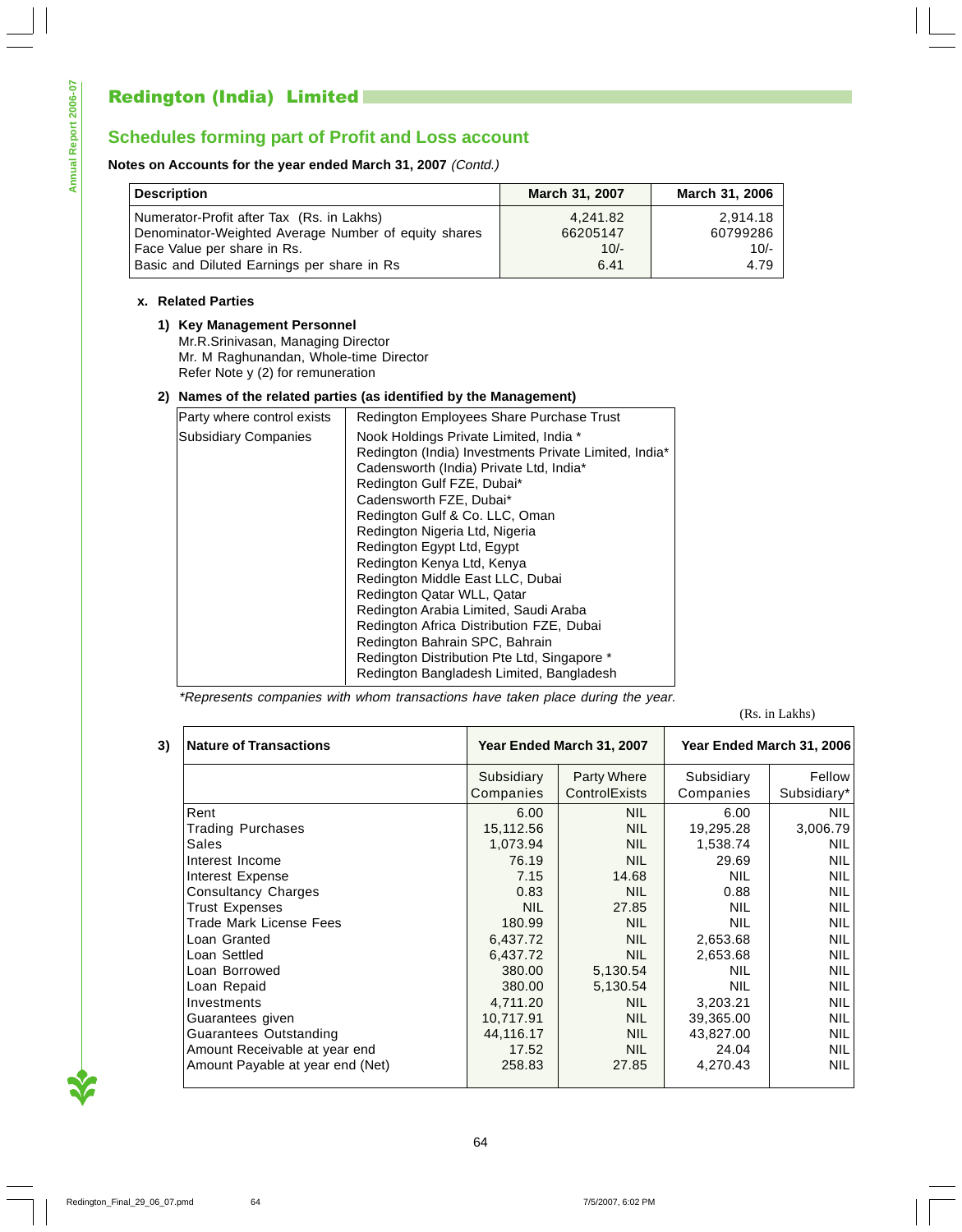

#### **Notes on Accounts for the year ended March 31, 2007** (Contd.)

- \* Redington Pte Ltd., Singapore for the year 2005-2006
- **y. Additional information pursuant to the provisions of Part II of Schedule VI of the Companies Act, 1956:**
	- **1. Quantitative Particulars**

| <b>Particulars</b>   |          | Year Ended March 31, 2007 | Year Ended March 31, 2006 |               |  |  |  |
|----------------------|----------|---------------------------|---------------------------|---------------|--|--|--|
|                      | Qty      | Value                     | Qty                       | Value         |  |  |  |
|                      | (Nos.)   | (Rs in Lakhs)             | (Nos.)                    | (Rs in Lakhs) |  |  |  |
| <b>Opening Stock</b> | 472624   | 17.453.28*                | 320162                    | 8,950.32*     |  |  |  |
| <b>Purchases</b>     | 11145705 | 4.59.457.08               | 9021583                   | 3,59,129.24   |  |  |  |
| Sales                | 10858107 | 4,47,784.95               | 8869121                   | 3,50,595.89   |  |  |  |
| Closing Stock        | 760222   | 29,125.41                 | 472624                    | 17,483.67     |  |  |  |

\* Opening Stock is net of VAT Credit availed amounting to Rs.30.39 Lakhs, (Previous Year Rs.99.92 Lakhs)

#### **2. Managerial remuneration**

|                                                                                                                                                                                                                                                                                                                                                                                                      |                                  |                                                                               |                                       | (Rs. in Lakhs)                                                              |  |  |
|------------------------------------------------------------------------------------------------------------------------------------------------------------------------------------------------------------------------------------------------------------------------------------------------------------------------------------------------------------------------------------------------------|----------------------------------|-------------------------------------------------------------------------------|---------------------------------------|-----------------------------------------------------------------------------|--|--|
| <b>Particulars</b>                                                                                                                                                                                                                                                                                                                                                                                   |                                  | <b>Year Ended</b><br>March 31, 2007                                           | Year Ended<br>March 31, 2006          |                                                                             |  |  |
| Computation of net profit under section 349 of the<br>Companies Act, 1956<br><b>Profit before Taxation</b><br>Add: Directors Remuneration Paid/payable<br>Directors' Sitting Fees<br>Directors' Commission<br>Loss on sale of fixed assets (Net)<br>Provision for Doubtful Debts                                                                                                                     | 39.25<br>1.05<br>12.45<br>299.42 | 6,562.93<br>352.17<br>6,915.10                                                | 20.69<br><b>NIL</b><br>3.47<br>185.16 | 4,533.15<br>209.32<br>4,742.47                                              |  |  |
| Less: Profit on Redemption of investments (Net)<br>Profit on Disposal of Fixed Assets (Net)<br>Debts written off against previous year provision and<br>not debited to P&L account                                                                                                                                                                                                                   | 1.29<br>41.59<br>204.73          | 247.61                                                                        | <b>NIL</b><br><b>NIL</b><br>53.58     | 53.58                                                                       |  |  |
| Calculation of Commission under Section 309 of the<br>Companies Act, 1956 @ 1%<br><b>Restricted to</b><br>Paid/payable to the Wholetime Directors<br>1) Salaries, Allowances & Bonus<br>2) Contribution to Provident and Superannuation Funds<br>3) Perquisites<br>4) Directors' Sitting Fees<br>5) Directors' Commission<br>Managerial remuneration under section 198 of the<br>Companies Act, 1956 |                                  | 6,667.49<br>66.67<br>12.45<br>37.56<br>1.44<br>0.25<br>1.05<br>12.45<br>52.75 |                                       | 4,688.89<br>46.89<br>0.00<br>19.65<br>0.72<br>0.32<br>0.00<br>0.00<br>20.69 |  |  |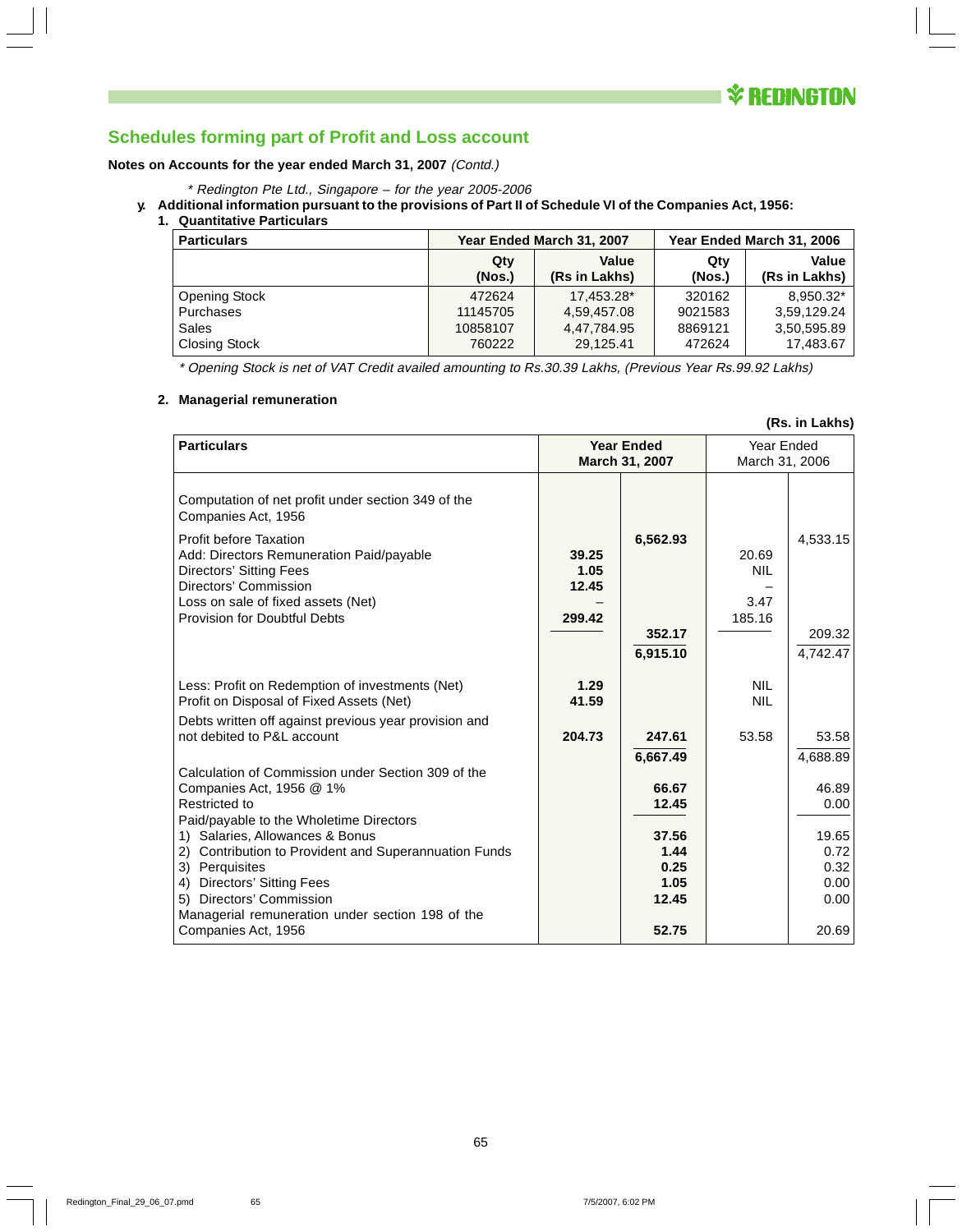# Redington (India) Limited

### **Schedules forming part of Profit and Loss account**

#### **Notes on Accounts for the year ended March 31, 2007** (Contd.)

#### **Remuneration paid to the Managing Director**

| <b>Particulars</b>             | <b>Year Ended</b><br>March 31, 2007*<br>(Rs. in Lakhs) | Year Ended<br>March 31, 2006*<br>(Rs. in Lakhs) |
|--------------------------------|--------------------------------------------------------|-------------------------------------------------|
| Salary, Allowances and Bonus   | 119.11                                                 | 55.83                                           |
| Contribution to provident fund | 3.00                                                   | 1.26                                            |
| Total                          | 122.11                                                 | 57.09                                           |

\*Paid by an Overseas Subsidiary – INR Equivalent

#### **3. Auditors Remuneration**

|                         | <b>Year Ended</b><br>March 31, 2007*<br>(Rs. in Lakhs) | Year Ended<br>March 31, 2006<br>(Rs. in Lakhs) |
|-------------------------|--------------------------------------------------------|------------------------------------------------|
| <b>Audit Fee</b>        | 8.14                                                   | 7.99                                           |
| <b>Taxation Matters</b> | 0.56                                                   | 0.55                                           |
| <b>Other Services</b>   | 48.42                                                  | 15.31                                          |
| Out of Pocket Expenses  | 0.26                                                   | 0.22                                           |
| <b>Total</b>            | 57.38                                                  | 24.07                                          |

\* Partly Included under Other Expenses / Share Issue Expenses.

|      |                                                                                                                                  | <b>Year Ended</b><br>March 31, 2007<br>(Rs. in Lakhs) | Year Ended<br>March 31, 2006<br>(Rs. in Lakhs) |
|------|----------------------------------------------------------------------------------------------------------------------------------|-------------------------------------------------------|------------------------------------------------|
| 4. I | <b>CIF Value of Imports</b><br><b>Trading Stocks</b>                                                                             | 1,10,544.19                                           | 96.414.15                                      |
| 5.1  | <b>Expenditure in Foreign Currency</b><br>Royalty<br>Trade Mark License Fees<br>Travel                                           | 4,224.20<br>180.99<br>4.56                            | 3.376.15<br>NIL<br>36.06                       |
| 6.1  | <b>Earnings in Foreign Currency</b><br>Claim Settlement from Suppliers (Net)<br>FOB Value of Exports<br>Interest from Subsidiary | 5,192.95<br>1,138.99<br>73.81                         | 6.391.28<br>1,494.06<br>17.47                  |

**z.** Previous year figures have been regrouped wherever necessary to conform to the current year's classification.

Signatories to Schedule 1 to 16

**For Deloitte Haskins & Sells**<br>
Chartered Accountants<br>
Managing Director Managing Director Mole Time Director Chartered Accountants **Managing Director** Managing Director

**Bhavani Balasubramanian Nikitary S V Krishnan Nikitary S V Krishnan Nikitary S M Muthukumarasamy** Partner **Chief Financial Officer** Company Secretary Chief Financial Officer Company Secretary



Place : Chennai Date : May 17, 2007 For and on behalf of the Board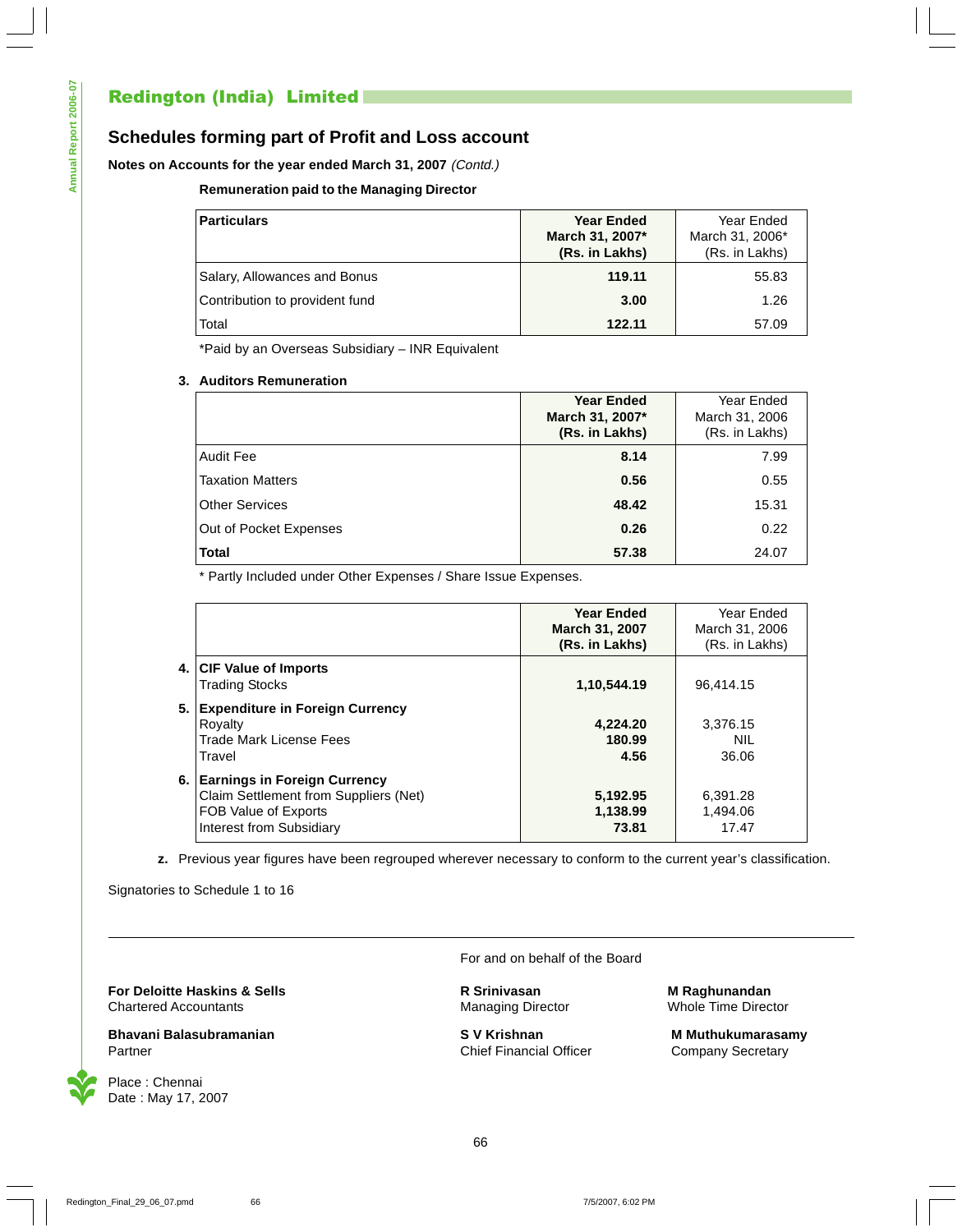

### **BALANCE SHEET ABSTRACT AND COMPANY'S GENERAL BUSINESS PROFILE**

|   | <b>Registration Details</b>                                             |   |                |                |                |                |                |                                |                          |              |                |                |                |                |                |                |                  |
|---|-------------------------------------------------------------------------|---|----------------|----------------|----------------|----------------|----------------|--------------------------------|--------------------------|--------------|----------------|----------------|----------------|----------------|----------------|----------------|------------------|
|   | <b>Registration No</b>                                                  |   |                |                | $\overline{c}$ | 8              | 7              | 5<br>8                         | State Code               |              |                |                |                |                |                | 1              | 8                |
|   | <b>Balance Sheet Date</b>                                               | 3 | 1              |                | $\mathbf 0$    | 3              |                | $\overline{7}$<br>$\mathbf 0$  |                          |              |                |                |                |                |                |                |                  |
| Ш | Capital raised during the year (Rs. in Thousands)                       |   |                |                |                |                |                |                                |                          |              |                |                |                |                |                |                |                  |
|   | <b>Public Issue</b>                                                     |   |                | $\mathbf{1}$   | 3              | $\overline{2}$ | 3              | 1<br>0                         | <b>Rights Issue</b>      |              |                |                |                |                | N              |                | L                |
|   | Bonus Issue                                                             |   |                |                |                |                | N              |                                | <b>Private Placement</b> |              |                |                | 1              | 5              | 5              | $\overline{c}$ | $5\phantom{.0}$  |
|   | III Position of Mobilisation and Deployment of Funds (Rs. in Thousands) |   |                |                |                |                |                |                                |                          |              |                |                |                |                |                |                |                  |
|   | <b>Total Liabilities</b>                                                | 1 | $\overline{2}$ | $\overline{7}$ | $\mathbf 0$    | $\mathbf{1}$   | $\overline{4}$ | $\mathbf 0$<br>9               | <b>Total assets</b>      | $\mathbf{1}$ | $\overline{2}$ | $\overline{7}$ | $\mathbf 0$    | $\mathbf{1}$   | $\overline{4}$ | $\mathbf 0$    | 9                |
|   | SOURCES OF FUNDS                                                        |   |                |                |                |                |                |                                |                          |              |                |                |                |                |                |                |                  |
|   | Paid-up Capital                                                         |   |                | $\overline{7}$ | $\overline{7}$ | 8              | 6              | 5<br>$\overline{7}$            | Reserves & Surplus       |              | 4              | 5              | $\overline{7}$ | 1              | 5              | 6              | $\overline{7}$   |
|   | <b>UnSecured Loans</b>                                                  |   | 1              | 9              | 2              | $\overline{7}$ | $\overline{4}$ | 9<br>1                         | secured Loans            |              | 1              | $\overline{2}$ | $\overline{4}$ | 3              | $\overline{2}$ | 1.             | $5\phantom{.0}$  |
|   | <b>APPLICATION OF FUNDS</b>                                             |   |                |                |                |                |                |                                |                          |              |                |                |                |                |                |                |                  |
|   | <b>Net Fixed Assets</b>                                                 |   |                | 3              | 0              | 5              | 8              | $\overline{4}$<br>$\mathbf{1}$ | Investments              |              | $\overline{2}$ | $\mathbf{3}$   | 8              | $\mathbf 0$    | $\overline{7}$ | $\overline{7}$ | 3                |
|   | <b>Net Current Assets</b>                                               |   | 5              | 8              | $\mathbf{3}$   | $\overline{4}$ | $\overline{c}$ | $\overline{7}$<br>$\mathbf{1}$ | Misc. Expenditure        |              |                |                |                |                | N              |                |                  |
|   | <b>Accumulated Losses</b>                                               |   |                |                |                |                |                |                                |                          |              |                |                |                |                |                |                |                  |
|   | IV Performance of Company (Rs. in Thousands)                            |   |                |                |                |                |                |                                |                          |              |                |                |                |                |                |                |                  |
|   | <b>Total Income</b>                                                     | 4 | $\overline{7}$ | $\mathbf{1}$   | $\overline{7}$ | 5              | $\overline{c}$ | 5<br>$\overline{2}$            | <b>Total Expenditure</b> | 4            | 6              | $\sqrt{5}$     | 1              | 8              | 9              | $\sqrt{5}$     | 9                |
|   | Profit/Loss before tax                                                  |   |                | 6              | $\sqrt{5}$     | 6              | $\overline{c}$ | $\boldsymbol{9}$<br>3          | Profit/Loss after tax    |              |                | $\overline{4}$ | $\overline{c}$ | $\overline{4}$ | 1              | $\,8\,$        | $\boldsymbol{2}$ |
|   | Earning per Share (in Rs.)                                              |   |                |                |                | 6              |                | $\overline{4}$<br>$\mathbf{1}$ | Dividend Rate %          |              |                |                |                |                |                | 2              | 5                |
|   | <b>Generic Name of Principal Product of Company</b>                     |   |                |                |                |                |                |                                |                          |              |                |                |                |                |                |                |                  |

Item Code No. (ITC Code) | | | | | | |N |A | Product Description | | | | | | |N | A

 $\overline{\phantom{a}}$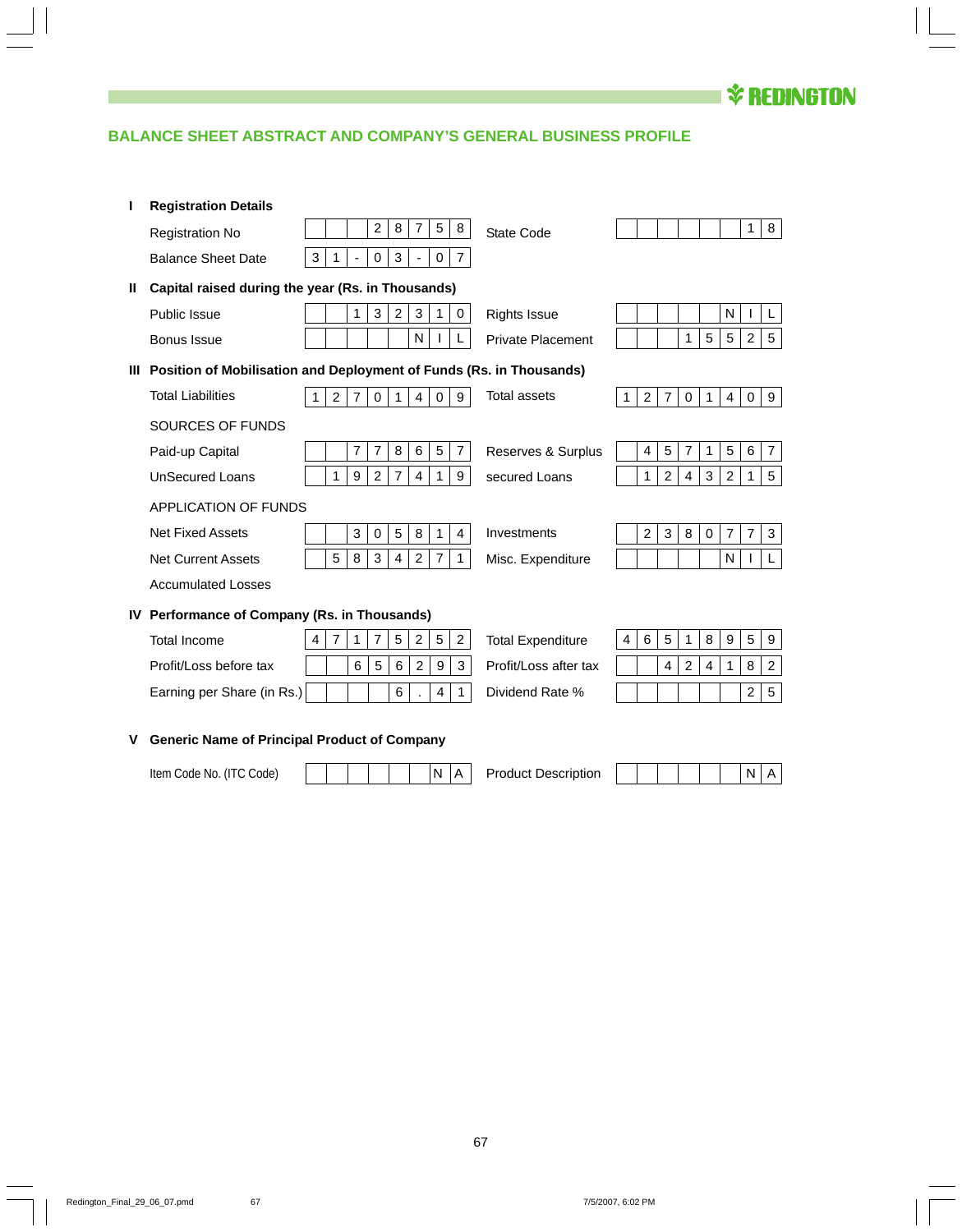# **CONSOLIDATED FINANCIAL STATEMENTS**

 $\begin{array}{c} \perp \\ \perp \\ \perp \end{array}$ 

 $\perp$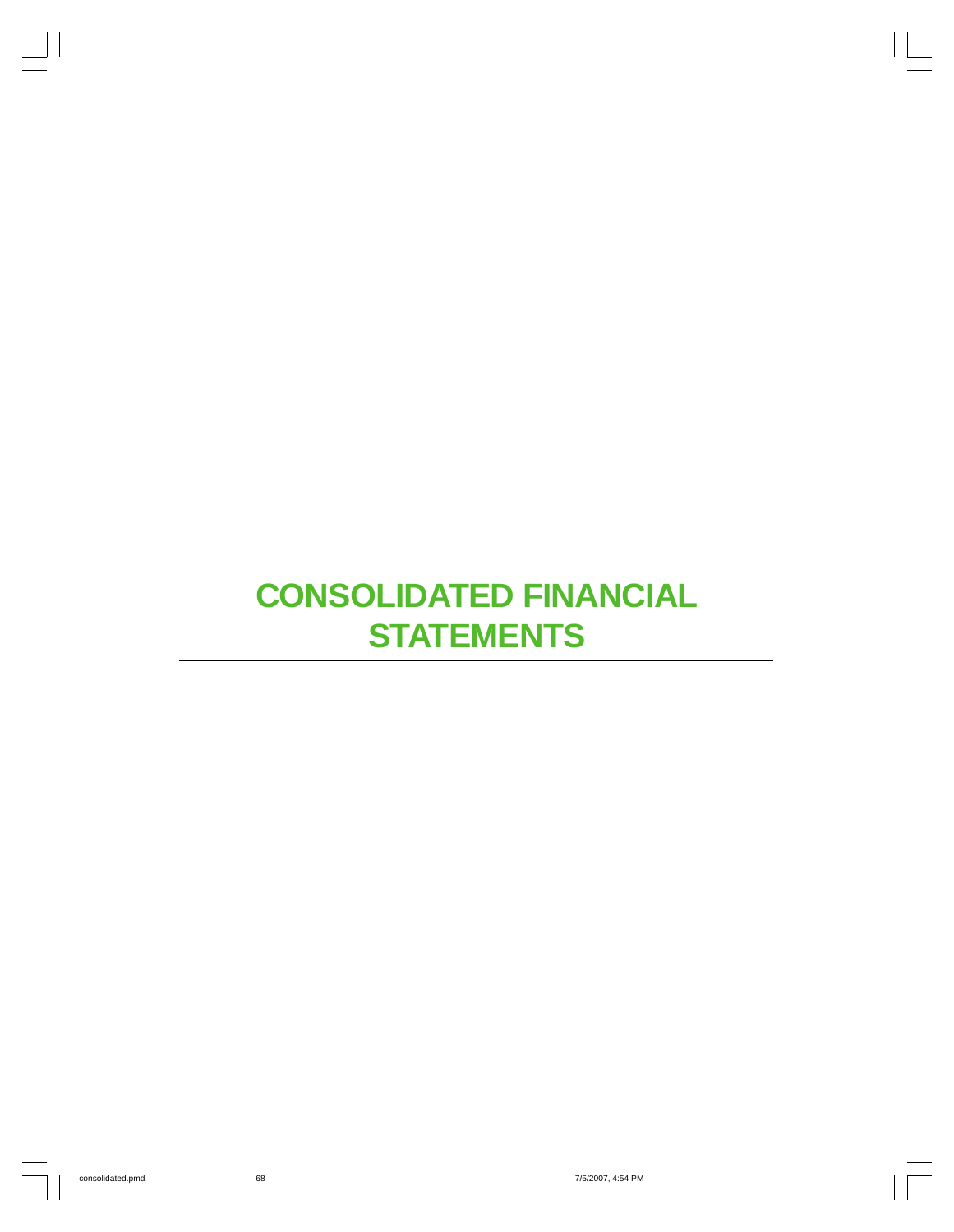### **AUDITOR'S REPORT TO THE BOARD OF DIRECTORS OF REDINGTON (INDIA) LIMITED ON THE CONSOLIDATED FINANCIAL STATEMENTS OF REDINGTON (INDIA) LIMITED AND ITS SUBSIDIARIES**

We have audited the attached Consolidated Balance Sheet of Redington (India) Limited ("the Company") and its subsidiaries as at March 31, 2007 and the Consolidated Profit and Loss Account and also the Consolidated Cash Flow Statement for the year ended on that date annexed thereto. These financial statements are the responsibility of the Company's management and have been prepared by the management on the basis of separate financial statements and other relevant financial information. Our responsibility is to express an opinion on these financial statements based on our audit.

We conducted our audit in accordance with the auditing standards generally accepted in India. Those Standards require that we plan and perform the audit to obtain reasonable assurance about whether the financial statements are free of material misstatement. An audit includes examining, on a test basis, evidence supporting the amounts and disclosures in the financial statements. An audit also includes assessing the accounting principles used and significant estimates made by management, as well as evaluating the overall financial statement presentation. We believe that our audit provides a reasonable basis for our opinion.

We did not audit the consolidated financial statements of Redington Gulf FZE and Redington Distribution Pte Limited, whose financial statements reflect total assets of Rs.74,131.15 lakhs as at March 31, 2007 total revenues of Rs.4,50,759.26 lakhs and net cash inflows amounting to Rs.792.03 Lakhs for the year ended on that date. These financial statements and other relevant financial information have been audited by other auditors whose report has been furnished to us, and our opinion is based solely on the report of other auditors.

We report that the consolidated financial statements have been prepared by the Company's management in accordance with the requirements of Accounting Standard (AS) 21, Consolidated Financial Statements, issued by the Institute of Chartered Accountants of India.

Based on our audit and on consideration of reports of other auditors on separate financial statements and on the other financial information, and to the best of our information and according to the explanations given to us, we are of the opinion that the attached consolidated financial statements give a true and fair view in conformity with the accounting principles generally accepted in India:

- i) in the case of the Consolidated Balance Sheet, of the state of affairs of the Company and its subsidiaries as at March 31, 2007;
- ii) in the case of the Consolidated Profit and Loss account, of the profit for the year ended on that date; and
- iii) in the case of the Consolidated Cash Flow Statement, of the cash flows for the year ended on that date.

**For Deloitte Haskins & Sells** Chartered Accountants

**Bhavani Balasubramanian** Place : Chennai Partner et al. 2009 et al. 2009 et al. 2009 et al. 2009 et al. 2009 et al. 2009 et al. 2009 et al. 2009 et al. 2009 et al. 2009 et al. 2009 et al. 2009 et al. 2009 et al. 2009 et al. 2009 et al. 2009 et al. Date : May 17, 2007 Membership No. 22156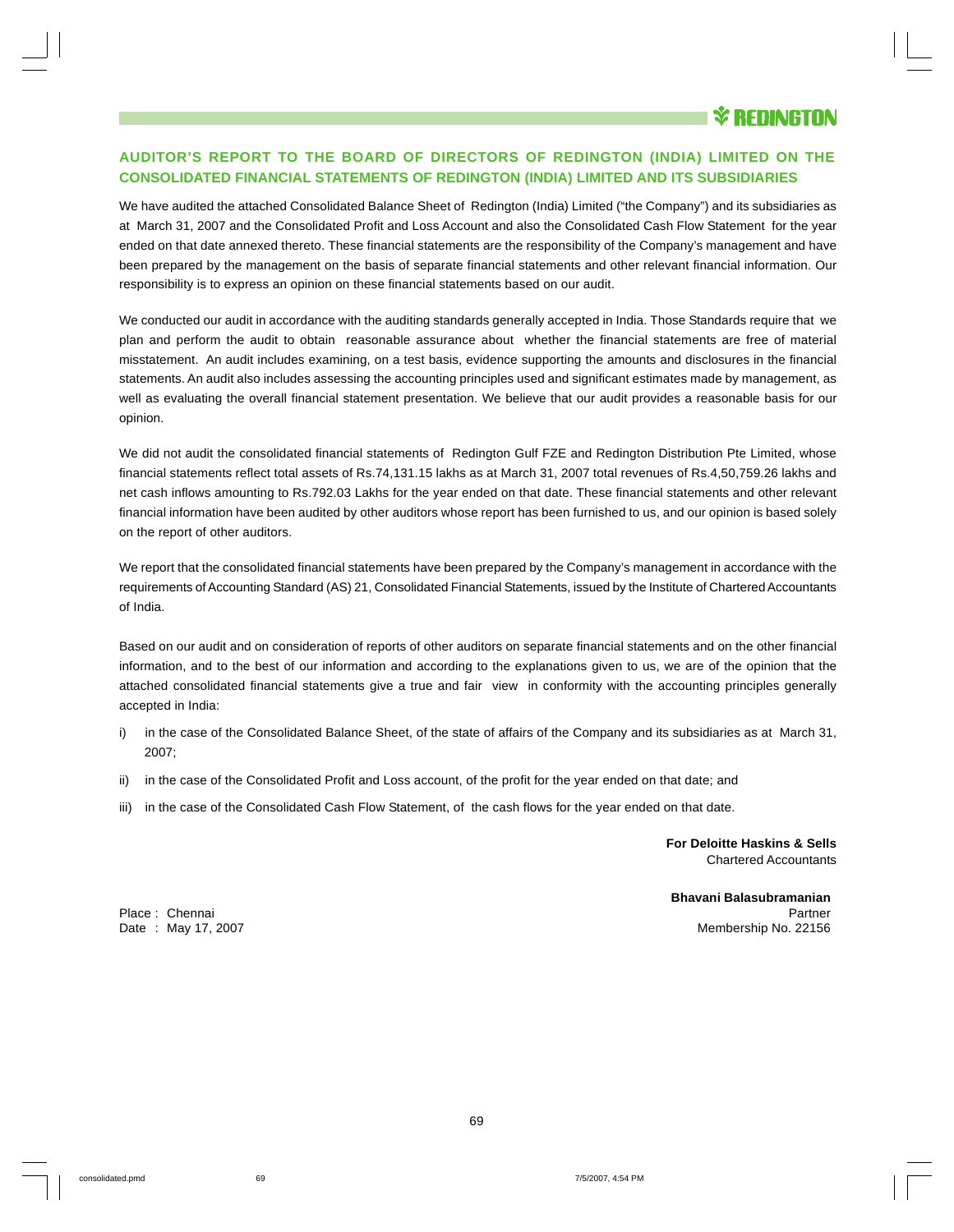# Redington (India) Limited

**Annual Report 2006-07**

Annual Report 2006-07

 $\begin{array}{c} \end{array}$ 

L

# **CONSOLIDATED BALANCE SHEET AS AT MARCH 31, 2007**

(Rs. in Lakhs)

 $\perp$ 

|                                                 | Schedule       |                      | As at<br>31.03.2007  |                      | As at<br>31.03.2006  |
|-------------------------------------------------|----------------|----------------------|----------------------|----------------------|----------------------|
| <b>Sources of Funds</b>                         |                |                      |                      |                      |                      |
| <b>Shareholders' Funds</b>                      |                |                      |                      |                      |                      |
| <b>Share Capital</b>                            | $\mathbf{1}$   | 7,786.57             |                      | 6,308.22             |                      |
| Reserves and Surplus                            | $\overline{2}$ | 54,774.67            |                      | 36,977.69            |                      |
|                                                 |                |                      | 62,561.24            |                      | 43,285.91            |
| <b>Loan Funds</b>                               |                |                      |                      |                      |                      |
| Secured Loans                                   | 3              | 12,432.15            |                      | 8,051.84             |                      |
| <b>Unsecured Loans</b>                          | $\overline{4}$ | 47,694.94            |                      | 39,788.27            |                      |
|                                                 |                |                      | 60,127.09            |                      | 47,840.11            |
| <b>Finance Lease Obligation</b>                 |                |                      | 4.15                 |                      | 20.09                |
| <b>Deferred Tax Liability (Net)</b>             |                |                      | 89.40                |                      | 129.40               |
|                                                 |                |                      | 1,22,781.88          |                      | 91,275.51            |
| <b>Application of Funds</b>                     |                |                      |                      |                      |                      |
| <b>Fixed Assets</b><br>Gross Block              | 5              |                      |                      |                      |                      |
| Less: Depreciation                              |                | 8,175.51<br>3,840.11 |                      | 5,394.97<br>2,617.10 |                      |
|                                                 |                |                      |                      |                      |                      |
| Net Block                                       |                | 4,335.40             |                      | 2,777.87             |                      |
| Add: Capital Advances                           |                | 132.20               |                      | 50.70                |                      |
| Goodwill                                        |                |                      | 4,467.60<br>3,830.51 |                      | 2,828.57<br>6,367.60 |
| <b>Current Assets, Loans and Advances</b>       | 6              |                      |                      |                      |                      |
| Inventories                                     |                | 64,796.02            |                      | 48,140.03            |                      |
| <b>Sundry Debtors</b>                           |                | 77,893.46            |                      | 58,239.76            |                      |
| Cash and Bank Balances                          |                | 19,943.96            |                      | 9,663.52             |                      |
| Loans and Advances                              |                | 11,153.86            |                      | 11,520.81            |                      |
|                                                 |                | 1,73,787.30          |                      | 1,27,564.12          |                      |
| <b>Less: Current Liabilities and Provisions</b> | $\overline{7}$ |                      |                      |                      |                      |
| <b>Current Liabilities</b>                      |                | 51,257.34            |                      | 40,697.35            |                      |
| Provisions                                      |                | 8,046.19             |                      | 4,787.43             |                      |
|                                                 |                | 59,303.53            |                      | 45,484.78            |                      |
| <b>Net Current Assets</b>                       |                |                      | 1,14,483.77          |                      | 82,079.34            |
|                                                 |                |                      | 1,22,781.88          |                      | 91,275.51            |
| <b>Notes on Accounts</b>                        | 14             |                      |                      |                      |                      |

Schedules 1 to 7 and 14 form part of this Consolidated Balance Sheet

This is the Consolidated Balance Sheet referred to in our For and on behalf of the Board report of even date

**For Deloitte Haskins & Sells**<br>
Chartered Accountants<br>
Chartered Accountants<br>
Chartered Accountants<br>
Chartered Accountants Chartered Accountants

**Bhavani Balasubramanian S V Krishnan M Muthukumarasamy**<br>Partner Company Secretary<br>Chief Financial Officer Company Secretary

Place : Chennai Date : May 17, 2007

**Chief Financial Officer** 

 $\mathbb{I}$ 

70

 $\mathbb{L}$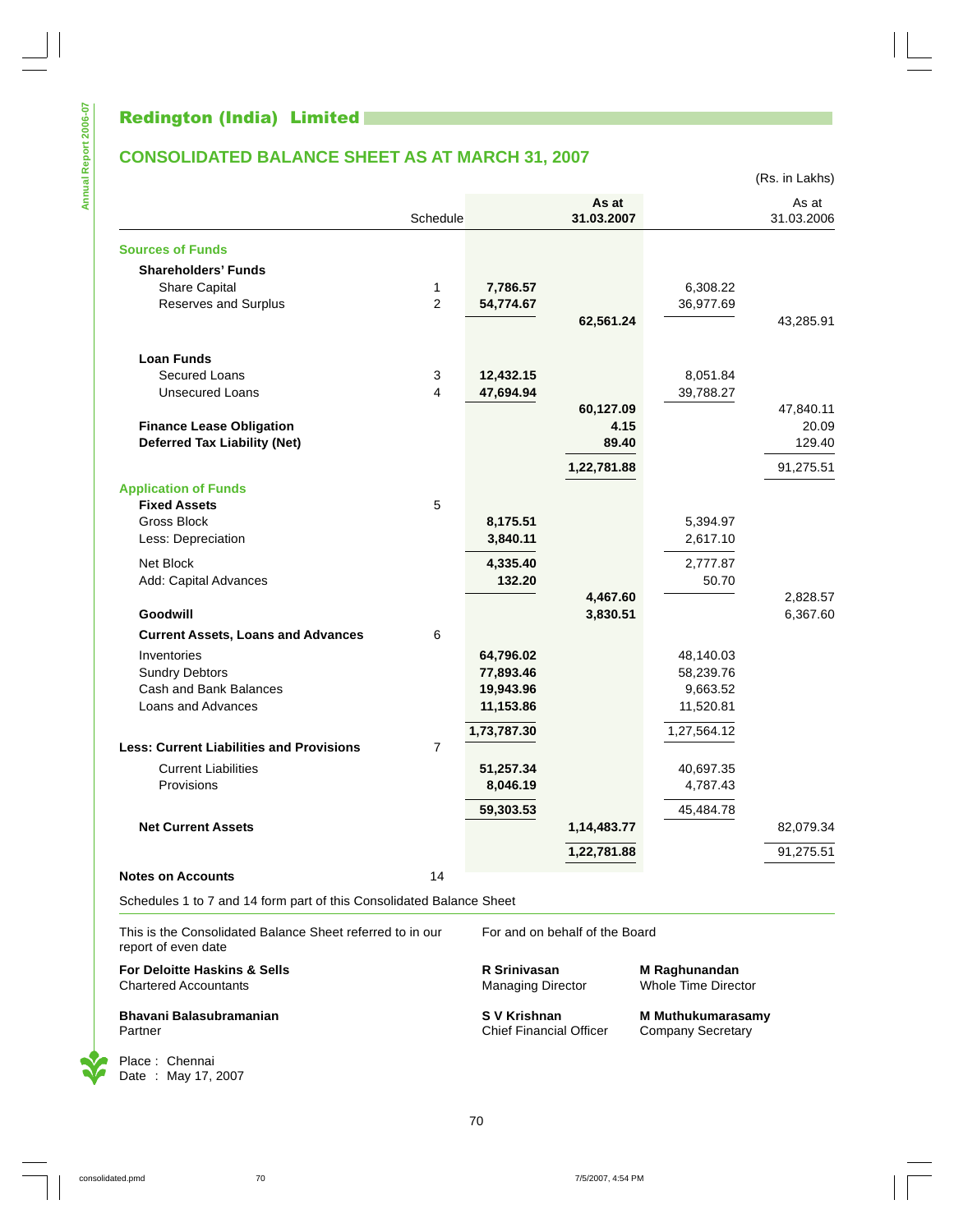# I <sup>*<b>* REDINGTON</sup>

 $\perp$ 

 $\vert \vert$ 

# **CONSOLIDATED PROFIT AND LOSS ACCOUNT FOR THE YEAR ENDED MARCH 31, 2007**

|                                                                                            | Schedule |                                                | <b>Year Ended</b><br>March 31, 2007 |                                                      | (Rs. in Lakhs)<br>Year Ended<br>March 31, 2006 |
|--------------------------------------------------------------------------------------------|----------|------------------------------------------------|-------------------------------------|------------------------------------------------------|------------------------------------------------|
| <b>INCOME</b>                                                                              |          |                                                |                                     |                                                      |                                                |
| Sales and Service Income<br>Other income                                                   | 8<br>9   |                                                | 9,06,139.02<br>574.97               |                                                      | 6,79,057.11<br>298.51                          |
|                                                                                            |          |                                                | 9,06,713.99                         |                                                      | 6,79,355.62                                    |
| <b>EXPENDITURE</b>                                                                         |          |                                                |                                     |                                                      |                                                |
| Cost of goods sold<br><b>Trading Expenses</b>                                              | 10       |                                                | 8,65,945.36<br>2,546.27             |                                                      | 6,52,187.39<br>2,387.14                        |
| <b>Employee Compensation Costs</b>                                                         | 11       |                                                | 8,035.73                            |                                                      | 5,571.22                                       |
| <b>Other Expenses</b>                                                                      | 12       |                                                | 10,339.66                           |                                                      | 6,104.02                                       |
|                                                                                            |          |                                                | 8,86,867.02                         |                                                      | 6,66,249.77                                    |
| Profit before Interest, Depreciation and Tax                                               |          |                                                | 19,846.97                           |                                                      | 13,105.85                                      |
| Interest                                                                                   | 13       |                                                | 5,794.04                            |                                                      | 3,613.38                                       |
| Depreciation<br>Less: Withdrawn from Revaluation Reserve                                   |          | 1,328.34                                       | 1,328.34                            | 494.55<br>1.08                                       | 493.47                                         |
| <b>Profit after Interest and Depreciation</b>                                              |          |                                                | 12,724.59                           |                                                      | 8,999.00                                       |
| Extinguishment of liability                                                                |          |                                                |                                     |                                                      | 236.86                                         |
| <b>Profit Before Tax</b>                                                                   |          |                                                | 12,724.59                           |                                                      | 9,235.86                                       |
| Provision for taxation - Current Tax                                                       |          | 2,498.02                                       |                                     | 1,775.21                                             |                                                |
| - Deferred Tax                                                                             |          | (24.75)                                        |                                     | (44.46)                                              |                                                |
| - Fringe Benefit Tax                                                                       |          | 81.65                                          | 2,554.92                            | 71.43                                                | 1,802.18                                       |
| <b>Profit after Tax</b>                                                                    |          |                                                | 10,169.67                           |                                                      | 7,433.68                                       |
| <b>Balance Brought Forward</b><br>Less :- Additional Liability arising on                  |          | 18,006.58                                      |                                     | 10,578.39                                            |                                                |
| implementation of AS 15                                                                    |          | 30.02                                          |                                     |                                                      |                                                |
| (revised 2005) - Refer Note :- 4 (I)                                                       |          |                                                | 17,976.56                           |                                                      | 10,578.39                                      |
| Profit available for appropriation                                                         |          |                                                | 28,146.23                           |                                                      | 18,012.07                                      |
| <b>Appropriations</b>                                                                      |          |                                                |                                     |                                                      |                                                |
| <b>Transfer to General Reserve</b>                                                         |          |                                                | 424.18                              |                                                      |                                                |
| Proposed Dividend<br>Corporate Dividend Tax on Proposed Dividend                           |          |                                                | 1,946.64<br>330.83                  |                                                      |                                                |
| <b>Transfer to Statutory Reserve</b>                                                       |          |                                                | 30.77                               |                                                      | 5.49                                           |
| Balance carried forward to Consolidated Balance Sheet                                      |          |                                                | 25,413.81                           |                                                      | 18,006.58                                      |
|                                                                                            |          |                                                | 28,146.23                           |                                                      | 18,012.07                                      |
| EPS- Basic and Diluted (Face Value - Rs.10 Per Share)                                      |          |                                                | 15.36                               |                                                      | 12.23                                          |
| <b>Notes on Accounts</b>                                                                   | 14       |                                                |                                     |                                                      |                                                |
| Schedules 8 to 14 form part of this Consolidated Profit and Loss Account                   |          |                                                |                                     |                                                      |                                                |
| This is the Consolidated Profit and Loss Account referred<br>to in our report of even date |          |                                                |                                     |                                                      |                                                |
|                                                                                            |          |                                                | For and on behalf of the Board      |                                                      |                                                |
| For Deloitte Haskins & Sells<br><b>Chartered Accountants</b>                               |          | R Srinivasan<br><b>Managing Director</b>       |                                     | M Raghunandan<br>Whole Time Director                 |                                                |
| Bhavani Balasubramanian<br>Partner                                                         |          | S V Krishnan<br><b>Chief Financial Officer</b> |                                     | <b>M Muthukumarasamy</b><br><b>Company Secretary</b> |                                                |

 $\begin{array}{c} \perp \\ \perp \\ \vdots \end{array}$ 

Place : Chennai Date : May 17, 2007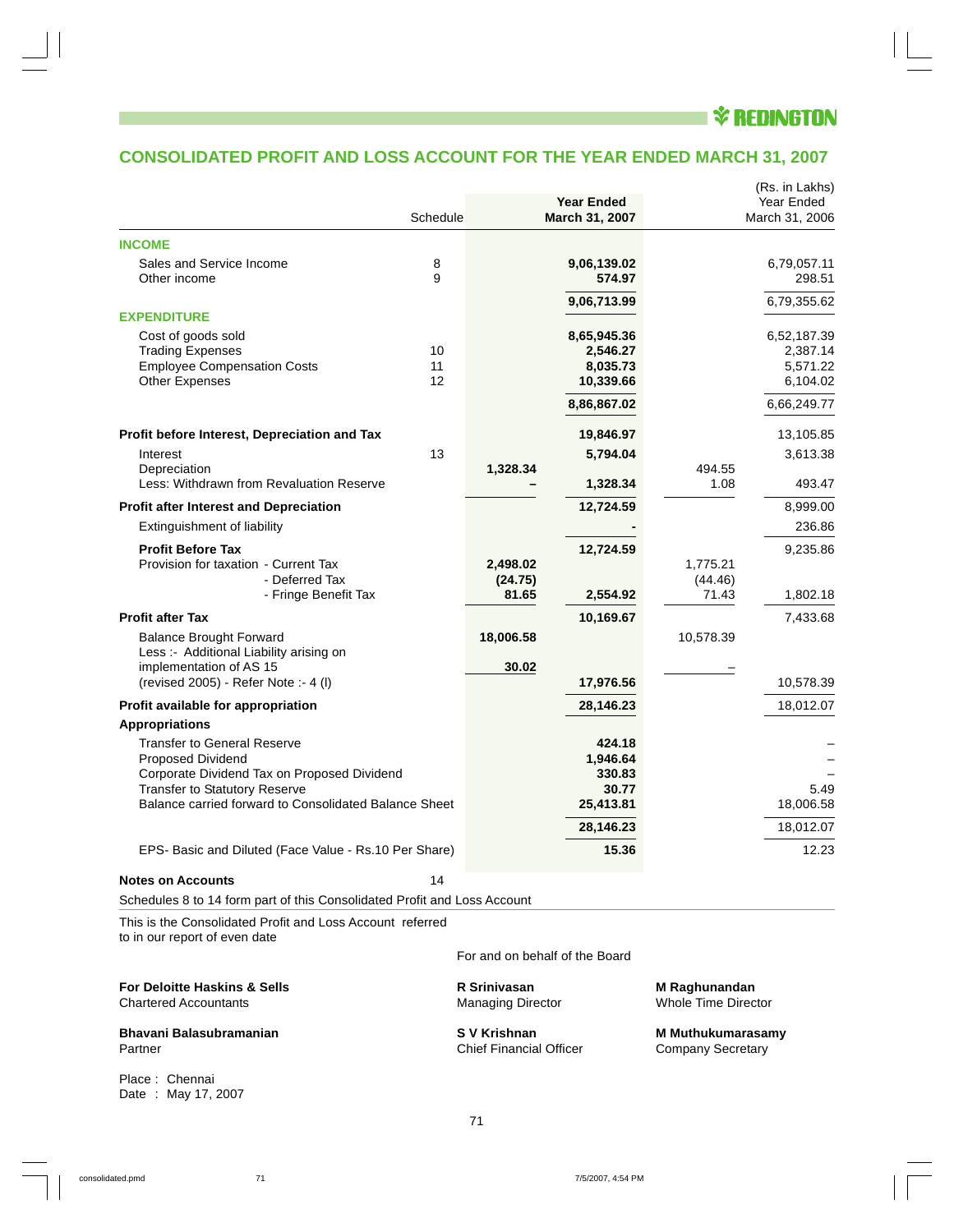**Annual Report 2006-07**

Annual Report 2006-07

 $\begin{array}{c} \end{array}$ 

 $\overline{a}$ 

### **CONSOLIDATED CASH FLOW STATEMENT FOR THE YEAR ENDED MARCH 31, 2007**

| <b>Particulars</b>                                                                                                                                                                                                                                                                                            | Year Ended March 31, 2007                                          | Year Ended March 31, 2006                                                             | (Rs. in Lakhs)     |
|---------------------------------------------------------------------------------------------------------------------------------------------------------------------------------------------------------------------------------------------------------------------------------------------------------------|--------------------------------------------------------------------|---------------------------------------------------------------------------------------|--------------------|
| <b>Cash flow from operating activities:</b><br>Net Profit before taxation<br>Adjustments for:<br>- Depreciation<br>- Interest Expense<br>- Interest income<br>- Provision for Doubtful debts<br>- Provision for Doubtful debts written back<br>- Unrealised Foreign Exchange<br>- Extinguishment of Liability | 12,724.59<br>1,328.34<br>5,794.04<br>(365.14)<br>594.35<br>(46.37) | 9,235.86<br>493.47<br>3,613.38<br>(241.15)<br>252.16<br>(3.03)<br>(27.08)<br>(236.86) |                    |
| - Profit on redemption of investment in mutual funds<br>- (Profit) / Loss on sale of fixed assets                                                                                                                                                                                                             | (1.29)<br>(24.74)                                                  | 3.63                                                                                  |                    |
| Operating Profit before working capital changes<br>Increase in Sundry Debtors<br>Decrease / (Increase) in Loans and advances<br>Increase in Inventories<br>Increase in Current liabilities                                                                                                                    | 20,003.78<br>(20, 248.05)<br>2,468.91<br>(16,655.99)<br>8,317.66   | 13,090.38<br>(21,088.34)<br>(1,745.93)<br>(28, 308.28)<br>24,279.16                   |                    |
| Cash used in operations                                                                                                                                                                                                                                                                                       | (6, 113.69)                                                        | (13,773.01)                                                                           |                    |
| Income tax / Fringe Benefit tax paid<br>(net of refunds received)                                                                                                                                                                                                                                             | (2, 168.73)                                                        | (1,677.50)                                                                            |                    |
| Net Cash used in operating activities                                                                                                                                                                                                                                                                         | (8, 282.42)                                                        |                                                                                       | (15, 450.51)       |
| <b>Cash flow from investing activities:</b><br>Purchase of fixed assets<br>Proceeds from sale of fixed assets<br>Interest received<br>Purchase of investments<br>Proceeds from redemption of investments<br>Investments made<br>Acquisition of subsidiaries                                                   | (3, 155.67)<br>114.55<br>430.38<br>(1,000.00)<br>1,001.29          | (1,368.03)<br>85.19<br>215.97<br>(3.71)<br>308.47                                     |                    |
| Net Cash used in investing activities                                                                                                                                                                                                                                                                         | (2,609.45)                                                         |                                                                                       | (762.11)           |
| <b>Cash flow from financing activities:</b><br>Proceeds from issue of share capital (Net of issue expenses)<br>Proceeds from short term borrowings (Net)<br>Proceeds from short term borrowings - ESPS Trust<br>Repayment of short term borrowings - ESPS Trust<br>Interest paid                              | 15,519.94<br>12,286.98<br>5,130.54<br>(5, 130.54)<br>(5,835.20)    | 2,215.10<br>24,895.13<br>(3,676.44)                                                   |                    |
| Net Cash generated from financing activities                                                                                                                                                                                                                                                                  | 21,971.72                                                          |                                                                                       | 23,433.79          |
| Net increase in cash and cash equivalents                                                                                                                                                                                                                                                                     | 11,079.85                                                          |                                                                                       | 7,221.17           |
| Cash and cash equivalents at the beginning of the year<br><b>Currency Translation Adjustment</b>                                                                                                                                                                                                              | 9,663.52<br>(799.41)                                               |                                                                                       | 2,113.14<br>329.21 |
| Cash and cash equivalents at the end of the year                                                                                                                                                                                                                                                              | 19,943.96                                                          |                                                                                       | 9,663.52           |

This is the consolidated cash flow referred to in our report of even date

**For Deloitte Haskins & Sells**<br>
Chartered Accountants<br>
Chartered Accountants<br>
Managing Director<br>
Managing Director<br>
Whole Time Director Chartered Accountants

**Bhavani Balasubramanian S V Krishnan S V Krishnan M Muthukumarasamy**<br>Partner Company Secretary Company Secretary Place : Chennai Date : May 17, 2007

For and on behalf of the Board

72

**Chief Financial Officer** 

 $\overline{\phantom{a}}$ 

 $\perp$ 

 $\overline{1}$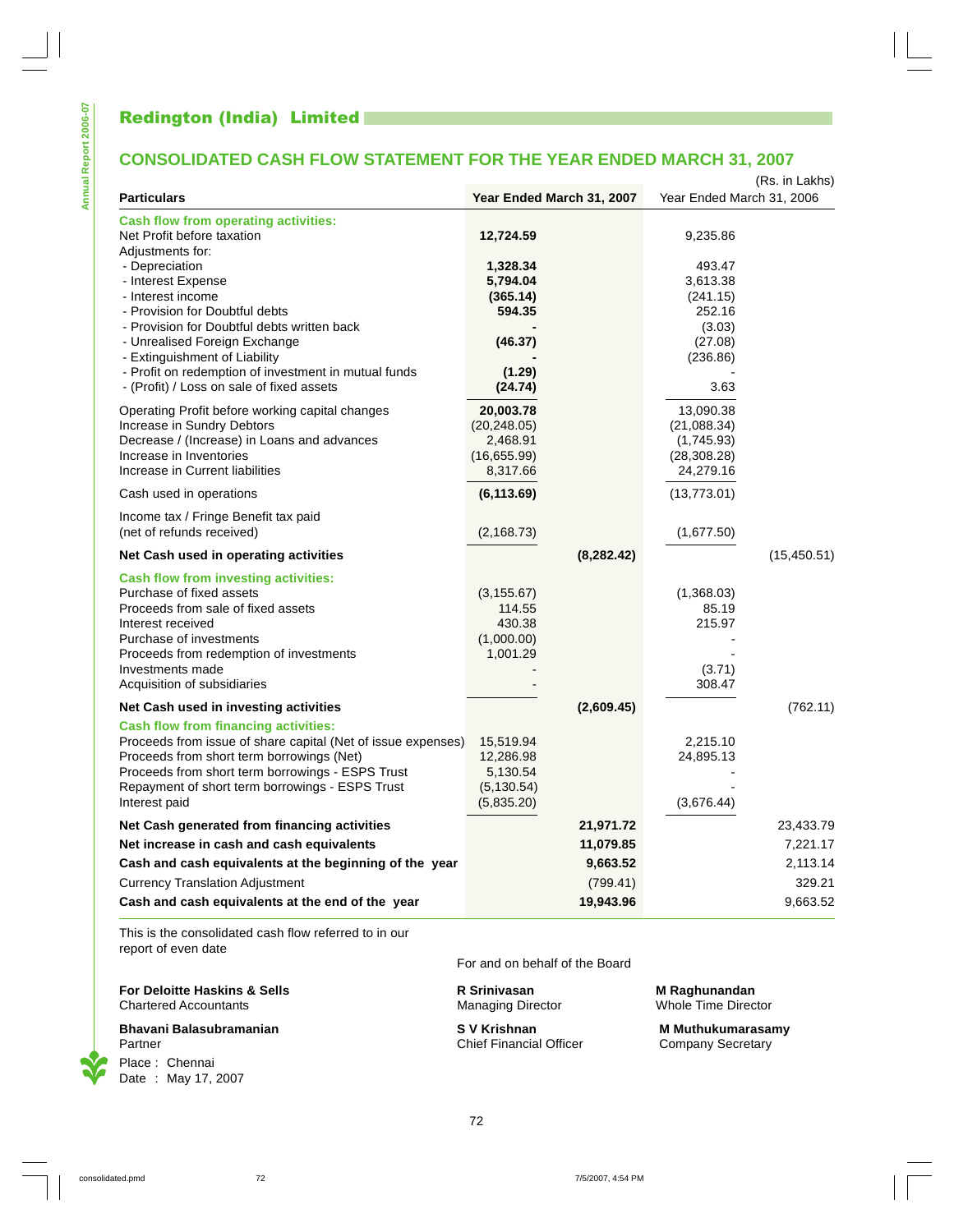■ **\* REDINGTON** 

 $\vert \vert$ 

 $\|$ 

# **Schedules forming part of Consolidated Balance Sheet**

|                                                                                                                                                                                                     |             |            |                 | (Rs. in Lakhs) |
|-----------------------------------------------------------------------------------------------------------------------------------------------------------------------------------------------------|-------------|------------|-----------------|----------------|
|                                                                                                                                                                                                     |             | As at      |                 | As at          |
|                                                                                                                                                                                                     |             | 31.03.2007 |                 | 31.03.2006     |
| <b>SCHEDULE 1</b>                                                                                                                                                                                   |             |            |                 |                |
| <b>Share Capital</b>                                                                                                                                                                                |             |            |                 |                |
| <b>Authorised</b>                                                                                                                                                                                   |             |            |                 |                |
| 8,50,00,000 Equity Shares of Rs.10/- each                                                                                                                                                           |             | 8,500.00   |                 | 8,500.00       |
| <b>Issued, Subscribed and Paid up</b><br>7,78,65,746 (Previous year 6,30,82,246)<br>Equity Shares of Rs.10/- each Fully Paid up -<br>Refer Note :- 4 (a)<br>(includes 1,46,93,796 shares issued for |             | 7,786.57   |                 | 6,308.22       |
| consideration other than cash)                                                                                                                                                                      |             | 7,786.57   |                 | 6,308.22       |
| <b>SCHEDULE 2</b>                                                                                                                                                                                   |             |            |                 |                |
| <b>Reserves and Surplus</b>                                                                                                                                                                         |             |            |                 |                |
| <b>Capital Reserve</b>                                                                                                                                                                              |             |            |                 |                |
| Balance as on 01.04.2006<br>Adjusted during the year                                                                                                                                                | 504.74      |            | 13.61<br>491.13 |                |
| Adjustments on consolidation                                                                                                                                                                        | (237.23)    |            |                 |                |
| Currency translation adjustment                                                                                                                                                                     | (8.79)      | 258.72     |                 | 504.74         |
| <b>Securities Premium Account</b>                                                                                                                                                                   |             |            |                 |                |
| Balance as on 01.04.2006                                                                                                                                                                            | 19,465.30   |            | 17,488.28       |                |
| Received during the year                                                                                                                                                                            | 14,435.23   |            | 1,977.02        |                |
| Expenses incurred on issue of equity shares                                                                                                                                                         |             |            |                 |                |
| (Refer Note 4 (c))                                                                                                                                                                                  | (1, 109.09) | 32,791.44  |                 | 19,465.30      |
| <b>General Reserve</b>                                                                                                                                                                              |             | 424.18     |                 |                |
| <b>Statutory Reserve</b>                                                                                                                                                                            |             |            |                 |                |
| Balance as on 01.04.2006                                                                                                                                                                            | 5.49        |            |                 |                |
| Appropriations during the year                                                                                                                                                                      | 30.77       |            | 5.49            |                |
| Currency translation adjustment                                                                                                                                                                     | (1.32)      | 34.94      |                 | 5.49           |
| <b>Fixed Asset Revaluation Reserve</b>                                                                                                                                                              |             |            |                 |                |
| Balance as on 01.04.2006                                                                                                                                                                            | 54.85       |            | 55.93           |                |
| Withdrawn during the year                                                                                                                                                                           |             |            | (1.08)          |                |
| Reversed during the year                                                                                                                                                                            | (54.85)     |            |                 |                |
|                                                                                                                                                                                                     |             |            |                 | 54.85          |
| <b>Foreign Currency Translation Reserve</b>                                                                                                                                                         |             |            |                 |                |
| Balance as on 01.04.2006                                                                                                                                                                            | 32.87       |            | (69.37)         |                |
| Adjustments during the year                                                                                                                                                                         | (329.89)    | (297.02)   | 102.24          | 32.87          |
| <b>Profit and Loss Account</b>                                                                                                                                                                      |             |            |                 |                |
| Brought forward from Profit and Loss Account                                                                                                                                                        | 25,413.81   |            | 18,006.58       |                |
| Adjustments on consolidation                                                                                                                                                                        | (3,851.40)  | 21,562.41  | (1,092.14)      | 16,914.44      |
|                                                                                                                                                                                                     |             | 54,774.67  |                 | 36,977.69      |
|                                                                                                                                                                                                     |             |            |                 |                |

L

 $\begin{array}{c} \perp \\ \perp \\ \end{array}$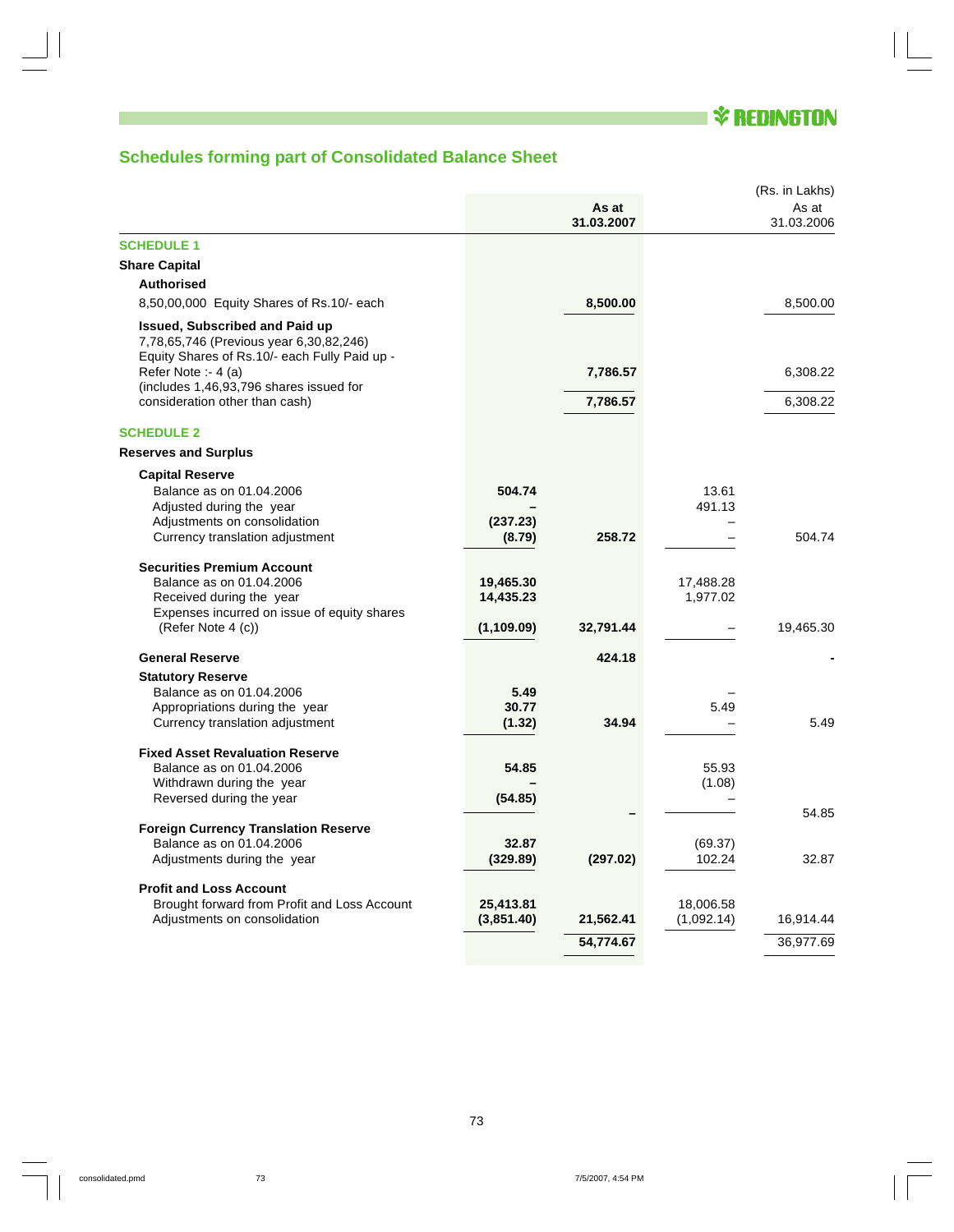# **Schedules forming part of Consolidated Balance Sheet**

|                                                          |           |            |           | (Rs. in Lakhs) |
|----------------------------------------------------------|-----------|------------|-----------|----------------|
|                                                          |           | As at      |           | As at          |
|                                                          |           | 31.03.2007 |           | 31.03.2006     |
| <b>SCHEDULE 3</b>                                        |           |            |           |                |
| <b>Secured Loans</b>                                     |           |            |           |                |
| Working Capital Demand Loan / Cash Credit                |           | 12,432.15  |           | 8,051.84       |
| (Refer note :- $4(e)$ )                                  |           | 12,432.15  |           | 8,051.84       |
| <b>SCHEDULE 4</b>                                        |           |            |           |                |
| <b>Unsecured Loans</b>                                   |           |            |           |                |
| <b>Commercial Paper</b>                                  |           | 10,000.00  |           | 10,000.00      |
| <b>Short Term Loans from Banks</b><br><b>FCNRB Loans</b> |           |            | 1,000.00  |                |
| Short Term Loans / Cash Credit                           | 37,694.94 |            | 28,788.27 |                |
|                                                          |           | 37,694.94  |           | 29,788.27      |
|                                                          |           | 47,694.94  |           | 39,788.27      |
|                                                          |           |            |           |                |

 $\perp$ 

 $\overline{1}$ 

### **SCHEDULE 5 – Fixed Assets**

|                            | (Rs. in Lakhs)      |                                                       |                  |                    |                           |                     |                     |                                                                                      |          |              |                           |                     |                            |                     |
|----------------------------|---------------------|-------------------------------------------------------|------------------|--------------------|---------------------------|---------------------|---------------------|--------------------------------------------------------------------------------------|----------|--------------|---------------------------|---------------------|----------------------------|---------------------|
| <b>Description</b>         |                     |                                                       |                  | <b>Gross Block</b> |                           |                     |                     |                                                                                      |          | Depreciation |                           |                     | <b>Net Block</b>           |                     |
|                            | 01.04.2006<br>As at | Assets of subsidiaries<br>acquired during<br>the year | <b>Additions</b> | Disposals          | adjustment<br>Translation | As at<br>31.03.2007 | As at<br>01.04.2006 | Accumulated Depreciation<br>on assets of subsidiaries<br>during the year<br>acquired | 2006-07  | Deletions    | adjustment<br>Translation | 31.03.2007<br>As at | 31.03.2007<br>As at        | 31.03.2006<br>As at |
| A.Tangible Assets          |                     |                                                       |                  |                    |                           |                     |                     |                                                                                      |          |              |                           |                     |                            |                     |
| Land                       | 148.49              | $\blacksquare$                                        | 427.76           | 27.28              |                           | 548.97              |                     |                                                                                      |          |              |                           |                     | 548.97                     | 148.49              |
| <b>Buildings</b>           | 757.65              |                                                       |                  | 76.91              |                           | 680.74              | 90.09               |                                                                                      | 11.11    | 19.38        |                           | 81.82               | 598.92                     | 667.56              |
| Plant and Machinery        | 379.47              |                                                       | 213.77           | 1.01               |                           | 592.23              | 106.72              |                                                                                      | 49.94    | 0.22         |                           | 156.44              | 435.79                     | 272.75              |
| Furniture & Fixtures       | 1,621.29            | $\blacksquare$                                        | 1,063.92         | 29.64              | (50.80)                   | 2,604.77            | 770.49              | $\blacksquare$                                                                       | 289.42   | 18.39        | (15.53)                   |                     | 1,025.99 1,578.78          | 850.80              |
| Office Equipments          | 341.05              | ÷,                                                    | 120.38           | 0.77               | (4.32)                    | 456.34              | 113.53              | $\blacksquare$                                                                       | 44.18    | 0.16         | (1.81)                    | 155.74              | 300.60                     | 227.52              |
| Computers                  | 1,378.76            | $\blacksquare$                                        | 359.99           | 0.72               | (4.04)                    | 1,733.99            | 984.76              | $\blacksquare$                                                                       | 169.42   | 0.50         | (1.94)                    | 1,151.74            | 582.25                     | 394.00              |
| Vehicles                   | 287.22              | ٠                                                     | 167.54           | 62.65              | (6.07)                    | 386.04              | 96.05               |                                                                                      | 58.86    | 15.67        | (3.15)                    | 136.09              | 249.95                     | 191.17              |
| <b>B.Intangible Assets</b> |                     |                                                       |                  |                    |                           |                     |                     |                                                                                      |          |              |                           |                     |                            |                     |
| Software                   | 481.04              | $\blacksquare$                                        | 720.81           |                    | (29.42)                   | 1,172.43            | 455.46              | $\blacksquare$                                                                       | 705.41   |              | (28.58)                   | 1,132.29            | 40.14                      | 25.58               |
| Total                      | 5,394.97            |                                                       | 3,074.17         | 198.98             | (94.65)                   | 8,175.51            | 2,617.10            | ٠                                                                                    | 1,328.34 | 54.32        | (51.01)                   |                     | 3,840.11 4,335.40 2,777.87 |                     |
| Previous Year              | 3,832.58            | 321.29                                                | 1,325.69         | 102.90             | 18.31                     | 5,394.97            | 1,991.58            | 135.66                                                                               | 494.55   | 14.08        | 9.39                      | 2,617.10 2,777.87   |                            |                     |

Note:

\* Includes Rs.66.52 lakhs of revalued cost and Rs.11.67 lakhs being accumulated amounts recouped out of revaluation reserves

**Vehicles include assets acquired under finance lease arrangement of Rs.19.93 Lakhs (31.03.2006-Rs.71.04 Lakhs) and net carrying amount of Rs.15.15 Lakhs (31.03.2006-Rs.55.70 Lakhs)**

74

 $\begin{array}{c} \end{array}$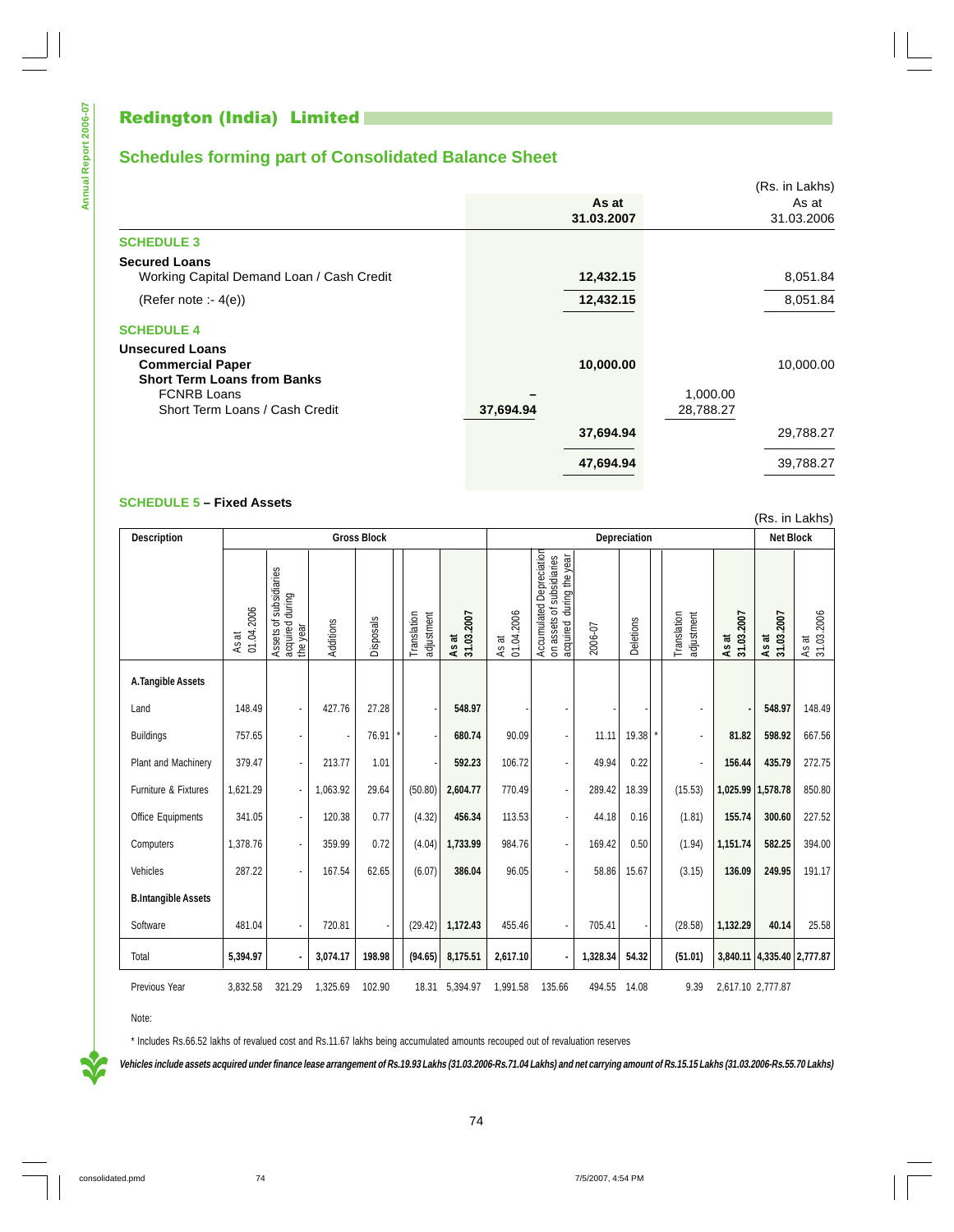■ **\* REDINGTON** 

 $\vert \vert$ 

 $\overline{1}$ 

# **Schedules forming part of Consolidated Balance Sheet**

|                                                                                                                                                                                            |                                                    |                     |                                         | (Rs. in Lakhs)      |
|--------------------------------------------------------------------------------------------------------------------------------------------------------------------------------------------|----------------------------------------------------|---------------------|-----------------------------------------|---------------------|
|                                                                                                                                                                                            |                                                    | As at<br>31.03.2007 |                                         | As at<br>31.03.2006 |
| <b>SCHEDULE 6</b>                                                                                                                                                                          |                                                    |                     |                                         |                     |
| <b>Current Assets, Loans and Advances</b>                                                                                                                                                  |                                                    |                     |                                         |                     |
| <b>Inventories</b><br>Trading Stocks (Refer Note :- 4 (p))<br>Service Spares                                                                                                               | 64,311.16<br>484.86                                |                     | 46,919.86<br>1,220.17                   |                     |
| <b>Sundry Debtors (Unsecured)</b>                                                                                                                                                          |                                                    | 64,796.02           |                                         | 48,140.03           |
| Over Six Months<br><b>Considered Good</b><br><b>Considered Doubtful</b>                                                                                                                    | 1,052.18<br>633.88                                 |                     | 263.17<br>260.97                        |                     |
|                                                                                                                                                                                            | 1,686.06                                           |                     | 524.14                                  |                     |
| Less than Six Months<br><b>Considered Good</b><br><b>Considered Doubtful</b>                                                                                                               | 76,841.28                                          |                     | 57,976.59                               |                     |
| Less: Provision for Doubtful Debts                                                                                                                                                         | 78,527.34<br>633.88                                | 77,893.46           | 58,500.73<br>260.97                     | 58,239.76           |
| <b>Cash and Bank Balances</b>                                                                                                                                                              |                                                    |                     |                                         |                     |
| Cash on Hand<br>Remittances in Transit<br><b>Balances with Banks</b>                                                                                                                       | 55.22                                              |                     | 69.36<br>6.28                           |                     |
| - On Current Account<br>- On Deposit Account Unutilized IPO proceeds                                                                                                                       | 9,376.95                                           |                     | 8,856.55                                |                     |
| Refer note 4(d)<br>- On Other Deposits including towards Bank guarantee                                                                                                                    | 9,890.67<br>621.12                                 | 19,943.96           | 731.33                                  | 9,663.52            |
| <b>Loans and Advances</b>                                                                                                                                                                  |                                                    |                     |                                         |                     |
| <b>Secured and Considered Good</b><br>(Secured on deposit of title deed relating to property)                                                                                              | 12.53                                              |                     | 12.98                                   |                     |
| <b>Unsecured and Considered Good:</b>                                                                                                                                                      |                                                    |                     |                                         |                     |
| Advances Recoverable in Cash or in kind for value<br>to be received<br><b>Other Advances</b><br>Deposits<br><b>Balances with Customs</b><br>Advance Payment of Income Tax including Fringe | 2,335.17<br>2,397.84<br>953.43<br>165.38           |                     | 5,106.99<br>1,373.40<br>496.12<br>34.76 |                     |
| Benefit Tax and Tax Deducted at Source                                                                                                                                                     | 5,289.51                                           | 11,153.86           | 4,496.56                                | 11,520.81           |
|                                                                                                                                                                                            |                                                    | 1,73,787.30         |                                         | 1,27,564.12         |
| <b>SCHEDULE 7</b><br><b>Current Liabilities and Provisions</b>                                                                                                                             |                                                    |                     |                                         |                     |
| <b>Current Liabilities</b><br><b>Sundry Creditors</b>                                                                                                                                      | 37,884.48                                          |                     | 31,310.20                               |                     |
| Interest accrued but not due<br>Expenses Payable<br><b>Other Liabilities</b>                                                                                                               | 30.19<br>6,872.98<br>6,469.69                      | 51,257.34           | 230.31<br>4,407.41<br>4,749.43          | 40,697.35           |
| <b>Provisions</b>                                                                                                                                                                          |                                                    |                     |                                         |                     |
| <b>Proposed Dividend</b><br>Corporate Dividend Tax on Proposed Dividend<br>Provision For Taxation<br>Provision For Fringe Benefit Tax<br>Provision For Leave Encashment                    | 1,946.64<br>330.83<br>5,114.15<br>151.73<br>127.02 |                     | 4,369.54<br>71.43<br>103.96             |                     |
| Provision For Gratuity / End of Service Indemnity                                                                                                                                          | 375.82                                             | 8,046.19            | 242.50                                  | 4,787.43            |
|                                                                                                                                                                                            |                                                    | 59,303.53           |                                         | 45,484.78           |

i,

 $\begin{array}{c} \perp \\ \perp \\ \end{array}$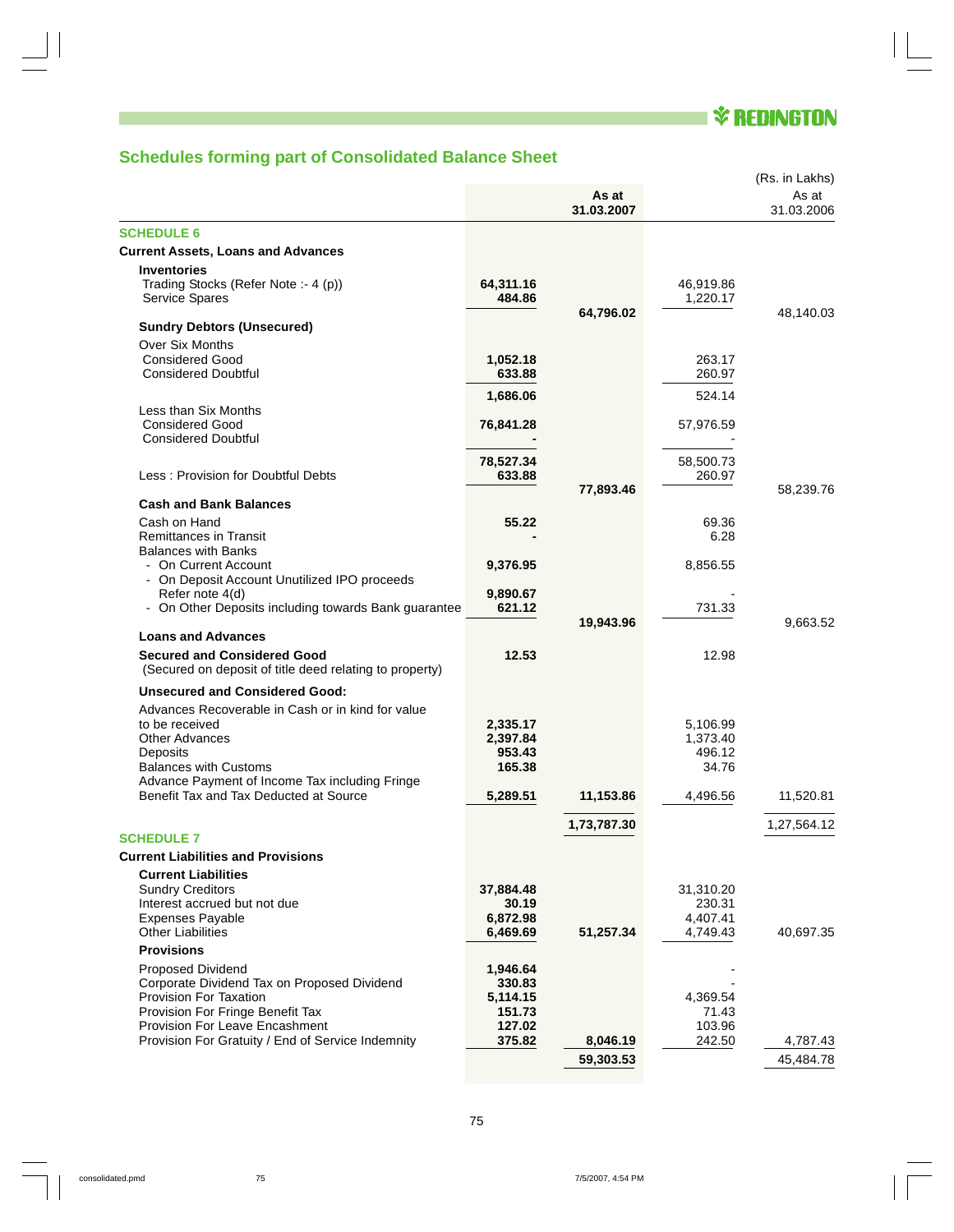# **Schedules forming part of Consolidated Profit and Loss account**

|                                                              | <b>Year Ended</b> | Year Ended     |  |
|--------------------------------------------------------------|-------------------|----------------|--|
|                                                              | March 31, 2007    | March 31, 2006 |  |
| <b>SCHEDULE 8</b>                                            |                   |                |  |
| <b>Sales and Service Income</b>                              |                   |                |  |
| <b>Sales</b>                                                 | 8,48,044.66       | 6,39,958.57    |  |
| Service Income                                               | 18,098.30         | 9,032.41       |  |
| Suppliers Rebates and Discounts (Net)                        | 39,996.06         | 30,066.13      |  |
|                                                              | 9,06,139.02       | 6,79,057.11    |  |
| <b>SCHEDULE 9</b>                                            |                   |                |  |
| <b>Other Income</b>                                          |                   |                |  |
| Interest Income                                              | 365.14            | 241.15         |  |
| Bad debts written off in earlier years recovered             | 68.99             | 10.65          |  |
| Provision for Doubtful Debts no longer required written back |                   | 3.03           |  |
| Profit on sale of asset (Net)                                | 24.74             | (3.63)         |  |
| Profit on redemption of Investments in Mutual funds          | 1.29              |                |  |
| Miscellaneous Income                                         | 114.81            | 47.31          |  |
|                                                              | 574.97            | 298.51         |  |
| <b>SCHEDULE 10</b>                                           |                   |                |  |
| <b>Trading Expenses</b>                                      |                   |                |  |
| Freight                                                      | 2,260.07          | 2,208.44       |  |
| <b>Commercial Taxes</b>                                      | 278.93            | 170.28         |  |
| Consumables                                                  | 7.27              | 8.42           |  |
|                                                              | 2,546.27          | 2,387.14       |  |
|                                                              |                   |                |  |
| <b>SCHEDULE 11</b>                                           |                   |                |  |
| <b>Employee Compensation Costs</b>                           |                   |                |  |
| <b>Salaries and Bonus</b>                                    | 7,508.12          | 5,077.30       |  |
| Contribution to Provident Fund and other Funds               | 186.43            | 156.38         |  |
| <b>Welfare Expenses</b>                                      | 239.25            | 184.47         |  |
| Leave Encashment                                             | 43.58             | 42.75          |  |
| Gratuity / End of service indemnity                          | 58.35             | 110.32         |  |
|                                                              | 8,035.73          | 5,571.22       |  |

 $\begin{array}{c} \perp \\ \perp \\ \vdots \end{array}$ 

 $\overline{1}$ 

76

 $\frac{1}{2}$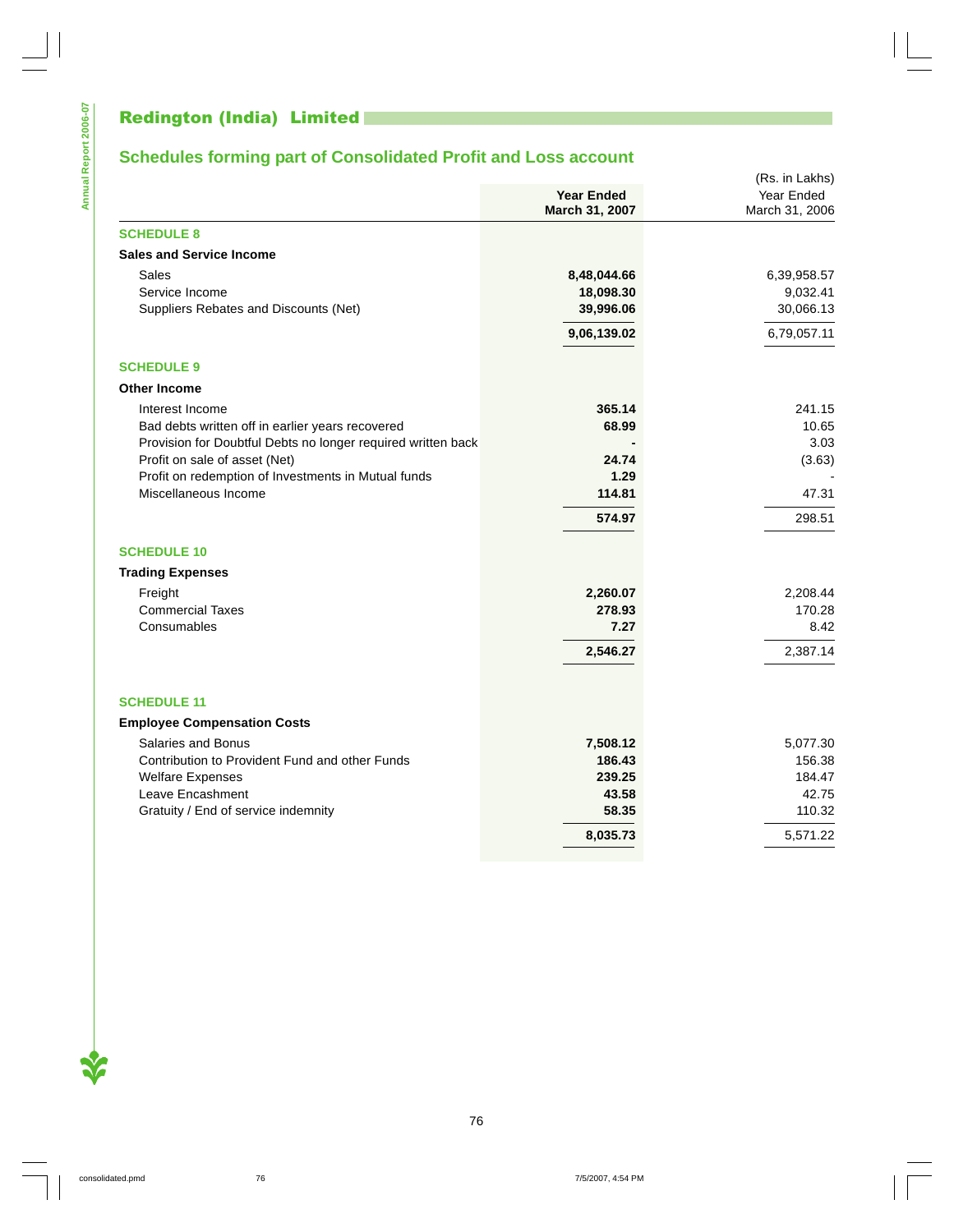

 $\perp$ 

 $\|$ 

# **Schedules forming part of Consolidated Profit and Loss account**

|                                                           |                   | (Rs. in Lakhs)  |
|-----------------------------------------------------------|-------------------|-----------------|
|                                                           | <b>Year Ended</b> | Year Ended      |
|                                                           | March 31, 2007    | March 31, 2006  |
| <b>SCHEDULE 12</b>                                        |                   |                 |
| <b>Other Expenses</b>                                     |                   |                 |
| Rent                                                      | 1,309.02          | 726.37          |
| Repairs and Maintenance                                   | 528.47            | 579.96          |
| <b>Utilities</b>                                          | 220.33            | 150.71          |
| Insurance                                                 | 955.22            | 554.35          |
| Rates and Taxes                                           | 19.94             | 28.88           |
| <b>Printing and Stationery</b>                            | 194.92            | 141.62          |
| Advertisement / Sales promotion                           | 1,072.42          | 502.39          |
| Communication                                             | 896.32            | 713.26          |
| Travel                                                    | 957.64            | 550.67          |
| Conveyance                                                | 161.12            | 152.95          |
| <b>Consultancy Charges</b>                                | 316.08            | 340.56          |
| <b>Bad Debts</b>                                          | 265.80            | 190.35          |
| Less: Written off against opening provision               | 204.73<br>61.07   | 112.64<br>77.71 |
| Provision for doubtful debts                              | 594.35            | 252.16          |
| Exchange loss(Net)                                        | 202.08            | (136.42)        |
| Auditor's Remuneration (including subsidiaries' auditors) | 127.11            | 110.50          |
| <b>Factoring Expenses</b>                                 | 840.04            | 203.67          |
| Bank charges                                              | 744.27            | 554.73          |
| <b>Directors' Sitting Fees</b>                            | 1.05              |                 |
| Directors' Commission                                     | 12.45             |                 |
| Miscellaneous Expenses                                    | 1,125.76          | 599.95          |
|                                                           | 10,339.66         | 6,104.02        |
| <b>SCHEDULE 13</b>                                        |                   |                 |
| <b>Interest</b>                                           |                   |                 |
| Interest on Loans                                         |                   |                 |
| To Banks                                                  | 4,076.14          | 2,701.70        |
| <b>To Mutual Funds</b>                                    | 1,230.90          | 380.87          |
| To Others                                                 | 3.18              | 48.99           |
| Interest on Debentures                                    | 483.14            | 479.46          |
| Interest on Finance Leases                                | 0.68              | 2.36            |
|                                                           | 5,794.04          | 3,613.38        |
|                                                           |                   |                 |

 $\begin{array}{c} \perp \\ \perp \\ \end{array}$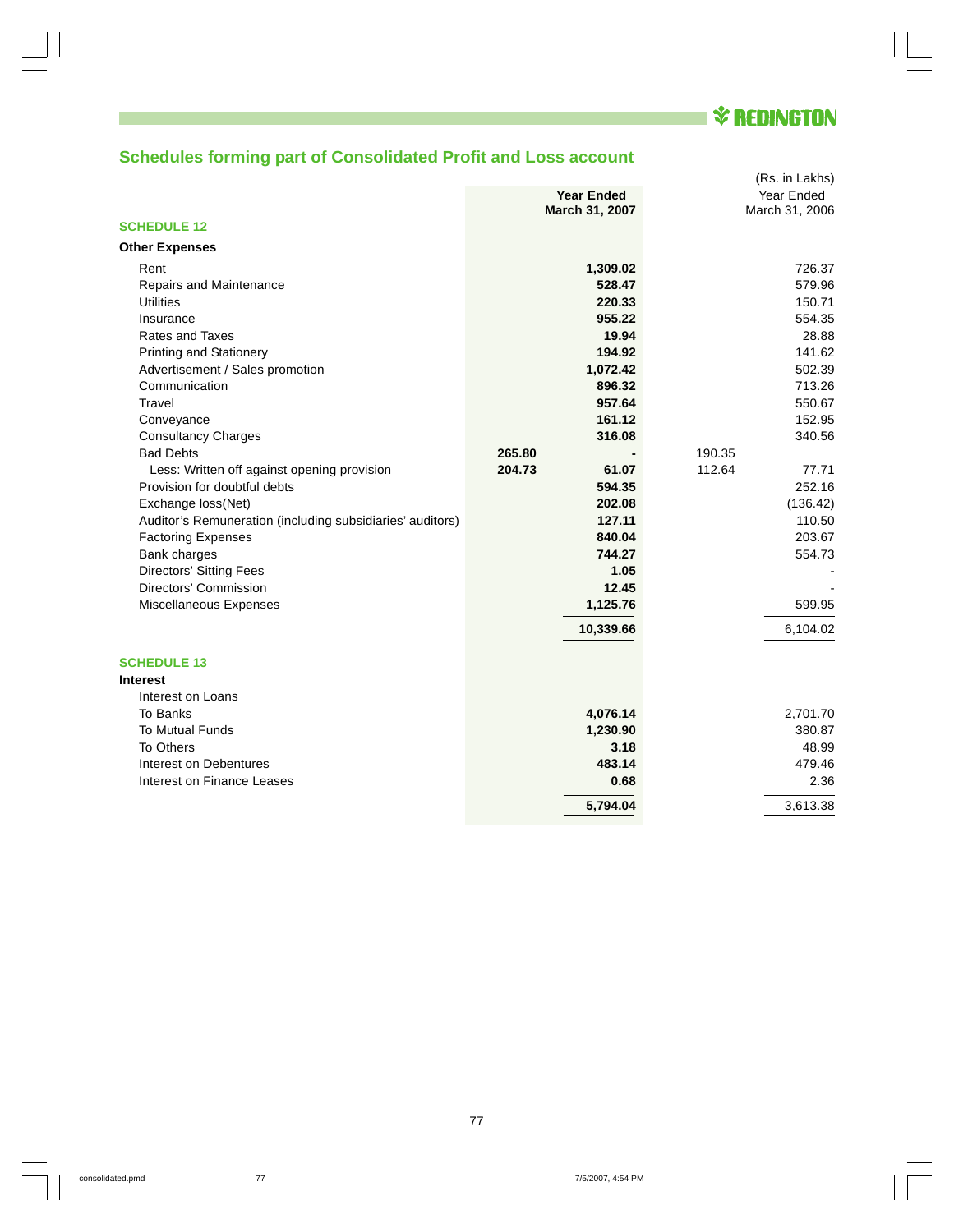### **Schedules forming part of Consolidated Balance Sheet and Profit and Loss Account SCHEDULE 14**

#### **Notes to consolidated accounts for the year ended March 31, 2007**

#### **1. Status and Operations**

Redington (India) Limited (Company), a company incorporated under the Indian Companies Act is the distributor for Information Technology products, Telecom products and Consumer durables for Indian market. The Company also renders after sales service. The Company has wholly owned subsidiaries in Middle East and Singapore viz. Redington Gulf FZE and Redington Distribution Pte. Ltd. The principal activity of Redington Gulf FZE and its subsidiaries is wholesale distribution of Information Technology products, their parts and their subsequent after sales service in Middle East and African markets. The principal activity of Redington Distribution Pte Limited and its subsidiary is wholesale distribution of Information Technology products and their parts in Singapore and Bangladesh.

#### **2. Basis of consolidation**

The consolidated financial statements comprises financial statements of Redington (India) Limited and its subsidiaries, drawn up to March 31, 2007. The consolidated financial statements have been prepared, in accordance with the Accounting Standard 21, "**Consolidated Financial Statements**" issued by the Institute of Chartered Accountants of India. Subsidiary companies considered in these consolidated financial statements are:

#### A. Immediate Subsidiaries

| Name of the company                           | Country of    | Effective date of   | Ownership |
|-----------------------------------------------|---------------|---------------------|-----------|
|                                               | incorporation | control/acquisition | Interest% |
| Nook Holdings Private Limited                 | India         | April 1, 1995       | 100%      |
| Redington (India) Investments Private Limited | India         | June 28, 1995       | 100%      |
| Redington Gulf FZE                            | Dubai, UAE    | April 1, 2004       | 100%      |
| Redington Distribution Pte. Limited           | Singapore     | April 1, 2005       | 100%      |
| Cadensworth (India) Private Ltd.              | India         | April 1, 2005       | 100%      |

#### B. Subsidiaries of Redington Gulf FZE

| Name of the company               | Country of     | Effective date of        | Ownership | <b>Beneficial</b> |
|-----------------------------------|----------------|--------------------------|-----------|-------------------|
|                                   | incorporation  | investment / acquisition | Interest% | Interest%         |
| Redington Egypt Ltd               | Egypt          | February 9, 2000         | 99%       | 100%              |
| Redington Nigeria Ltd             | Nigeria        | October 15, 2002         | 100%      | 100%              |
| Redington Gulf & Co. LLC          | Oman           | November 11, 2003        | 70%       | 100%              |
| Redington Kenya Ltd               | Kenya          | July 19, 2004            | 100%      | 100%              |
| Cadensworth FZE                   | Dubai, UAE     | March 29, 2005           | 100%      | 100%              |
| Redington Middle East LLC         | Dubai          | July 1, 2005             | 49%       | 100%              |
| Redington Arabia Limited          | Saudi Arabia   | December 1, 2005         | 100%      | 100%              |
| Redington Africa Distribution FZE | Dubai, UAE     | December 1, 2005         | 100%      | 100%              |
| <b>Redington Qatar WLL</b>        | Qatar          | December 1, 2005         | 51%       | 100%              |
| Redington Bahrain SPC *           | <b>Bahrain</b> | March 26,2007            | 100%      | 100%              |

\* Yet to commence commercial operations

#### C. Subsidiary of Redington Distribution Pte. Ltd.

| Name of the company          | Country of    | Effective date | Ownership | <b>Beneficial</b> |
|------------------------------|---------------|----------------|-----------|-------------------|
|                              | incorporation | of acquisition | Interest% | Interest%         |
| Redington Bangladesh Limited | Bangladesh    | June 24, 2005  | 99%       | 100%              |

Results of subsidiaries acquired are included in the consolidated Profit and Loss account from the date of acquisition.

78

The following have been considered in preparing the consolidated financial statements:

- a. Financial Statements of Redington (India) Limited, Cadensworth (India) Private Limited, Nook Holdings Private Limited and Redington (India) Investments Private Limited audited by Deloitte Haskins and Sells, Chennai.
- b. Consolidated financial statements of Redington Gulf FZE audited by Deloitte & Touche (M.E.)
- c. Consolidated financial statements of Redington Distribution Pte. Limited audited by Ernst & Young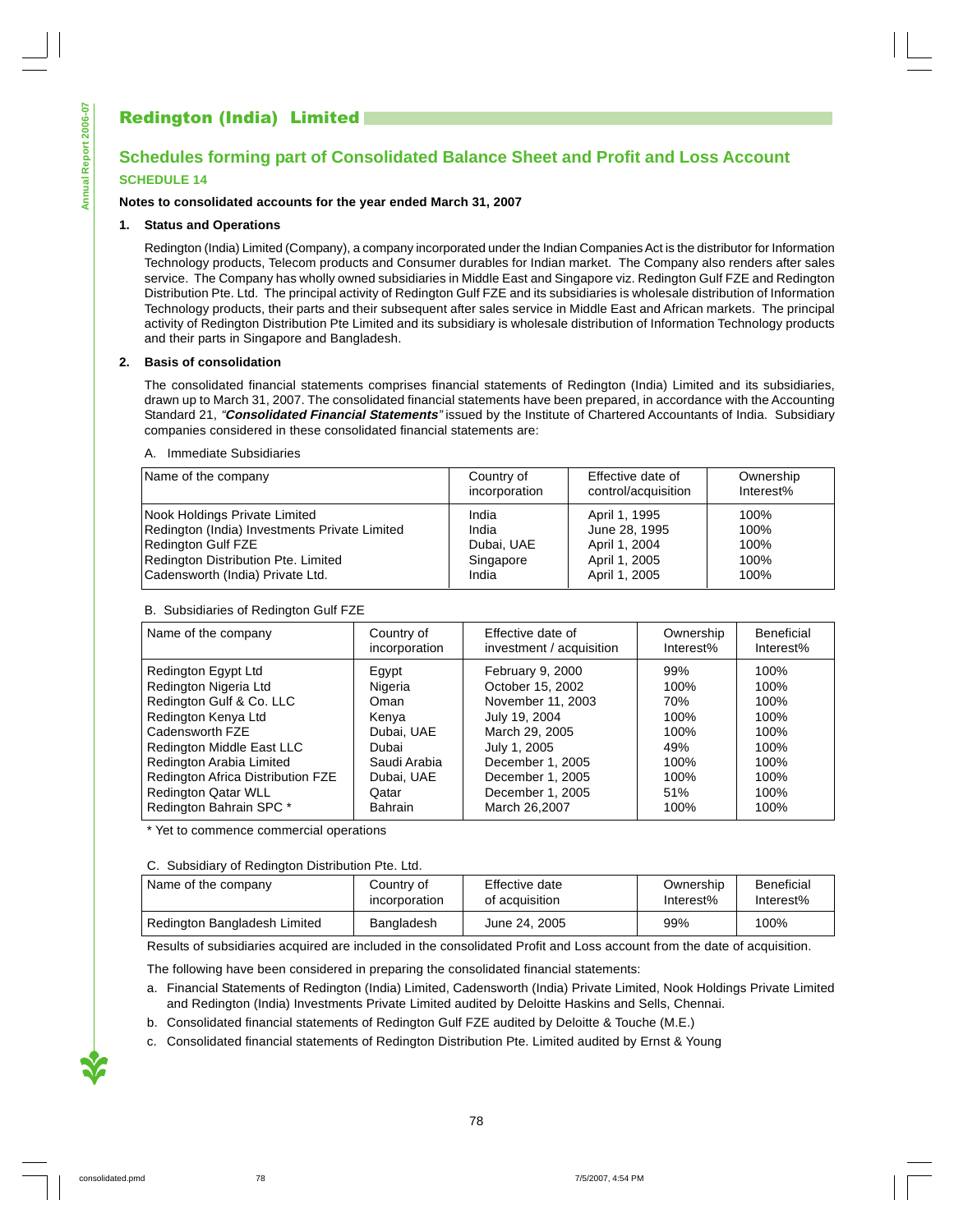#### **Notes to consolidated accounts for the year ended March 31, 2007** (Contd.)

The audited financial statements of the parent company and its Indian subsidiaries and the consolidated financial statements of Redington Gulf FZE and Redington Distribution Pte Limited used in the consolidation are drawn up to the same reporting date as of the Company.

The consolidated financial statements have been prepared on the following basis:

- a) The financial statements of the Company and its subsidiary companies have been combined on a line-by-line basis by adding together like items of assets, liabilities, income and expenses. Inter company balances and transactions and unrealized profits or losses have been fully eliminated.
- b) Goodwill arising on consolidation represents the excess of carrying cost of acquisition of subsidiaries over the net worth of the respective subsidiaries. Capital Reserve arising on consolidation represents the excess of net worth over the carrying cost of acquisition of the respective subsidiaries. Such capital reserve has been adjusted against the Goodwill in the presentation of consolidated financial statements.

#### **3. Significant accounting policies**

#### **a. Basis of accounting**

The financial statements have been prepared in accordance with Indian Generally Accepted Accounting Principles (Indian GAAP) under historical cost convention on the accrual basis. GAAP comprises of the mandatory Accounting Standards issued by The Institute of Chartered Accountants of India and the provisions of the Companies Act 1956.

Financial Statements have been prepared in accordance with revised International Financial Reporting Standards (IFRS) for Redington Gulf FZE and its subsidiaries and the provisions of Singapore Financial Reporting Standards for Redington Distribution Pte. Ltd. and its subsidiary. The consolidated financial statements of overseas subsidiaries have been regrouped and recast to conform to the preparation of financial statements in accordance with Indian GAAP. There is no material adjustments required to be made in the financial statements of overseas subsidiaries to bring them in line with the Indian GAAP (also refer note 3 (c)  $(v)$ , 4 (h) and 4 (k)).

#### **b. Use of estimates**

The preparation of the financial statements in conformity with the generally accepted accounting principles requires estimates and assumptions to be made that affect the reported amount of assets and liabilities and disclosures relating to contingent assets and liabilities as on the date of financial statements and the reported amount of revenues and expenses during the reporting period. Management believes that the estimates used in the preparation of financial statements are prudent and reasonable. Actual results could differ from these estimates.

#### **c. Fixed Assets and Depreciation**

- i. Fixed Assets are recorded at cost less accumulated depreciation.
- ii. Interior decoration on buildings taken on lease are capitalized and depreciated over a period of three to five years which however is less than the primary / extended lease period.
- iii. Intangible Assets comprising cost of software purchased is amortized using straight-line method over its estimated useful life of 3 years.
- iv. Individual assets valuing Rs.5,000/- and below are fully depreciated in the year of addition in the parent company and its Indian subsidiaries.
- v. Depreciation on straight-line basis is provided at the following rates based on the local laws / economic useful life of the assets as determined by local management.

| <b>Asset category</b>         | <b>Parent Company</b> | Indian subsidiaries | <b>Overseas subsidiaries</b> |
|-------------------------------|-----------------------|---------------------|------------------------------|
| <b>Building</b>               | 1.63%                 | 1.63%               | ΝA                           |
| <b>Plant and Machinery</b>    | 4.75%                 | 33.33%              | <b>NA</b>                    |
| <b>Furniture and Fixtures</b> | 6.33%                 | 33.33%              | 25.00%                       |
| <b>Office Equipments</b>      | 4.75%                 | 33.33%              | 20.00%                       |
| <b>Computers</b>              | 16.21%                | 33.33%              | 33.33%                       |
| <b>Vehicles</b>               | 9.50%                 | ΝA                  | 33.33%                       |
| Intangible assets - Software  | 33.33%                | ΝA                  | 33.33%                       |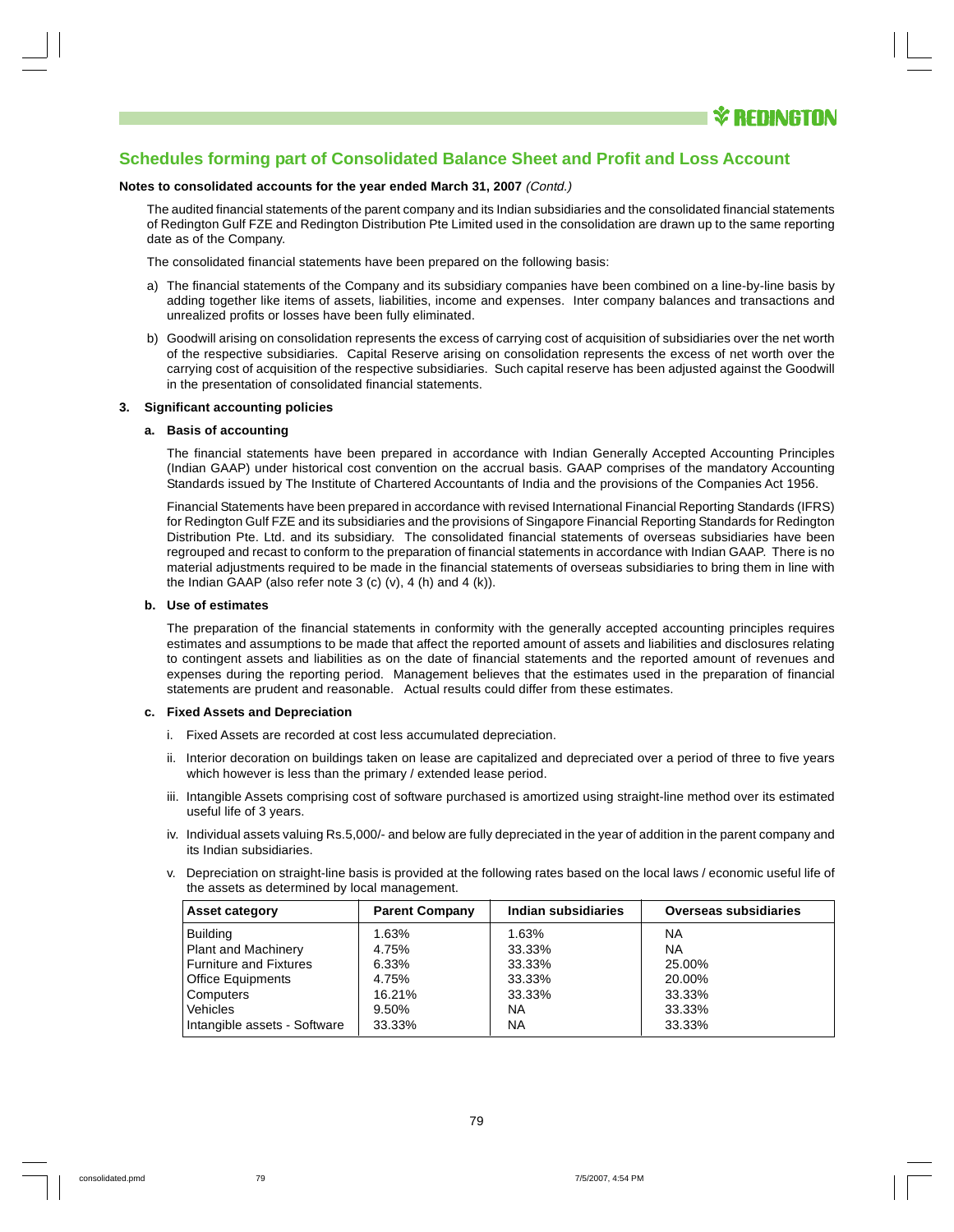### **Schedules forming part of Consolidated Balance Sheet and Profit and Loss Account**

#### **Notes to consolidated accounts for the year ended March 31, 2007** (Contd.)

#### **d. Impairment of assets**

At each Balance Sheet date, carrying amounts of tangible and intangible assets are reviewed to determine whether there is any indication that those assets have suffered an impairment loss. If any such indication exists, the recoverable amount of the asset is estimated in order to determine the extent of the impairment loss (if any). Where it is not possible to estimate the recoverable amount of an individual asset, the Group estimates the recoverable amount of the cashgenerating unit to which the asset belongs.

#### **e. Leases**

Leases are classified as finance or operating leases depending upon the terms of the lease agreements. Assets held under finance leases are recognized as assets of the Company on the date of acquisition and depreciated over their estimated useful lives using the method and rates applicable to the class of asset as described in Note 3 (c) above. Finance costs are treated as period cost using effective interest rate method and are expensed accordingly. Rentals payable under operating leases are expensed as incurred.

#### **f. Inventories**

Inventories are valued at lower of cost and net realizable value. Cost includes cost of purchase and other costs incurred in bringing the inventories to their warehouse. Cost is determined on weighted average method (on FIFO method in Redington Gulf FZE and its subsidiaries).

#### **g. Revenue Recognition**

- i. Sales revenue is recognised when the ownership and title is transferred on invoicing based on confirmed orders, which generally coincides with delivery. Revenue is net of trade discounts and sales tax. With respect to overseas subsidiaries sale of goods is recognized when goods are delivered and title has passed, net of discounts.
- ii. Service revenue is recognized when services are rendered. Warranty and Maintenance Contracts revenue is recognized as per the terms of contract.
- iii. Revenue from supplier schemes is accrued based on the fulfillment of terms of such programs.

#### **h. Foreign Currency Transactions**

Foreign currency transactions are generally recorded at the prevailing rate on the date of transaction. Gains or losses on settlement of the transaction are accounted under appropriate heads in the Profit and Loss Account. Monetary assets and liabilities denominated in foreign currency are restated at the rates of exchange as on the Balance Sheet date and exchange gain/loss is suitably dealt with in the Profit and Loss Account.

The assets and liabilities of foreign subsidiaries whose operations are of non-integral nature are translated at the closing exchange rates, the items of income and expense of foreign subsidiaries are translated at average exchange rate and resulting exchange differences are classified as cumulative translation adjustment and debited / credited to Foreign Currency Translation Reserve.

The assets and liabilities of foreign subsidiaries are translated at the closing exchange rates at Rs.43.39 per USD and Rs.11.83 per AED. Income and expenses of foreign subsidiaries are translated at average exchange rates at Rs 45.1423 per USD and Rs.12.2969 per AED

#### **i. Warranties**

The Original Equipment Manufacturer generally warrants the products distributed by the Company. The Company generally does not independently warrant the products it distributes and management does not consider that any provision for warranties or claims is required

#### **j. Employee benefits**

#### **i. Provident Fund**

Company's contribution to Provident Fund made in accordance with the laws as applicable in respective countries is charged to Profit and Loss Account.

#### **ii. Gratuity / End of service indemnity**

Liability towards gratuity as at Balance Sheet date is determined using the Projected Unit Credit Method with actuarial valuations being carried out at each Balance Sheet date for the parent company and its Indian subsidiaries. Actuarial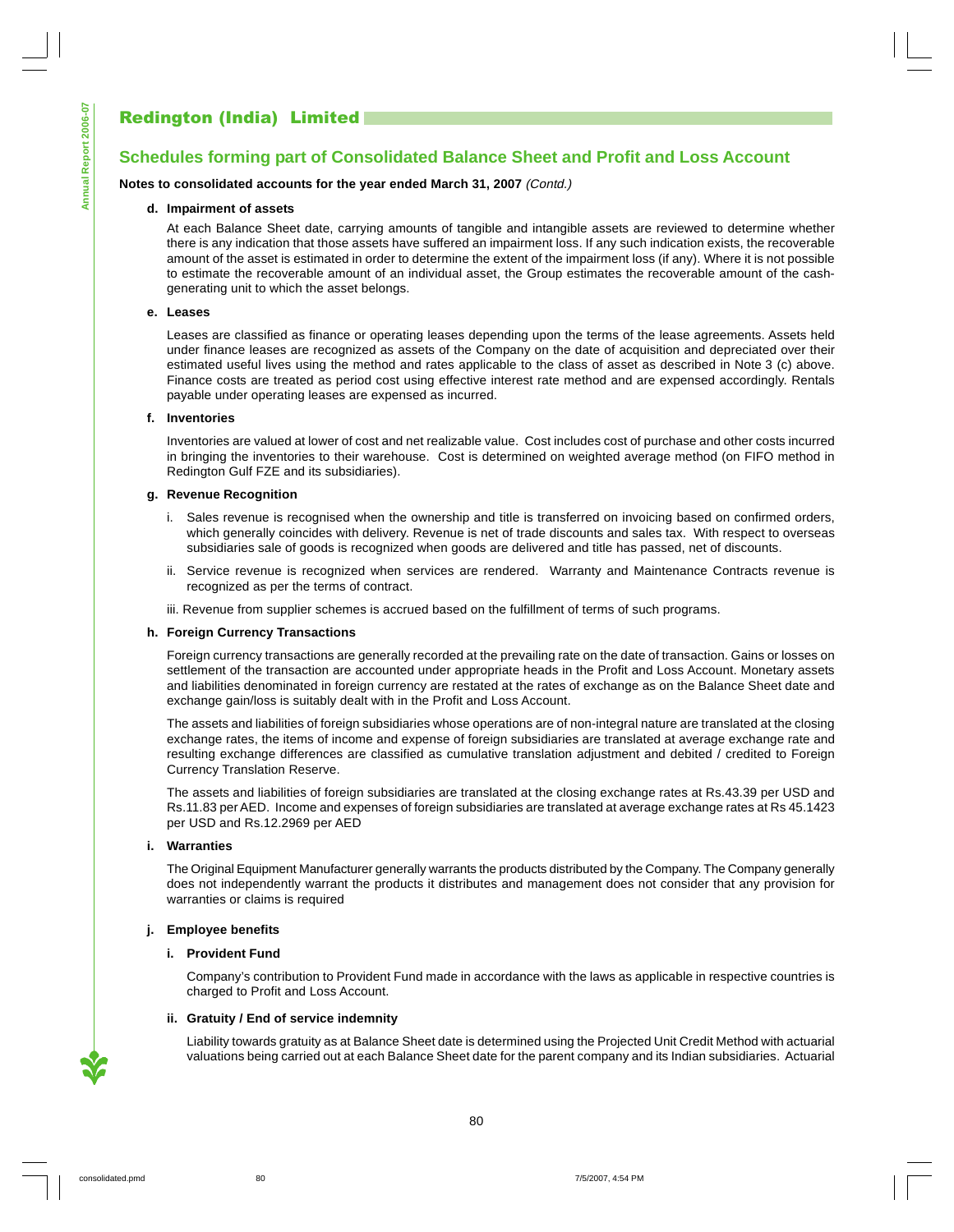#### **Notes to consolidated accounts for the year ended March 31, 2007** (Contd.)

gains and losses are recognized in full in the Profit and Loss Account for the period in which they occur. The retirement benefit obligation recognized in the Balance Sheet represents the present value of the defined benefit obligation as adjusted for unrecognized past service cost.

With respect to overseas subsidiaries provision for employee's end of service indemnity is made in accordance with the laws as applicable in respective countries.

#### **iii. Leave encashment**

Provision for leave encashment, payable at the time of resignation / retirement is being made as per the provisions of the Accounting Standard (AS) 15 (revised 2005) "Employee Benefits" issued by the Institute of Chartered Accountants of India for the parent company and its Indian subsidiaries. The undiscounted amount of short-term employee benefits such as paid annual leave, expected to be paid in exchange for the services rendered by employees is recognized during the period when the employee renders the service.

Liability to leave encashment, as at Balance Sheet date, payable at the time of retirement / resignation in respect of eligible employees is determined based on the availability of leave credit for each employee as at the Balance Sheet date for overseas subsidiaries.

#### **k. Provision for Taxation**

Provision for taxation comprises of the current income tax provision, the net change in the deferred tax asset or liability in the year and fringe benefit tax provision.

- i) Current tax is determined in accordance with the Tax Laws of respective countries.
- ii) Deferred tax assets and liabilities are recognized for the future tax consequences of timing differences between the carrying values of the assets and liabilities and their respective tax bases using enacted or substantially enacted tax rates. Deferred tax assets, subject to consideration of prudence, are recognized and carried forward only to the extent they can be realized.
- iii) Fringe Benefit tax is provided for parent company and Indian subsidiary according to the provisions of Indian Income Tax Act, 1961.

#### **l. Earnings per share**

The earnings considered in ascertaining the Company's earning per share comprise the net profit after tax. The number of shares used in computing basic earnings per share is the weighted average number of shares outstanding during the year. The number of shares used in computing diluted earnings per share comprises the weighted average number of shares considered for deriving basic earnings per share and also the weighted average number of shares, if any, which would have been issued on the conversion of all dilutive potential equity shares.

#### **m. Provisions**

Provisions involving substantial degree of estimation in measurement are recognized when there is a present obligation as a result of past events and it is probable that there will be an outflow of resources. Contingent Liabilities are not recognized but are disclosed in the notes. Contingent Assets are neither recognized nor disclosed in the financial statements.

#### **4. Notes forming part of Accounts**

#### **a. Share Capital**

- i) Pursuant to the approval of the shareholders at their Annual General Meeting, the Board of Directors have at their meeting held on July 1, 2006, issued and allotted 1552500 equity shares of face value of Rs.10/- each at a premium of Rs.52/- per share aggregating to Rs.962.55 Lakhs to Redington Employees Share Purchase Trust under the Redington (India) Limited - Employees Share Purchase Scheme.
- ii) Pursuant to the approval of share holders at the Annual General Meeting held on July 1, 2006, the Company made an Initial Public Offer and on February 6, 2007 issued and allotted 13231000 Equity shares of Rs.10/-each at a premium of Rs.103/- per share aggregating to Rs.14,951.03 Lakhs.
- iii) Consequent to (i) and (ii) above, the paid up equity share capital has increased by Rs.1,478.35 Lakhs.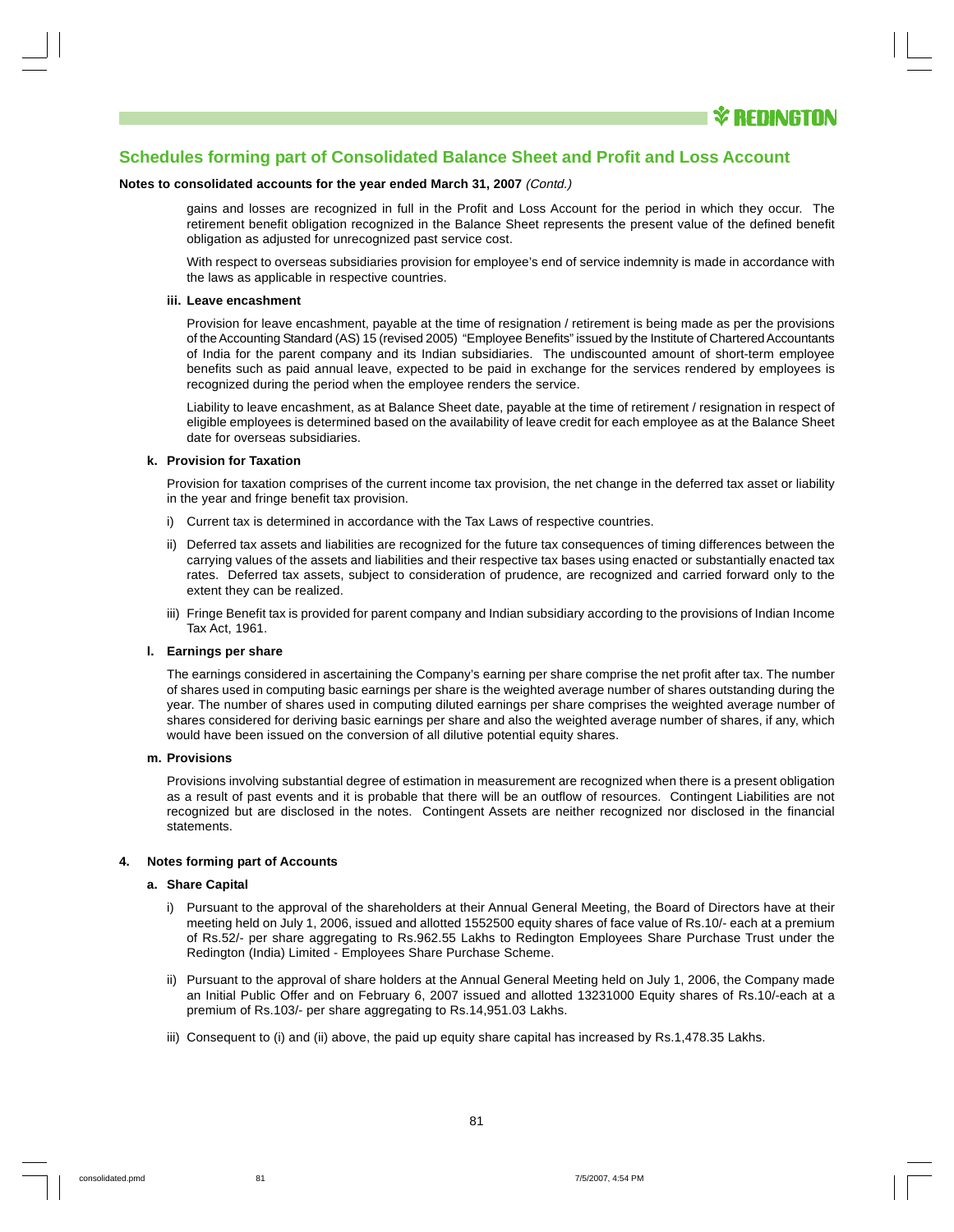## **Schedules forming part of Consolidated Balance Sheet and Profit and Loss Account**

**Notes to consolidated accounts for the year ended March 31, 2007** (Contd.)

#### **b. Securities Premium**

The premium collected on the above issue of equity shares amounting to Rs 14,435.23 Lakhs is credited to Securities Premium Account.

#### **c. Share Issue Expenses**

The share issue expenses of Rs.1109.09 Lakhs have been adjusted against the Securities Premium, in accordance with the provisions of Section 78 of the Companies Act, 1956.

#### **d. Utilization of IPO Funds upto March 31, 2007**

| <b>Details</b>                | Rs. in Lakhs |
|-------------------------------|--------------|
| Proceeds from issue of shares | 14,951.03    |
| Less: Issue Expenses          | 357.58       |
| Net IPO Proceeds              | 14.593.45    |
| Less: Utilization of Funds    | 4,702.78     |
| Unutilized IPO Funds          | 9,890.67     |

Unutilized IPO funds are held as Fixed Deposits with banks.

#### **e. Secured Loans**

Working Capital Demand Loan / Cash credits are secured by a pari-passu charge on the Fixed Assets and Current Assets.

#### **f. Unsecured Loans**

Bank borrowings of Redington Distribution Pte Limited and Redington Gulf FZE are secured by hypothecation of inventories, assignment of insurance policies over inventories and continuing corporate guarantees of Redington (India) Limited.

### **g. Deferred Tax**

Break-up of Deferred Tax Assets and Deferred Tax Liabilities arising on account of timing differences:

|                                       | As at March 31, 2007 | As at March 31, 2006 |
|---------------------------------------|----------------------|----------------------|
| <b>Deferred Tax Assets:</b><br>i.     |                      |                      |
| Provision for doubtful debts          | 101.77               | 68.91                |
| <b>Provision for Gratuity</b>         | 43.33                | 26.45                |
| Provision for Leave encashment        | 43.18                | 15.47                |
| <b>Others</b>                         | 14.85                | (0.23)               |
| <b>Total</b>                          | 203.13               | 110.60               |
| <b>Deferred Tax Liability:</b><br>ii. |                      |                      |
| Depreciation                          | 292.53               | 240.00               |
| <b>Total</b>                          | 292.53               | 240.00               |
| <b>Net Deferred Tax Liability</b>     | 89.40                | 129.40               |

#### **h. Inventories**

Out of the total inventories, Rs.33,670.53 Lakhs (31.03.2006 – Rs.23,078.08 Lakhs) pertaining to Redington Gulf FZE and its subsidiaries are valued on FIFO basis as permitted under International Financial Reporting Standards. The rest of inventories are at weighted average cost or net realizable value whichever is lower (Refer Policy no: 3 (f)).

#### **i. Sundry Debtors**

Receivables are stated at their value as reduced by appropriate allowance for estimated doubtful debts. Sundry Debtors are net of amounts received from certain banks pursuant to an agreement to purchase / assign certain receivables without recourse.

82

**(Rs. in Lakhs)**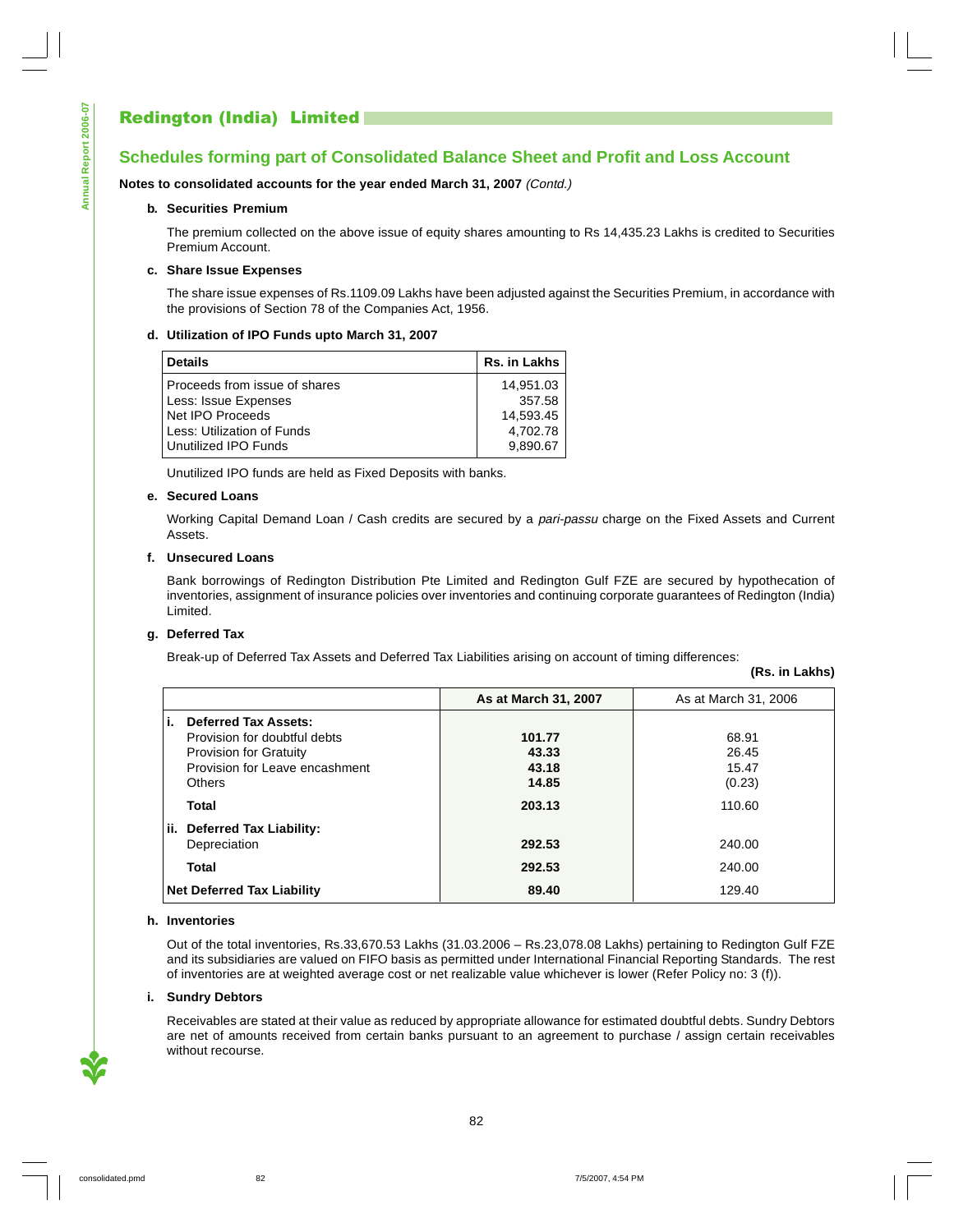**Notes to consolidated accounts for the year ended March 31, 2007** (Contd.)

#### **j. Sundry Creditors**

Sundry Creditors are stated at their nominal value. Supplier balances included under Sundry Creditors are net of rebates and discount entitlements from them.

#### **k. Revenue recognition**

Out of the total sales, Rs.4,35,602.12 Lakhs (2005-2006 - Rs.3,10,890.21 Lakhs) pertaining to overseas subsidiaries have been recognized on the basis of deliveries (Refer policy no: 3 (g)).

#### **l. Leave Encashment**

The Parent Company and one of its Indian subsidiaries has adopted AS-15 (revised 2005) on "Employee Benefits" even effective from April 1, 2006 though mandatory for the company with effect from April 1, 2007. Pursuant to this, the Company has reassessed its liability on various employee benefits as on that date and the additional liability arising thereon amounting to Rs.30.02 Lakhs (net of deferred tax benefits of Rs.15.25 Lakhs) has been adjusted against opening balance in Profit and Loss account which is in accordance with the transitional provisions in the standard. The additional liability for the year ended March 31, 2007 of Rs. 34.95 Lakhs determined in accordance with the standard has been absorbed in the current year Profit and Loss Account.

#### **m. Contingent Liabilities**

|  |  | (Rs. in Lakhs) |  |
|--|--|----------------|--|
|--|--|----------------|--|

|                                                                   | As at March 31, 2007 | As at March 31, 2006 |
|-------------------------------------------------------------------|----------------------|----------------------|
| a. Guarantees by banks                                            | 3,365.85             | 886.15               |
| Disputed Income Tax / Sales Tax /<br>b.<br>Customs Duty demands * |                      |                      |
| - Disputed customs duty                                           | 60.53                | 60.53                |
| - Disputed sales tax demand                                       | 212.81               | 87.44                |
| - Disputed Income tax demand                                      | 115.90               | 112.20               |
| c. Letter of Credit                                               | 3,444.95             | 2,084.40             |
| Bills discounted<br>d.                                            | 8,306.30             | 2,732.05             |
| e. Claims against company not<br>Acknowledged as debts            |                      |                      |
| - Claim from an erstwhile warehouse owner                         | 67.00                | 67.00                |
| - Other sundry claims                                             | 47.05                | 41.80                |

\* The parent company has paid Rs.145.11 Lakhs (Previous year Rs 113.61 Lakhs), which has been considered as recoverable. The parent company has been legally advised that these demands would not become ultimately payable on disposal of appeals and hence no provision is considered necessary.

#### **n. Capital Commitments**

Estimated amount of contracts remaining to be executed on capital account (net of advances) Rs.516.65 Lakhs (P.Y. Rs.15.47 Lakhs)

#### **o. Segmental Reporting**

The Company has identified geographic segment as its primary segment.

Since the Company primarily operates in the business segment of distribution of IT related products and as the turnover from sale of telecom products, consumer durables and other non IT products are less than 10% of total turnover, there are no reportable secondary segment as required to be disclosed under Accounting Standard 17 "Segment Reporting".

83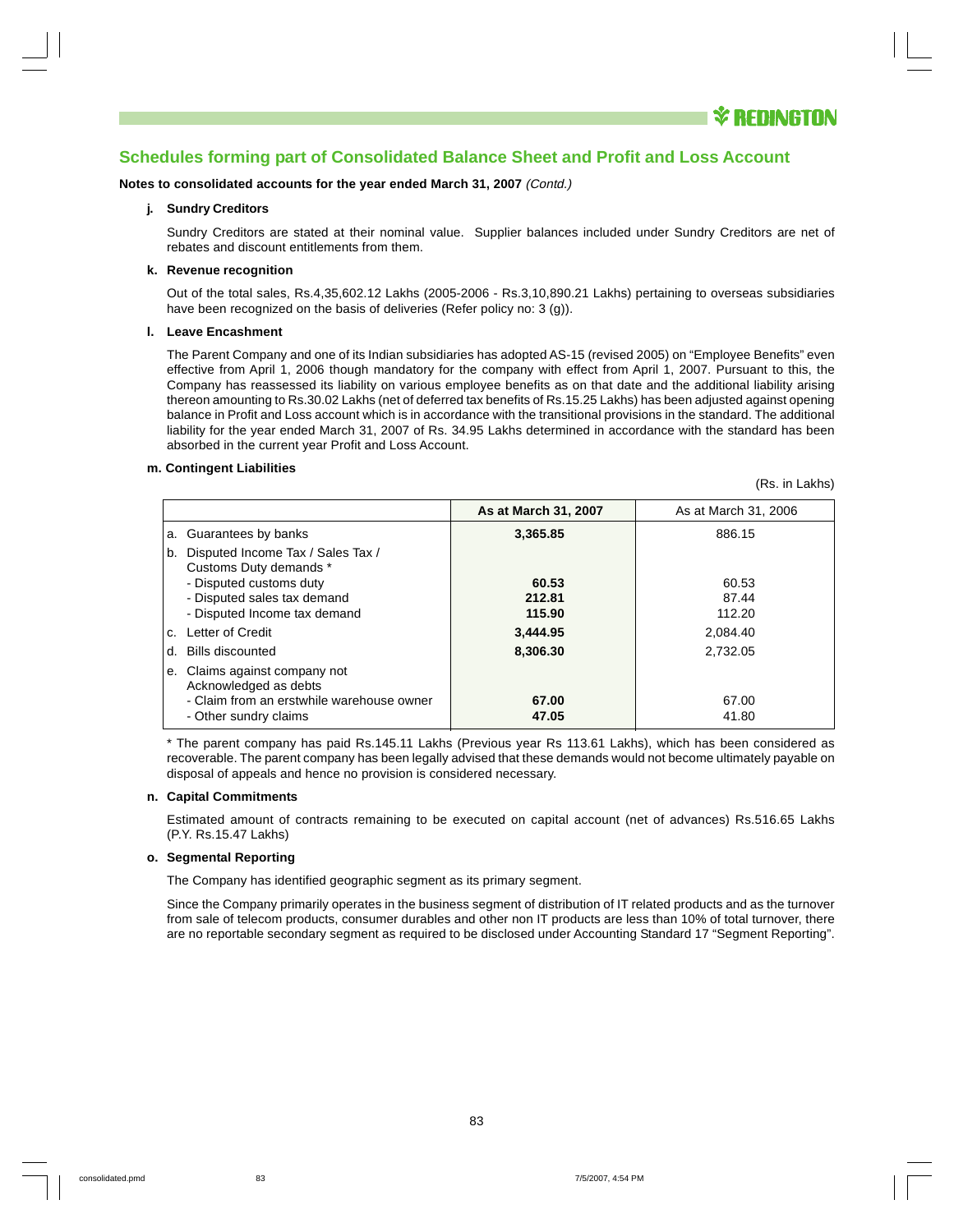#### **Notes to consolidated accounts for the year ended March 31, 2007** (Contd.)

Geographical segments are reported Viz., India and Overseas

(Rs. in Lakhs)

| Particulars                |                    | India<br>Overseas |                    |             | Eliminations |              | Consolidated |             |
|----------------------------|--------------------|-------------------|--------------------|-------------|--------------|--------------|--------------|-------------|
|                            | 2005-06<br>2006-07 |                   | 2005-06<br>2006-07 |             | 2006-07      | 2005-06      | 2006-07      | 2005-06     |
| <b>REVENUE</b>             |                    |                   |                    |             |              |              |              |             |
| <b>External Revenue</b>    | 4,71,235.58        | 3,68,428.18       | 4,35,478.41        | 3,10,927.44 |              | -            | 9,06,713.99  | 6,79,355.62 |
| Inter segment revenue      | 1,130.45           | 1.456.24          | 15,280.85          | 19.350.07   | (16, 411.30) | (20, 806.31) |              |             |
| <b>Total Revenue</b>       | 4,72,366.03        | 3,69,884.42       | 4,50,759.26        | 3,30,277.51 | (16, 411.30) | (20, 806.31) | 9,06,713.99  | 6.79.355.62 |
| <b>Profit Before Tax</b>   | 6.866.90           | 4.724.69          | 5,857.69           | 4511.17     |              | -            | 12.724.59    | 9.235.86    |
| <b>Segment Assets</b>      | 1,04,499.90        | 64,666.70         | 74,131.16          | 64,559.91   | (376.16)     | 1.166.08     | 1,78,254.90  | 1,30,392.69 |
| (Excluding goodwill)       |                    |                   |                    |             |              |              |              |             |
| <b>Segment Liabilities</b> | 73,831.35          | 46.684.00         | 46,083.09          | 45.624.30   | (390.27)     | 1,166.08     | 1,19,524.17  | 93,474.38   |
| <b>Other Information:</b>  |                    |                   |                    |             |              |              |              |             |
| Depreciation               | 387.34             | 331.59            | 941.00             | 161.88      |              | -            | 1,328.34     | 493.47      |
| Capital Expenditure        | 1,387.77           | 1,001.56          | 1,686.40           | 324.13      |              | -            | 3,074.17     | 1,325.69    |

**p.** Inventories include Rs.1,255.06 Lakhs in customs bonded warehouse and import duties amounting to Rs. 436.12 Lakhs would be considered in the books of accounts, in the year in which the goods are cleared for consumption. This has however no impact on the profit for the year ended March 31, 2007.

#### **q. Employee Share Purchase Scheme**

The Company formed Redington Employees Share Purchase Trust (the 'Trust') in April 2006 to administer the Redington (India) Limited - Employees Share Purchase Scheme (ESPS).

As described in note 4 a (i), 1552500 equity shares were issued and allotted to the Trust of which 1530514 equity shares have been transferred to the eligible employees at Rs.62/- per share. The balance of 21,986 shares is with the Trust as on March 31, 2007.

The exercise price for these shares was higher than the fair value (as determined by an independent valuation) as on the date of allotment to the Trust and accordingly no employee compensation cost has been recognized.

The Trust is administered by the Company and in accordance with Securities and Exchange Board of India (Employee Stock Option Scheme and Employee Stock Purchase Scheme) Guidelines, 1999. The deficit of the Trust for the year ended March 31, 2007 amounting to Rs. 27.85 Lakhs has been absorbed in the Profit and Loss account.

#### **r. Customs Duty**

Loans and advances include Rs. 166.86 Lakhs, being excess customs duty paid on import of certain consignments. The concerned authorities have in principle granted the refund and Rs.26.07 Lakhs has been received subsequent to year-end.

#### **s. Statutory Reserve**

As required by the local laws of the countries where each entity is established, statutory reserve is created by allocating a certain percentage of the net profits for the year. The reserves are not distributable except as provided by the relevant country's law.

#### **t. Earnings per share**

The net profit for the year has been used as numerator and the weighted average number of equity shares as the denominator in calculating the basic / diluted earnings per share.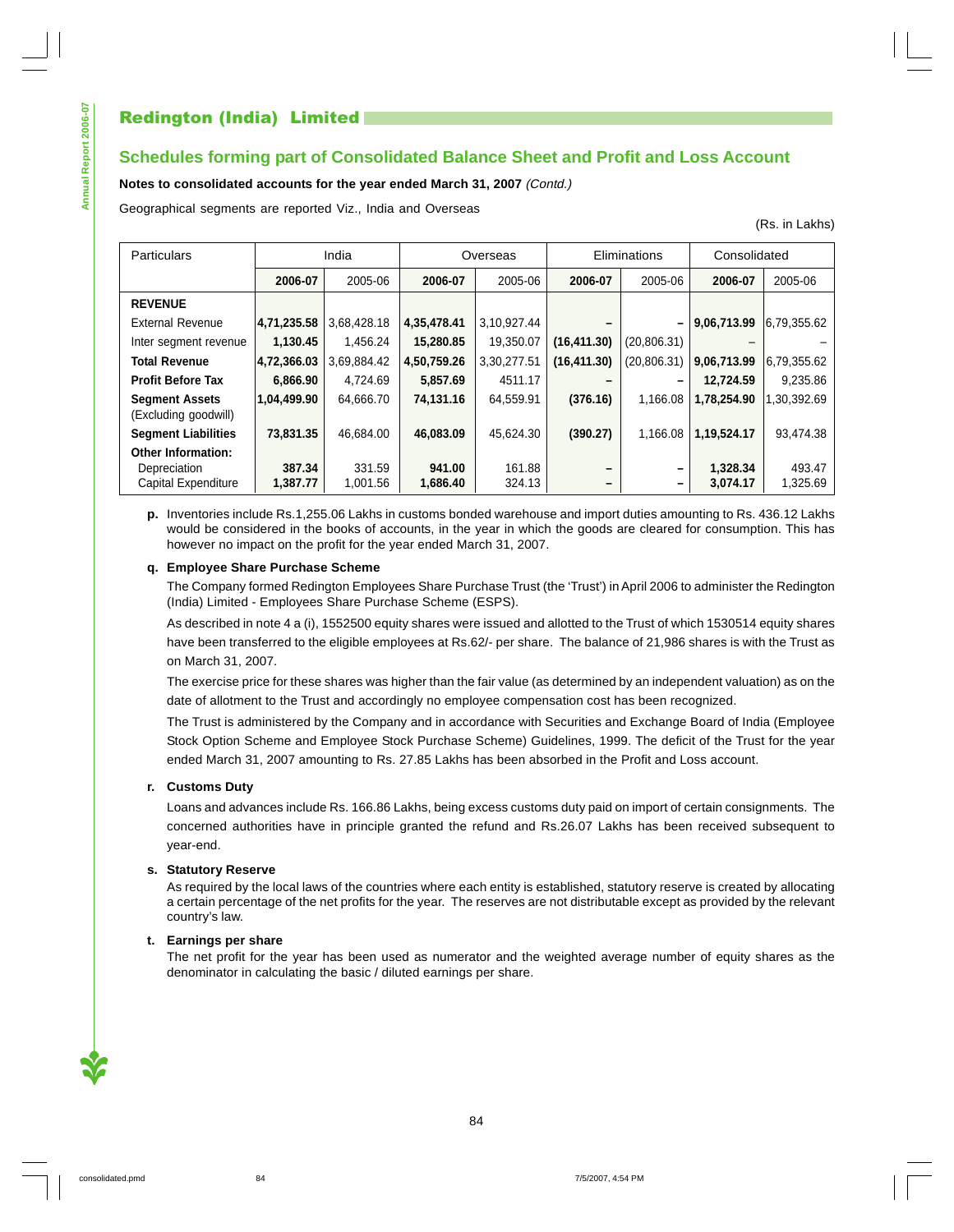(Rs. in Lakhs)

### **Schedules forming part of Consolidated Balance Sheet and Profit and Loss Account**

#### **Notes to consolidated accounts for the year ended March 31, 2007** (Contd.)

There are no potential equity shares and hence basic and diluted EPS are the same.

| <b>Description</b>                                   | <b>Year Ended</b><br><b>March 31, 2007</b> | Year Ended<br>March 31, 2006 |
|------------------------------------------------------|--------------------------------------------|------------------------------|
| Numerator-Profit after Tax (Rs. in Lakhs)            | 10169.67                                   | 7433.68                      |
| Denominator-Weighted Average Number of equity shares | 66,205,147                                 | 60,799,286                   |
| Face Value per share in Rs.                          | $10/-$                                     | $10/-$                       |
| Basic and Diluted Earnings per share in Rs.          | 15.36                                      | 12.23                        |

#### **u. Related Parties**

#### **i) Key Management Personnel**

- Mr. R Srinivasan, Managing Director Fefer Note (iii) for remuneration
- Mr. M Raghunandan, Wholetime Director Refer Note (iii) for remuneration.
	-
- 

Mr. Raj Shankar, Director (for overseas subsidiaries) – Refer Note (iii) for remuneration

**ii) Name of the related parties**

Party where control exists Redington Employee Share Purchase Trust

**iii) Remuneration to Key Management Personnel** Rs.39.25 Lakhs (2005-06 Rs.20.69 Lakhs) (Key Management Personnel of Parent Company). Rs.344.93 Lakhs @ (2005-06 - Rs.213.89 Lakhs) (Key Management Personnel of Overseas subsidiaries).

@ Remuneration paid by overseas subsidiaries includes amounts paid to Managing Director of the parent company.

#### **iv) Nature of Transactions**

Nature of transaction **Party where control exists Fellow subsidiaries Party where control exists Fellow subsidiaries 2006-07 2005-06 2006-07 2005-06 \*** Trading Purchases **NIL** NIL **NIL** 16,303.08 Sales **NIL** NIL **NIL** 2,042.71 **Interest Expense 14.68** NIL **NIL** 15.05 Trust Expenses **27.85** NIL NIL NIL NIL NIL Extinguishment of Liability **NIL NIL NIL NIL NIL** 236.86 Loan borrowed **5,130.54** NIL **NIL** NIL Loan repaid **120.54 12.54 12.54 12.54 NIL NIL NIL NIL** Amount Receivable at the end of the year **NIL NIL** NIL **NIL NIL** 29.55 Amount Payable at the end of the year **27.85** NIL **NIL NIL** 0.89

\* Redington Pte Limited, Singapore and Cadensworth Pte Limited, Singapore – for the year 2005-06.

**v**. Previous year figures have been regrouped wherever necessary to conform to current year's classification.

Signatories to Schedule 1 to 14

**For Deloitte Haskins & Sells R Srinivasan M Raghunandan** Chartered Accountants Managing Director Whole Time Director

**Bhavani Balasubramanian 1988 S V Krishnan Nikala S V Krishnan** M Muthukumarasamy<br>Partner Company Secretary Partner **Chief Financial Officer** Company Secretary Company Secretary

Place : Chennai Date : May 17, 2007 For and on behalf of the Board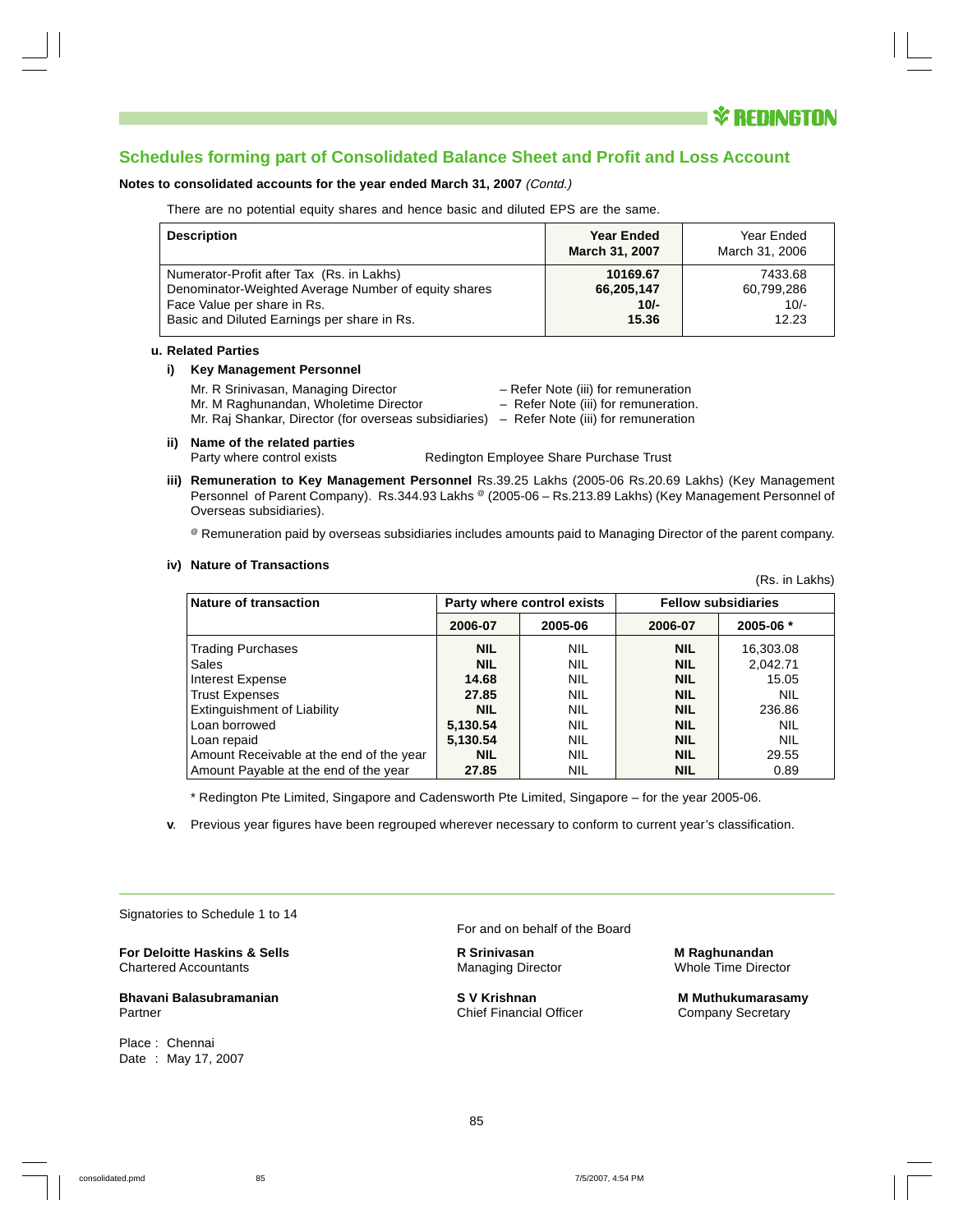### **Statement pursuant exemption received under Section 212(8) of the Companies Act, 1956 relating to subsidiary Companies**

|                | Statement pursuant exemption received under Section 212(8) of the Companies Act, 1956 relating to subsidiary Companies |                       |                  |         |          |                 |                             |                                                         |                 |                                     |                                     |                        |                             | (Rs. In Lakhs)    |
|----------------|------------------------------------------------------------------------------------------------------------------------|-----------------------|------------------|---------|----------|-----------------|-----------------------------|---------------------------------------------------------|-----------------|-------------------------------------|-------------------------------------|------------------------|-----------------------------|-------------------|
| Sr.No          | Name of the Subsidiary                                                                                                 | Reporting<br>Currency | Exchange<br>Rate | Capital | Reserves | Total<br>Assets | <b>Total</b><br>Liabilities | Investment<br>other than<br>investment<br>in subsidiary | <b>Turnover</b> | Profit<br><b>Before</b><br>Taxation | Provision<br>for<br><b>Taxation</b> | Profit<br>After<br>Tax | Proposed<br><b>Dividend</b> | Country           |
|                | Nook Holdings Private Limited                                                                                          | <b>INR</b>            | 1.00             | 5.00    | 3.39     | 30.05           | 21.66                       | $\blacksquare$                                          | 0.00            | 2.61                                | 1.04                                | 1.57                   |                             | <b>INDIA</b>      |
| $\overline{2}$ | Redington (India) InvestmentsPrivate Limited                                                                           | <b>INR</b>            | 1.00             | 5.00    | 5.20     | 10.54           | 0.34                        | $\blacksquare$                                          | 0.83            | 0.23                                | 0.08                                | 0.15                   |                             | <b>INDIA</b>      |
| 3              | Cadenswoth (India) Private Limited                                                                                     | <b>INR</b>            | 1.00             | 130.13  | 825.33   | 1252.96         | 297.50                      | $\blacksquare$                                          | 590.92          | 301.14                              | 101.95                              | 199.19                 |                             | <b>INDIA</b>      |
|                | Redington Gulf FZE                                                                                                     | AED                   | 11.83            | 949.60  | 22052.51 | 61521.09        | 38518.98                    | $\blacksquare$                                          | 358987.39       | 4373.74                             | 0.00                                | 4373.74                |                             | <b>UAE</b>        |
| 5              | Redington Distribution Pte Limited                                                                                     | <b>USD</b>            | 43.39            | 1735.60 | 618.92   | 9469.88         | 7115.36                     | $\blacksquare$                                          | 78660.93        | 345.13                              | 88.76                               | 256.37                 |                             | SINGAPORE         |
| 6              | Redington Arabia Limited                                                                                               | <b>SR</b>             | 11.57            | 119.00  | 469.32   | 1645.74         | 1057.42                     | $\blacksquare$                                          | 2914.80         | 121.78                              | 25.86                               | 95.92                  | $\blacksquare$              | SAUDI ARABIA      |
|                | Redington Middle East LLC                                                                                              | AED                   | 11.83            | 36.48   | 312.12   | 3520.52         | 3171.92                     | $\blacksquare$                                          | 24762.03        | 154.34                              | 0.00                                | 154.34                 | $\blacksquare$              | <b>UAE</b>        |
| 8              | Redington Africa Distribution FZE                                                                                      | AED                   | 11.83            | 118.30  | 137.56   | 16488.85        | 16232.99                    | $\blacksquare$                                          | 62262.12        | 143.00                              | 0.00                                | 143.00                 |                             | <b>UAE</b>        |
| 9              | Redington Qatar Company W.L.L                                                                                          | QR                    | 11.92            | 24.52   | 171.99   | 286.92          | 90.41                       | $\sim$                                                  | 817.77          | 95.36                               | 10.06                               | 85.30                  |                             | QATAR             |
|                | Redington Gulf And Co LLC                                                                                              | R <sub>O</sub>        | 11.27            | 173.85  | (41.11)  | 299.60          | 166.86                      | $\blacksquare$                                          | 829.67          | 32.79                               | 0.00                                | 32.79                  |                             | <b>OMAN</b>       |
| 11             | Redington Nigeria Limited                                                                                              | <b>NN</b>             | 0.35             | 36.12   | (34.02)  | 4679.92         | 4677.82                     | $\blacksquare$                                          | 15252.38        | 47.32                               | 0.77                                | 46.55                  |                             | <b>NIGERIA</b>    |
| 12             | Redington Kenya Limited                                                                                                | <b>SH</b>             | 0.63             | 6.24    | (148.35) | 1760.85         | 1902.96                     | $\blacksquare$                                          | 3442.83         | (151.57)                            | 0.09                                | (151.66)               |                             | <b>KENYA</b>      |
| 13             | Cadensworth FZE                                                                                                        | AED                   | 11.83            | 118.94  | 2369.32  | 3593.95         | 1105.69                     | $\blacksquare$                                          | 10366.82        | 660.46                              | 0.00                                | 660.46                 |                             | UAE               |
| 14             | Redington Egypt Limited                                                                                                | LE                    | 7.78             | 3.97    | 32.46    | 1094.81         | 1057.78                     | $\blacksquare$                                          | 4078.04         | 18.70                               | 5.57                                | 13.13                  |                             | <b>EGYPT</b>      |
| 15             | Redington Bangladesh Limited                                                                                           | <b>TAKA</b>           | 0.65             | 20.52   | 3.28     | 27.04           | 3.24                        | $\blacksquare$                                          | 0.00            | 0.99                                | 0.37                                | 0.62                   | $\blacksquare$              | <b>BANGLADESH</b> |

Redington Baharain SPC was incorporated on March 26, 2007. The Company is yet to commence its operations.

#### **Abbreviation:**

INR - Indian Rupees; AED - UAE Dirhams; QR - Qatari Riyal; RO - Omani Riyal; USD - US Dollar; NN - Nigerian Naira; SH - Kenyan Shilling; SR - Saudi Riyal; LE - Egyptian Pound;TAKA - Bangladesh Taka

7/5/2007, 4:54 PM 86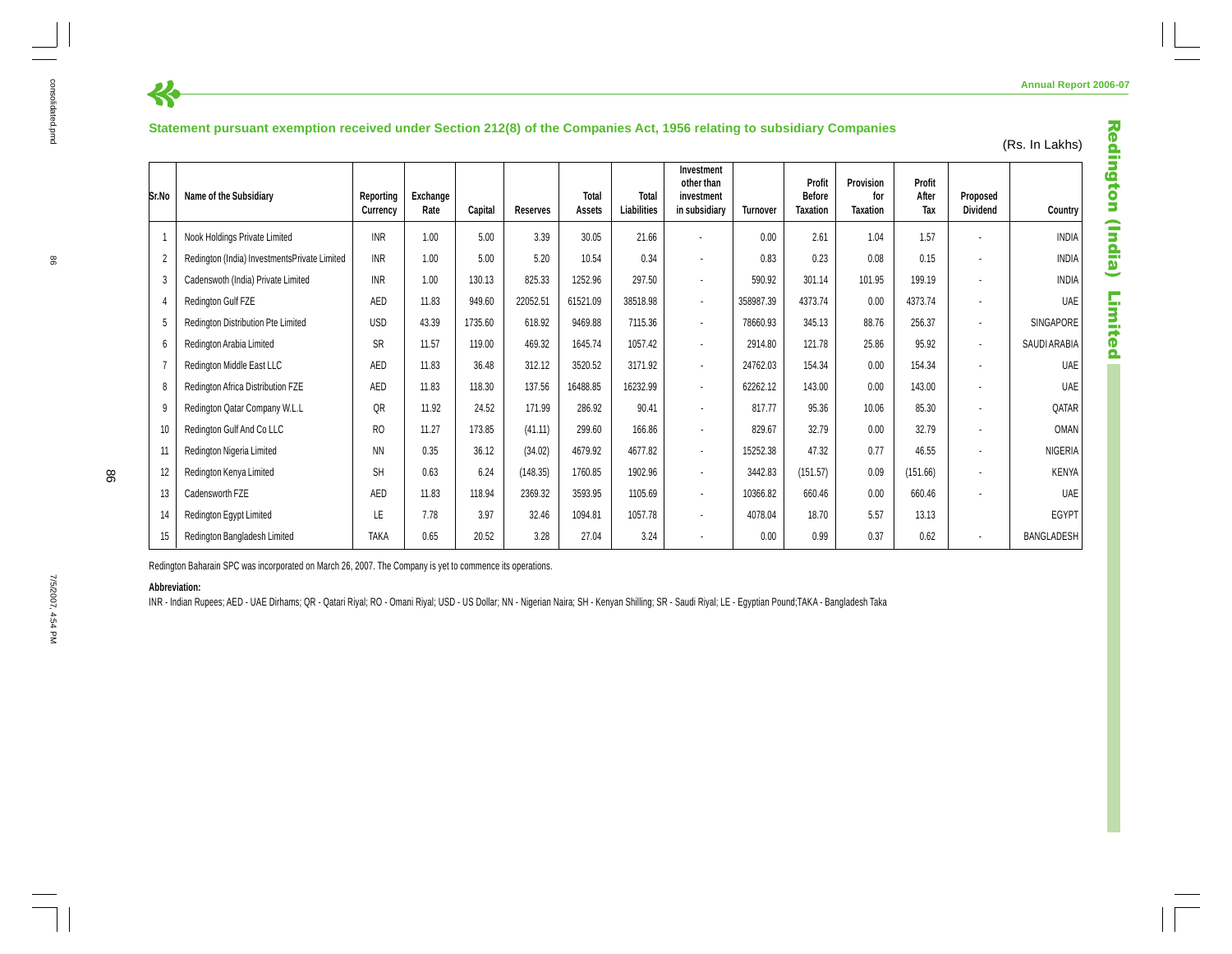### **REDINGTON (INDIA) LTD. Regd. Office:SPL Guindy House, 95, Mount Road, Guindy,Chennai 600 032**

### **ATTENDANCE SLIP**

|                    |                                                                                                                                                                                                                                                                                           | Fourteenth Annual General Meeting 26th July 2007 |                    |
|--------------------|-------------------------------------------------------------------------------------------------------------------------------------------------------------------------------------------------------------------------------------------------------------------------------------------|--------------------------------------------------|--------------------|
| DP ID              |                                                                                                                                                                                                                                                                                           | Folio No.                                        |                    |
| Client ID          |                                                                                                                                                                                                                                                                                           |                                                  |                    |
| No. of Shares Held |                                                                                                                                                                                                                                                                                           |                                                  |                    |
|                    | I certify that I am a member/proxy for the member of the Company.                                                                                                                                                                                                                         |                                                  |                    |
|                    | I hereby record my presence at the Fourteenth Annual General Meeting of the Company at Narada Gana Sabha, Main Hall,<br>No.314, T.T.K Road, Chennai-600 018 at 10.00 A.M. on Thursday, 26 <sup>th</sup> July 2007.                                                                        |                                                  |                    |
|                    | Name of the member/proxy                                                                                                                                                                                                                                                                  | Signature of the member/Proxy                    |                    |
|                    | Note: Please fill up this attendance slip and hand it over at the entrance of the meeting hall. Members are requested to bring<br>their copies of the Annual Report to the meeting.                                                                                                       |                                                  |                    |
|                    | Regd. Office: SPL Guindy House, 95, Mount Road, Guindy, Chennai 600 032                                                                                                                                                                                                                   | <b>REDINGTON (INDIA) LTD.</b>                    |                    |
|                    |                                                                                                                                                                                                                                                                                           | <b>PROXY FORM</b>                                |                    |
| DP ID              |                                                                                                                                                                                                                                                                                           | Folio No.                                        |                    |
| Client ID          |                                                                                                                                                                                                                                                                                           |                                                  |                    |
| No. of Shares Held |                                                                                                                                                                                                                                                                                           |                                                  |                    |
|                    | I/We<br>of                                                                                                                                                                                                                                                                                |                                                  | being              |
|                    | member /members of the Company hereby appoint______________                                                                                                                                                                                                                               | $\Omega$                                         | in the district of |
|                    |                                                                                                                                                                                                                                                                                           |                                                  |                    |
|                    | as my/our proxy to vote for me/us/on my/our behalf at the FOURTEENTH ANNUAL GENERAL<br>MEETING of the Company to be held at Narada Gana Sabha, Main Hall, No.314, T.T.K Road, Chennai-600 018 at 10.00 A.M.<br>on Thursday, 26 <sup>th</sup> July 2007 and at any adjournment (s) thereof |                                                  |                    |
|                    |                                                                                                                                                                                                                                                                                           |                                                  | Revenue<br>stamp   |
| Signature          |                                                                                                                                                                                                                                                                                           |                                                  |                    |

Notes: This form, in order to be effective, should be duly stamped, completed, signed and deposited at the Registered Office of the Company, not less than 48 hours before the meeting